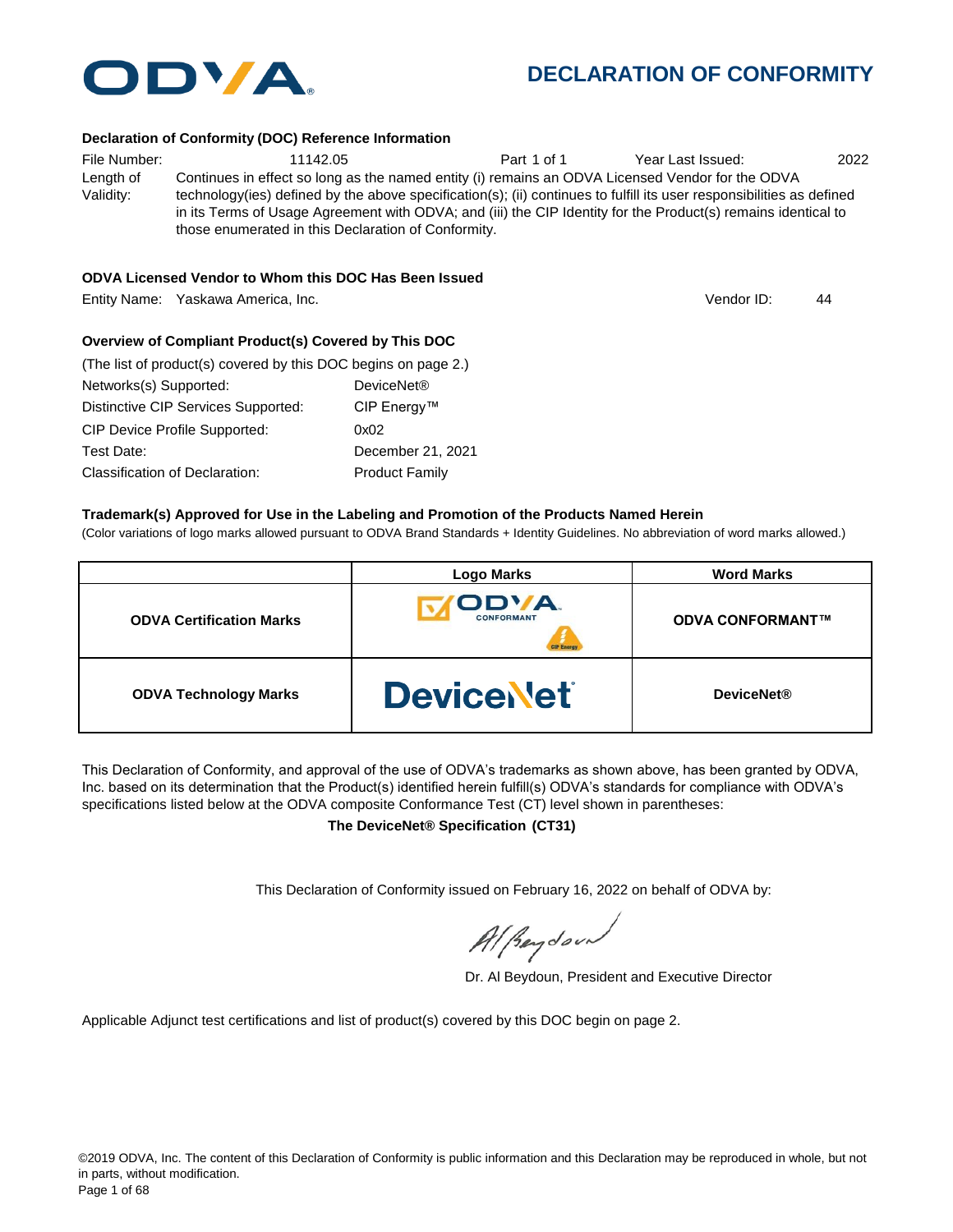

### **Declaration of Conformity (DOC) Reference Information**

File Number: 11142.05 Part 1 of 1 Year Last Issued: 2022

| No.                     | <b>Product Code</b> | <b>Product Name</b> | <b>Product Revision</b> |
|-------------------------|---------------------|---------------------|-------------------------|
| $\mathbf{1}$            | 13104               | CIMR-VABA0001       | 1.017                   |
| $\overline{2}$          | 13105               | CIMR-VABA0002       | 1.017                   |
| 3                       | 13106               | CIMR-VABA0003       | 1.017                   |
| $\overline{\mathbf{4}}$ | 13107               | CIMR-VABA0006       | 1.017                   |
| 5                       | 13108               | CIMR-VABA0010       | 1.017                   |
| 6                       | 13109               | CIMR-VABA0012       | 1.017                   |
| $\overline{7}$          | 13111               | CIMR-VABA0018       | 1.017                   |
| 8                       | 13152               | CIMR-VA2A0001       | 1.017                   |
| 9                       | 13153               | CIMR-VA2A0002       | 1.017                   |
| 10                      | 13154               | CIMR-VA2A0004       | 1.017                   |
| 11                      | 13155               | CIMR-VA2A0006       | 1.017                   |
| 12                      | 13156               | CIMR-VA2A0008       | 1.017                   |
| 13                      | 13157               | CIMR-VA2A0010       | 1.017                   |
| 14                      | 13158               | CIMR-VA2A0012       | 1.017                   |
| 15                      | 13159               | CIMR-VA2A0018       | 1.017                   |
| 16                      | 13160               | CIMR-VA2A0020       | 1.017                   |
| 17                      | 13162               | CIMR-VA2A0030       | 1.017                   |
| 18                      | 13163               | CIMR-VA2A0040       | 1.017                   |
| 19                      | 13165               | CIMR-VA2A0056       | 1.017                   |
| 20                      | 13166               | CIMR-VA2A0069       | 1.017                   |
| 21                      | 13201               | CIMR-VA4A0001       | 1.017                   |
| 22                      | 13202               | CIMR-VA4A0002       | 1.017                   |
| 23                      | 13203               | CIMR-VA4A0004       | 1.017                   |
| 24                      | 13204               | CIMR-VA4A0005       | 1.017                   |
| 25                      | 13205               | CIMR-VA4A0007       | 1.017                   |
| 26                      | 13206               | CIMR-VA4A0009       | 1.017                   |
| 27                      | 13207               | CIMR-VA4A0011       | 1.017                   |
| 28                      | 13209               | CIMR-VA4A0018       | 1.017                   |
| 29                      | 13210               | CIMR-VA4A0023       | 1.017                   |
| 30                      | 13212               | CIMR-VA4A0031       | 1.017                   |
| 31                      | 13213               | CIMR-VA4A0038       | 1.017                   |
| 32                      | 13360               | CIMR-VUBA0001       | 1.017                   |
| 33                      | 13361               | CIMR-VUBA0002       | 1.017                   |
| 34                      | 13362               | CIMR-VUBA0003       | 1.017                   |
| 35                      | 13363               | CIMR-VUBA0006       | 1.017                   |
| 36                      | 13364               | CIMR-VUBA0010       | 1.017                   |
| 37                      | 13365               | CIMR-VUBA0012       | 1.017                   |
| 38                      | 13367               | CIMR-VUBA0018       | 1.017                   |
| 39                      | 13408               | CIMR-VU2A0001       | 1.017                   |
| 40                      | 13409               | CIMR-VU2A0002       | 1.017                   |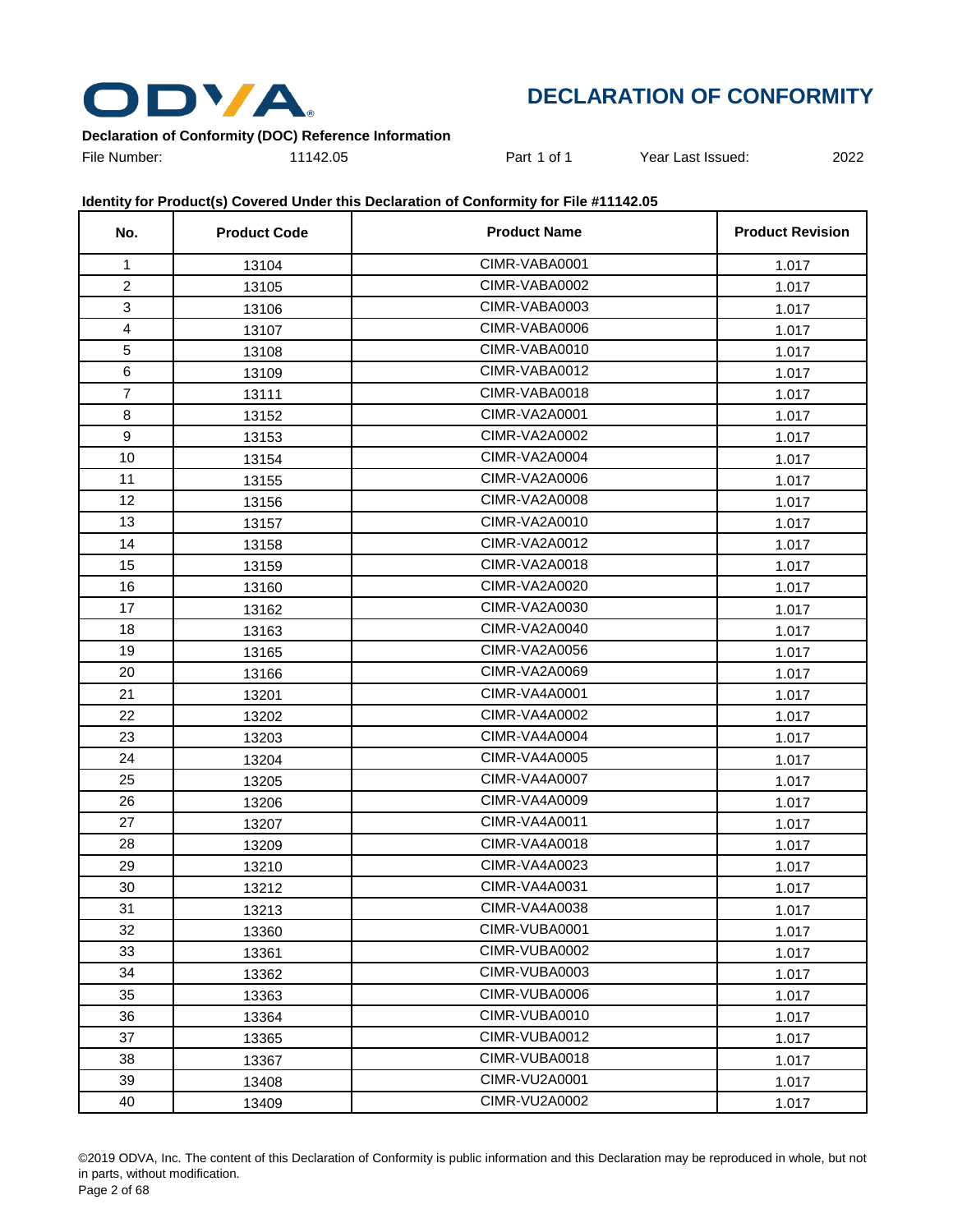

| No. | <b>Product Code</b> | <b>Product Name</b>  | <b>Product Revision</b> |
|-----|---------------------|----------------------|-------------------------|
| 41  | 13410               | CIMR-VU2A0004        | 1.017                   |
| 42  | 13411               | CIMR-VU2A0006        | 1.017                   |
| 43  | 13412               | CIMR-VU2A0008        | 1.017                   |
| 44  | 13413               | CIMR-VU2A0010        | 1.017                   |
| 45  | 13414               | CIMR-VU2A0012        | 1.017                   |
| 46  | 13415               | CIMR-VU2A0018        | 1.017                   |
| 47  | 13416               | CIMR-VU2A0020        | 1.017                   |
| 48  | 13418               | CIMR-VU2A0030        | 1.017                   |
| 49  | 13419               | CIMR-VU2A0040        | 1.017                   |
| 50  | 13421               | CIMR-VU2A0056        | 1.017                   |
| 51  | 13422               | CIMR-VU2A0069        | 1.017                   |
| 52  | 13457               | <b>CIMR-VU4A0001</b> | 1.017                   |
| 53  | 13458               | CIMR-VU4A0002        | 1.017                   |
| 54  | 13459               | <b>CIMR-VU4A0004</b> | 1.017                   |
| 55  | 13460               | <b>CIMR-VU4A0005</b> | 1.017                   |
| 56  | 13461               | <b>CIMR-VU4A0007</b> | 1.017                   |
| 57  | 13462               | CIMR-VU4A0009        | 1.017                   |
| 58  | 13463               | CIMR-VU4A0011        | 1.017                   |
| 59  | 13465               | CIMR-VU4A0018        | 1.017                   |
| 60  | 13466               | CIMR-VU4A0023        | 1.017                   |
| 61  | 13468               | <b>CIMR-VU4A0031</b> | 1.017                   |
| 62  | 13469               | CIMR-VU4A0038        | 1.017                   |
| 63  | 13616               | CIMR-VCBA0001        | 1.017                   |
| 64  | 13617               | CIMR-VCBA0002        | 1.017                   |
| 65  | 13618               | CIMR-VCBA0003        | 1.017                   |
| 66  | 13619               | CIMR-VCBA0006        | 1.017                   |
| 67  | 13620               | CIMR-VCBA0010        | 1.017                   |
| 68  | 13621               | CIMR-VCBA0012        | 1.017                   |
| 69  | 13623               | CIMR-VCBA0018        | 1.017                   |
| 70  | 13664               | <b>CIMR-VC2A0001</b> | 1.017                   |
| 71  | 13665               | CIMR-VC2A0002        | 1.017                   |
| 72  | 13666               | CIMR-VC2A0004        | 1.017                   |
| 73  | 13667               | <b>CIMR-VC2A0006</b> | 1.017                   |
| 74  | 13668               | <b>CIMR-VC2A0008</b> | 1.017                   |
| 75  | 13669               | CIMR-VC2A0010        | 1.017                   |
| 76  | 13670               | CIMR-VC2A0012        | 1.017                   |
| 77  | 13671               | <b>CIMR-VC2A0018</b> | 1.017                   |
| 78  | 13672               | CIMR-VC2A0020        | 1.017                   |
| 79  | 13674               | CIMR-VC2A0030        | 1.017                   |
| 80  | 13675               | CIMR-VC2A0040        | 1.017                   |
| 81  | 13677               | <b>CIMR-VC2A0056</b> | 1.017                   |
| 82  | 13678               | CIMR-VC2A0069        | 1.017                   |
| 83  | 13713               | <b>CIMR-VC4A0001</b> | 1.017                   |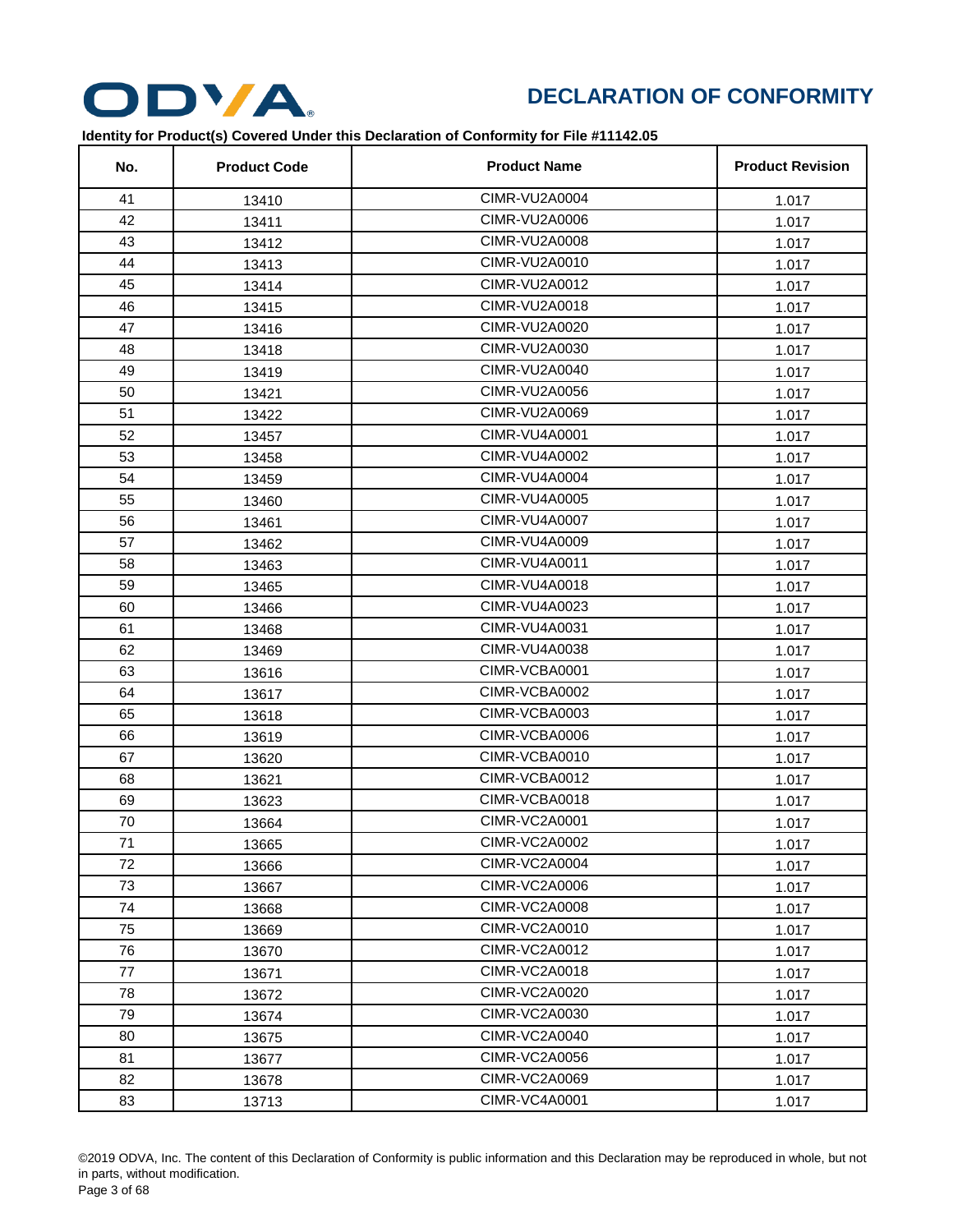

| No. | <b>Product Code</b> | <b>Product Name</b>  | <b>Product Revision</b> |
|-----|---------------------|----------------------|-------------------------|
| 84  | 13714               | CIMR-VC4A0002        | 1.017                   |
| 85  | 13715               | <b>CIMR-VC4A0004</b> | 1.017                   |
| 86  | 13716               | <b>CIMR-VC4A0005</b> | 1.017                   |
| 87  | 13717               | <b>CIMR-VC4A0007</b> | 1.017                   |
| 88  | 13718               | <b>CIMR-VC4A0009</b> | 1.017                   |
| 89  | 13719               | <b>CIMR-VC4A0011</b> | 1.017                   |
| 90  | 13721               | <b>CIMR-VC4A0018</b> | 1.017                   |
| 91  | 13722               | CIMR-VC4A0023        | 1.017                   |
| 92  | 13724               | <b>CIMR-VC4A0031</b> | 1.017                   |
| 93  | 13725               | CIMR-VC4A0038        | 1.017                   |
| 94  | 13872               | CIMR-VBBA0001        | 1.017                   |
| 95  | 13873               | CIMR-VBBA0002        | 1.017                   |
| 96  | 13874               | CIMR-VBBA0003        | 1.017                   |
| 97  | 13875               | CIMR-VBBA0006        | 1.017                   |
| 98  | 13876               | CIMR-VBBA0010        | 1.017                   |
| 99  | 13877               | CIMR-VBBA0012        | 1.017                   |
| 100 | 13879               | CIMR-VBBA0018        | 1.017                   |
| 101 | 13920               | CIMR-VB2A0001        | 1.017                   |
| 102 | 13921               | CIMR-VB2A0002        | 1.017                   |
| 103 | 13922               | CIMR-VB2A0004        | 1.017                   |
| 104 | 13923               | CIMR-VB2A0006        | 1.017                   |
| 105 | 13924               | <b>CIMR-VB2A0008</b> | 1.017                   |
| 106 | 13925               | CIMR-VB2A0010        | 1.017                   |
| 107 | 13926               | CIMR-VB2A0012        | 1.017                   |
| 108 | 13927               | CIMR-VB2A0018        | 1.017                   |
| 109 | 13928               | CIMR-VB2A0020        | 1.017                   |
| 110 | 13930               | CIMR-VB2A0030        | 1.017                   |
| 111 | 13931               | CIMR-VB2A0040        | 1.017                   |
| 112 | 13933               | CIMR-VB2A0056        | 1.017                   |
| 113 | 13934               | <b>CIMR-VB2A0069</b> | 1.017                   |
| 114 | 13969               | CIMR-VB4A0001        | 1.017                   |
| 115 | 13970               | CIMR-VB4A0002        | 1.017                   |
| 116 | 13971               | CIMR-VB4A0004        | 1.017                   |
| 117 | 13972               | <b>CIMR-VB4A0005</b> | 1.017                   |
| 118 | 13973               | CIMR-VB4A0007        | 1.017                   |
| 119 | 13974               | CIMR-VB4A0009        | 1.017                   |
| 120 | 13975               | CIMR-VB4A0011        | 1.017                   |
| 121 | 13977               | CIMR-VB4A0018        | 1.017                   |
| 122 | 13978               | CIMR-VB4A0023        | 1.017                   |
| 123 | 13980               | CIMR-VB4A0031        | 1.017                   |
| 124 | 13981               | CIMR-VB4A0038        | 1.017                   |
| 125 | 14178               | CIMR-AA2A0004        | 1.017                   |
| 126 | 14179               | CIMR-AA2A0006        | 1.017                   |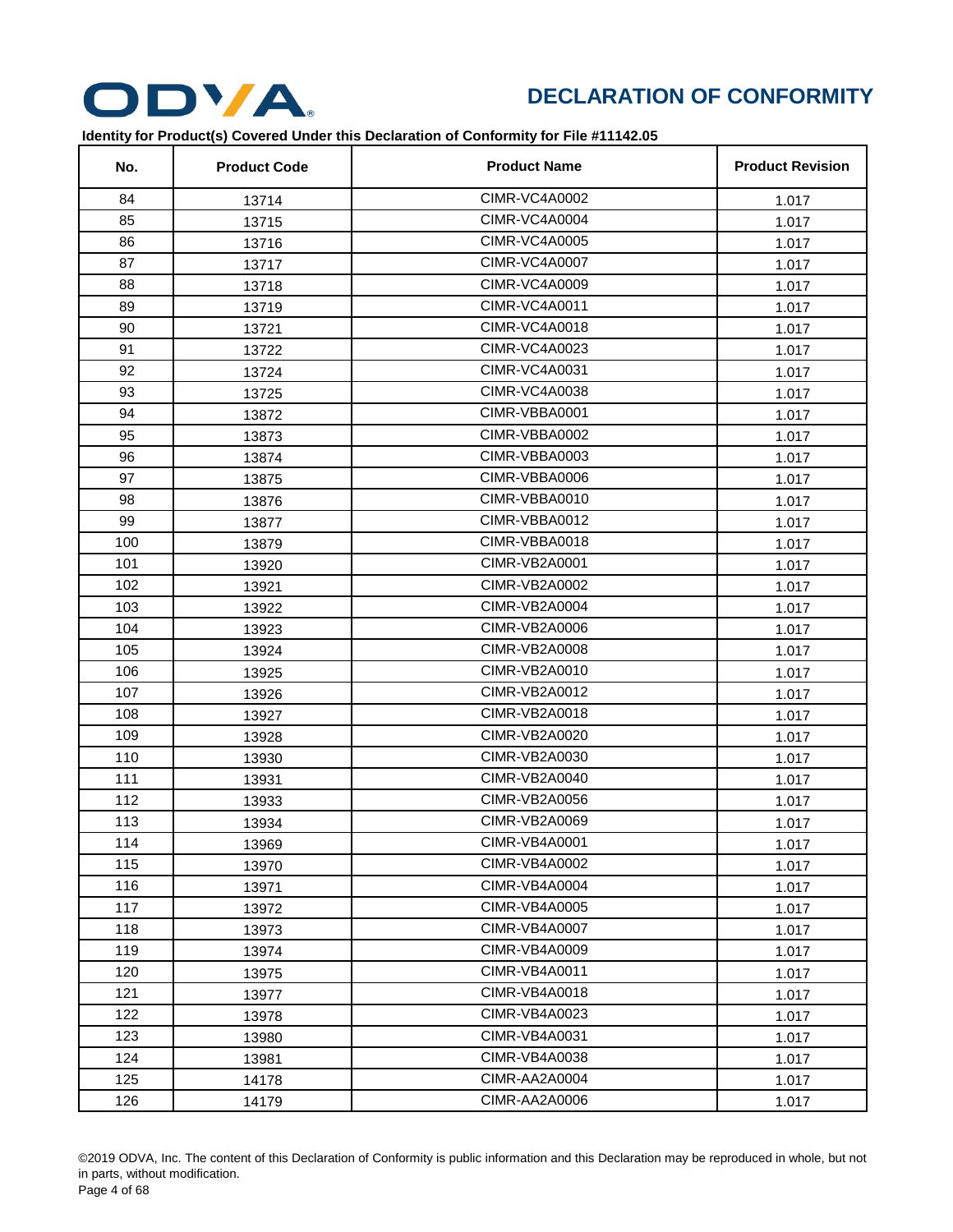

| No. | <b>Product Code</b> | <b>Product Name</b>  | <b>Product Revision</b> |
|-----|---------------------|----------------------|-------------------------|
| 127 | 14180               | CIMR-AA2A0008        | 1.017                   |
| 128 | 14181               | CIMR-AA2A0010        | 1.017                   |
| 129 | 14182               | CIMR-AA2A0012        | 1.017                   |
| 130 | 14183               | CIMR-AA2A0018        | 1.017                   |
| 131 | 14184               | CIMR-AA2A0021        | 1.017                   |
| 132 | 14186               | CIMR-AA2A0030        | 1.017                   |
| 133 | 14187               | CIMR-AA2A0040        | 1.017                   |
| 134 | 14189               | CIMR-AA2A0056        | 1.017                   |
| 135 | 14190               | CIMR-AA2A0069        | 1.017                   |
| 136 | 14191               | CIMR-AA2A0081        | 1.017                   |
| 137 | 14192               | CIMR-AA2A0110        | 1.017                   |
| 138 | 14194               | CIMR-AA2A0138        | 1.017                   |
| 139 | 14195               | CIMR-AA2A0169        | 1.017                   |
| 140 | 14196               | CIMR-AA2A0211        | 1.017                   |
| 141 | 14197               | CIMR-AA2A0250        | 1.017                   |
| 142 | 14198               | CIMR-AA2A0312        | 1.017                   |
| 143 | 14199               | CIMR-AA2A0360        | 1.017                   |
| 144 | 14200               | CIMR-AA2A0415        | 1.017                   |
| 145 | 14226               | CIMR-AA4A0002        | 1.017                   |
| 146 | 14227               | CIMR-AA4A0004        | 1.017                   |
| 147 | 14228               | CIMR-AA4A0005        | 1.017                   |
| 148 | 14229               | CIMR-AA4A0007        | 1.017                   |
| 149 | 14230               | CIMR-AA4A0009        | 1.017                   |
| 150 | 14231               | CIMR-AA4A0011        | 1.017                   |
| 151 | 14233               | CIMR-AA4A0018        | 1.017                   |
| 152 | 14234               | CIMR-AA4A0023        | 1.017                   |
| 153 | 14236               | CIMR-AA4A0031        | 1.017                   |
| 154 | 14237               | CIMR-AA4A0038        | 1.017                   |
| 155 | 14238               | CIMR-AA4A0044        | 1.017                   |
| 156 | 14239               | CIMR-AA4A0058        | 1.017                   |
| 157 | 14241               | CIMR-AA4A0072        | 1.017                   |
| 158 | 14242               | CIMR-AA4A0088        | 1.017                   |
| 159 | 14243               | CIMR-AA4A0103        | 1.017                   |
| 160 | 14244               | CIMR-AA4A0139        | 1.017                   |
| 161 | 14245               | CIMR-AA4A0165        | 1.017                   |
| 162 | 14246               | CIMR-AA4A0208        | 1.017                   |
| 163 | 14247               | CIMR-AA4A0250        | 1.017                   |
| 164 | 14248               | CIMR-AA4A0296        | 1.017                   |
| 165 | 14249               | CIMR-AA4A0362        | 1.017                   |
| 166 | 14250               | CIMR-AA4A0414        | 1.017                   |
| 167 | 14252               | <b>CIMR-AA4A0515</b> | 1.017                   |
| 168 | 14254               | CIMR-AA4A0675        | 1.017                   |
| 169 | 14256               | CIMR-AA4A0930        | 1.017                   |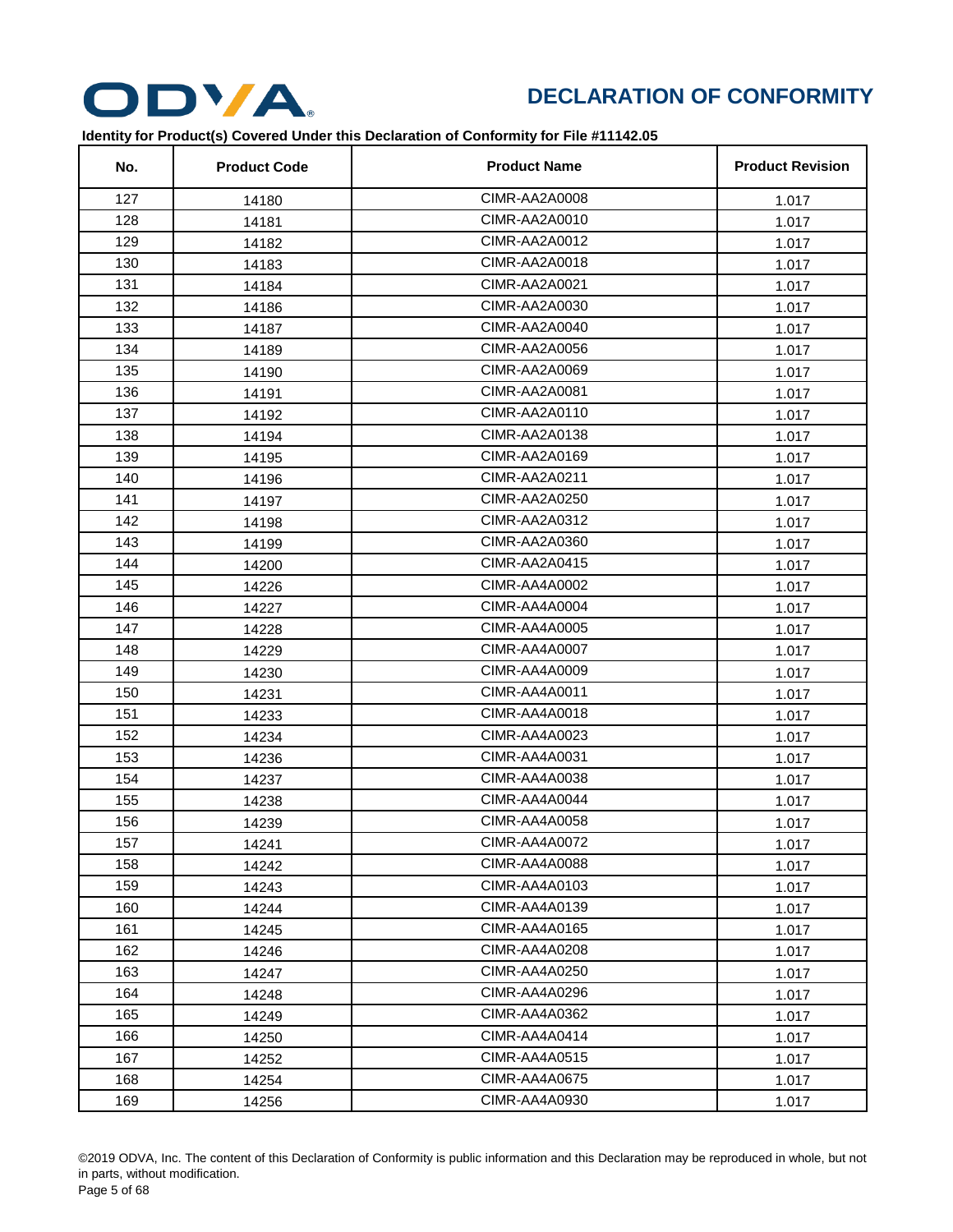

| No. | <b>Product Code</b> | <b>Product Name</b>  | <b>Product Revision</b> |
|-----|---------------------|----------------------|-------------------------|
| 170 | 14258               | CIMR-AA4A1200        | 1.017                   |
| 171 | 14275               | CIMR-AA5A0003        | 1.017                   |
| 172 | 14276               | CIMR-AA5A0004        | 1.017                   |
| 173 | 14277               | CIMR-AA5A0006        | 1.017                   |
| 174 | 14279               | CIMR-AA5A0009        | 1.017                   |
| 175 | 14281               | CIMR-AA5A0011        | 1.017                   |
| 176 | 14282               | CIMR-AA5A0017        | 1.017                   |
| 177 | 14284               | CIMR-AA5A0022        | 1.017                   |
| 178 | 14285               | CIMR-AA5A0027        | 1.017                   |
| 179 | 14286               | CIMR-AA5A0032        | 1.017                   |
| 180 | 14287               | CIMR-AA5A0041        | 1.017                   |
| 181 | 14289               | <b>CIMR-AA5A0052</b> | 1.017                   |
| 182 | 14290               | CIMR-AA5A0062        | 1.017                   |
| 183 | 14291               | CIMR-AA5A0077        | 1.017                   |
| 184 | 14292               | CIMR-AA5A0099        | 1.017                   |
| 185 | 14293               | <b>CIMR-AA5A0125</b> | 1.017                   |
| 186 | 14294               | CIMR-AA5A0145        | 1.017                   |
| 187 | 14295               | CIMR-AA5A0192        | 1.017                   |
| 188 | 14297               | CIMR-AA5A0242        | 1.017                   |
| 189 | 14434               | CIMR-AU2A0004        | 1.017                   |
| 190 | 14435               | CIMR-AU2A0006        | 1.017                   |
| 191 | 14436               | CIMR-AU2A0008        | 1.017                   |
| 192 | 14437               | CIMR-AU2A0010        | 1.017                   |
| 193 | 14438               | CIMR-AU2A0012        | 1.017                   |
| 194 | 14439               | CIMR-AU2A0018        | 1.017                   |
| 195 | 14440               | CIMR-AU2A0021        | 1.017                   |
| 196 | 14442               | CIMR-AU2A0030        | 1.017                   |
| 197 | 14443               | CIMR-AU2A0040        | 1.017                   |
| 198 | 14445               | CIMR-AU2A0056        | 1.017                   |
| 199 | 14446               | CIMR-AU2A0069        | 1.017                   |
| 200 | 14447               | <b>CIMR-AU2A0081</b> | 1.017                   |
| 201 | 14448               | CIMR-AU2A0110        | 1.017                   |
| 202 | 14450               | CIMR-AU2A0138        | 1.017                   |
| 203 | 14451               | CIMR-AU2A0169        | 1.017                   |
| 204 | 14452               | CIMR-AU2A0211        | 1.017                   |
| 205 | 14453               | CIMR-AU2A0250        | 1.017                   |
| 206 | 14454               | CIMR-AU2A0312        | 1.017                   |
| 207 | 14455               | CIMR-AU2A0360        | 1.017                   |
| 208 | 14456               | CIMR-AU2A0415        | 1.017                   |
| 209 | 14482               | CIMR-AU4A0002        | 1.017                   |
| 210 | 14483               | CIMR-AU4A0004        | 1.017                   |
| 211 | 14484               | <b>CIMR-AU4A0005</b> | 1.017                   |
| 212 | 14485               | <b>CIMR-AU4A0007</b> | 1.017                   |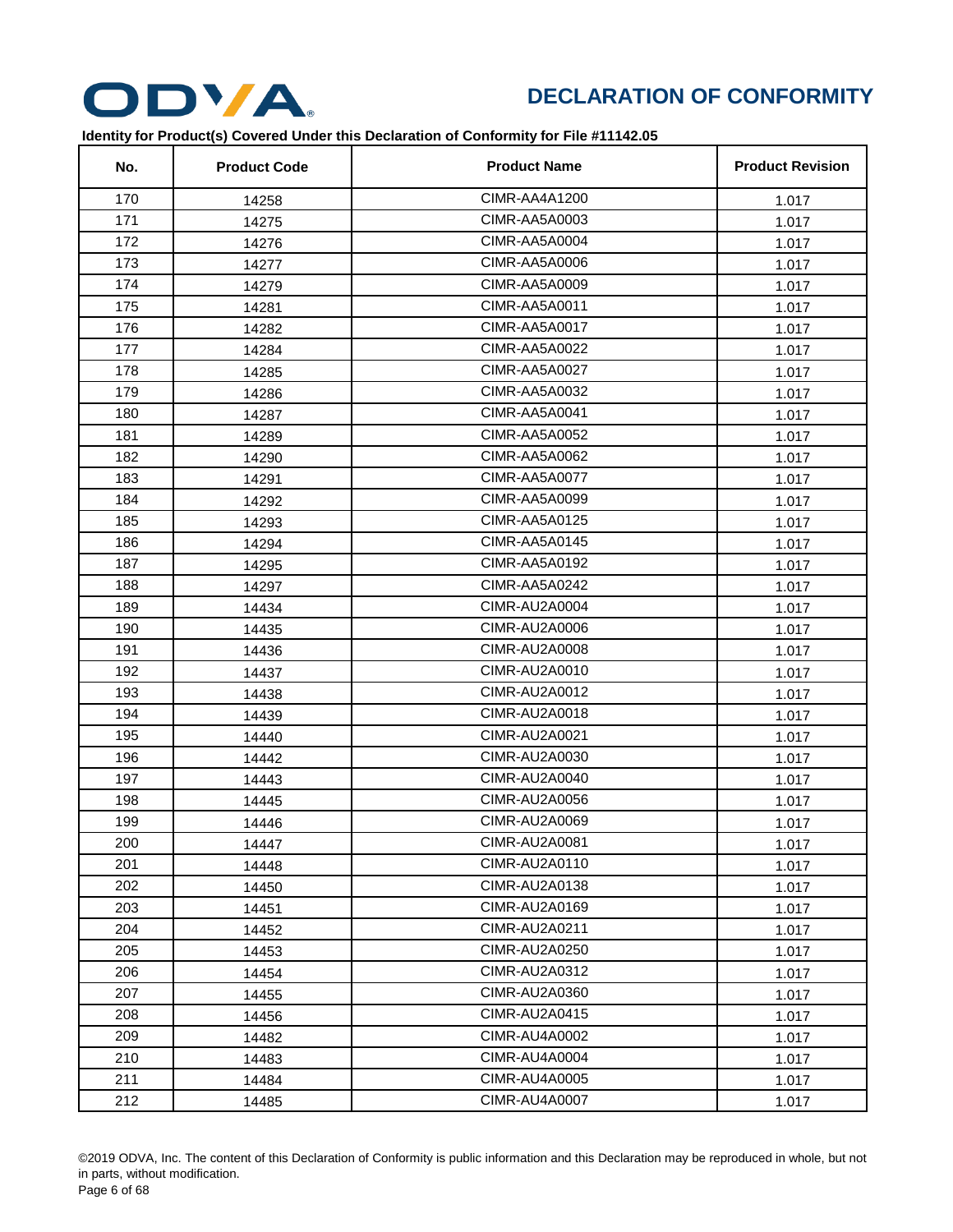

| No. | <b>Product Code</b> | <b>Product Name</b>  | <b>Product Revision</b> |
|-----|---------------------|----------------------|-------------------------|
| 213 | 14486               | CIMR-AU4A0009        | 1.017                   |
| 214 | 14487               | CIMR-AU4A0011        | 1.017                   |
| 215 | 14489               | CIMR-AU4A0018        | 1.017                   |
| 216 | 14490               | CIMR-AU4A0023        | 1.017                   |
| 217 | 14492               | CIMR-AU4A0031        | 1.017                   |
| 218 | 14493               | CIMR-AU4A0038        | 1.017                   |
| 219 | 14494               | CIMR-AU4A0044        | 1.017                   |
| 220 | 14495               | CIMR-AU4A0058        | 1.017                   |
| 221 | 14497               | CIMR-AU4A0072        | 1.017                   |
| 222 | 14498               | <b>CIMR-AU4A0088</b> | 1.017                   |
| 223 | 14499               | CIMR-AU4A0103        | 1.017                   |
| 224 | 14500               | CIMR-AU4A0139        | 1.017                   |
| 225 | 14501               | CIMR-AU4A0165        | 1.017                   |
| 226 | 14502               | CIMR-AU4A0208        | 1.017                   |
| 227 | 14503               | CIMR-AU4A0250        | 1.017                   |
| 228 | 14504               | CIMR-AU4A0296        | 1.017                   |
| 229 | 14505               | CIMR-AU4A0362        | 1.017                   |
| 230 | 14506               | CIMR-AU4A0414        | 1.017                   |
| 231 | 14508               | <b>CIMR-AU4A0515</b> | 1.017                   |
| 232 | 14510               | <b>CIMR-AU4A0675</b> | 1.017                   |
| 233 | 14512               | CIMR-AU4A0930        | 1.017                   |
| 234 | 14514               | CIMR-AU4A1200        | 1.017                   |
| 235 | 14531               | <b>CIMR-AU5A0003</b> | 1.017                   |
| 236 | 14532               | CIMR-AU5A0004        | 1.017                   |
| 237 | 14533               | CIMR-AU5A0006        | 1.017                   |
| 238 | 14535               | <b>CIMR-AU5A0009</b> | 1.017                   |
| 239 | 14537               | CIMR-AU5A0011        | 1.017                   |
| 240 | 14538               | CIMR-AU5A0017        | 1.017                   |
| 241 | 14540               | CIMR-AU5A0022        | 1.017                   |
| 242 | 14541               | CIMR-AU5A0027        | 1.017                   |
| 243 | 14542               | CIMR-AU5A0032        | 1.017                   |
| 244 | 14543               | CIMR-AU5A0041        | 1.017                   |
| 245 | 14545               | <b>CIMR-AU5A0052</b> | 1.017                   |
| 246 | 14546               | <b>CIMR-AU5A0062</b> | 1.017                   |
| 247 | 14547               | CIMR-AU5A0077        | 1.017                   |
| 248 | 14548               | CIMR-AU5A0099        | 1.017                   |
| 249 | 14549               | <b>CIMR-AU5A0125</b> | 1.017                   |
| 250 | 14550               | CIMR-AU5A0145        | 1.017                   |
| 251 | 14551               | CIMR-AU5A0192        | 1.017                   |
| 252 | 14553               | CIMR-AU5A0242        | 1.017                   |
| 253 | 14690               | CIMR-AC2A0004        | 1.017                   |
| 254 | 14691               | <b>CIMR-AC2A0006</b> | 1.017                   |
| 255 | 14692               | <b>CIMR-AC2A0008</b> | 1.017                   |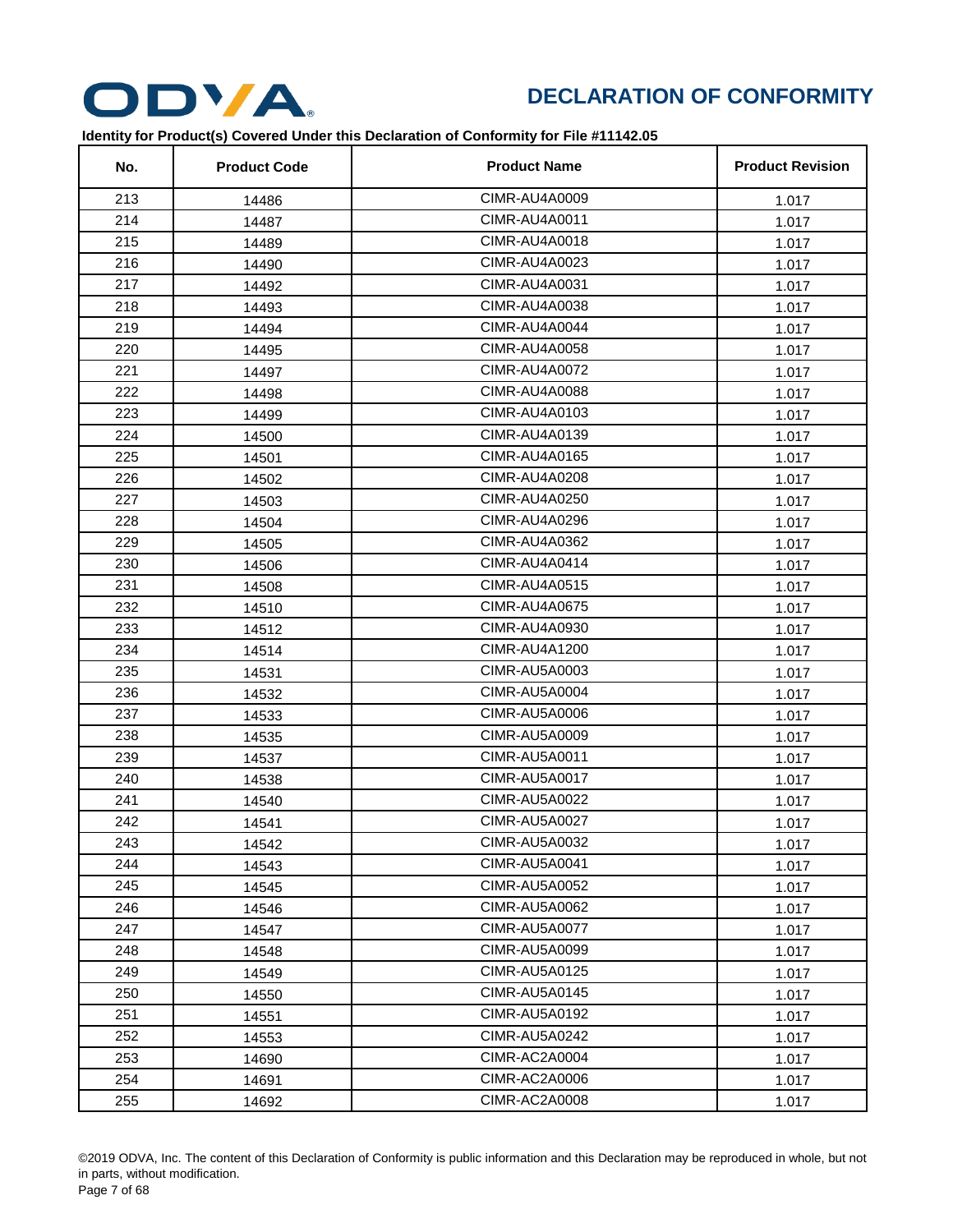

| No. | <b>Product Code</b> | <b>Product Name</b>  | <b>Product Revision</b> |
|-----|---------------------|----------------------|-------------------------|
| 256 | 14693               | CIMR-AC2A0010        | 1.017                   |
| 257 | 14694               | CIMR-AC2A0012        | 1.017                   |
| 258 | 14695               | CIMR-AC2A0018        | 1.017                   |
| 259 | 14696               | CIMR-AC2A0021        | 1.017                   |
| 260 | 14698               | CIMR-AC2A0030        | 1.017                   |
| 261 | 14699               | CIMR-AC2A0040        | 1.017                   |
| 262 | 14701               | CIMR-AC2A0056        | 1.017                   |
| 263 | 14702               | CIMR-AC2A0069        | 1.017                   |
| 264 | 14703               | CIMR-AC2A0081        | 1.017                   |
| 265 | 14704               | CIMR-AC2A0110        | 1.017                   |
| 266 | 14706               | CIMR-AC2A0138        | 1.017                   |
| 267 | 14707               | CIMR-AC2A0169        | 1.017                   |
| 268 | 14708               | CIMR-AC2A0211        | 1.017                   |
| 269 | 14709               | CIMR-AC2A0250        | 1.017                   |
| 270 | 14710               | CIMR-AC2A0312        | 1.017                   |
| 271 | 14711               | CIMR-AC2A0360        | 1.017                   |
| 272 | 14712               | CIMR-AC2A0415        | 1.017                   |
| 273 | 14738               | CIMR-AC4A0002        | 1.017                   |
| 274 | 14739               | CIMR-AC4A0004        | 1.017                   |
| 275 | 14740               | <b>CIMR-AC4A0005</b> | 1.017                   |
| 276 | 14741               | CIMR-AC4A0007        | 1.017                   |
| 277 | 14742               | CIMR-AC4A0009        | 1.017                   |
| 278 | 14743               | CIMR-AC4A0011        | 1.017                   |
| 279 | 14745               | CIMR-AC4A0018        | 1.017                   |
| 280 | 14746               | CIMR-AC4A0023        | 1.017                   |
| 281 | 14748               | CIMR-AC4A0031        | 1.017                   |
| 282 | 14749               | CIMR-AC4A0038        | 1.017                   |
| 283 | 14750               | CIMR-AC4A0044        | 1.017                   |
| 284 | 14751               | CIMR-AC4A0058        | 1.017                   |
| 285 | 14753               | CIMR-AC4A0072        | 1.017                   |
| 286 | 14754               | CIMR-AC4A0088        | 1.017                   |
| 287 | 14755               | CIMR-AC4A0103        | 1.017                   |
| 288 | 14756               | CIMR-AC4A0139        | 1.017                   |
| 289 | 14757               | CIMR-AC4A0165        | 1.017                   |
| 290 | 14758               | CIMR-AC4A0208        | 1.017                   |
| 291 | 14759               | CIMR-AC4A0250        | 1.017                   |
| 292 | 14760               | CIMR-AC4A0296        | 1.017                   |
| 293 | 14761               | CIMR-AC4A0362        | 1.017                   |
| 294 | 14762               | CIMR-AC4A0414        | 1.017                   |
| 295 | 14764               | <b>CIMR-AC4A0515</b> | 1.017                   |
| 296 | 14766               | CIMR-AC4A0675        | 1.017                   |
| 297 | 14768               | CIMR-AC4A0930        | 1.017                   |
| 298 | 14770               | CIMR-AC4A1200        | 1.017                   |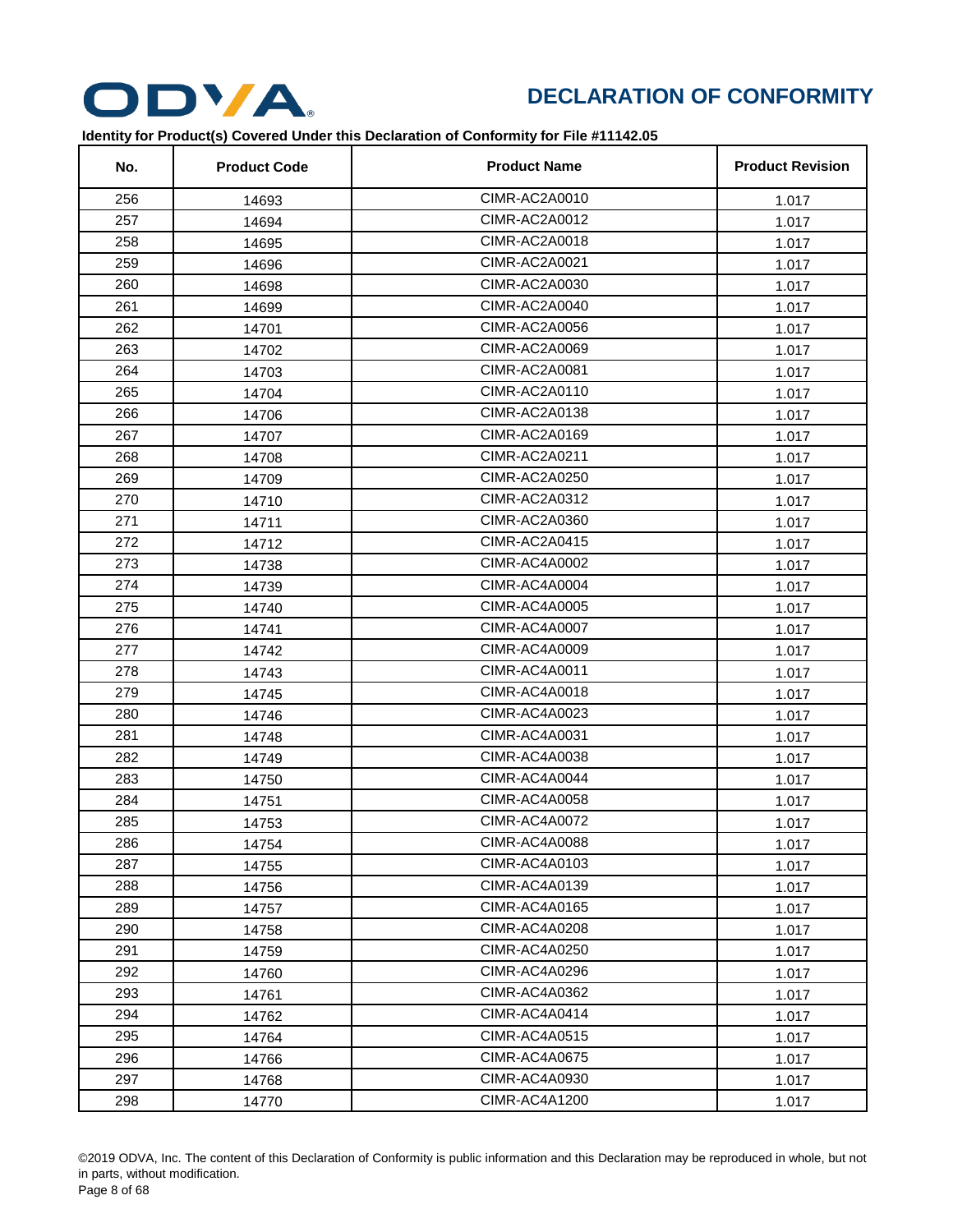

| No. | <b>Product Code</b> | <b>Product Name</b> | <b>Product Revision</b> |
|-----|---------------------|---------------------|-------------------------|
| 299 | 14787               | CIMR-AC5A0003       | 1.017                   |
| 300 | 14788               | CIMR-AC5A0004       | 1.017                   |
| 301 | 14789               | CIMR-AC5A0006       | 1.017                   |
| 302 | 14791               | CIMR-AC5A0009       | 1.017                   |
| 303 | 14793               | CIMR-AC5A0011       | 1.017                   |
| 304 | 14794               | CIMR-AC5A0017       | 1.017                   |
| 305 | 14796               | CIMR-AC5A0022       | 1.017                   |
| 306 | 14797               | CIMR-AC5A0027       | 1.017                   |
| 307 | 14798               | CIMR-AC5A0032       | 1.017                   |
| 308 | 14799               | CIMR-AC5A0041       | 1.017                   |
| 309 | 14801               | CIMR-AC5A0052       | 1.017                   |
| 310 | 14802               | CIMR-AC5A0062       | 1.017                   |
| 311 | 14803               | CIMR-AC5A0077       | 1.017                   |
| 312 | 14804               | CIMR-AC5A0099       | 1.017                   |
| 313 | 14805               | CIMR-AC5A0125       | 1.017                   |
| 314 | 14806               | CIMR-AC5A0145       | 1.017                   |
| 315 | 14807               | CIMR-AC5A0192       | 1.017                   |
| 316 | 14809               | CIMR-AC5A0242       | 1.017                   |
| 317 | 14946               | CIMR-AB2A0004       | 1.017                   |
| 318 | 14947               | CIMR-AB2A0006       | 1.017                   |
| 319 | 14948               | CIMR-AB2A0008       | 1.017                   |
| 320 | 14949               | CIMR-AB2A0010       | 1.017                   |
| 321 | 14950               | CIMR-AB2A0012       | 1.017                   |
| 322 | 14951               | CIMR-AB2A0018       | 1.017                   |
| 323 | 14952               | CIMR-AB2A0021       | 1.017                   |
| 324 | 14954               | CIMR-AB2A0030       | 1.017                   |
| 325 | 14955               | CIMR-AB2A0040       | 1.017                   |
| 326 | 14957               | CIMR-AB2A0056       | 1.017                   |
| 327 | 14958               | CIMR-AB2A0069       | 1.017                   |
| 328 | 14959               | CIMR-AB2A0081       | 1.017                   |
| 329 | 14960               | CIMR-AB2A0110       | 1.017                   |
| 330 | 14962               | CIMR-AB2A0138       | 1.017                   |
| 331 | 14963               | CIMR-AB2A0169       | 1.017                   |
| 332 | 14964               | CIMR-AB2A0211       | 1.017                   |
| 333 | 14965               | CIMR-AB2A0250       | 1.017                   |
| 334 | 14966               | CIMR-AB2A0312       | 1.017                   |
| 335 | 14967               | CIMR-AB2A0360       | 1.017                   |
| 336 | 14968               | CIMR-AB2A0415       | 1.017                   |
| 337 | 14994               | CIMR-AB4A0002       | 1.017                   |
| 338 | 14995               | CIMR-AB4A0004       | 1.017                   |
| 339 | 14996               | CIMR-AB4A0005       | 1.017                   |
| 340 | 14997               | CIMR-AB4A0007       | 1.017                   |
| 341 | 14998               | CIMR-AB4A0009       | 1.017                   |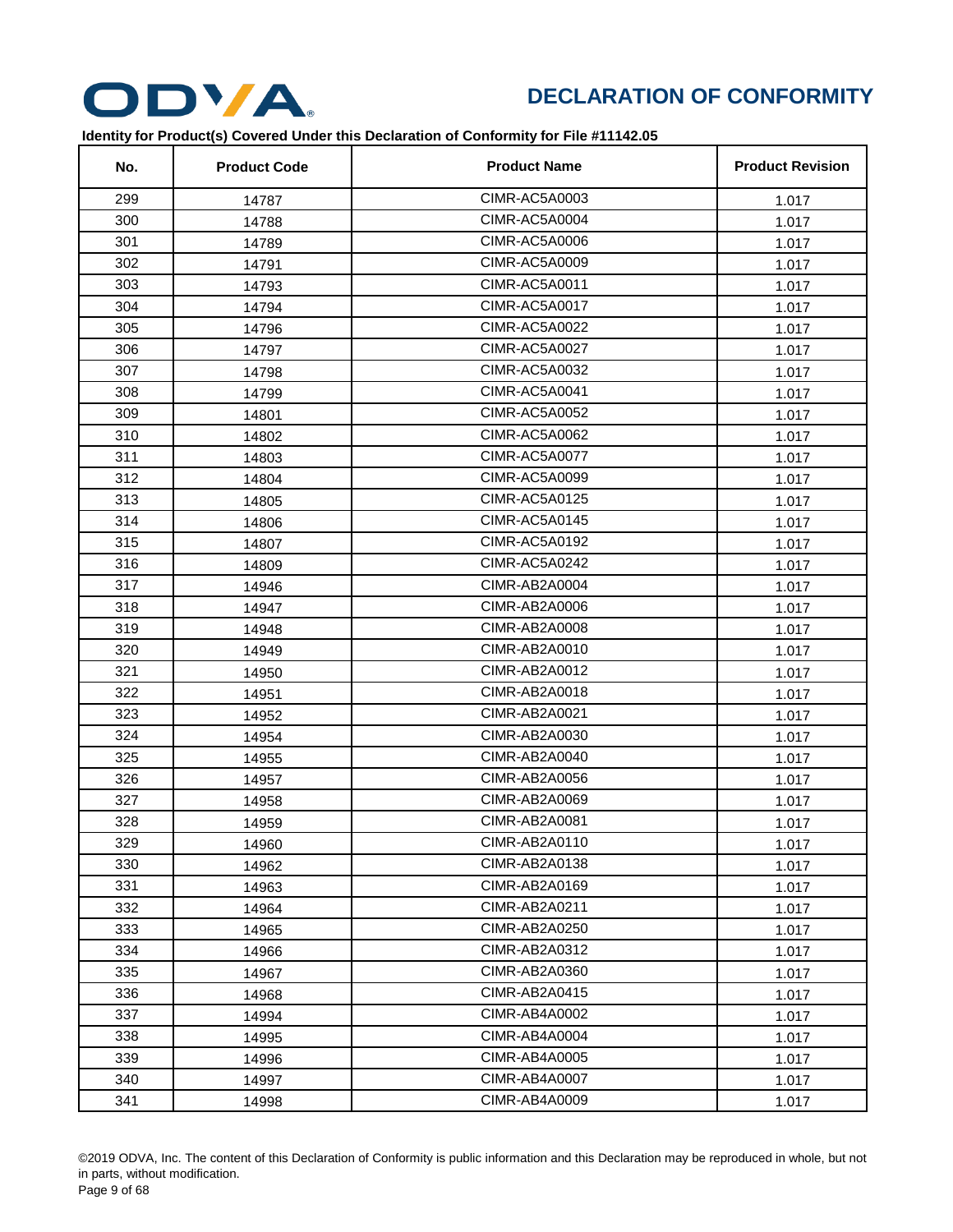

| No. | <b>Product Code</b> | <b>Product Name</b> | <b>Product Revision</b> |
|-----|---------------------|---------------------|-------------------------|
| 342 | 14999               | CIMR-AB4A0011       | 1.017                   |
| 343 | 15001               | CIMR-AB4A0018       | 1.017                   |
| 344 | 15002               | CIMR-AB4A0023       | 1.017                   |
| 345 | 15004               | CIMR-AB4A0031       | 1.017                   |
| 346 | 15005               | CIMR-AB4A0038       | 1.017                   |
| 347 | 15006               | CIMR-AB4A0044       | 1.017                   |
| 348 | 15007               | CIMR-AB4A0058       | 1.017                   |
| 349 | 15009               | CIMR-AB4A0072       | 1.017                   |
| 350 | 15010               | CIMR-AB4A0088       | 1.017                   |
| 351 | 15011               | CIMR-AB4A0103       | 1.017                   |
| 352 | 15012               | CIMR-AB4A0139       | 1.017                   |
| 353 | 15013               | CIMR-AB4A0165       | 1.017                   |
| 354 | 15014               | CIMR-AB4A0208       | 1.017                   |
| 355 | 15015               | CIMR-AB4A0250       | 1.017                   |
| 356 | 15016               | CIMR-AB4A0296       | 1.017                   |
| 357 | 15017               | CIMR-AB4A0362       | 1.017                   |
| 358 | 15018               | CIMR-AB4A0414       | 1.017                   |
| 359 | 15020               | CIMR-AB4A0515       | 1.017                   |
| 360 | 15022               | CIMR-AB4A0675       | 1.017                   |
| 361 | 15024               | CIMR-AB4A0930       | 1.017                   |
| 362 | 15026               | CIMR-AB4A1200       | 1.017                   |
| 363 | 15043               | CIMR-AB5A0003       | 1.017                   |
| 364 | 15044               | CIMR-AB5A0004       | 1.017                   |
| 365 | 15045               | CIMR-AB5A0006       | 1.017                   |
| 366 | 15047               | CIMR-AB5A0009       | 1.017                   |
| 367 | 15049               | CIMR-AB5A0011       | 1.017                   |
| 368 | 15050               | CIMR-AB5A0017       | 1.017                   |
| 369 | 15052               | CIMR-AB5A0022       | 1.017                   |
| 370 | 15053               | CIMR-AB5A0027       | 1.017                   |
| 371 | 15054               | CIMR-AB5A0032       | 1.017                   |
| 372 | 15055               | CIMR-AB5A0041       | 1.017                   |
| 373 | 15057               | CIMR-AB5A0052       | 1.017                   |
| 374 | 15058               | CIMR-AB5A0062       | 1.017                   |
| 375 | 15059               | CIMR-AB5A0077       | 1.017                   |
| 376 | 15060               | CIMR-AB5A0099       | 1.017                   |
| 377 | 15061               | CIMR-AB5A0125       | 1.017                   |
| 378 | 15062               | CIMR-AB5A0145       | 1.017                   |
| 379 | 15063               | CIMR-AB5A0192       | 1.017                   |
| 380 | 15065               | CIMR-AB5A0242       | 1.017                   |
| 381 | 15281               | CIMR-AA4H0466       | 1.017                   |
| 382 | 15282               | CIMR-AA4H0900       | 1.017                   |
| 383 | 15283               | CIMR-AA4H1350       | 1.017                   |
| 384 | 15284               | CIMR-AA4H1800       | 1.017                   |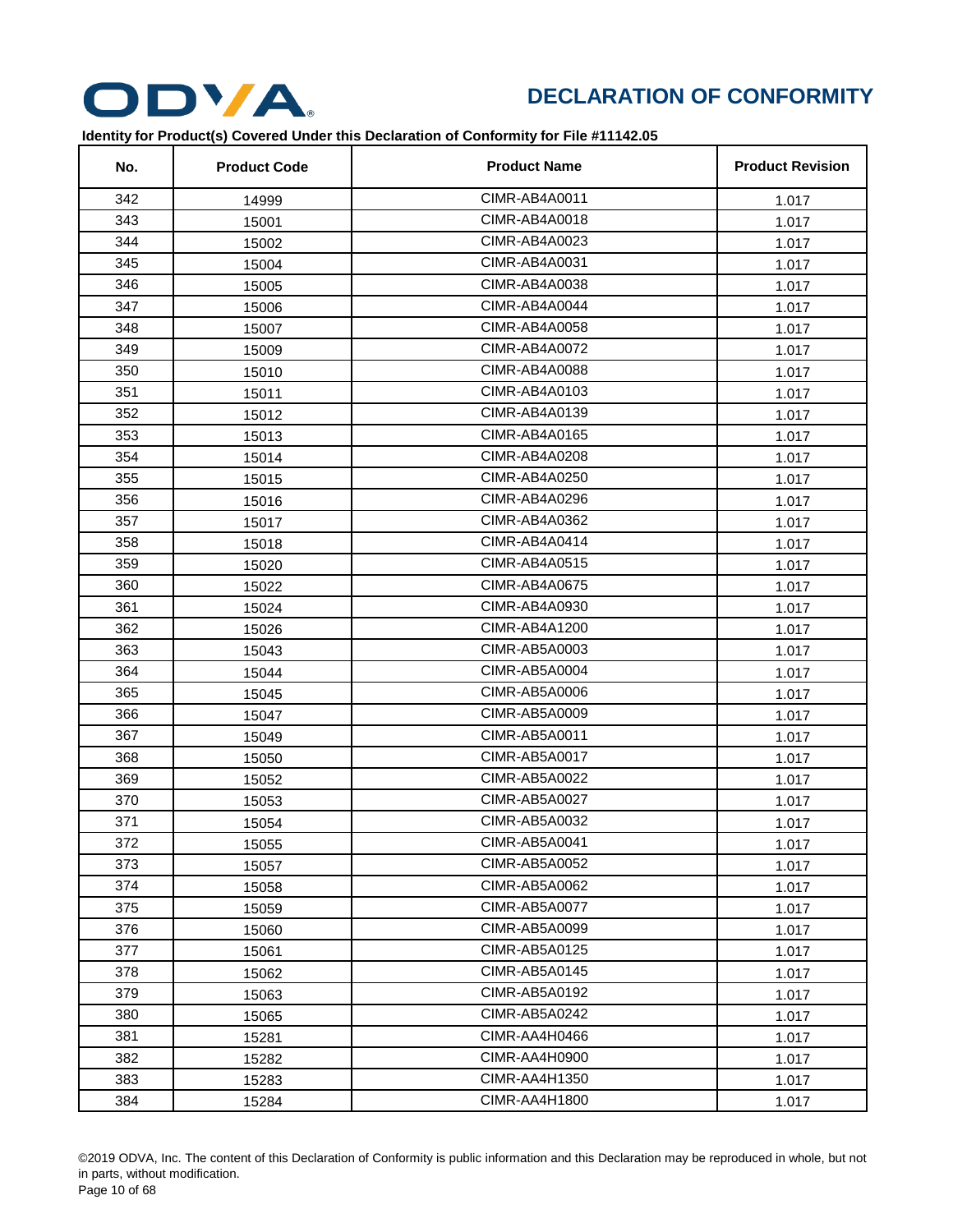

| No. | <b>Product Code</b> | <b>Product Name</b> | <b>Product Revision</b> |
|-----|---------------------|---------------------|-------------------------|
| 385 | 15285               | CIMR-AA4H2250       | 1.017                   |
| 386 | 15329               | CIMR-AA5H0466       | 1.017                   |
| 387 | 15330               | CIMR-AA5H0900       | 1.017                   |
| 388 | 15331               | CIMR-AA5H1350       | 1.017                   |
| 389 | 15332               | CIMR-AA5H1800       | 1.017                   |
| 390 | 15333               | CIMR-AA5H2250       | 1.017                   |
| 391 | 15345               | CIMR-AA6H0466       | 1.017                   |
| 392 | 15346               | CIMR-AA6H0900       | 1.017                   |
| 393 | 15347               | CIMR-AA6H1350       | 1.017                   |
| 394 | 15348               | CIMR-AA6H1800       | 1.017                   |
| 395 | 15349               | CIMR-AA6H2250       | 1.017                   |
| 396 | 15537               | CIMR-AU4H0466       | 1.017                   |
| 397 | 15538               | CIMR-AU4H0900       | 1.017                   |
| 398 | 15539               | CIMR-AU4H1350       | 1.017                   |
| 399 | 15540               | CIMR-AU4H1800       | 1.017                   |
| 400 | 15541               | CIMR-AU4H2250       | 1.017                   |
| 401 | 15585               | CIMR-AU5H0466       | 1.017                   |
| 402 | 15586               | CIMR-AU5H0900       | 1.017                   |
| 403 | 15587               | CIMR-AU5H1350       | 1.017                   |
| 404 | 15588               | CIMR-AU5H1800       | 1.017                   |
| 405 | 15589               | CIMR-AU5H2250       | 1.017                   |
| 406 | 15601               | CIMR-AU6H0466       | 1.017                   |
| 407 | 15602               | CIMR-AU6H0900       | 1.017                   |
| 408 | 15603               | CIMR-AU6H1350       | 1.017                   |
| 409 | 15604               | CIMR-AU6H1800       | 1.017                   |
| 410 | 15605               | CIMR-AU6H2250       | 1.017                   |
| 411 | 15714               | CIMR-EB2A0004       | 1.017                   |
| 412 | 15715               | CIMR-EB2A0006       | 1.017                   |
| 413 | 15716               | CIMR-EB2A0008       | 1.017                   |
| 414 | 15717               | CIMR-EB2A0010       | 1.017                   |
| 415 | 15718               | CIMR-EB2A0012       | 1.017                   |
| 416 | 15719               | CIMR-EB2A0018       | 1.017                   |
| 417 | 15720               | CIMR-EB2A0021       | 1.017                   |
| 418 | 15722               | CIMR-EB2A0030       | 1.017                   |
| 419 | 15723               | CIMR-EB2A0040       | 1.017                   |
| 420 | 15725               | CIMR-EB2A0056       | 1.017                   |
| 421 | 15726               | CIMR-EB2A0069       | 1.017                   |
| 422 | 15727               | CIMR-EB2A0081       | 1.017                   |
| 423 | 15728               | CIMR-EB2A0110       | 1.017                   |
| 424 | 15730               | CIMR-EB2A0138       | 1.017                   |
| 425 | 15731               | CIMR-EB2A0169       | 1.017                   |
| 426 | 15732               | CIMR-EB2A0211       | 1.017                   |
| 427 | 15733               | CIMR-EB2A0250       | 1.017                   |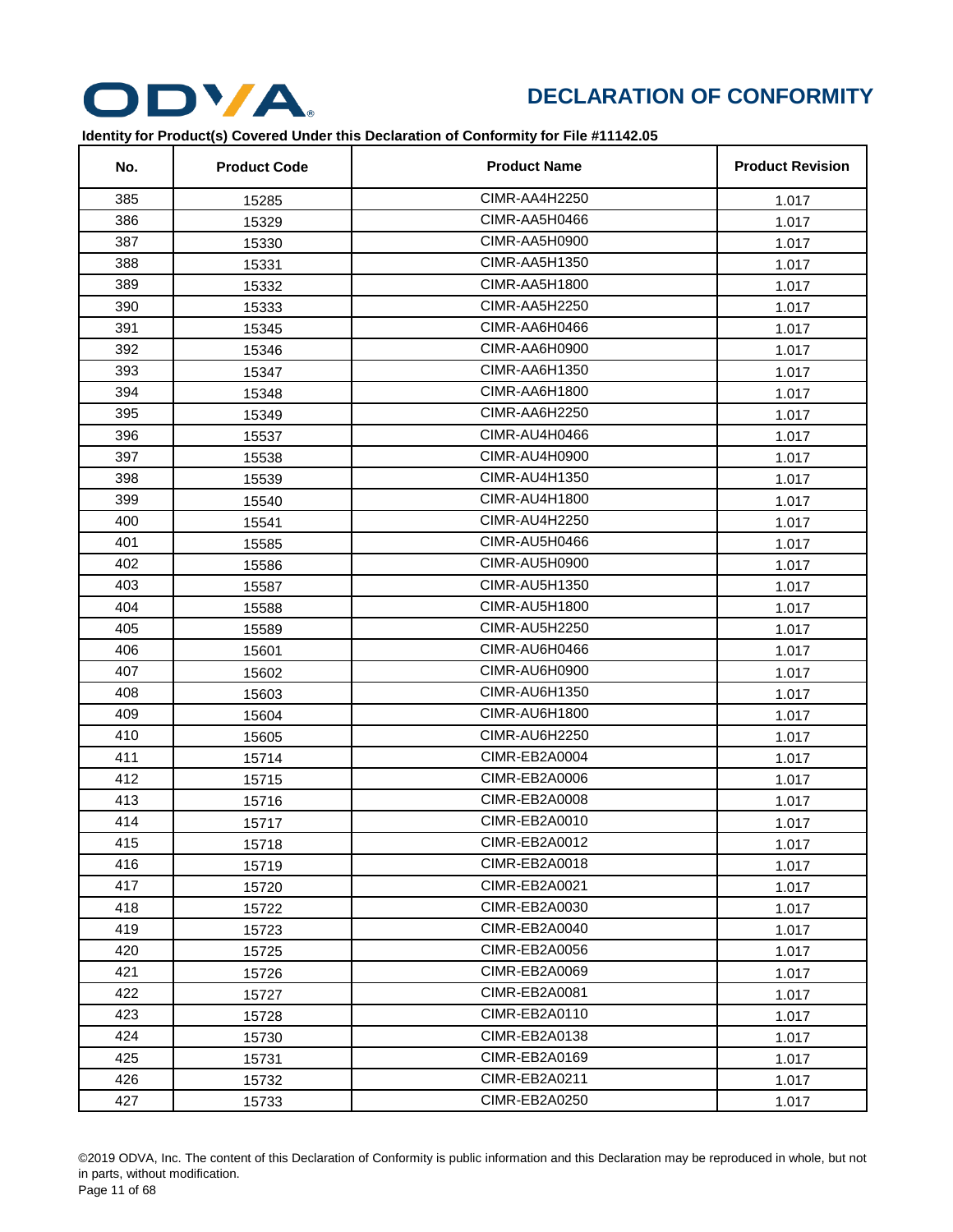

| No. | <b>Product Code</b> | <b>Product Name</b>  | <b>Product Revision</b> |
|-----|---------------------|----------------------|-------------------------|
| 428 | 15734               | CIMR-EB2A0312        | 1.017                   |
| 429 | 15735               | CIMR-EB2A0360        | 1.017                   |
| 430 | 15736               | CIMR-EB2A0415        | 1.017                   |
| 431 | 15762               | CIMR-EB4A0002        | 1.017                   |
| 432 | 15763               | CIMR-EB4A0004        | 1.017                   |
| 433 | 15764               | CIMR-EB4A0005        | 1.017                   |
| 434 | 15765               | CIMR-EB4A0007        | 1.017                   |
| 435 | 15766               | CIMR-EB4A0009        | 1.017                   |
| 436 | 15767               | CIMR-EB4A0011        | 1.017                   |
| 437 | 15769               | CIMR-EB4A0018        | 1.017                   |
| 438 | 15770               | CIMR-EB4A0023        | 1.017                   |
| 439 | 15772               | CIMR-EB4A0031        | 1.017                   |
| 440 | 15773               | CIMR-EB4A0038        | 1.017                   |
| 441 | 15774               | CIMR-EB4A0044        | 1.017                   |
| 442 | 15775               | CIMR-EB4A0058        | 1.017                   |
| 443 | 15777               | CIMR-EB4A0072        | 1.017                   |
| 444 | 15778               | CIMR-EB4A0088        | 1.017                   |
| 445 | 15779               | CIMR-EB4A0103        | 1.017                   |
| 446 | 15780               | CIMR-EB4A0139        | 1.017                   |
| 447 | 15781               | CIMR-EB4A0165        | 1.017                   |
| 448 | 15782               | CIMR-EB4A0208        | 1.017                   |
| 449 | 15783               | CIMR-EB4A0250        | 1.017                   |
| 450 | 15784               | CIMR-EB4A0296        | 1.017                   |
| 451 | 15785               | CIMR-EB4A0362        | 1.017                   |
| 452 | 15786               | CIMR-EB4A0414        | 1.017                   |
| 453 | 15788               | CIMR-EB4A0515        | 1.017                   |
| 454 | 15790               | <b>CIMR-EB4A0675</b> | 1.017                   |
| 455 | 15792               | CIMR-EB4A0930        | 1.017                   |
| 456 | 15794               | CIMR-EB4A1200        | 1.017                   |
| 457 | 15811               | CIMR-EB5A0003        | 1.017                   |
| 458 | 15812               | CIMR-EB5A0004        | 1.017                   |
| 459 | 15813               | CIMR-EB5A0006        | 1.017                   |
| 460 | 15815               | CIMR-EB5A0009        | 1.017                   |
| 461 | 15817               | CIMR-EB5A0011        | 1.017                   |
| 462 | 15818               | CIMR-EB5A0017        | 1.017                   |
| 463 | 15820               | CIMR-EB5A0022        | 1.017                   |
| 464 | 15821               | CIMR-EB5A0027        | 1.017                   |
| 465 | 15822               | CIMR-EB5A0032        | 1.017                   |
| 466 | 15823               | CIMR-EB5A0041        | 1.017                   |
| 467 | 15825               | CIMR-EB5A0052        | 1.017                   |
| 468 | 15826               | CIMR-EB5A0062        | 1.017                   |
| 469 | 15827               | CIMR-EB5A0077        | 1.017                   |
| 470 | 15828               | CIMR-EB5A0099        | 1.017                   |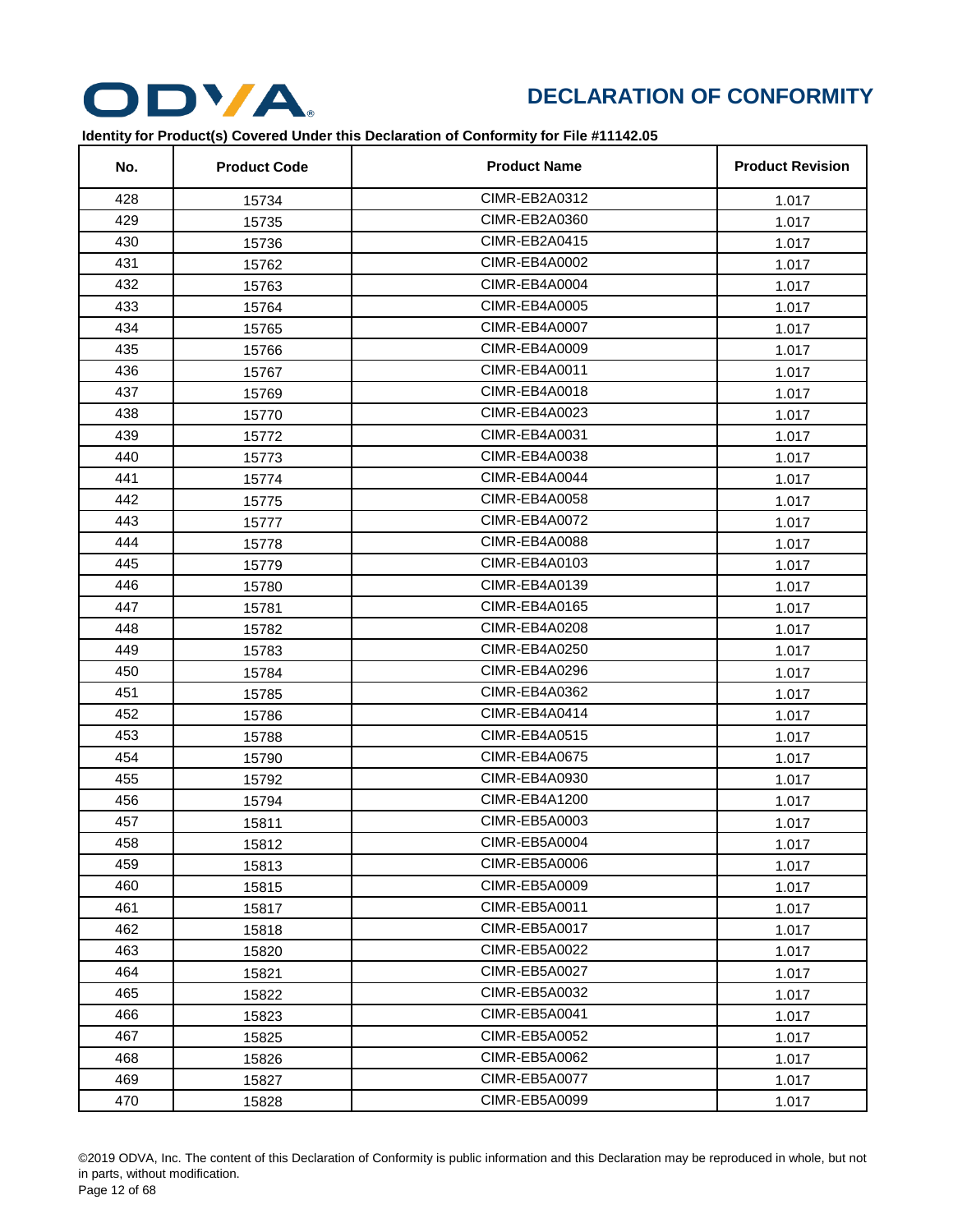

| No. | <b>Product Code</b> | <b>Product Name</b>  | <b>Product Revision</b> |
|-----|---------------------|----------------------|-------------------------|
| 471 | 15829               | CIMR-EB5A0125        | 1.017                   |
| 472 | 15830               | CIMR-EB5A0145        | 1.017                   |
| 473 | 15831               | CIMR-EB5A0192        | 1.017                   |
| 474 | 15833               | CIMR-EB5A0242        | 1.017                   |
| 475 | 15971               | CIMR-HB2A0005        | 1.017                   |
| 476 | 15973               | CIMR-HB2A0008        | 1.017                   |
| 477 | 15974               | CIMR-HB2A0011        | 1.017                   |
| 478 | 15975               | CIMR-HB2A0014        | 1.017                   |
| 479 | 15976               | CIMR-HB2A0018        | 1.017                   |
| 480 | 15978               | CIMR-HB2A0025        | 1.017                   |
| 481 | 15979               | CIMR-HB2A0033        | 1.017                   |
| 482 | 15981               | CIMR-HB2A0047        | 1.017                   |
| 483 | 15982               | CIMR-HB2A0060        | 1.017                   |
| 484 | 15983               | CIMR-HB2A0075        | 1.017                   |
| 485 | 15984               | CIMR-HB2A0085        | 1.017                   |
| 486 | 15986               | CIMR-HB2A0115        | 1.017                   |
| 487 | 15987               | CIMR-HB2A0145        | 1.017                   |
| 488 | 15988               | CIMR-HB2A0180        | 1.017                   |
| 489 | 15989               | CIMR-HB2A0215        | 1.017                   |
| 490 | 15990               | CIMR-HB2A0283        | 1.017                   |
| 491 | 15991               | CIMR-HB2A0346        | 1.017                   |
| 492 | 15992               | CIMR-HB2A0415        | 1.017                   |
| 493 | 16019               | CIMR-HB4A0003        | 1.017                   |
| 494 | 16020               | CIMR-HB4A0005        | 1.017                   |
| 495 | 16021               | CIMR-HB4A0006        | 1.017                   |
| 496 | 16022               | <b>CIMR-HB4A0007</b> | 1.017                   |
| 497 | 16023               | CIMR-HB4A0009        | 1.017                   |
| 498 | 16025               | CIMR-HB4A0015        | 1.017                   |
| 499 | 16026               | CIMR-HB4A0018        | 1.017                   |
| 500 | 16028               | CIMR-HB4A0024        | 1.017                   |
| 501 | 16029               | CIMR-HB4A0031        | 1.017                   |
| 502 | 16030               | CIMR-HB4A0039        | 1.017                   |
| 503 | 16031               | CIMR-HB4A0045        | 1.017                   |
| 504 | 16033               | CIMR-HB4A0060        | 1.017                   |
| 505 | 16034               | CIMR-HB4A0075        | 1.017                   |
| 506 | 16035               | CIMR-HB4A0091        | 1.017                   |
| 507 | 16036               | CIMR-HB4A0112        | 1.017                   |
| 508 | 16037               | CIMR-HB4A0150        | 1.017                   |
| 509 | 16038               | CIMR-HB4A0180        | 1.017                   |
| 510 | 16039               | CIMR-HB4A0216        | 1.017                   |
| 511 | 16040               | CIMR-HB4A0260        | 1.017                   |
| 512 | 16041               | CIMR-HB4A0304        | 1.017                   |
| 513 | 16042               | CIMR-HB4A0370        | 1.017                   |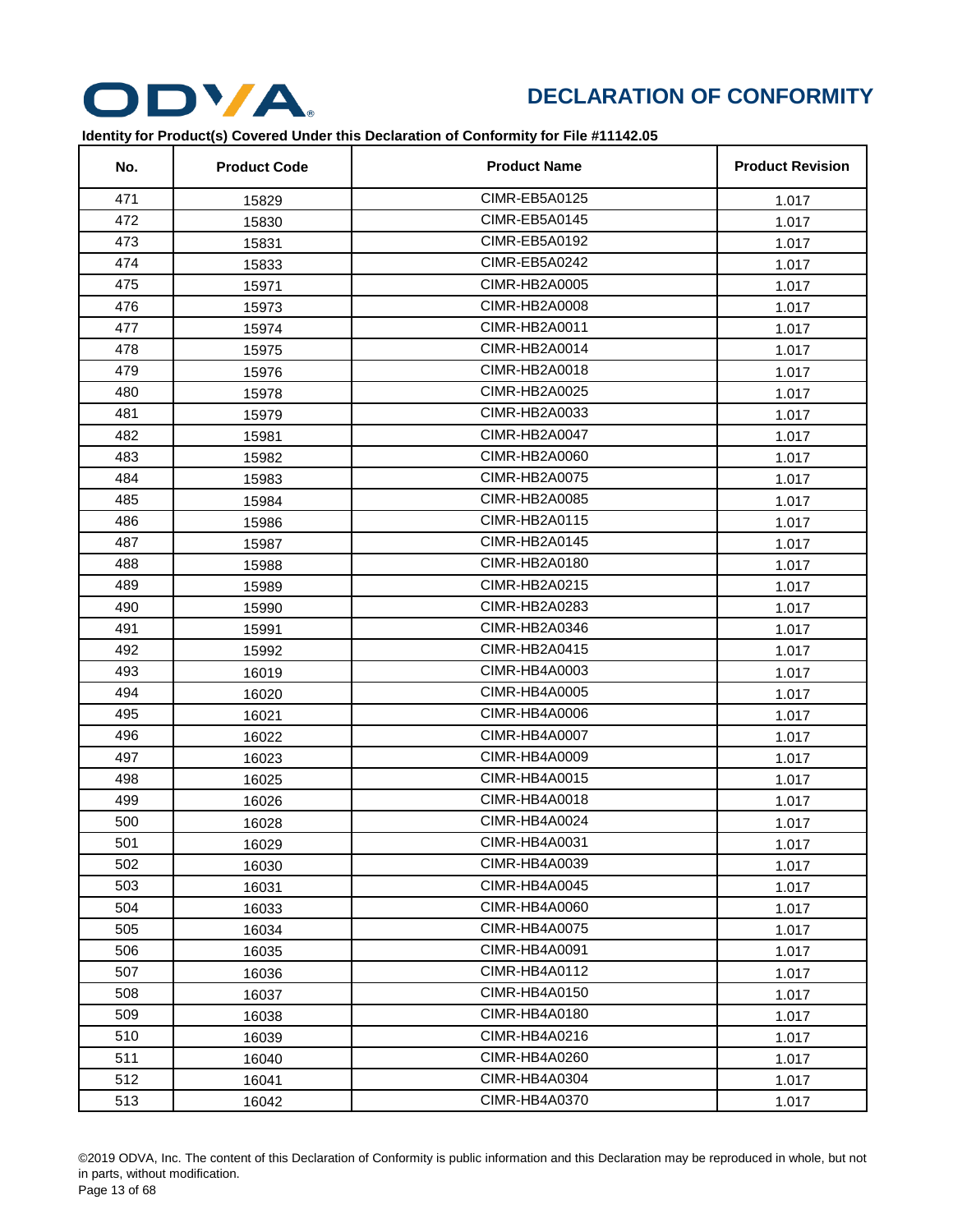

| No. | <b>Product Code</b> | <b>Product Name</b>  | <b>Product Revision</b> |
|-----|---------------------|----------------------|-------------------------|
| 514 | 16044               | CIMR-HB4A0450        | 1.017                   |
| 515 | 16045               | CIMR-HB4A0515        | 1.017                   |
| 516 | 16047               | CIMR-HB4A0605        | 1.017                   |
| 517 | 16048               | CIMR-HB4A0810        | 1.017                   |
| 518 | 16050               | CIMR-HB4H1090        | 1.017                   |
| 519 | 16227               | CIMR-LA2A0005        | 1.017                   |
| 520 | 16229               | CIMR-LA2A0008        | 1.017                   |
| 521 | 16230               | CIMR-LA2A0011        | 1.017                   |
| 522 | 16231               | CIMR-LA2A0014        | 1.017                   |
| 523 | 16232               | CIMR-LA2A0018        | 1.017                   |
| 524 | 16234               | CIMR-LA2A0025        | 1.017                   |
| 525 | 16235               | CIMR-LA2A0033        | 1.017                   |
| 526 | 16237               | CIMR-LA2A0047        | 1.017                   |
| 527 | 16238               | CIMR-LA2A0060        | 1.017                   |
| 528 | 16239               | <b>CIMR-LA2A0075</b> | 1.017                   |
| 529 | 16240               | CIMR-LA2A0085        | 1.017                   |
| 530 | 16242               | <b>CIMR-LA2A0115</b> | 1.017                   |
| 531 | 16243               | CIMR-LA2A0145        | 1.017                   |
| 532 | 16244               | CIMR-LA2A0180        | 1.017                   |
| 533 | 16245               | CIMR-LA2A0215        | 1.017                   |
| 534 | 16246               | CIMR-LA2A0283        | 1.017                   |
| 535 | 16247               | CIMR-LA2A0346        | 1.017                   |
| 536 | 16248               | <b>CIMR-LA2A0415</b> | 1.017                   |
| 537 | 16275               | CIMR-LA4A0003        | 1.017                   |
| 538 | 16276               | <b>CIMR-LA4A0005</b> | 1.017                   |
| 539 | 16277               | CIMR-LA4A0006        | 1.017                   |
| 540 | 16278               | CIMR-LA4A0007        | 1.017                   |
| 541 | 16279               | CIMR-LA4A0009        | 1.017                   |
| 542 | 16281               | CIMR-LA4A0015        | 1.017                   |
| 543 | 16282               | CIMR-LA4A0018        | 1.017                   |
| 544 | 16284               | CIMR-LA4A0024        | 1.017                   |
| 545 | 16285               | CIMR-LA4A0031        | 1.017                   |
| 546 | 16286               | CIMR-LA4A0039        | 1.017                   |
| 547 | 16287               | CIMR-LA4A0045        | 1.017                   |
| 548 | 16289               | CIMR-LA4A0060        | 1.017                   |
| 549 | 16290               | CIMR-LA4A0075        | 1.017                   |
| 550 | 16291               | CIMR-LA4A0091        | 1.017                   |
| 551 | 16292               | CIMR-LA4A0112        | 1.017                   |
| 552 | 16293               | <b>CIMR-LA4A0150</b> | 1.017                   |
| 553 | 16294               | CIMR-LA4A0180        | 1.017                   |
| 554 | 16295               | CIMR-LA4A0216        | 1.017                   |
| 555 | 16296               | CIMR-LA4A0260        | 1.017                   |
| 556 | 16297               | CIMR-LA4A0304        | 1.017                   |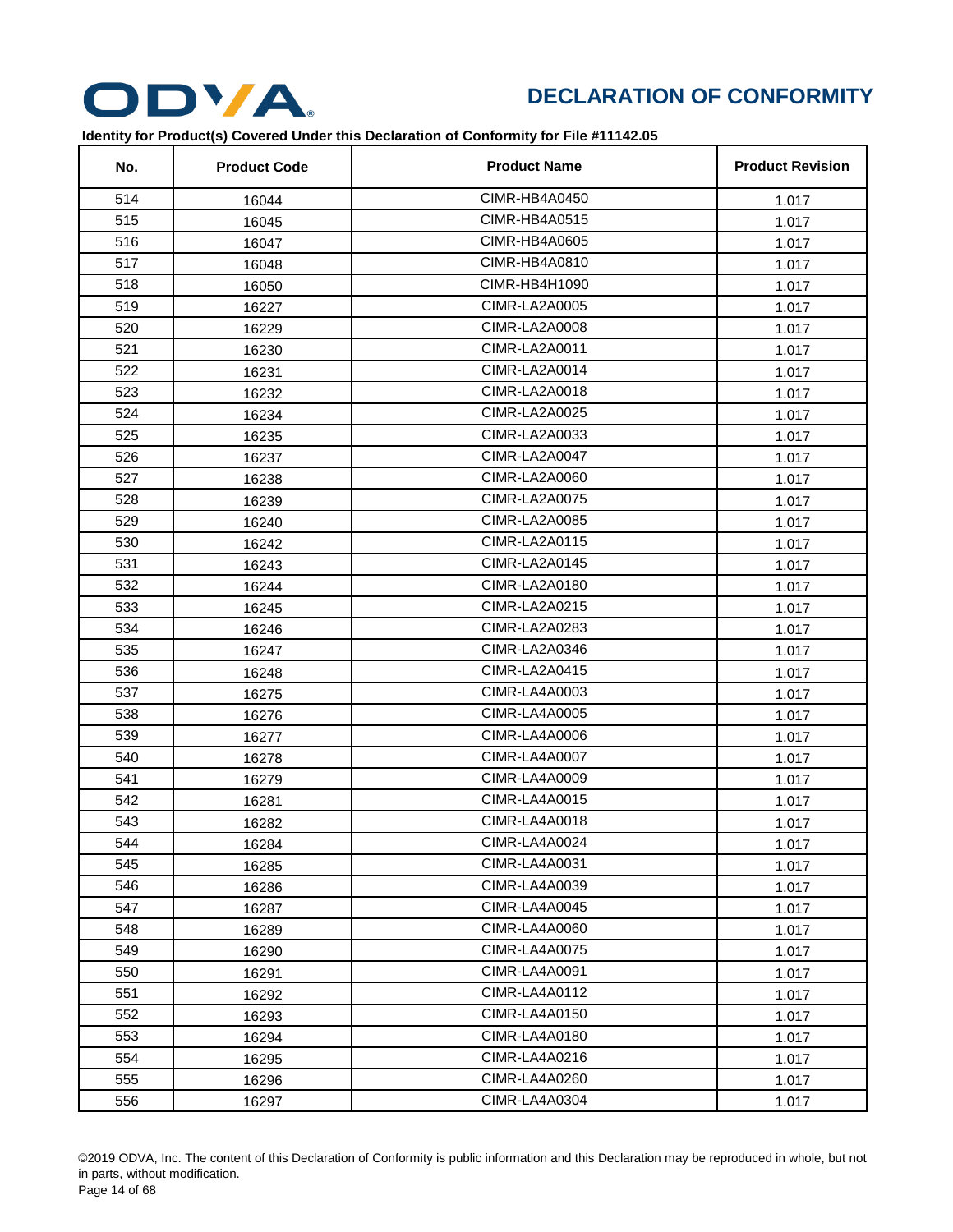

| No. | <b>Product Code</b> | <b>Product Name</b>  | <b>Product Revision</b> |
|-----|---------------------|----------------------|-------------------------|
| 557 | 16298               | CIMR-LA4A0370        | 1.017                   |
| 558 | 16300               | CIMR-LA4A0450        | 1.017                   |
| 559 | 16301               | <b>CIMR-LA4A0515</b> | 1.017                   |
| 560 | 16303               | <b>CIMR-LA4A0605</b> | 1.017                   |
| 561 | 16304               | CIMR-LA4A0810        | 1.017                   |
| 562 | 16306               | CIMR-LA4H1090        | 1.017                   |
| 563 | 16483               | <b>CIMR-LU2A0005</b> | 1.017                   |
| 564 | 16485               | CIMR-LU2A0008        | 1.017                   |
| 565 | 16486               | CIMR-LU2A0011        | 1.017                   |
| 566 | 16487               | CIMR-LU2A0014        | 1.017                   |
| 567 | 16488               | CIMR-LU2A0018        | 1.017                   |
| 568 | 16490               | CIMR-LU2A0025        | 1.017                   |
| 569 | 16491               | CIMR-LU2A0033        | 1.017                   |
| 570 | 16493               | CIMR-LU2A0047        | 1.017                   |
| 571 | 16494               | CIMR-LU2A0060        | 1.017                   |
| 572 | 16495               | <b>CIMR-LU2A0075</b> | 1.017                   |
| 573 | 16496               | CIMR-LU2A0085        | 1.017                   |
| 574 | 16498               | CIMR-LU2A0115        | 1.017                   |
| 575 | 16499               | CIMR-LU2A0145        | 1.017                   |
| 576 | 16500               | CIMR-LU2A0180        | 1.017                   |
| 577 | 16501               | CIMR-LU2A0215        | 1.017                   |
| 578 | 16502               | CIMR-LU2A0283        | 1.017                   |
| 579 | 16503               | CIMR-LU2A0346        | 1.017                   |
| 580 | 16504               | CIMR-LU2A0415        | 1.017                   |
| 581 | 16531               | CIMR-LU4A0003        | 1.017                   |
| 582 | 16532               | CIMR-LU4A0005        | 1.017                   |
| 583 | 16533               | <b>CIMR-LU4A0006</b> | 1.017                   |
| 584 | 16534               | <b>CIMR-LU4A0007</b> | 1.017                   |
| 585 | 16535               | <b>CIMR-LU4A0009</b> | 1.017                   |
| 586 | 16537               | CIMR-LU4A0015        | 1.017                   |
| 587 | 16538               | CIMR-LU4A0018        | 1.017                   |
| 588 | 16540               | CIMR-LU4A0024        | 1.017                   |
| 589 | 16541               | CIMR-LU4A0031        | 1.017                   |
| 590 | 16542               | CIMR-LU4A0039        | 1.017                   |
| 591 | 16543               | CIMR-LU4A0045        | 1.017                   |
| 592 | 16545               | CIMR-LU4A0060        | 1.017                   |
| 593 | 16546               | <b>CIMR-LU4A0075</b> | 1.017                   |
| 594 | 16547               | CIMR-LU4A0091        | 1.017                   |
| 595 | 16548               | CIMR-LU4A0112        | 1.017                   |
| 596 | 16549               | CIMR-LU4A0150        | 1.017                   |
| 597 | 16550               | CIMR-LU4A0180        | 1.017                   |
| 598 | 16551               | CIMR-LU4A0216        | 1.017                   |
| 599 | 16552               | CIMR-LU4A0260        | 1.017                   |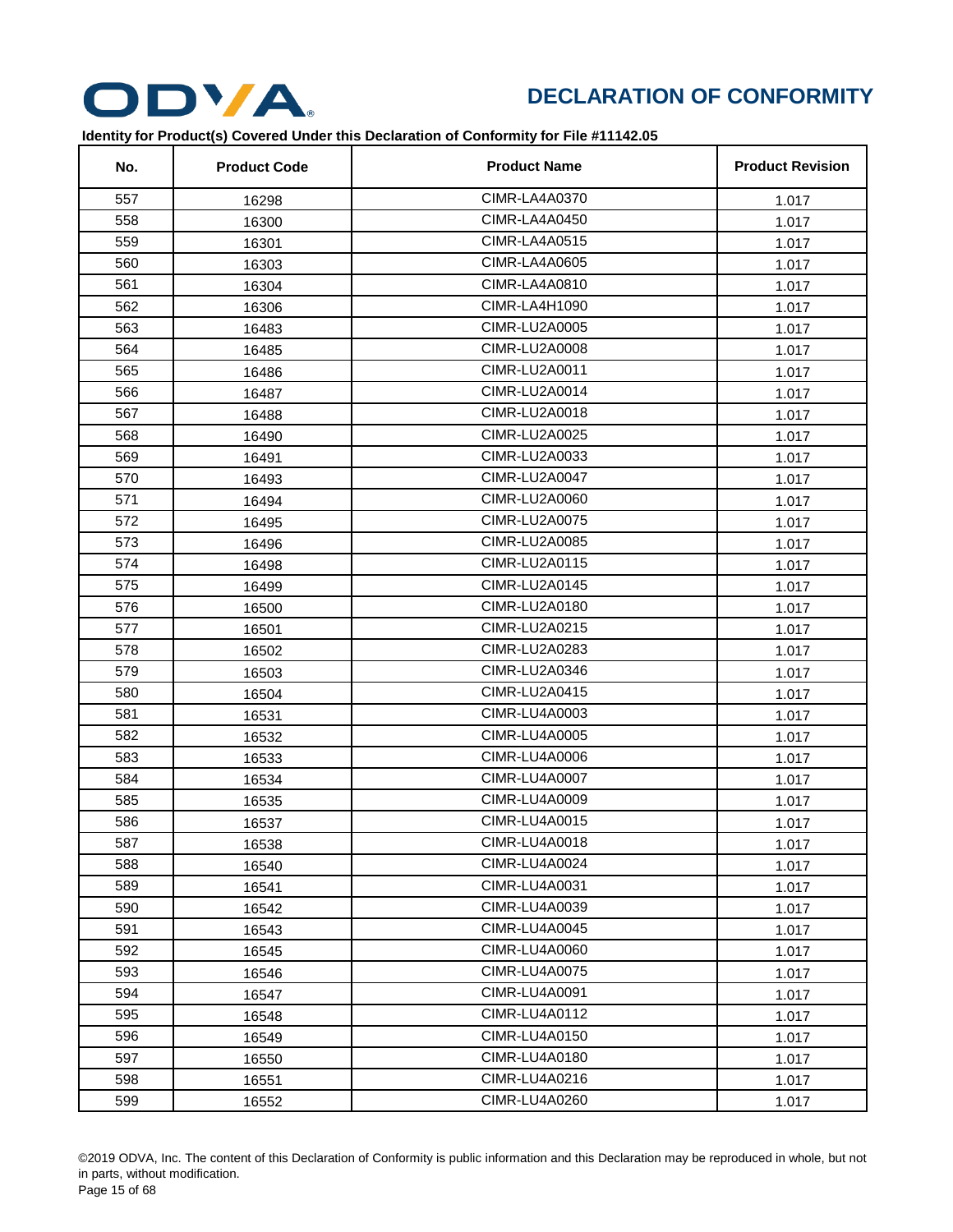

| No. | <b>Product Code</b> | <b>Product Name</b>  | <b>Product Revision</b> |
|-----|---------------------|----------------------|-------------------------|
| 600 | 16553               | CIMR-LU4A0304        | 1.017                   |
| 601 | 16554               | <b>CIMR-LU4A0370</b> | 1.017                   |
| 602 | 16556               | <b>CIMR-LU4A0450</b> | 1.017                   |
| 603 | 16557               | CIMR-LU4A0515        | 1.017                   |
| 604 | 16559               | <b>CIMR-LU4A0605</b> | 1.017                   |
| 605 | 16560               | CIMR-LU4A0810        | 1.017                   |
| 606 | 16562               | CIMR-LU4H1090        | 1.017                   |
| 607 | 16739               | CIMR-LB2A0005        | 1.017                   |
| 608 | 16741               | <b>CIMR-LB2A0008</b> | 1.017                   |
| 609 | 16742               | CIMR-LB2A0011        | 1.017                   |
| 610 | 16743               | CIMR-LB2A0014        | 1.017                   |
| 611 | 16744               | CIMR-LB2A0018        | 1.017                   |
| 612 | 16746               | CIMR-LB2A0025        | 1.017                   |
| 613 | 16747               | CIMR-LB2A0033        | 1.017                   |
| 614 | 16749               | CIMR-LB2A0047        | 1.017                   |
| 615 | 16750               | CIMR-LB2A0060        | 1.017                   |
| 616 | 16751               | <b>CIMR-LB2A0075</b> | 1.017                   |
| 617 | 16752               | CIMR-LB2A0085        | 1.017                   |
| 618 | 16754               | CIMR-LB2A0115        | 1.017                   |
| 619 | 16755               | CIMR-LB2A0145        | 1.017                   |
| 620 | 16756               | CIMR-LB2A0180        | 1.017                   |
| 621 | 16757               | CIMR-LB2A0215        | 1.017                   |
| 622 | 16758               | CIMR-LB2A0283        | 1.017                   |
| 623 | 16759               | CIMR-LB2A0346        | 1.017                   |
| 624 | 16760               | CIMR-LB2A0415        | 1.017                   |
| 625 | 16787               | CIMR-LB4A0003        | 1.017                   |
| 626 | 16788               | <b>CIMR-LB4A0005</b> | 1.017                   |
| 627 | 16789               | CIMR-LB4A0006        | 1.017                   |
| 628 | 16790               | <b>CIMR-LB4A0007</b> | 1.017                   |
| 629 | 16791               | CIMR-LB4A0009        | 1.017                   |
| 630 | 16793               | CIMR-LB4A0015        | 1.017                   |
| 631 | 16794               | CIMR-LB4A0018        | 1.017                   |
| 632 | 16796               | CIMR-LB4A0024        | 1.017                   |
| 633 | 16797               | CIMR-LB4A0031        | 1.017                   |
| 634 | 16798               | CIMR-LB4A0039        | 1.017                   |
| 635 | 16799               | CIMR-LB4A0045        | 1.017                   |
| 636 | 16801               | CIMR-LB4A0060        | 1.017                   |
| 637 | 16802               | CIMR-LB4A0075        | 1.017                   |
| 638 | 16803               | CIMR-LB4A0091        | 1.017                   |
| 639 | 16804               | CIMR-LB4A0112        | 1.017                   |
| 640 | 16805               | CIMR-LB4A0150        | 1.017                   |
| 641 | 16806               | CIMR-LB4A0180        | 1.017                   |
| 642 | 16807               | CIMR-LB4A0216        | 1.017                   |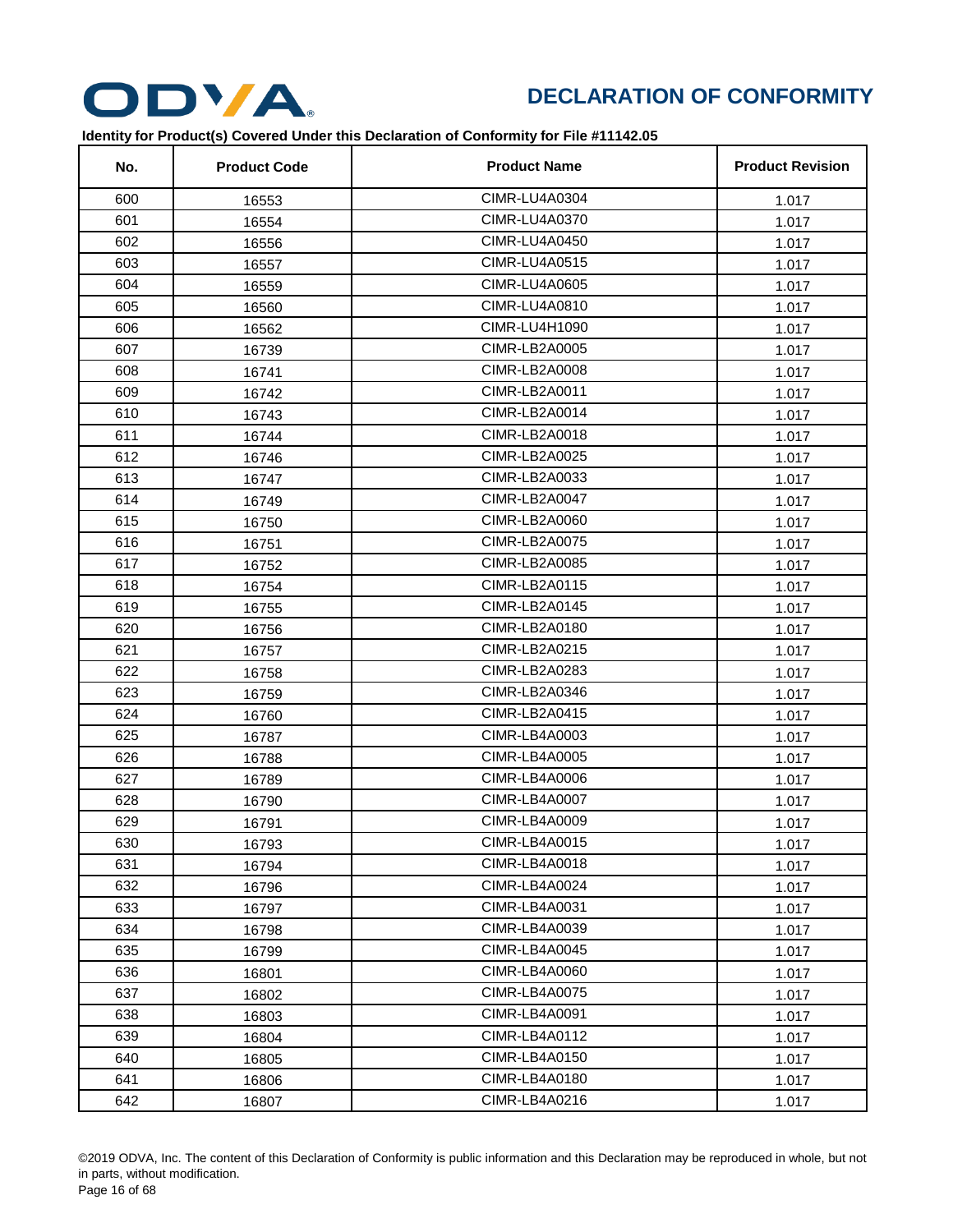

| No. | <b>Product Code</b> | <b>Product Name</b>  | <b>Product Revision</b> |
|-----|---------------------|----------------------|-------------------------|
| 643 | 16808               | CIMR-LB4A0260        | 1.017                   |
| 644 | 16809               | CIMR-LB4A0304        | 1.017                   |
| 645 | 16810               | CIMR-LB4A0370        | 1.017                   |
| 646 | 16812               | <b>CIMR-LB4A0450</b> | 1.017                   |
| 647 | 16813               | CIMR-LB4A0515        | 1.017                   |
| 648 | 16815               | CIMR-LB4A0605        | 1.017                   |
| 649 | 16816               | CIMR-LB4A0810        | 1.017                   |
| 650 | 16818               | CIMR-LB4H1090        | 1.017                   |
| 651 | 16994               | CIMR-TA2A0004        | 1.017                   |
| 652 | 16995               | CIMR-TA2A0006        | 1.017                   |
| 653 | 16996               | <b>CIMR-TA2A0008</b> | 1.017                   |
| 654 | 16997               | CIMR-TA2A0010        | 1.017                   |
| 655 | 16998               | CIMR-TA2A0012        | 1.017                   |
| 656 | 16999               | CIMR-TA2A0018        | 1.017                   |
| 657 | 17000               | CIMR-TA2A0021        | 1.017                   |
| 658 | 17002               | CIMR-TA2A0030        | 1.017                   |
| 659 | 17003               | CIMR-TA2A0040        | 1.017                   |
| 660 | 17005               | CIMR-TA2A0056        | 1.017                   |
| 661 | 17006               | CIMR-TA2A0069        | 1.017                   |
| 662 | 17007               | CIMR-TA2A0081        | 1.017                   |
| 663 | 17008               | CIMR-TA2A0110        | 1.017                   |
| 664 | 17010               | CIMR-TA2A0138        | 1.017                   |
| 665 | 17011               | CIMR-TA2A0169        | 1.017                   |
| 666 | 17012               | CIMR-TA2A0211        | 1.017                   |
| 667 | 17013               | CIMR-TA2A0250        | 1.017                   |
| 668 | 17014               | CIMR-TA2A0312        | 1.017                   |
| 669 | 17015               | CIMR-TA2A0360        | 1.017                   |
| 670 | 17016               | CIMR-TA2A0415        | 1.017                   |
| 671 | 17042               | CIMR-TA4A0002        | 1.017                   |
| 672 | 17043               | CIMR-TA4A0004        | 1.017                   |
| 673 | 17044               | CIMR-TA4A0005        | 1.017                   |
| 674 | 17045               | CIMR-TA4A0007        | 1.017                   |
| 675 | 17046               | CIMR-TA4A0009        | 1.017                   |
| 676 | 17047               | CIMR-TA4A0011        | 1.017                   |
| 677 | 17049               | CIMR-TA4A0018        | 1.017                   |
| 678 | 17050               | CIMR-TA4A0023        | 1.017                   |
| 679 | 17052               | CIMR-TA4A0031        | 1.017                   |
| 680 | 17053               | CIMR-TA4A0038        | 1.017                   |
| 681 | 17054               | CIMR-TA4A0044        | 1.017                   |
| 682 | 17055               | CIMR-TA4A0058        | 1.017                   |
| 683 | 17057               | <b>CIMR-TA4A0072</b> | 1.017                   |
| 684 | 17058               | CIMR-TA4A0088        | 1.017                   |
| 685 | 17059               | CIMR-TA4A0103        | 1.017                   |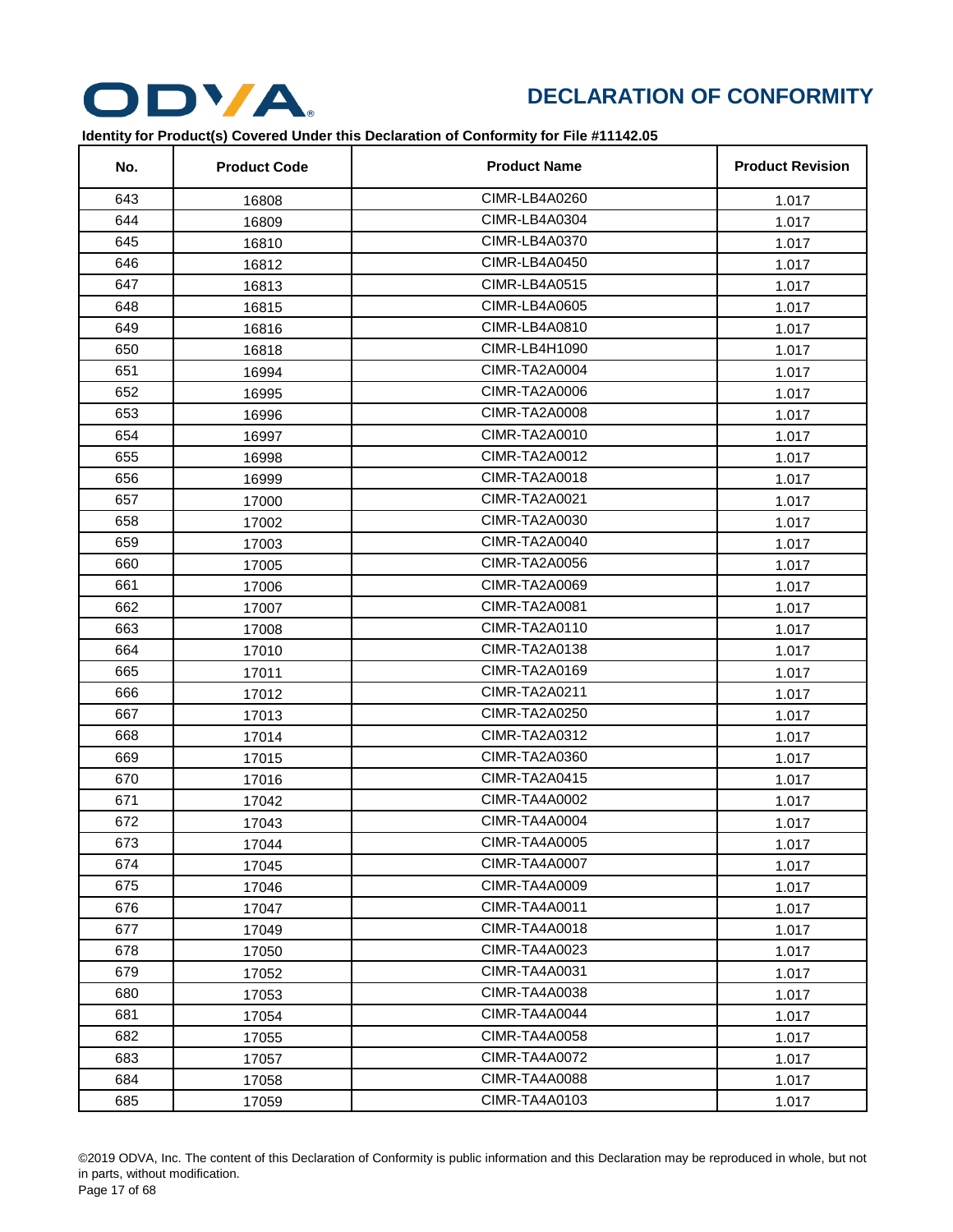

| No. | <b>Product Code</b> | <b>Product Name</b>  | <b>Product Revision</b> |
|-----|---------------------|----------------------|-------------------------|
| 686 | 17060               | CIMR-TA4A0139        | 1.017                   |
| 687 | 17061               | CIMR-TA4A0165        | 1.017                   |
| 688 | 17062               | CIMR-TA4A0208        | 1.017                   |
| 689 | 17063               | CIMR-TA4A0250        | 1.017                   |
| 690 | 17064               | CIMR-TA4A0296        | 1.017                   |
| 691 | 17065               | CIMR-TA4A0362        | 1.017                   |
| 692 | 17066               | CIMR-TA4A0414        | 1.017                   |
| 693 | 17068               | CIMR-TA4A0515        | 1.017                   |
| 694 | 17070               | CIMR-TA4A0675        | 1.017                   |
| 695 | 17072               | CIMR-TA4A0930        | 1.017                   |
| 696 | 17074               | CIMR-TA4A1200        | 1.017                   |
| 697 | 17091               | CIMR-TA5A0003        | 1.017                   |
| 698 | 17092               | CIMR-TA5A0004        | 1.017                   |
| 699 | 17093               | CIMR-TA5A0006        | 1.017                   |
| 700 | 17095               | CIMR-TA5A0009        | 1.017                   |
| 701 | 17097               | CIMR-TA5A0011        | 1.017                   |
| 702 | 17098               | CIMR-TA5A0017        | 1.017                   |
| 703 | 17100               | CIMR-TA5A0022        | 1.017                   |
| 704 | 17101               | CIMR-TA5A0027        | 1.017                   |
| 705 | 17102               | CIMR-TA5A0032        | 1.017                   |
| 706 | 17103               | CIMR-TA5A0041        | 1.017                   |
| 707 | 17105               | CIMR-TA5A0052        | 1.017                   |
| 708 | 17106               | CIMR-TA5A0062        | 1.017                   |
| 709 | 17107               | CIMR-TA5A0077        | 1.017                   |
| 710 | 17108               | CIMR-TA5A0099        | 1.017                   |
| 711 | 17109               | CIMR-TA5A0125        | 1.017                   |
| 712 | 17110               | CIMR-TA5A0145        | 1.017                   |
| 713 | 17111               | CIMR-TA5A0192        | 1.017                   |
| 714 | 17113               | CIMR-TA5A0242        | 1.017                   |
| 715 | 17250               | CIMR-TC2A0004        | 1.017                   |
| 716 | 17251               | CIMR-TC2A0006        | 1.017                   |
| 717 | 17252               | CIMR-TC2A0008        | 1.017                   |
| 718 | 17253               | CIMR-TC2A0010        | 1.017                   |
| 719 | 17254               | CIMR-TC2A0012        | 1.017                   |
| 720 | 17255               | CIMR-TC2A0018        | 1.017                   |
| 721 | 17256               | CIMR-TC2A0021        | 1.017                   |
| 722 | 17258               | CIMR-TC2A0030        | 1.017                   |
| 723 | 17259               | CIMR-TC2A0040        | 1.017                   |
| 724 | 17261               | <b>CIMR-TC2A0056</b> | 1.017                   |
| 725 | 17262               | CIMR-TC2A0069        | 1.017                   |
| 726 | 17263               | <b>CIMR-TC2A0081</b> | 1.017                   |
| 727 | 17264               | CIMR-TC2A0110        | 1.017                   |
| 728 | 17266               | <b>CIMR-TC2A0138</b> | 1.017                   |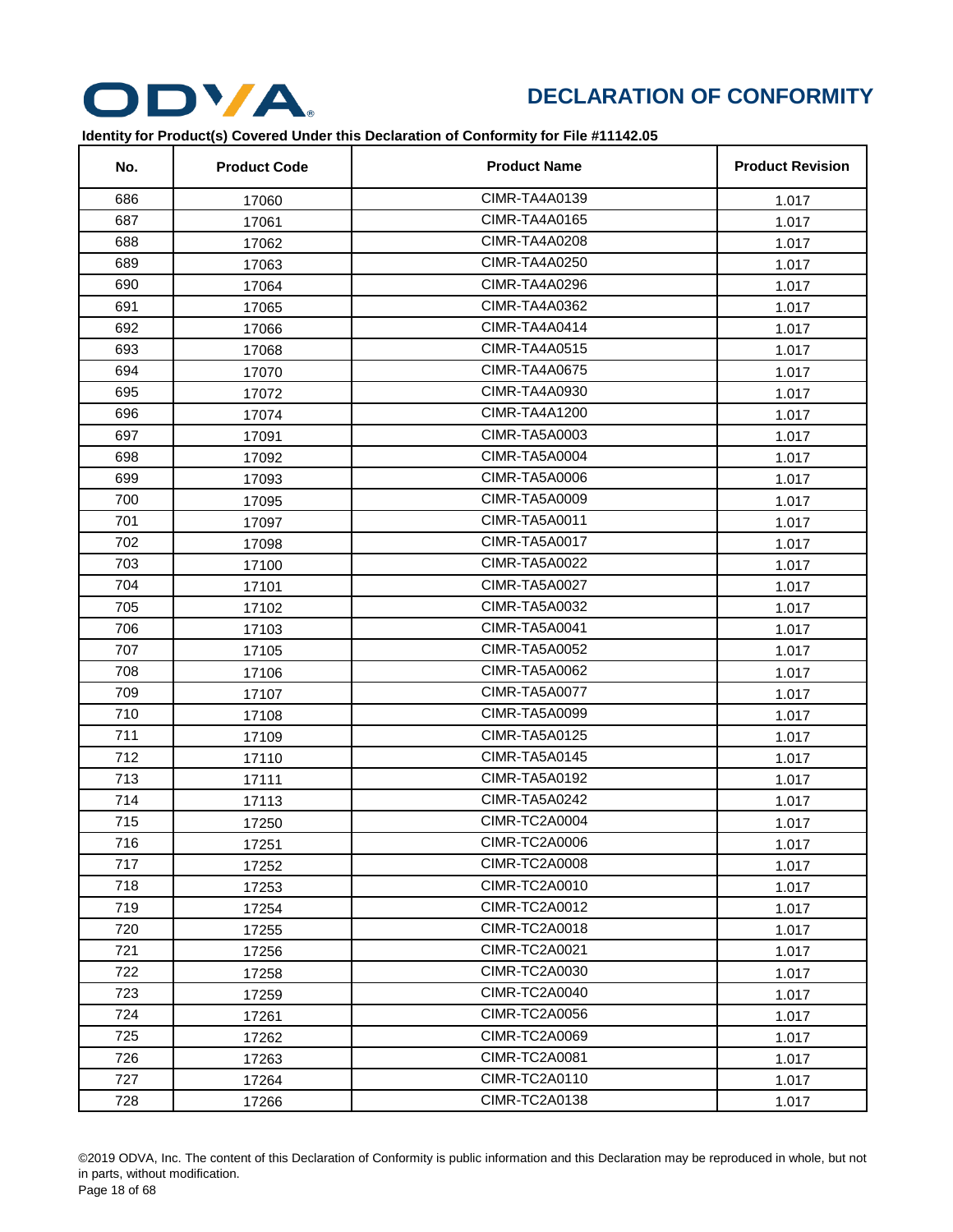

| No. | <b>Product Code</b> | <b>Product Name</b>  | <b>Product Revision</b> |
|-----|---------------------|----------------------|-------------------------|
| 729 | 17267               | CIMR-TC2A0169        | 1.017                   |
| 730 | 17268               | <b>CIMR-TC2A0211</b> | 1.017                   |
| 731 | 17269               | CIMR-TC2A0250        | 1.017                   |
| 732 | 17270               | CIMR-TC2A0312        | 1.017                   |
| 733 | 17271               | CIMR-TC2A0360        | 1.017                   |
| 734 | 17272               | <b>CIMR-TC2A0415</b> | 1.017                   |
| 735 | 17298               | <b>CIMR-TC4A0002</b> | 1.017                   |
| 736 | 17299               | CIMR-TC4A0004        | 1.017                   |
| 737 | 17300               | <b>CIMR-TC4A0005</b> | 1.017                   |
| 738 | 17301               | <b>CIMR-TC4A0007</b> | 1.017                   |
| 739 | 17302               | CIMR-TC4A0009        | 1.017                   |
| 740 | 17303               | <b>CIMR-TC4A0011</b> | 1.017                   |
| 741 | 17305               | CIMR-TC4A0018        | 1.017                   |
| 742 | 17306               | <b>CIMR-TC4A0023</b> | 1.017                   |
| 743 | 17308               | <b>CIMR-TC4A0031</b> | 1.017                   |
| 744 | 17309               | <b>CIMR-TC4A0038</b> | 1.017                   |
| 745 | 17310               | CIMR-TC4A0044        | 1.017                   |
| 746 | 17311               | <b>CIMR-TC4A0058</b> | 1.017                   |
| 747 | 17313               | CIMR-TC4A0072        | 1.017                   |
| 748 | 17314               | <b>CIMR-TC4A0088</b> | 1.017                   |
| 749 | 17315               | CIMR-TC4A0103        | 1.017                   |
| 750 | 17316               | CIMR-TC4A0139        | 1.017                   |
| 751 | 17317               | CIMR-TC4A0165        | 1.017                   |
| 752 | 17318               | <b>CIMR-TC4A0208</b> | 1.017                   |
| 753 | 17319               | <b>CIMR-TC4A0250</b> | 1.017                   |
| 754 | 17320               | CIMR-TC4A0296        | 1.017                   |
| 755 | 17321               | <b>CIMR-TC4A0362</b> | 1.017                   |
| 756 | 17322               | CIMR-TC4A0414        | 1.017                   |
| 757 | 17324               | <b>CIMR-TC4A0515</b> | 1.017                   |
| 758 | 17326               | <b>CIMR-TC4A0675</b> | 1.017                   |
| 759 | 17328               | CIMR-TC4A0930        | 1.017                   |
| 760 | 17330               | CIMR-TC4A1200        | 1.017                   |
| 761 | 17347               | <b>CIMR-TC5A0003</b> | 1.017                   |
| 762 | 17348               | CIMR-TC5A0004        | 1.017                   |
| 763 | 17349               | <b>CIMR-TC5A0006</b> | 1.017                   |
| 764 | 17351               | <b>CIMR-TC5A0009</b> | 1.017                   |
| 765 | 17353               | CIMR-TC5A0011        | 1.017                   |
| 766 | 17354               | CIMR-TC5A0017        | 1.017                   |
| 767 | 17356               | <b>CIMR-TC5A0022</b> | 1.017                   |
| 768 | 17357               | <b>CIMR-TC5A0027</b> | 1.017                   |
| 769 | 17358               | <b>CIMR-TC5A0032</b> | 1.017                   |
| 770 | 17359               | CIMR-TC5A0041        | 1.017                   |
| 771 | 17361               | <b>CIMR-TC5A0052</b> | 1.017                   |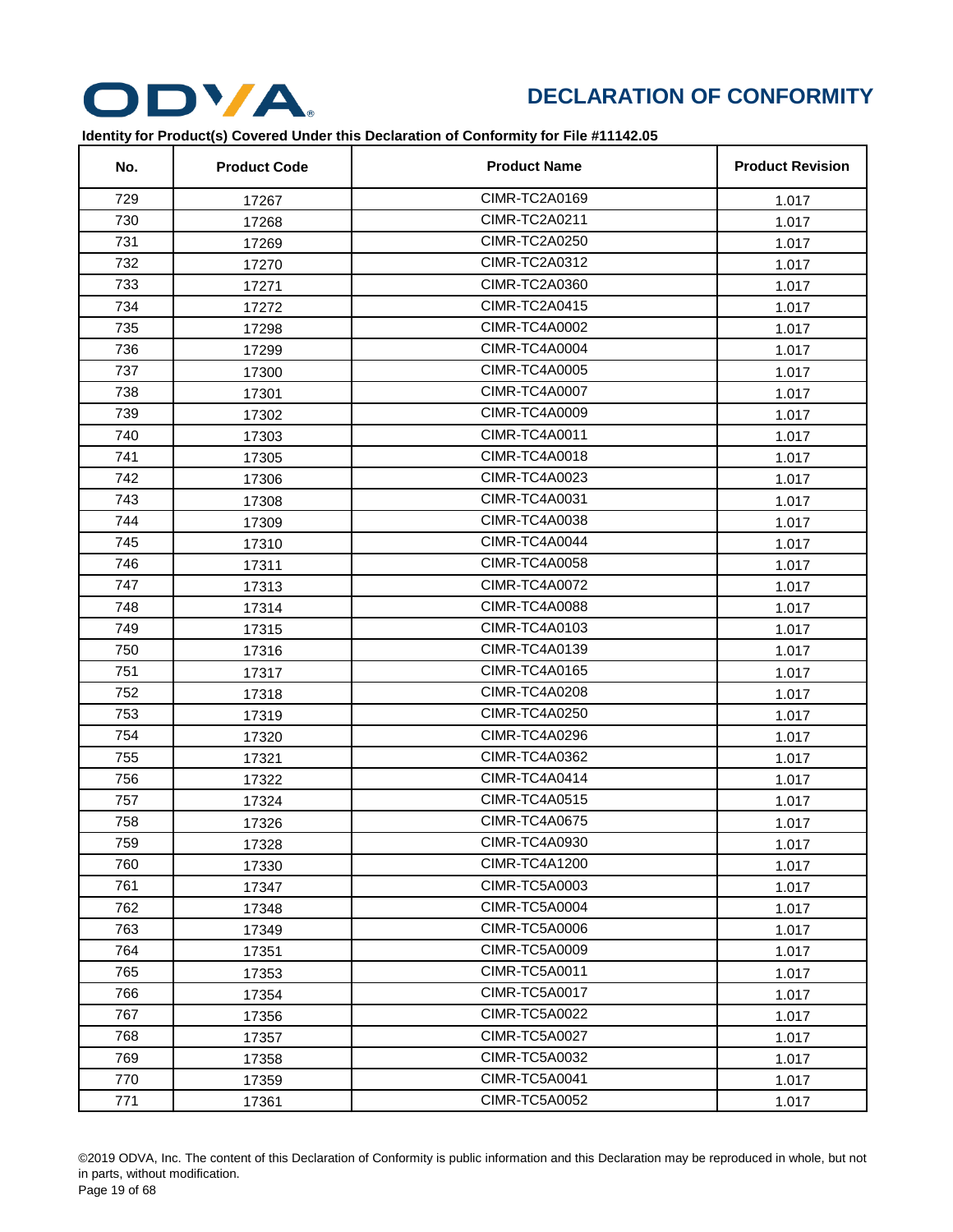

| No. | <b>Product Code</b> | <b>Product Name</b>  | <b>Product Revision</b> |
|-----|---------------------|----------------------|-------------------------|
| 772 | 17362               | <b>CIMR-TC5A0062</b> | 1.017                   |
| 773 | 17363               | CIMR-TC5A0077        | 1.017                   |
| 774 | 17364               | <b>CIMR-TC5A0099</b> | 1.017                   |
| 775 | 17365               | <b>CIMR-TC5A0125</b> | 1.017                   |
| 776 | 17366               | CIMR-TC5A0145        | 1.017                   |
| 777 | 17367               | CIMR-TC5A0192        | 1.017                   |
| 778 | 17369               | CIMR-TC5A0242        | 1.017                   |
| 779 | 17510               | CIMR-ZU2A0011        | 1.017                   |
| 780 | 17512               | CIMR-ZU2A0017        | 1.017                   |
| 781 | 17514               | CIMR-ZU2A0024        | 1.017                   |
| 782 | 17515               | CIMR-ZU2A0031        | 1.017                   |
| 783 | 17517               | CIMR-ZU2A0046        | 1.017                   |
| 784 | 17518               | CIMR-ZU2A0059        | 1.017                   |
| 785 | 17519               | CIMR-ZU2A0075        | 1.017                   |
| 786 | 17520               | <b>CIMR-ZU2A0088</b> | 1.017                   |
| 787 | 17522               | CIMR-ZU2A0114        | 1.017                   |
| 788 | 17523               | CIMR-ZU2A0143        | 1.017                   |
| 789 | 17524               | CIMR-ZU2A0169        | 1.017                   |
| 790 | 17525               | CIMR-ZU2A0211        | 1.017                   |
| 791 | 17526               | CIMR-ZU2A0273        | 1.017                   |
| 792 | 17527               | CIMR-ZU2A0343        | 1.017                   |
| 793 | 17528               | CIMR-ZU2A0396        | 1.017                   |
| 794 | 17556               | CIMR-ZU4A0005        | 1.017                   |
| 795 | 17558               | CIMR-ZU4A0008        | 1.017                   |
| 796 | 17560               | CIMR-ZU4A0011        | 1.017                   |
| 797 | 17561               | CIMR-ZU4A0014        | 1.017                   |
| 798 | 17562               | CIMR-ZU4A0021        | 1.017                   |
| 799 | 17564               | CIMR-ZU4A0027        | 1.017                   |
| 800 | 17565               | CIMR-ZU4A0034        | 1.017                   |
| 801 | 17566               | CIMR-ZU4A0040        | 1.017                   |
| 802 | 17567               | CIMR-ZU4A0052        | 1.017                   |
| 803 | 17569               | CIMR-ZU4A0065        | 1.017                   |
| 804 | 17570               | CIMR-ZU4A0077        | 1.017                   |
| 805 | 17571               | CIMR-ZU4A0096        | 1.017                   |
| 806 | 17572               | CIMR-ZU4A0124        | 1.017                   |
| 807 | 17573               | CIMR-ZU4A0156        | 1.017                   |
| 808 | 17574               | CIMR-ZU4A0180        | 1.017                   |
| 809 | 17575               | CIMR-ZU4A0240        | 1.017                   |
| 810 | 17577               | CIMR-ZU4A0302        | 1.017                   |
| 811 | 17578               | CIMR-ZU4A0361        | 1.017                   |
| 812 | 17579               | CIMR-ZU4A0414        | 1.017                   |
| 813 | 17580               | CIMR-ZU4A0480        | 1.017                   |
| 814 | 17581               | CIMR-ZU4A0515        | 1.017                   |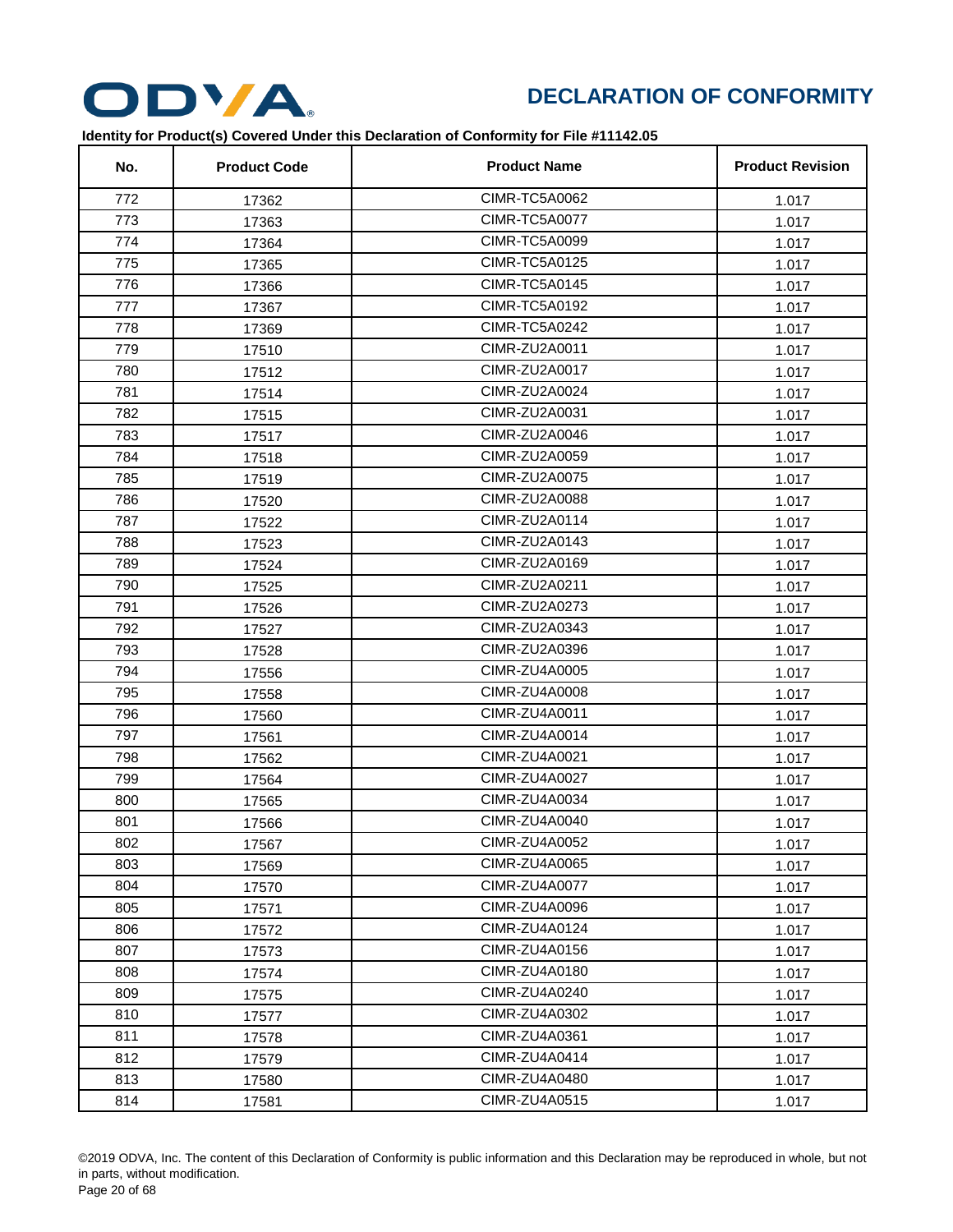

| No. | <b>Product Code</b> | <b>Product Name</b>  | <b>Product Revision</b> |
|-----|---------------------|----------------------|-------------------------|
| 815 | 17582               | CIMR-ZU4A0590        | 1.017                   |
| 816 | 17603               | CIMR-ZU5A0003        | 1.017                   |
| 817 | 17604               | CIMR-ZU5A0004        | 1.017                   |
| 818 | 17605               | <b>CIMR-ZU5A0006</b> | 1.017                   |
| 819 | 17607               | CIMR-ZU5A0009        | 1.017                   |
| 820 | 17609               | CIMR-ZU5A0011        | 1.017                   |
| 821 | 17610               | CIMR-ZU5A0017        | 1.017                   |
| 822 | 17612               | CIMR-ZU5A0022        | 1.017                   |
| 823 | 17613               | CIMR-ZU5A0027        | 1.017                   |
| 824 | 17614               | CIMR-ZU5A0032        | 1.017                   |
| 825 | 17615               | CIMR-ZU5A0041        | 1.017                   |
| 826 | 17617               | CIMR-ZU5A0052        | 1.017                   |
| 827 | 17618               | CIMR-ZU5A0062        | 1.017                   |
| 828 | 17619               | <b>CIMR-ZU5A0077</b> | 1.017                   |
| 829 | 17620               | CIMR-ZU5A0099        | 1.017                   |
| 830 | 17621               | CIMR-ZU5A0125        | 1.017                   |
| 831 | 17622               | CIMR-ZU5A0145        | 1.017                   |
| 832 | 17623               | CIMR-ZU5A0192        | 1.017                   |
| 833 | 17625               | CIMR-ZU5A0242        | 1.017                   |
| 834 | 17762               | <b>CIMR-PU2A0004</b> | 1.017                   |
| 835 | 17763               | CIMR-PU2A0006        | 1.017                   |
| 836 | 17764               | <b>CIMR-PU2A0008</b> | 1.017                   |
| 837 | 17765               | CIMR-PU2A0010        | 1.017                   |
| 838 | 17766               | CIMR-PU2A0012        | 1.017                   |
| 839 | 17767               | CIMR-PU2A0018        | 1.017                   |
| 840 | 17768               | CIMR-PU2A0021        | 1.017                   |
| 841 | 17770               | CIMR-PU2A0030        | 1.017                   |
| 842 | 17771               | CIMR-PU2A0040        | 1.017                   |
| 843 | 17773               | CIMR-PU2A0056        | 1.017                   |
| 844 | 17774               | CIMR-PU2A0069        | 1.017                   |
| 845 | 17775               | CIMR-PU2A0081        | 1.017                   |
| 846 | 17776               | CIMR-PU2A0110        | 1.017                   |
| 847 | 17778               | CIMR-PU2A0138        | 1.017                   |
| 848 | 17779               | CIMR-PU2A0169        | 1.017                   |
| 849 | 17780               | CIMR-PU2A0211        | 1.017                   |
| 850 | 17781               | CIMR-PU2A0250        | 1.017                   |
| 851 | 17782               | CIMR-PU2A0312        | 1.017                   |
| 852 | 17783               | CIMR-PU2A0360        | 1.017                   |
| 853 | 17784               | CIMR-PU2A0415        | 1.017                   |
| 854 | 17810               | CIMR-PU4A0002        | 1.017                   |
| 855 | 17811               | CIMR-PU4A0004        | 1.017                   |
| 856 | 17812               | CIMR-PU4A0005        | 1.017                   |
| 857 | 17813               | <b>CIMR-PU4A0007</b> | 1.017                   |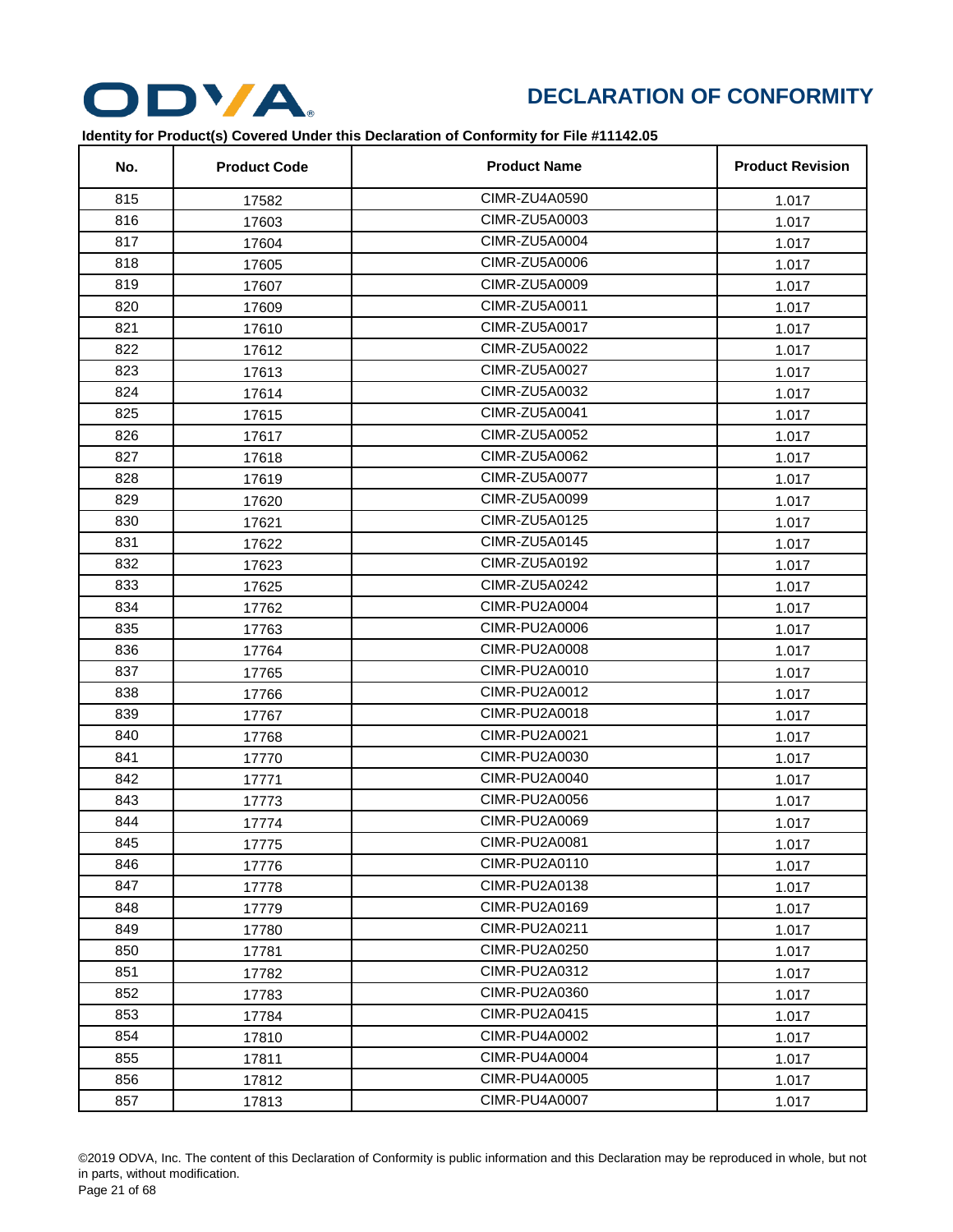

| No. | <b>Product Code</b> | <b>Product Name</b>  | <b>Product Revision</b> |
|-----|---------------------|----------------------|-------------------------|
| 858 | 17814               | CIMR-PU4A0009        | 1.017                   |
| 859 | 17815               | CIMR-PU4A0011        | 1.017                   |
| 860 | 17817               | CIMR-PU4A0018        | 1.017                   |
| 861 | 17818               | CIMR-PU4A0023        | 1.017                   |
| 862 | 17820               | CIMR-PU4A0031        | 1.017                   |
| 863 | 17821               | CIMR-PU4A0038        | 1.017                   |
| 864 | 17822               | CIMR-PU4A0044        | 1.017                   |
| 865 | 17823               | CIMR-PU4A0058        | 1.017                   |
| 866 | 17825               | CIMR-PU4A0072        | 1.017                   |
| 867 | 17826               | <b>CIMR-PU4A0088</b> | 1.017                   |
| 868 | 17827               | CIMR-PU4A0103        | 1.017                   |
| 869 | 17828               | CIMR-PU4A0139        | 1.017                   |
| 870 | 17829               | CIMR-PU4A0165        | 1.017                   |
| 871 | 17830               | CIMR-PU4A0208        | 1.017                   |
| 872 | 17831               | CIMR-PU4A0250        | 1.017                   |
| 873 | 17832               | CIMR-PU4A0296        | 1.017                   |
| 874 | 17833               | CIMR-PU4A0362        | 1.017                   |
| 875 | 17834               | CIMR-PU4A0414        | 1.017                   |
| 876 | 17836               | <b>CIMR-PU4A0515</b> | 1.017                   |
| 877 | 17838               | <b>CIMR-PU4A0675</b> | 1.017                   |
| 878 | 17840               | CIMR-PU4A0930        | 1.017                   |
| 879 | 17842               | CIMR-PU4A1200        | 1.017                   |
| 880 | 17859               | CIMR-PU5A0003        | 1.017                   |
| 881 | 17860               | <b>CIMR-PU5A0004</b> | 1.017                   |
| 882 | 17861               | <b>CIMR-PU5A0006</b> | 1.017                   |
| 883 | 17863               | <b>CIMR-PU5A0009</b> | 1.017                   |
| 884 | 17865               | CIMR-PU5A0011        | 1.017                   |
| 885 | 17866               | CIMR-PU5A0017        | 1.017                   |
| 886 | 17868               | <b>CIMR-PU5A0022</b> | 1.017                   |
| 887 | 17869               | CIMR-PU5A0027        | 1.017                   |
| 888 | 17870               | CIMR-PU5A0032        | 1.017                   |
| 889 | 17871               | CIMR-PU5A0041        | 1.017                   |
| 890 | 17873               | <b>CIMR-PU5A0052</b> | 1.017                   |
| 891 | 17874               | <b>CIMR-PU5A0062</b> | 1.017                   |
| 892 | 17875               | CIMR-PU5A0077        | 1.017                   |
| 893 | 17876               | CIMR-PU5A0099        | 1.017                   |
| 894 | 17877               | CIMR-PU5A0125        | 1.017                   |
| 895 | 17878               | CIMR-PU5A0145        | 1.017                   |
| 896 | 17879               | CIMR-PU5A0192        | 1.017                   |
| 897 | 17881               | CIMR-PU5A0242        | 1.017                   |
| 898 | 17920               | CIMR-UA2A0028        | 1.017                   |
| 899 | 17921               | CIMR-UA2A0042        | 1.017                   |
| 900 | 17922               | CIMR-UA2A0054        | 1.017                   |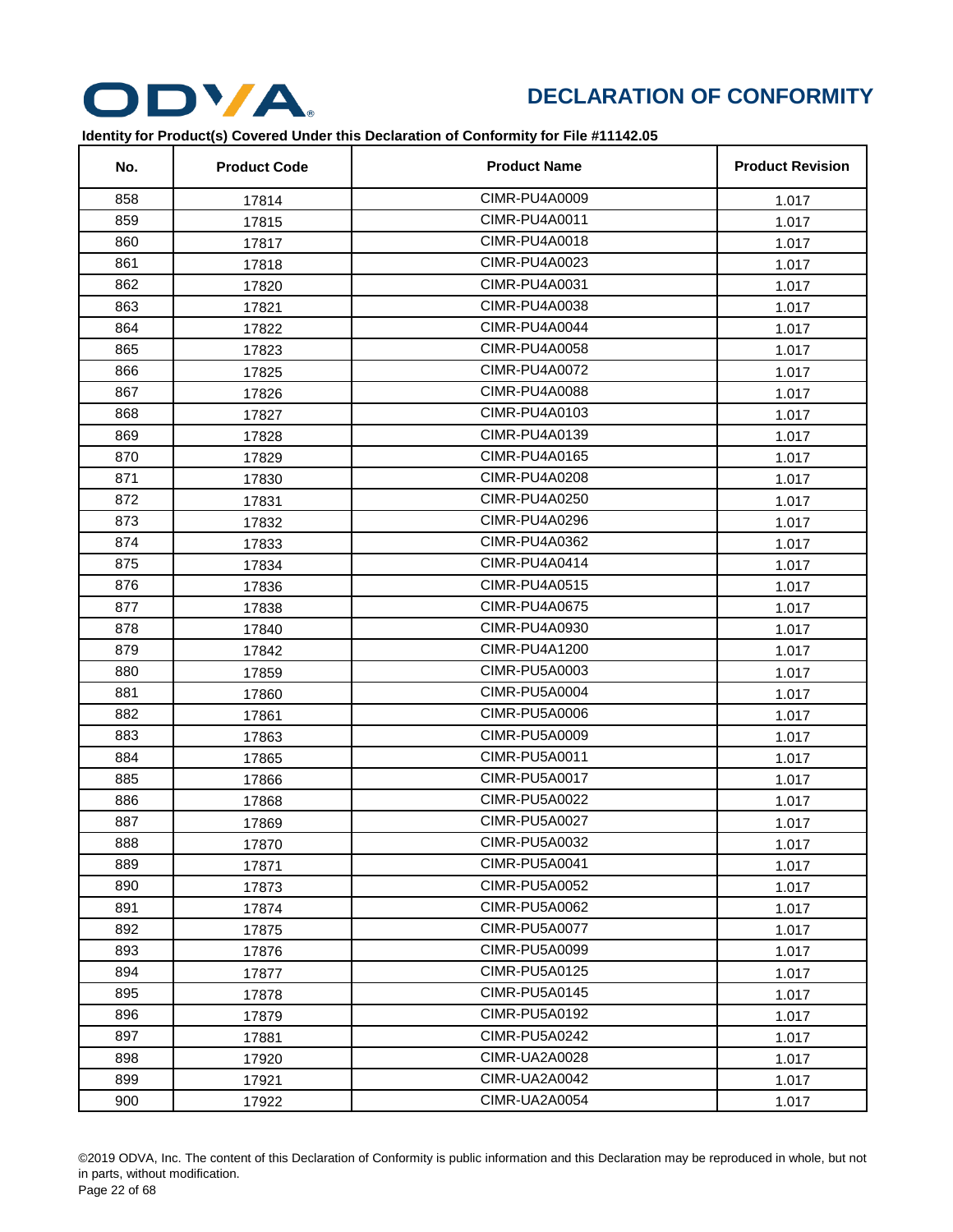

| No. | <b>Product Code</b> | <b>Product Name</b>  | <b>Product Revision</b> |
|-----|---------------------|----------------------|-------------------------|
| 901 | 17923               | CIMR-UA2A0068        | 1.017                   |
| 902 | 17924               | CIMR-UA2A0081        | 1.017                   |
| 903 | 17925               | CIMR-UA2A0104        | 1.017                   |
| 904 | 17926               | CIMR-UA2A0130        | 1.017                   |
| 905 | 17927               | CIMR-UA2A0154        | 1.017                   |
| 906 | 17928               | CIMR-UA2A0192        | 1.017                   |
| 907 | 17929               | CIMR-UA2A0248        | 1.017                   |
| 908 | 17930               | CIMR-UA4A0011        | 1.017                   |
| 909 | 17931               | CIMR-UA4A0014        | 1.017                   |
| 910 | 17932               | CIMR-UA4A0021        | 1.017                   |
| 911 | 17933               | CIMR-UA4A0027        | 1.017                   |
| 912 | 17934               | CIMR-UA4A0034        | 1.017                   |
| 913 | 17935               | CIMR-UA4A0040        | 1.017                   |
| 914 | 17936               | <b>CIMR-UA4A0052</b> | 1.017                   |
| 915 | 17937               | CIMR-UA4A0065        | 1.017                   |
| 916 | 17938               | CIMR-UA4A0077        | 1.017                   |
| 917 | 17939               | CIMR-UA4A0096        | 1.017                   |
| 918 | 17940               | CIMR-UA4A0124        | 1.017                   |
| 919 | 17941               | CIMR-UA4A0156        | 1.017                   |
| 920 | 17942               | CIMR-UA4A0180        | 1.017                   |
| 921 | 17943               | CIMR-UA4A0216        | 1.017                   |
| 922 | 17944               | CIMR-UA4A0240        | 1.017                   |
| 923 | 17945               | <b>CIMR-UA4A0302</b> | 1.017                   |
| 924 | 17946               | CIMR-UA4A0361        | 1.017                   |
| 925 | 17947               | CIMR-UA4A0414        | 1.017                   |
| 926 | 17948               | CIMR-UA4A0477        | 1.017                   |
| 927 | 17949               | CIMR-UA4A0590        | 1.017                   |
| 928 | 17950               | CIMR-UA4A0720        | 1.017                   |
| 929 | 17951               | CIMR-UA4A0900        | 1.017                   |
| 930 | 17952               | CIMR-UA4A0930        | 1.017                   |
| 931 | 17984               | CIMR-UU2A0028        | 1.017                   |
| 932 | 17985               | CIMR-UU2A0042        | 1.017                   |
| 933 | 17986               | <b>CIMR-UU2A0054</b> | 1.017                   |
| 934 | 17987               | <b>CIMR-UU2A0068</b> | 1.017                   |
| 935 | 17988               | CIMR-UU2A0081        | 1.017                   |
| 936 | 17989               | CIMR-UU2A0104        | 1.017                   |
| 937 | 17990               | CIMR-UU2A0130        | 1.017                   |
| 938 | 17991               | CIMR-UU2A0154        | 1.017                   |
| 939 | 17992               | <b>CIMR-UU2A0192</b> | 1.017                   |
| 940 | 17993               | CIMR-UU2A0248        | 1.017                   |
| 941 | 17994               | <b>CIMR-UU4A0011</b> | 1.017                   |
| 942 | 17995               | CIMR-UU4A0014        | 1.017                   |
| 943 | 17996               | CIMR-UU4A0021        | 1.017                   |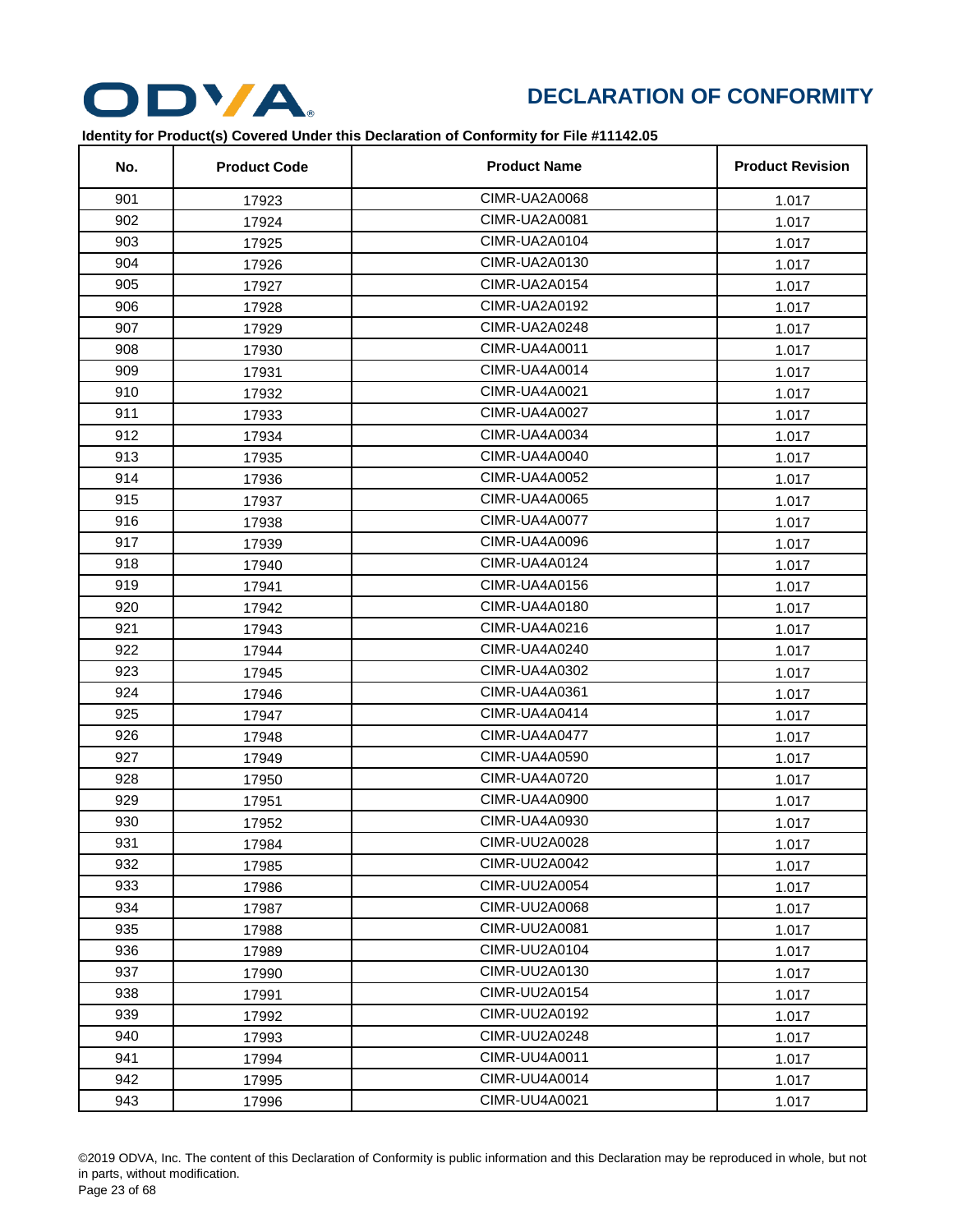

| No. | <b>Product Code</b> | <b>Product Name</b>  | <b>Product Revision</b> |
|-----|---------------------|----------------------|-------------------------|
| 944 | 17997               | <b>CIMR-UU4A0027</b> | 1.017                   |
| 945 | 17998               | CIMR-UU4A0034        | 1.017                   |
| 946 | 17999               | CIMR-UU4A0040        | 1.017                   |
| 947 | 18000               | <b>CIMR-UU4A0052</b> | 1.017                   |
| 948 | 18001               | <b>CIMR-UU4A0065</b> | 1.017                   |
| 949 | 18002               | <b>CIMR-UU4A0077</b> | 1.017                   |
| 950 | 18003               | <b>CIMR-UU4A0096</b> | 1.017                   |
| 951 | 18004               | CIMR-UU4A0124        | 1.017                   |
| 952 | 18005               | CIMR-UU4A0156        | 1.017                   |
| 953 | 18006               | CIMR-UU4A0180        | 1.017                   |
| 954 | 18007               | CIMR-UU4A0216        | 1.017                   |
| 955 | 18008               | CIMR-UU4A0240        | 1.017                   |
| 956 | 18009               | <b>CIMR-UU4A0302</b> | 1.017                   |
| 957 | 18010               | <b>CIMR-UU4A0361</b> | 1.017                   |
| 958 | 18011               | CIMR-UU4A0414        | 1.017                   |
| 959 | 18012               | <b>CIMR-UU4A0477</b> | 1.017                   |
| 960 | 18013               | <b>CIMR-UU4A0590</b> | 1.017                   |
| 961 | 18014               | CIMR-UU4A0720        | 1.017                   |
| 962 | 18015               | CIMR-UU4A0900        | 1.017                   |
| 963 | 18016               | CIMR-UU4A0930        | 1.017                   |
| 964 | 18048               | CIMR-UC2A0028        | 1.017                   |
| 965 | 18049               | CIMR-UC2A0042        | 1.017                   |
| 966 | 18050               | <b>CIMR-UC2A0054</b> | 1.017                   |
| 967 | 18051               | CIMR-UC2A0068        | 1.017                   |
| 968 | 18052               | CIMR-UC2A0081        | 1.017                   |
| 969 | 18053               | CIMR-UC2A0104        | 1.017                   |
| 970 | 18054               | <b>CIMR-UC2A0130</b> | 1.017                   |
| 971 | 18055               | CIMR-UC2A0154        | 1.017                   |
| 972 | 18056               | <b>CIMR-UC2A0192</b> | 1.017                   |
| 973 | 18057               | CIMR-UC2A0248        | 1.017                   |
| 974 | 18058               | CIMR-UC4A0011        | 1.017                   |
| 975 | 18059               | CIMR-UC4A0014        | 1.017                   |
| 976 | 18060               | CIMR-UC4A0021        | 1.017                   |
| 977 | 18061               | <b>CIMR-UC4A0027</b> | 1.017                   |
| 978 | 18062               | CIMR-UC4A0034        | 1.017                   |
| 979 | 18063               | <b>CIMR-UC4A0040</b> | 1.017                   |
| 980 | 18064               | <b>CIMR-UC4A0052</b> | 1.017                   |
| 981 | 18065               | <b>CIMR-UC4A0065</b> | 1.017                   |
| 982 | 18066               | <b>CIMR-UC4A0077</b> | 1.017                   |
| 983 | 18067               | <b>CIMR-UC4A0096</b> | 1.017                   |
| 984 | 18068               | <b>CIMR-UC4A0124</b> | 1.017                   |
| 985 | 18069               | CIMR-UC4A0156        | 1.017                   |
| 986 | 18070               | <b>CIMR-UC4A0180</b> | 1.017                   |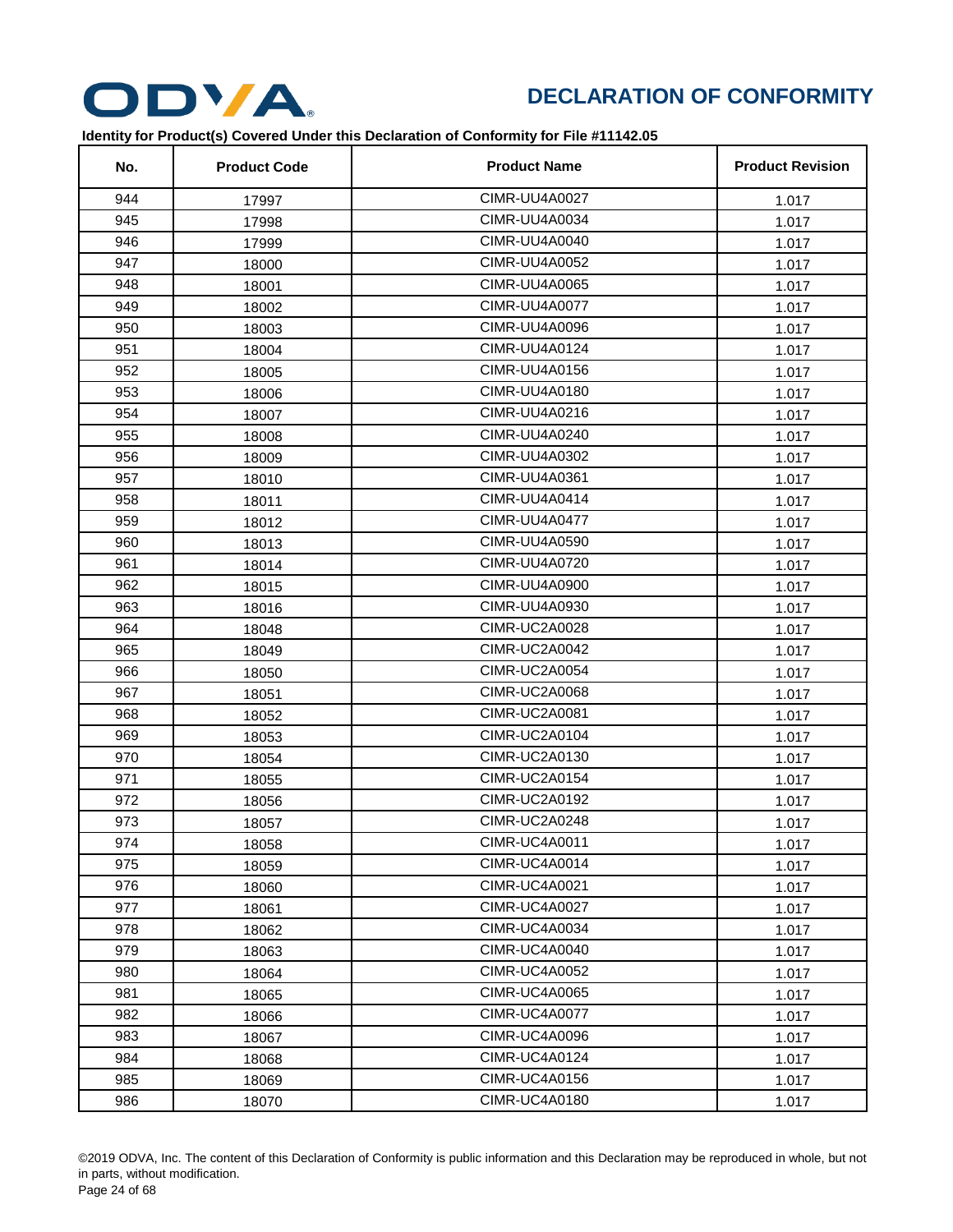

| No.  | <b>Product Code</b> | <b>Product Name</b>  | <b>Product Revision</b> |
|------|---------------------|----------------------|-------------------------|
| 987  | 18071               | CIMR-UC4A0216        | 1.017                   |
| 988  | 18072               | CIMR-UC4A0240        | 1.017                   |
| 989  | 18073               | <b>CIMR-UC4A0302</b> | 1.017                   |
| 990  | 18074               | CIMR-UC4A0361        | 1.017                   |
| 991  | 18075               | CIMR-UC4A0414        | 1.017                   |
| 992  | 18076               | CIMR-UC4A0477        | 1.017                   |
| 993  | 18077               | <b>CIMR-UC4A0590</b> | 1.017                   |
| 994  | 18078               | <b>CIMR-UC4A0720</b> | 1.017                   |
| 995  | 18079               | <b>CIMR-UC4A0900</b> | 1.017                   |
| 996  | 18080               | <b>CIMR-UC4A0930</b> | 1.017                   |
| 997  | 18112               | CIMR-UB2A0028        | 1.017                   |
| 998  | 18113               | <b>CIMR-UB2A0042</b> | 1.017                   |
| 999  | 18114               | <b>CIMR-UB2A0054</b> | 1.017                   |
| 1000 | 18115               | <b>CIMR-UB2A0068</b> | 1.017                   |
| 1001 | 18116               | CIMR-UB2A0081        | 1.017                   |
| 1002 | 18117               | <b>CIMR-UB2A0104</b> | 1.017                   |
| 1003 | 18118               | CIMR-UB2A0130        | 1.017                   |
| 1004 | 18119               | <b>CIMR-UB2A0154</b> | 1.017                   |
| 1005 | 18120               | <b>CIMR-UB2A0192</b> | 1.017                   |
| 1006 | 18121               | CIMR-UB2A0248        | 1.017                   |
| 1007 | 18122               | <b>CIMR-UB4A0011</b> | 1.017                   |
| 1008 | 18123               | CIMR-UB4A0014        | 1.017                   |
| 1009 | 18124               | <b>CIMR-UB4A0021</b> | 1.017                   |
| 1010 | 18125               | CIMR-UB4A0027        | 1.017                   |
| 1011 | 18126               | <b>CIMR-UB4A0034</b> | 1.017                   |
| 1012 | 18127               | <b>CIMR-UB4A0040</b> | 1.017                   |
| 1013 | 18128               | <b>CIMR-UB4A0052</b> | 1.017                   |
| 1014 | 18129               | CIMR-UB4A0065        | 1.017                   |
| 1015 | 18130               | <b>CIMR-UB4A0077</b> | 1.017                   |
| 1016 | 18131               | CIMR-UB4A0096        | 1.017                   |
| 1017 | 18132               | CIMR-UB4A0124        | 1.017                   |
| 1018 | 18133               | CIMR-UB4A0156        | 1.017                   |
| 1019 | 18134               | CIMR-UB4A0180        | 1.017                   |
| 1020 | 18135               | CIMR-UB4A0216        | 1.017                   |
| 1021 | 18136               | CIMR-UB4A0240        | 1.017                   |
| 1022 | 18137               | CIMR-UB4A0302        | 1.017                   |
| 1023 | 18138               | CIMR-UB4A0361        | 1.017                   |
| 1024 | 18139               | CIMR-UB4A0414        | 1.017                   |
| 1025 | 18140               | CIMR-UB4A0477        | 1.017                   |
| 1026 | 18141               | <b>CIMR-UB4A0590</b> | 1.017                   |
| 1027 | 18142               | <b>CIMR-UB4A0720</b> | 1.017                   |
| 1028 | 18143               | CIMR-UB4A0900        | 1.017                   |
| 1029 | 18176               | CIMR-UA2L0022        | 1.017                   |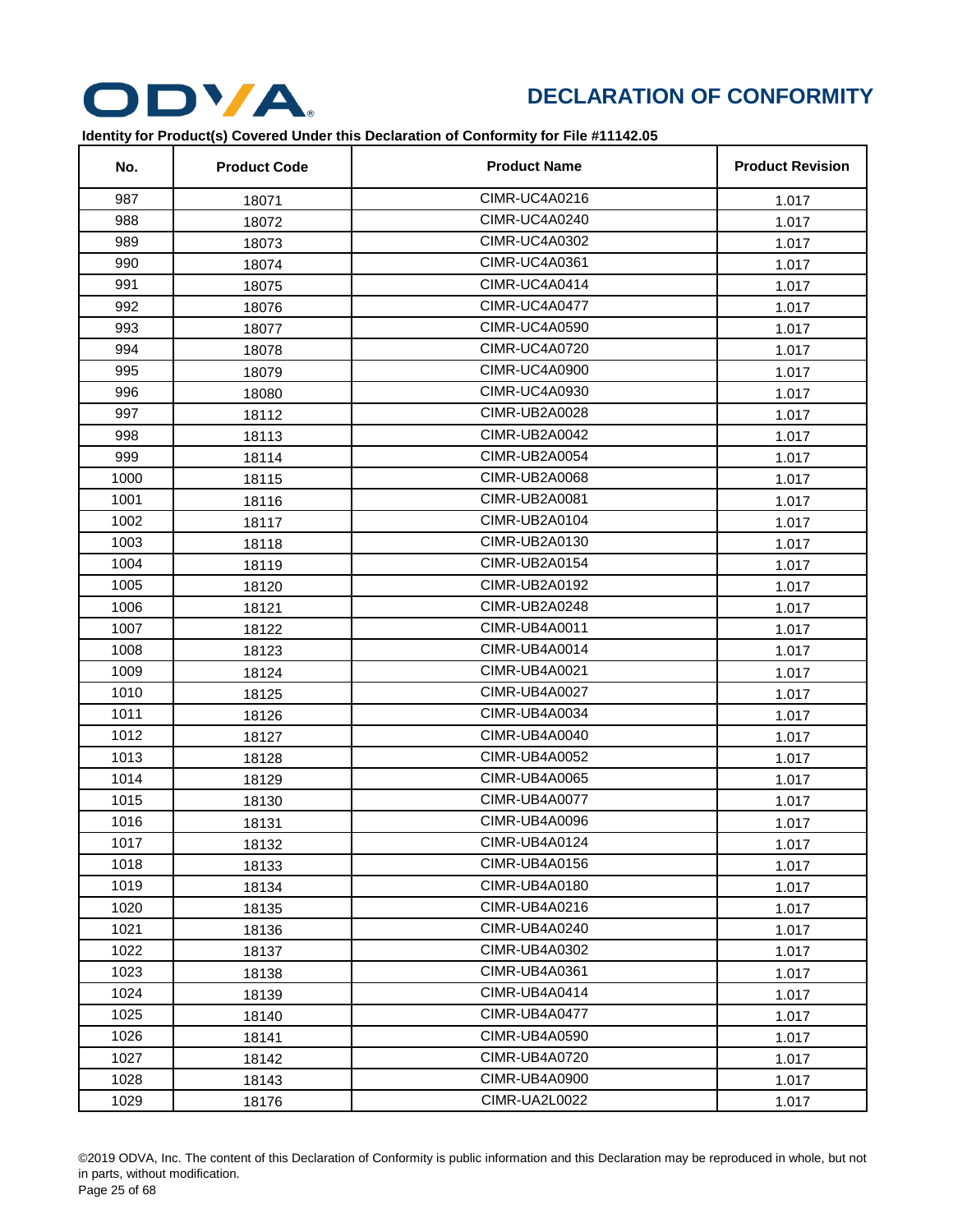

| No.  | <b>Product Code</b> | <b>Product Name</b>  | <b>Product Revision</b> |
|------|---------------------|----------------------|-------------------------|
| 1030 | 18177               | CIMR-UA2L0028        | 1.017                   |
| 1031 | 18178               | CIMR-UA2L0042        | 1.017                   |
| 1032 | 18179               | CIMR-UA2L0054        | 1.017                   |
| 1033 | 18180               | CIMR-UA2L0068        | 1.017                   |
| 1034 | 18181               | CIMR-UA2L0081        | 1.017                   |
| 1035 | 18182               | CIMR-UA2L0104        | 1.017                   |
| 1036 | 18183               | CIMR-UA2L0130        | 1.017                   |
| 1037 | 18184               | CIMR-UA2L0154        | 1.017                   |
| 1038 | 18185               | CIMR-UA2L0192        | 1.017                   |
| 1039 | 18186               | CIMR-UA4L0010        | 1.017                   |
| 1040 | 18187               | CIMR-UA4L0011        | 1.017                   |
| 1041 | 18188               | CIMR-UA4L0014        | 1.017                   |
| 1042 | 18189               | CIMR-UA4L0021        | 1.017                   |
| 1043 | 18190               | CIMR-UA4L0027        | 1.017                   |
| 1044 | 18191               | CIMR-UA4L0034        | 1.017                   |
| 1045 | 18192               | CIMR-UA4L0040        | 1.017                   |
| 1046 | 18193               | <b>CIMR-UA4L0052</b> | 1.017                   |
| 1047 | 18194               | CIMR-UA4L0065        | 1.017                   |
| 1048 | 18195               | CIMR-UA4L0077        | 1.017                   |
| 1049 | 18196               | CIMR-UA4L0096        | 1.017                   |
| 1050 | 18197               | CIMR-UA4L0124        | 1.017                   |
| 1051 | 18198               | CIMR-UA4L0156        | 1.017                   |
| 1052 | 18199               | CIMR-UA4L0180        | 1.017                   |
| 1053 | 18200               | CIMR-UA4L0216        | 1.017                   |
| 1054 | 18201               | CIMR-UA4L0240        | 1.017                   |
| 1055 | 18202               | CIMR-UA4L0302        | 1.017                   |
| 1056 | 18203               | CIMR-UA4L0361        | 1.017                   |
| 1057 | 18204               | CIMR-UA4L0414        | 1.017                   |
| 1058 | 18205               | CIMR-UA4L0477        | 1.017                   |
| 1059 | 18206               | CIMR-UA4L0590        | 1.017                   |
| 1060 | 18207               | CIMR-UA4L0720        | 1.017                   |
| 1061 | 18208               | CIMR-UA4L0900        | 1.017                   |
| 1062 | 18240               | CIMR-UU2L0022        | 1.017                   |
| 1063 | 18241               | CIMR-UU2L0028        | 1.017                   |
| 1064 | 18242               | CIMR-UU2L0042        | 1.017                   |
| 1065 | 18243               | CIMR-UU2L0054        | 1.017                   |
| 1066 | 18244               | CIMR-UU2L0068        | 1.017                   |
| 1067 | 18245               | CIMR-UU2L0081        | 1.017                   |
| 1068 | 18246               | CIMR-UU2L0104        | 1.017                   |
| 1069 | 18247               | CIMR-UU2L0130        | 1.017                   |
| 1070 | 18248               | CIMR-UU2L0154        | 1.017                   |
| 1071 | 18249               | CIMR-UU2L0192        | 1.017                   |
| 1072 | 18250               | CIMR-UU4L0010        | 1.017                   |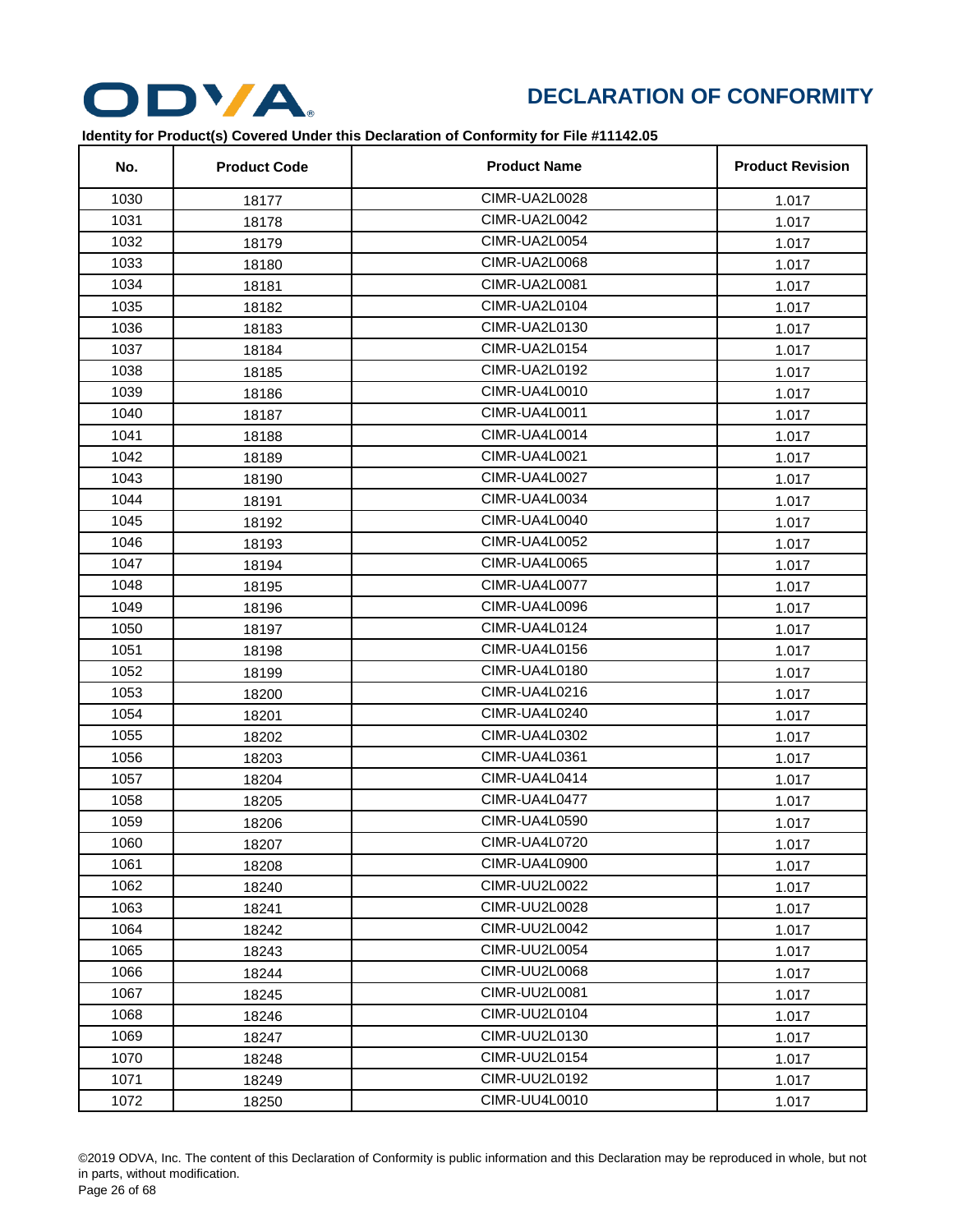

| No.  | <b>Product Code</b> | <b>Product Name</b>  | <b>Product Revision</b> |
|------|---------------------|----------------------|-------------------------|
| 1073 | 18251               | CIMR-UU4L0011        | 1.017                   |
| 1074 | 18252               | CIMR-UU4L0014        | 1.017                   |
| 1075 | 18253               | CIMR-UU4L0021        | 1.017                   |
| 1076 | 18254               | CIMR-UU4L0027        | 1.017                   |
| 1077 | 18255               | CIMR-UU4L0034        | 1.017                   |
| 1078 | 18256               | CIMR-UU4L0040        | 1.017                   |
| 1079 | 18257               | CIMR-UU4L0052        | 1.017                   |
| 1080 | 18258               | <b>CIMR-UU4L0065</b> | 1.017                   |
| 1081 | 18259               | CIMR-UU4L0077        | 1.017                   |
| 1082 | 18260               | CIMR-UU4L0096        | 1.017                   |
| 1083 | 18261               | CIMR-UU4L0124        | 1.017                   |
| 1084 | 18262               | CIMR-UU4L0156        | 1.017                   |
| 1085 | 18263               | <b>CIMR-UU4L0180</b> | 1.017                   |
| 1086 | 18264               | CIMR-UU4L0216        | 1.017                   |
| 1087 | 18265               | CIMR-UU4L0240        | 1.017                   |
| 1088 | 18266               | CIMR-UU4L0302        | 1.017                   |
| 1089 | 18267               | CIMR-UU4L0361        | 1.017                   |
| 1090 | 18268               | CIMR-UU4L0414        | 1.017                   |
| 1091 | 18269               | CIMR-UU4L0477        | 1.017                   |
| 1092 | 18270               | CIMR-UU4L0590        | 1.017                   |
| 1093 | 18271               | CIMR-UU4L0720        | 1.017                   |
| 1094 | 18272               | CIMR-UU4L0900        | 1.017                   |
| 1095 | 18304               | CIMR-UC2L0022        | 1.017                   |
| 1096 | 18305               | CIMR-UC2L0028        | 1.017                   |
| 1097 | 18306               | CIMR-UC2L0042        | 1.017                   |
| 1098 | 18307               | CIMR-UC2L0054        | 1.017                   |
| 1099 | 18308               | CIMR-UC2L0068        | 1.017                   |
| 1100 | 18309               | CIMR-UC2L0081        | 1.017                   |
| 1101 | 18310               | CIMR-UC2L0104        | 1.017                   |
| 1102 | 18311               | CIMR-UC2L0130        | 1.017                   |
| 1103 | 18312               | CIMR-UC2L0154        | 1.017                   |
| 1104 | 18313               | CIMR-UC2L0192        | 1.017                   |
| 1105 | 18314               | CIMR-UC4L0010        | 1.017                   |
| 1106 | 18315               | CIMR-UC4L0011        | 1.017                   |
| 1107 | 18316               | CIMR-UC4L0014        | 1.017                   |
| 1108 | 18317               | CIMR-UC4L0021        | 1.017                   |
| 1109 | 18318               | CIMR-UC4L0027        | 1.017                   |
| 1110 | 18319               | CIMR-UC4L0034        | 1.017                   |
| 1111 | 18320               | CIMR-UC4L0040        | 1.017                   |
| 1112 | 18321               | CIMR-UC4L0052        | 1.017                   |
| 1113 | 18322               | <b>CIMR-UC4L0065</b> | 1.017                   |
| 1114 | 18323               | CIMR-UC4L0077        | 1.017                   |
| 1115 | 18324               | CIMR-UC4L0096        | 1.017                   |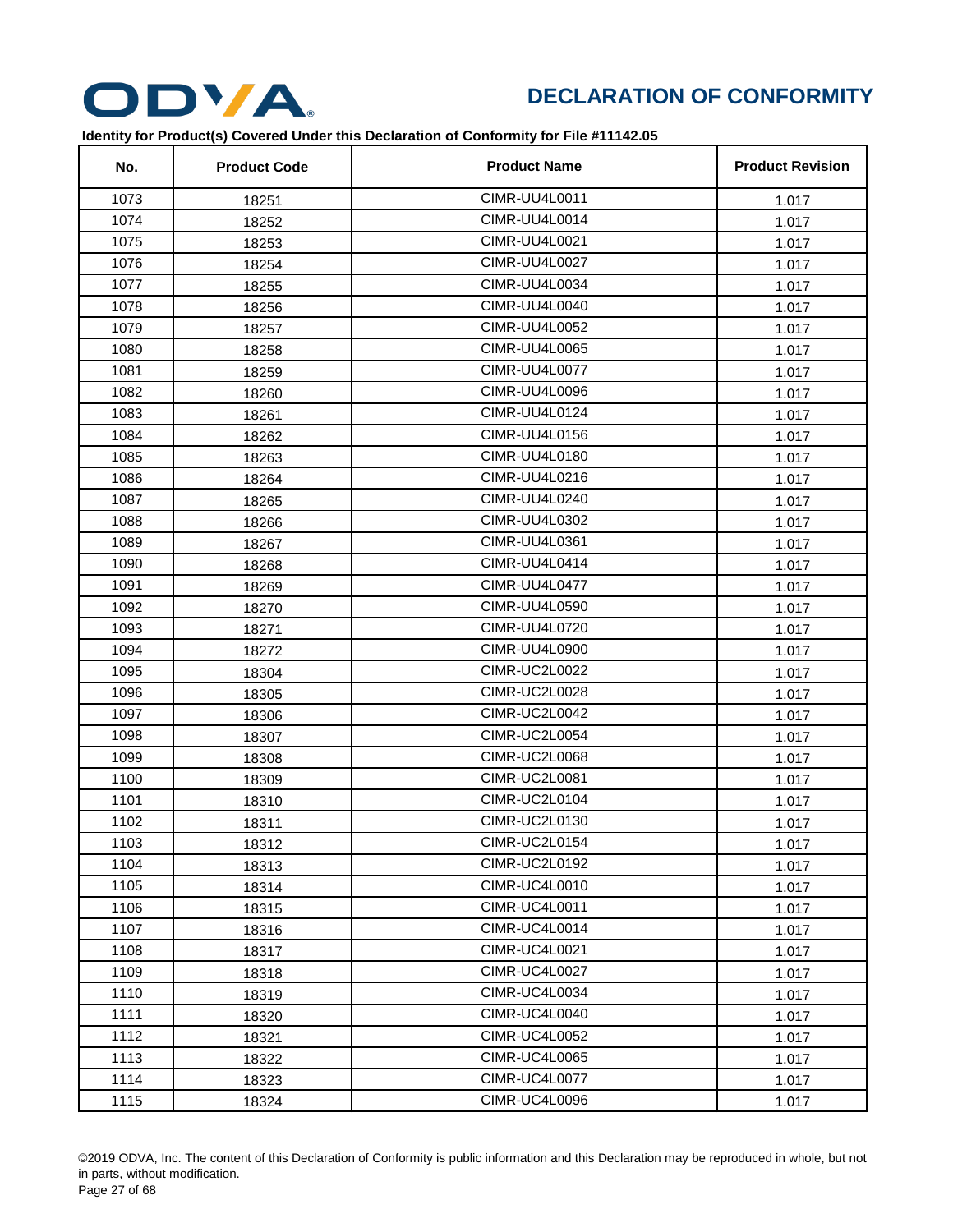

| No.  | <b>Product Code</b> | <b>Product Name</b>  | <b>Product Revision</b> |
|------|---------------------|----------------------|-------------------------|
| 1116 | 18325               | <b>CIMR-UC4L0124</b> | 1.017                   |
| 1117 | 18326               | <b>CIMR-UC4L0156</b> | 1.017                   |
| 1118 | 18327               | CIMR-UC4L0180        | 1.017                   |
| 1119 | 18328               | CIMR-UC4L0216        | 1.017                   |
| 1120 | 18329               | CIMR-UC4L0240        | 1.017                   |
| 1121 | 18330               | CIMR-UC4L0302        | 1.017                   |
| 1122 | 18331               | CIMR-UC4L0361        | 1.017                   |
| 1123 | 18332               | CIMR-UC4L0414        | 1.017                   |
| 1124 | 18333               | CIMR-UC4L0477        | 1.017                   |
| 1125 | 18334               | CIMR-UC4L0590        | 1.017                   |
| 1126 | 18335               | <b>CIMR-UC4L0720</b> | 1.017                   |
| 1127 | 18336               | <b>CIMR-UC4L0900</b> | 1.017                   |
| 1128 | 18368               | <b>CIMR-UB2L0022</b> | 1.017                   |
| 1129 | 18369               | CIMR-UB2L0028        | 1.017                   |
| 1130 | 18370               | CIMR-UB2L0042        | 1.017                   |
| 1131 | 18371               | CIMR-UB2L0054        | 1.017                   |
| 1132 | 18372               | CIMR-UB2L0068        | 1.017                   |
| 1133 | 18373               | CIMR-UB2L0081        | 1.017                   |
| 1134 | 18374               | CIMR-UB2L0104        | 1.017                   |
| 1135 | 18375               | CIMR-UB2L0130        | 1.017                   |
| 1136 | 18376               | <b>CIMR-UB2L0154</b> | 1.017                   |
| 1137 | 18377               | CIMR-UB2L0192        | 1.017                   |
| 1138 | 18378               | CIMR-UB4L0010        | 1.017                   |
| 1139 | 18379               | CIMR-UB4L0011        | 1.017                   |
| 1140 | 18380               | CIMR-UB4L0014        | 1.017                   |
| 1141 | 18381               | <b>CIMR-UB4L0021</b> | 1.017                   |
| 1142 | 18382               | CIMR-UB4L0027        | 1.017                   |
| 1143 | 18383               | CIMR-UB4L0034        | 1.017                   |
| 1144 | 18384               | CIMR-UB4L0040        | 1.017                   |
| 1145 | 18385               | <b>CIMR-UB4L0052</b> | 1.017                   |
| 1146 | 18386               | CIMR-UB4L0065        | 1.017                   |
| 1147 | 18387               | CIMR-UB4L0077        | 1.017                   |
| 1148 | 18388               | CIMR-UB4L0096        | 1.017                   |
| 1149 | 18389               | CIMR-UB4L0124        | 1.017                   |
| 1150 | 18390               | CIMR-UB4L0156        | 1.017                   |
| 1151 | 18391               | CIMR-UB4L0180        | 1.017                   |
| 1152 | 18392               | CIMR-UB4L0216        | 1.017                   |
| 1153 | 18393               | CIMR-UB4L0240        | 1.017                   |
| 1154 | 18394               | CIMR-UB4L0302        | 1.017                   |
| 1155 | 18395               | CIMR-UB4L0361        | 1.017                   |
| 1156 | 18396               | CIMR-UB4L0414        | 1.017                   |
| 1157 | 18397               | CIMR-UB4L0477        | 1.017                   |
| 1158 | 18398               | CIMR-UB4L0590        | 1.017                   |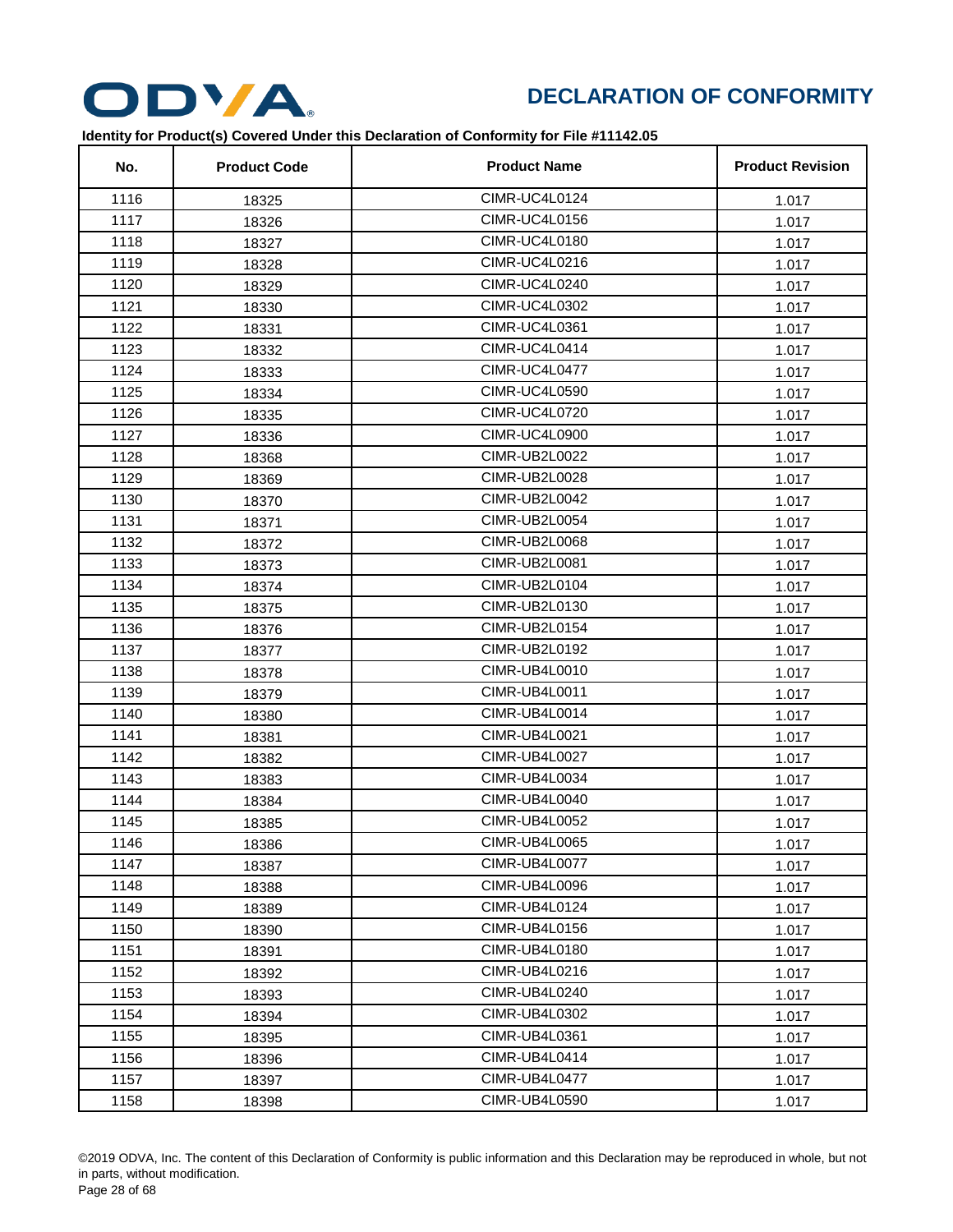

| No.  | <b>Product Code</b> | <b>Product Name</b> | <b>Product Revision</b> |
|------|---------------------|---------------------|-------------------------|
| 1159 | 18399               | CIMR-UB4L0720       | 1.017                   |
| 1160 | 18400               | CIMR-UB4L0900       | 1.017                   |
| 1161 | 18432               | CIMR-ZA2U0028       | 1.017                   |
| 1162 | 18433               | CIMR-ZA2U0042       | 1.017                   |
| 1163 | 18434               | CIMR-ZA2U0054       | 1.017                   |
| 1164 | 18435               | CIMR-ZA2U0068       | 1.017                   |
| 1165 | 18436               | CIMR-ZA2U0081       | 1.017                   |
| 1166 | 18437               | CIMR-ZA2U0104       | 1.017                   |
| 1167 | 18438               | CIMR-ZA2U0130       | 1.017                   |
| 1168 | 18439               | CIMR-ZA2U0154       | 1.017                   |
| 1169 | 18440               | CIMR-ZA2U0192       | 1.017                   |
| 1170 | 18441               | CIMR-ZA2U0248       | 1.017                   |
| 1171 | 18442               | CIMR-ZA4U0011       | 1.017                   |
| 1172 | 18443               | CIMR-ZA4U0014       | 1.017                   |
| 1173 | 18444               | CIMR-ZA4U0021       | 1.017                   |
| 1174 | 18445               | CIMR-ZA4U0027       | 1.017                   |
| 1175 | 18446               | CIMR-ZA4U0034       | 1.017                   |
| 1176 | 18447               | CIMR-ZA4U0040       | 1.017                   |
| 1177 | 18448               | CIMR-ZA4U0052       | 1.017                   |
| 1178 | 18449               | CIMR-ZA4U0065       | 1.017                   |
| 1179 | 18450               | CIMR-ZA4U0077       | 1.017                   |
| 1180 | 18451               | CIMR-ZA4U0096       | 1.017                   |
| 1181 | 18452               | CIMR-ZA4U0124       | 1.017                   |
| 1182 | 18453               | CIMR-ZA4U0156       | 1.017                   |
| 1183 | 18454               | CIMR-ZA4U0180       | 1.017                   |
| 1184 | 18455               | CIMR-ZA4U0216       | 1.017                   |
| 1185 | 18456               | CIMR-ZA4U0240       | 1.017                   |
| 1186 | 18457               | CIMR-ZA4U0302       | 1.017                   |
| 1187 | 18458               | CIMR-ZA4U0361       | 1.017                   |
| 1188 | 18459               | CIMR-ZA4U0414       | 1.017                   |
| 1189 | 18460               | CIMR-ZA4U0477       | 1.017                   |
| 1190 | 18461               | CIMR-ZA4U0590       | 1.017                   |
| 1191 | 18462               | CIMR-ZA4U0720       | 1.017                   |
| 1192 | 18463               | CIMR-ZA4U0900       | 1.017                   |
| 1193 | 18464               | CIMR-ZA4U0930       | 1.017                   |
| 1194 | 18496               | CIMR-ZU2U0028       | 1.017                   |
| 1195 | 18497               | CIMR-ZU2U0042       | 1.017                   |
| 1196 | 18498               | CIMR-ZU2U0054       | 1.017                   |
| 1197 | 18499               | CIMR-ZU2U0068       | 1.017                   |
| 1198 | 18500               | CIMR-ZU2U0081       | 1.017                   |
| 1199 | 18501               | CIMR-ZU2U0104       | 1.017                   |
| 1200 | 18502               | CIMR-ZU2U0130       | 1.017                   |
| 1201 | 18503               | CIMR-ZU2U0154       | 1.017                   |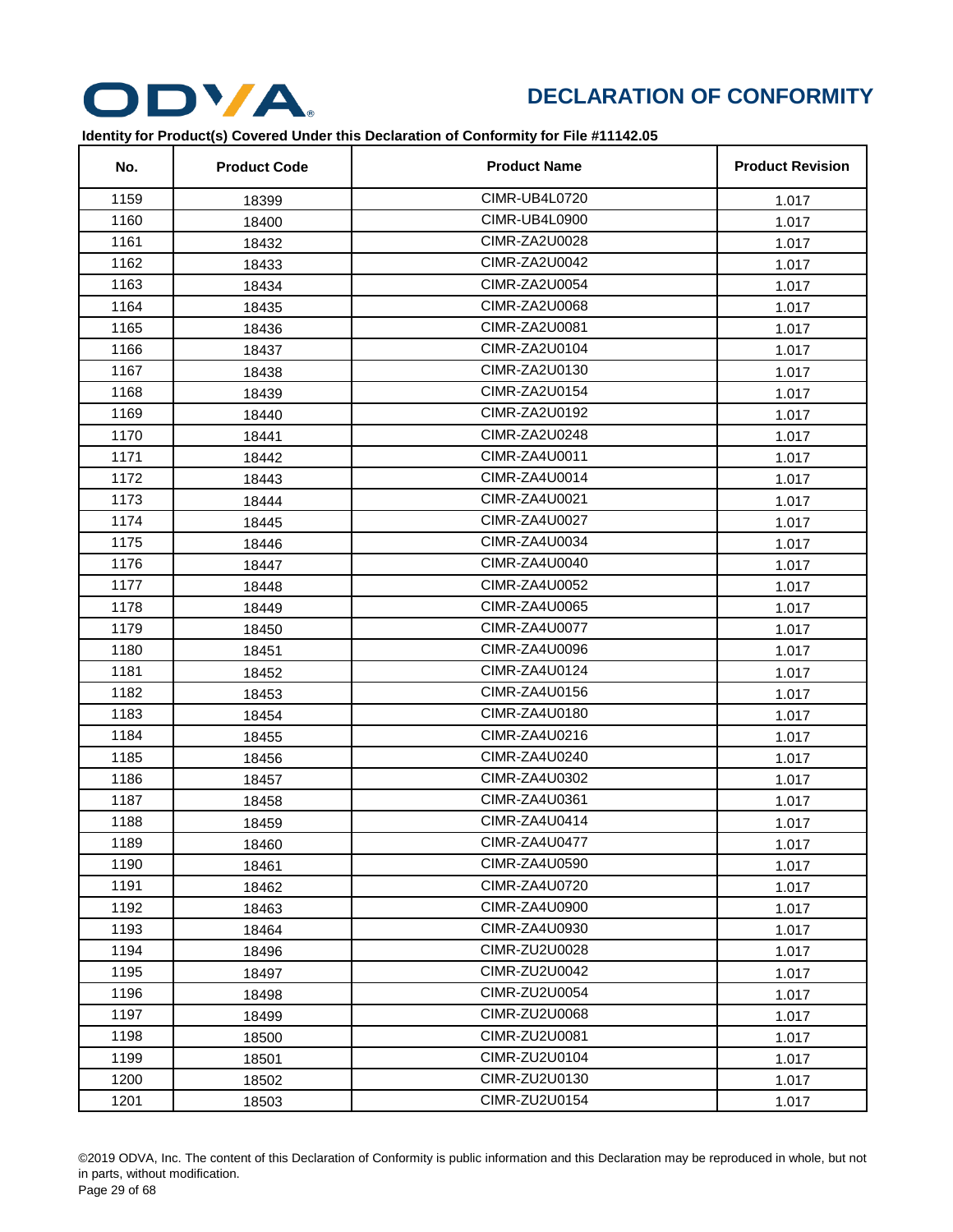

| No.  | <b>Product Code</b> | <b>Product Name</b>  | <b>Product Revision</b> |
|------|---------------------|----------------------|-------------------------|
| 1202 | 18504               | CIMR-ZU2U0192        | 1.017                   |
| 1203 | 18505               | CIMR-ZU2U0248        | 1.017                   |
| 1204 | 18506               | CIMR-ZU4U0011        | 1.017                   |
| 1205 | 18507               | CIMR-ZU4U0014        | 1.017                   |
| 1206 | 18508               | CIMR-ZU4U0021        | 1.017                   |
| 1207 | 18509               | CIMR-ZU4U0027        | 1.017                   |
| 1208 | 18510               | CIMR-ZU4U0034        | 1.017                   |
| 1209 | 18511               | CIMR-ZU4U0040        | 1.017                   |
| 1210 | 18512               | CIMR-ZU4U0052        | 1.017                   |
| 1211 | 18513               | CIMR-ZU4U0065        | 1.017                   |
| 1212 | 18514               | CIMR-ZU4U0077        | 1.017                   |
| 1213 | 18515               | CIMR-ZU4U0096        | 1.017                   |
| 1214 | 18516               | CIMR-ZU4U0124        | 1.017                   |
| 1215 | 18517               | CIMR-ZU4U0156        | 1.017                   |
| 1216 | 18518               | CIMR-ZU4U0180        | 1.017                   |
| 1217 | 18519               | CIMR-ZU4U0216        | 1.017                   |
| 1218 | 18520               | CIMR-ZU4U0240        | 1.017                   |
| 1219 | 18521               | CIMR-ZU4U0302        | 1.017                   |
| 1220 | 18522               | CIMR-ZU4U0361        | 1.017                   |
| 1221 | 18523               | CIMR-ZU4U0414        | 1.017                   |
| 1222 | 18524               | CIMR-ZU4U0477        | 1.017                   |
| 1223 | 18525               | CIMR-ZU4U0590        | 1.017                   |
| 1224 | 18526               | CIMR-ZU4U0720        | 1.017                   |
| 1225 | 18527               | CIMR-ZU4U0900        | 1.017                   |
| 1226 | 18528               | CIMR-ZU4U0930        | 1.017                   |
| 1227 | 18560               | <b>CIMR-ZC2U0028</b> | 1.017                   |
| 1228 | 18561               | CIMR-ZC2U0042        | 1.017                   |
| 1229 | 18562               | CIMR-ZC2U0054        | 1.017                   |
| 1230 | 18563               | <b>CIMR-ZC2U0068</b> | 1.017                   |
| 1231 | 18564               | CIMR-ZC2U0081        | 1.017                   |
| 1232 | 18565               | CIMR-ZC2U0104        | 1.017                   |
| 1233 | 18566               | CIMR-ZC2U0130        | 1.017                   |
| 1234 | 18567               | CIMR-ZC2U0154        | 1.017                   |
| 1235 | 18568               | CIMR-ZC2U0192        | 1.017                   |
| 1236 | 18569               | CIMR-ZC2U0248        | 1.017                   |
| 1237 | 18570               | CIMR-ZC4U0011        | 1.017                   |
| 1238 | 18571               | CIMR-ZC4U0014        | 1.017                   |
| 1239 | 18572               | CIMR-ZC4U0021        | 1.017                   |
| 1240 | 18573               | <b>CIMR-ZC4U0027</b> | 1.017                   |
| 1241 | 18574               | CIMR-ZC4U0034        | 1.017                   |
| 1242 | 18575               | CIMR-ZC4U0040        | 1.017                   |
| 1243 | 18576               | CIMR-ZC4U0052        | 1.017                   |
| 1244 | 18577               | CIMR-ZC4U0065        | 1.017                   |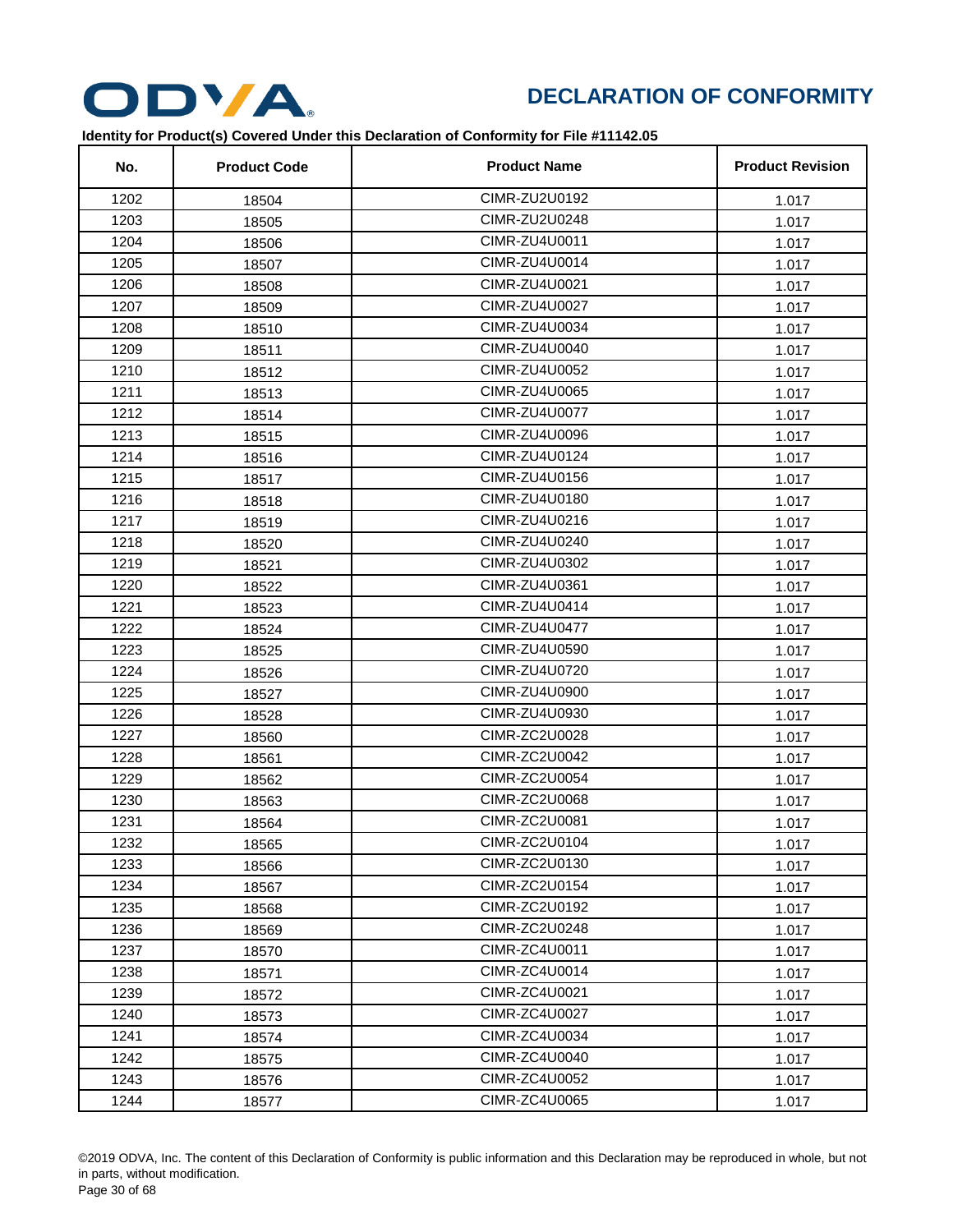

| No.  | <b>Product Code</b> | <b>Product Name</b>  | <b>Product Revision</b> |
|------|---------------------|----------------------|-------------------------|
| 1245 | 18578               | CIMR-ZC4U0077        | 1.017                   |
| 1246 | 18579               | CIMR-ZC4U0096        | 1.017                   |
| 1247 | 18580               | CIMR-ZC4U0124        | 1.017                   |
| 1248 | 18581               | CIMR-ZC4U0156        | 1.017                   |
| 1249 | 18582               | CIMR-ZC4U0180        | 1.017                   |
| 1250 | 18583               | CIMR-ZC4U0216        | 1.017                   |
| 1251 | 18584               | CIMR-ZC4U0240        | 1.017                   |
| 1252 | 18585               | CIMR-ZC4U0302        | 1.017                   |
| 1253 | 18586               | CIMR-ZC4U0361        | 1.017                   |
| 1254 | 18587               | CIMR-ZC4U0414        | 1.017                   |
| 1255 | 18588               | <b>CIMR-ZC4U0477</b> | 1.017                   |
| 1256 | 18589               | CIMR-ZC4U0590        | 1.017                   |
| 1257 | 18590               | CIMR-ZC4U0720        | 1.017                   |
| 1258 | 18591               | CIMR-ZC4U0900        | 1.017                   |
| 1259 | 18592               | CIMR-ZC4U0930        | 1.017                   |
| 1260 | 18624               | CIMR-ZB2U0028        | 1.017                   |
| 1261 | 18625               | CIMR-ZB2U0042        | 1.017                   |
| 1262 | 18626               | CIMR-ZB2U0054        | 1.017                   |
| 1263 | 18627               | CIMR-ZB2U0068        | 1.017                   |
| 1264 | 18628               | CIMR-ZB2U0081        | 1.017                   |
| 1265 | 18629               | CIMR-ZB2U0104        | 1.017                   |
| 1266 | 18630               | CIMR-ZB2U0130        | 1.017                   |
| 1267 | 18631               | CIMR-ZB2U0154        | 1.017                   |
| 1268 | 18632               | CIMR-ZB2U0192        | 1.017                   |
| 1269 | 18633               | CIMR-ZB2U0248        | 1.017                   |
| 1270 | 18634               | CIMR-ZB4U0011        | 1.017                   |
| 1271 | 18635               | CIMR-ZB4U0014        | 1.017                   |
| 1272 | 18636               | CIMR-ZB4U0021        | 1.017                   |
| 1273 | 18637               | CIMR-ZB4U0027        | 1.017                   |
| 1274 | 18638               | CIMR-ZB4U0034        | 1.017                   |
| 1275 | 18639               | CIMR-ZB4U0040        | 1.017                   |
| 1276 | 18640               | CIMR-ZB4U0052        | 1.017                   |
| 1277 | 18641               | CIMR-ZB4U0065        | 1.017                   |
| 1278 | 18642               | CIMR-ZB4U0077        | 1.017                   |
| 1279 | 18643               | CIMR-ZB4U0096        | 1.017                   |
| 1280 | 18644               | CIMR-ZB4U0124        | 1.017                   |
| 1281 | 18645               | CIMR-ZB4U0156        | 1.017                   |
| 1282 | 18646               | CIMR-ZB4U0180        | 1.017                   |
| 1283 | 18647               | CIMR-ZB4U0216        | 1.017                   |
| 1284 | 18648               | CIMR-ZB4U0240        | 1.017                   |
| 1285 | 18649               | CIMR-ZB4U0302        | 1.017                   |
| 1286 | 18650               | CIMR-ZB4U0361        | 1.017                   |
| 1287 | 18651               | CIMR-ZB4U0414        | 1.017                   |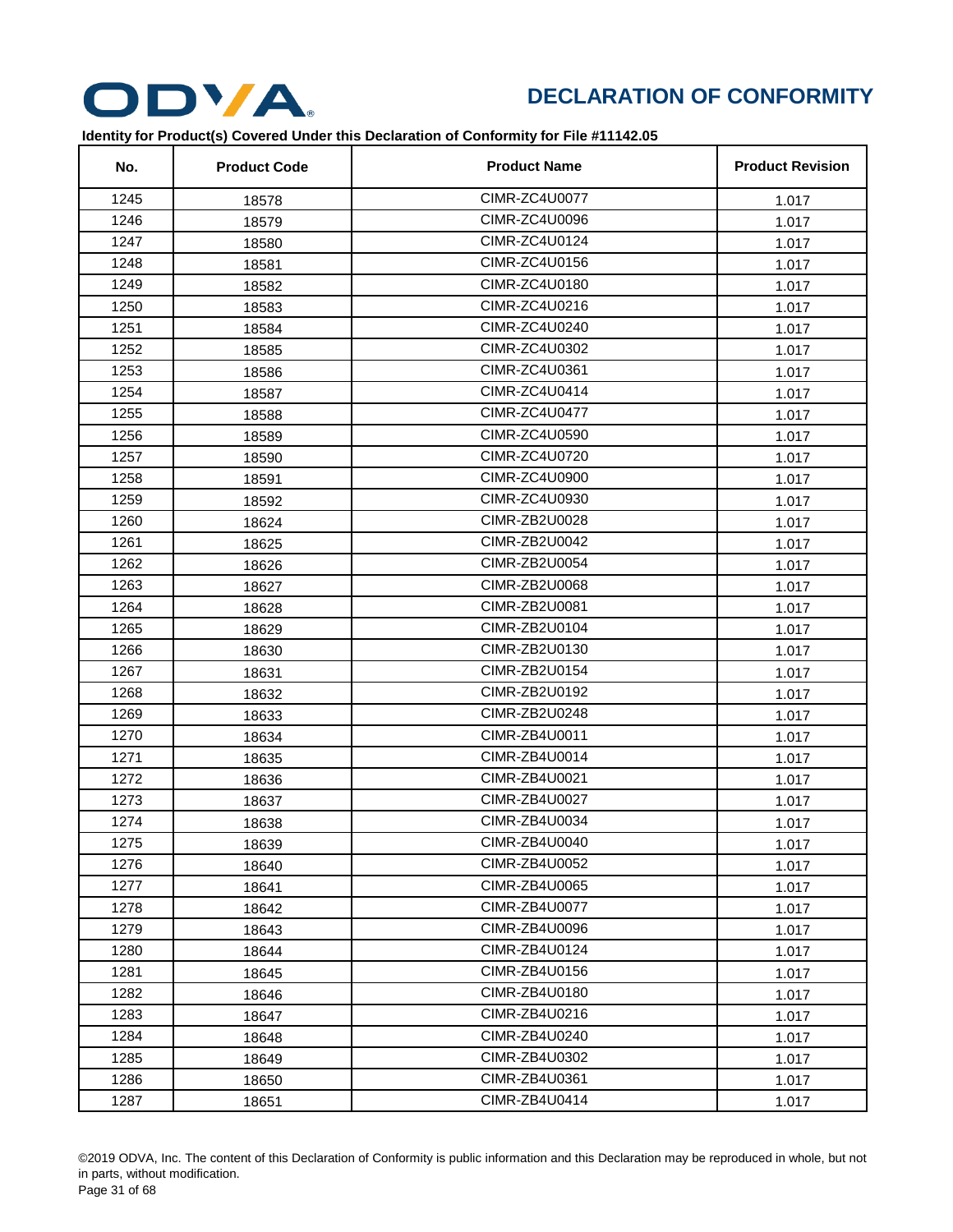

| No.  | <b>Product Code</b> | <b>Product Name</b> | <b>Product Revision</b> |
|------|---------------------|---------------------|-------------------------|
| 1288 | 18652               | CIMR-ZB4U0477       | 1.017                   |
| 1289 | 18653               | CIMR-ZB4U0590       | 1.017                   |
| 1290 | 18654               | CIMR-ZB4U0720       | 1.017                   |
| 1291 | 18655               | CIMR-ZB4U0900       | 1.017                   |
| 1292 | 18656               | CIMR-ZB4U0930       | 1.017                   |
| 1293 | 18688               | <b>CIMR-DA20005</b> | 1.017                   |
| 1294 | 18689               | <b>CIMR-DA20010</b> | 1.017                   |
| 1295 | 18690               | <b>CIMR-DA20020</b> | 1.017                   |
| 1296 | 18691               | CIMR-DA20030        | 1.017                   |
| 1297 | 18692               | <b>CIMR-DA20050</b> | 1.017                   |
| 1298 | 18693               | <b>CIMR-DA20065</b> | 1.017                   |
| 1299 | 18694               | <b>CIMR-DA20090</b> | 1.017                   |
| 1300 | 18695               | CIMR-DA20130        | 1.017                   |
| 1301 | 18696               | CIMR-DA40005        | 1.017                   |
| 1302 | 18697               | <b>CIMR-DA40010</b> | 1.017                   |
| 1303 | 18698               | CIMR-DA40020        | 1.017                   |
| 1304 | 18699               | <b>CIMR-DA40030</b> | 1.017                   |
| 1305 | 18700               | <b>CIMR-DA40040</b> | 1.017                   |
| 1306 | 18701               | CIMR-DA40060        | 1.017                   |
| 1307 | 18702               | CIMR-DA40100        | 1.017                   |
| 1308 | 18703               | <b>CIMR-DA40130</b> | 1.017                   |
| 1309 | 18704               | <b>CIMR-DA40185</b> | 1.017                   |
| 1310 | 18705               | <b>CIMR-DA40270</b> | 1.017                   |
| 1311 | 18706               | <b>CIMR-DA40370</b> | 1.017                   |
| 1312 | 18707               | CIMR-DA40630        | 1.017                   |
| 1313 | 18752               | <b>CIMR-DU20005</b> | 1.017                   |
| 1314 | 18753               | <b>CIMR-DU20010</b> | 1.017                   |
| 1315 | 18754               | <b>CIMR-DU20020</b> | 1.017                   |
| 1316 | 18755               | CIMR-DU20030        | 1.017                   |
| 1317 | 18756               | <b>CIMR-DU20050</b> | 1.017                   |
| 1318 | 18757               | <b>CIMR-DU20065</b> | 1.017                   |
| 1319 | 18758               | <b>CIMR-DU20090</b> | 1.017                   |
| 1320 | 18759               | CIMR-DU20130        | 1.017                   |
| 1321 | 18760               | <b>CIMR-DU40005</b> | 1.017                   |
| 1322 | 18761               | CIMR-DU40010        | 1.017                   |
| 1323 | 18762               | <b>CIMR-DU40020</b> | 1.017                   |
| 1324 | 18763               | CIMR-DU40030        | 1.017                   |
| 1325 | 18764               | <b>CIMR-DU40040</b> | 1.017                   |
| 1326 | 18765               | <b>CIMR-DU40060</b> | 1.017                   |
| 1327 | 18766               | <b>CIMR-DU40100</b> | 1.017                   |
| 1328 | 18767               | CIMR-DU40130        | 1.017                   |
| 1329 | 18768               | <b>CIMR-DU40185</b> | 1.017                   |
| 1330 | 18769               | <b>CIMR-DU40270</b> | 1.017                   |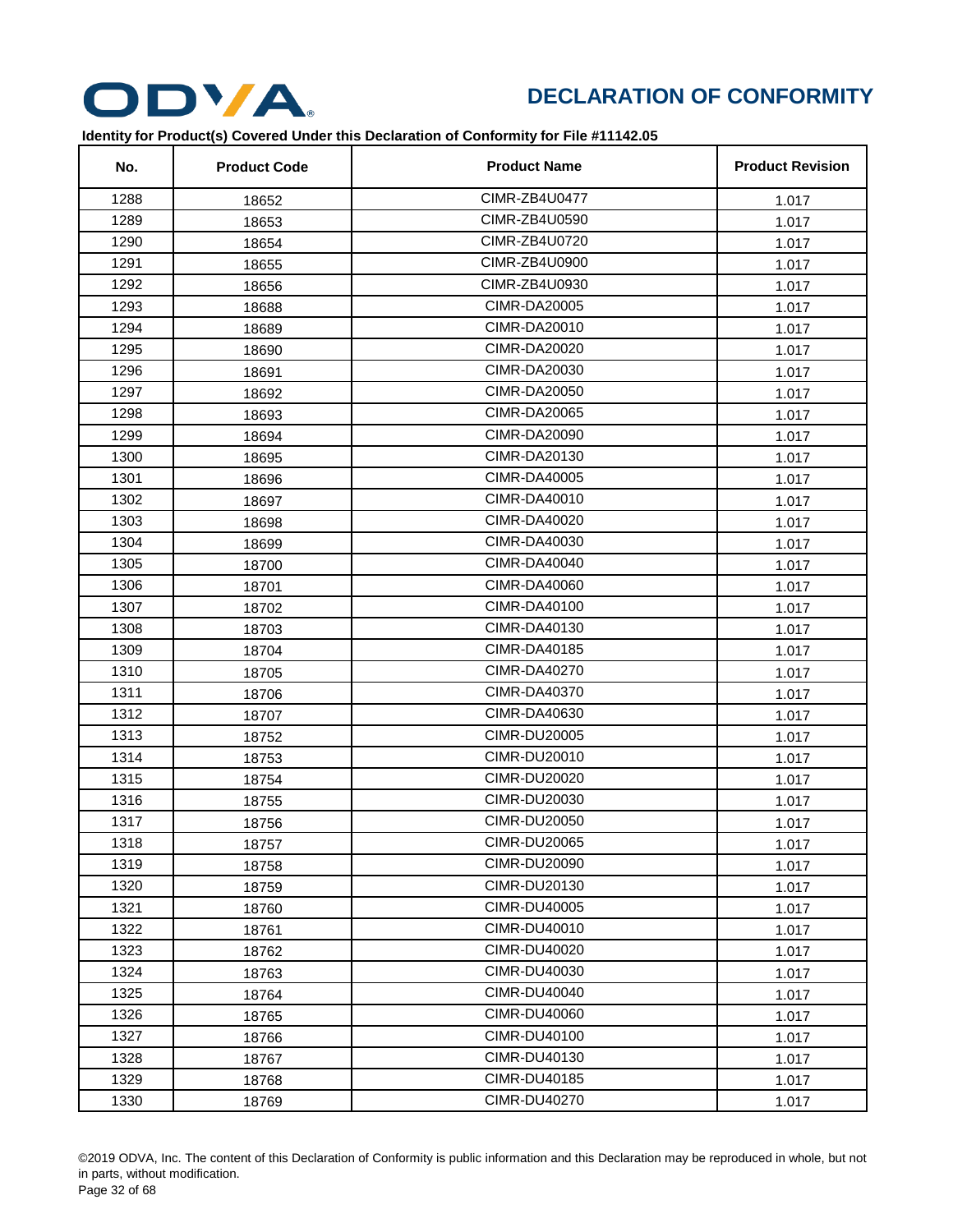

| No.  | <b>Product Code</b> | <b>Product Name</b> | <b>Product Revision</b> |
|------|---------------------|---------------------|-------------------------|
| 1331 | 18770               | <b>CIMR-DU40370</b> | 1.017                   |
| 1332 | 18771               | CIMR-DU40630        | 1.017                   |
| 1333 | 18816               | <b>CIMR-DC20005</b> | 1.017                   |
| 1334 | 18817               | <b>CIMR-DC20010</b> | 1.017                   |
| 1335 | 18818               | <b>CIMR-DC20020</b> | 1.017                   |
| 1336 | 18819               | <b>CIMR-DC20030</b> | 1.017                   |
| 1337 | 18820               | <b>CIMR-DC20050</b> | 1.017                   |
| 1338 | 18821               | <b>CIMR-DC20065</b> | 1.017                   |
| 1339 | 18822               | CIMR-DC20090        | 1.017                   |
| 1340 | 18823               | <b>CIMR-DC20130</b> | 1.017                   |
| 1341 | 18824               | <b>CIMR-DC40005</b> | 1.017                   |
| 1342 | 18825               | <b>CIMR-DC40010</b> | 1.017                   |
| 1343 | 18826               | <b>CIMR-DC40020</b> | 1.017                   |
| 1344 | 18827               | <b>CIMR-DC40030</b> | 1.017                   |
| 1345 | 18828               | <b>CIMR-DC40040</b> | 1.017                   |
| 1346 | 18829               | <b>CIMR-DC40060</b> | 1.017                   |
| 1347 | 18830               | <b>CIMR-DC40100</b> | 1.017                   |
| 1348 | 18831               | <b>CIMR-DC40130</b> | 1.017                   |
| 1349 | 18832               | <b>CIMR-DC40185</b> | 1.017                   |
| 1350 | 18833               | <b>CIMR-DC40270</b> | 1.017                   |
| 1351 | 18834               | <b>CIMR-DC40370</b> | 1.017                   |
| 1352 | 18835               | <b>CIMR-DC40630</b> | 1.017                   |
| 1353 | 18880               | <b>CIMR-DB20005</b> | 1.017                   |
| 1354 | 18881               | <b>CIMR-DB20010</b> | 1.017                   |
| 1355 | 18882               | <b>CIMR-DB20020</b> | 1.017                   |
| 1356 | 18883               | CIMR-DB20030        | 1.017                   |
| 1357 | 18884               | CIMR-DB20050        | 1.017                   |
| 1358 | 18885               | <b>CIMR-DB20065</b> | 1.017                   |
| 1359 | 18886               | <b>CIMR-DB20090</b> | 1.017                   |
| 1360 | 18887               | CIMR-DB20130        | 1.017                   |
| 1361 | 18888               | CIMR-DB40005        | 1.017                   |
| 1362 | 18889               | <b>CIMR-DB40010</b> | 1.017                   |
| 1363 | 18890               | CIMR-DB40020        | 1.017                   |
| 1364 | 18891               | CIMR-DB40030        | 1.017                   |
| 1365 | 18892               | <b>CIMR-DB40040</b> | 1.017                   |
| 1366 | 18893               | <b>CIMR-DB40060</b> | 1.017                   |
| 1367 | 18894               | CIMR-DB40100        | 1.017                   |
| 1368 | 18895               | CIMR-DB40130        | 1.017                   |
| 1369 | 18896               | <b>CIMR-DB40185</b> | 1.017                   |
| 1370 | 18897               | <b>CIMR-DB40270</b> | 1.017                   |
| 1371 | 18898               | CIMR-DB40370        | 1.017                   |
| 1372 | 18899               | CIMR-DB40630        | 1.017                   |
| 1373 | 18944               | CIMR-RA203P5        | 1.017                   |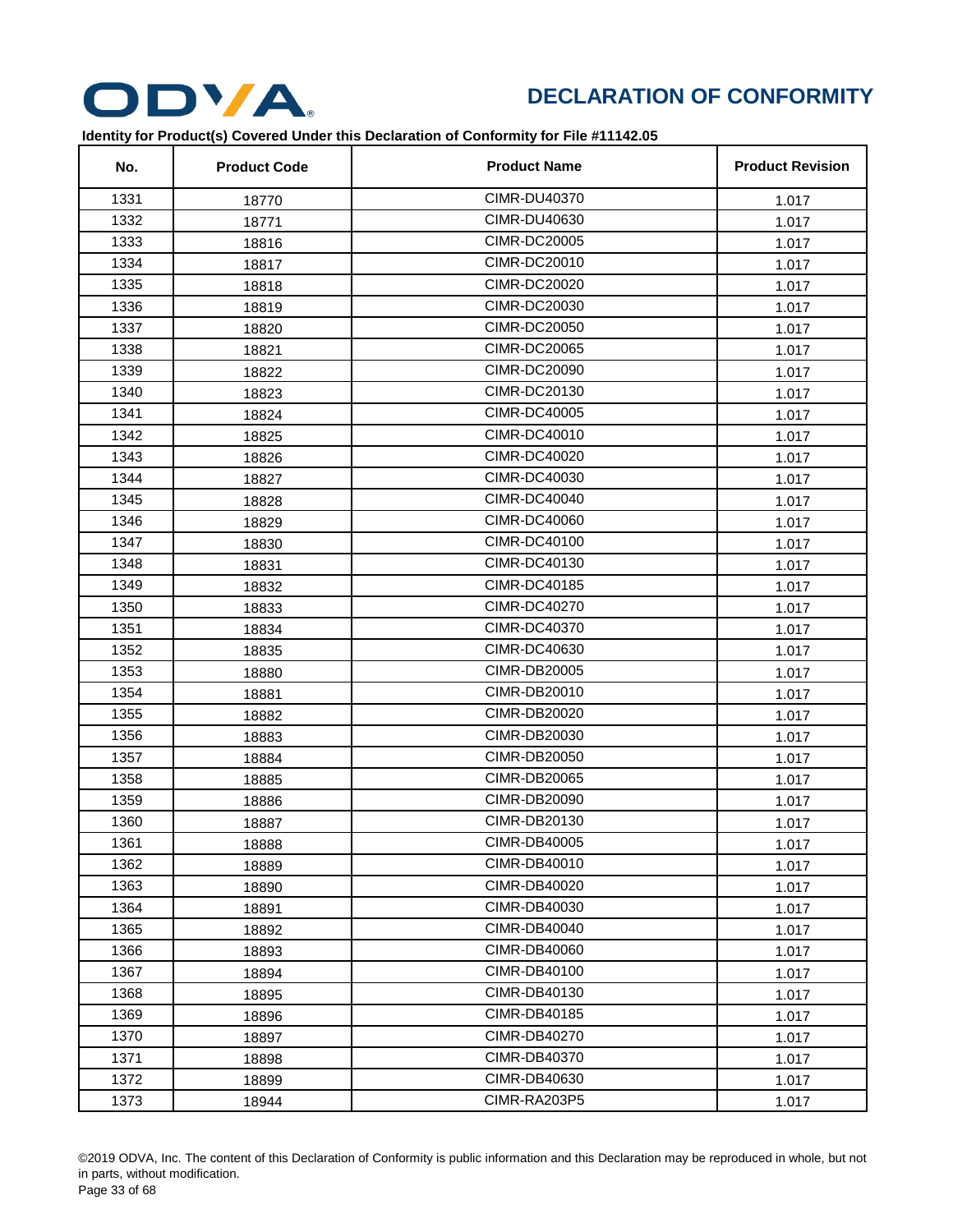

| No.  | <b>Product Code</b> | <b>Product Name</b> | <b>Product Revision</b> |
|------|---------------------|---------------------|-------------------------|
| 1374 | 18945               | <b>CIMR-RA20005</b> | 1.017                   |
| 1375 | 18946               | <b>CIMR-RA20007</b> | 1.017                   |
| 1376 | 18947               | CIMR-RA20010        | 1.017                   |
| 1377 | 18948               | <b>CIMR-RA20014</b> | 1.017                   |
| 1378 | 18949               | <b>CIMR-RA20017</b> | 1.017                   |
| 1379 | 18950               | <b>CIMR-RA20020</b> | 1.017                   |
| 1380 | 18951               | <b>CIMR-RA20028</b> | 1.017                   |
| 1381 | 18952               | CIMR-RA20035        | 1.017                   |
| 1382 | 18953               | CIMR-RA20053        | 1.017                   |
| 1383 | 18954               | <b>CIMR-RA20073</b> | 1.017                   |
| 1384 | 18955               | CIMR-RA20105        | 1.017                   |
| 1385 | 18956               | CIMR-RA403P5        | 1.017                   |
| 1386 | 18957               | CIMR-RA40005        | 1.017                   |
| 1387 | 18958               | <b>CIMR-RA40007</b> | 1.017                   |
| 1388 | 18959               | <b>CIMR-RA40010</b> | 1.017                   |
| 1389 | 18960               | <b>CIMR-RA40014</b> | 1.017                   |
| 1390 | 18961               | <b>CIMR-RA40017</b> | 1.017                   |
| 1391 | 18962               | CIMR-RA40020        | 1.017                   |
| 1392 | 18963               | CIMR-RA40028        | 1.017                   |
| 1393 | 18964               | <b>CIMR-RA40035</b> | 1.017                   |
| 1394 | 18965               | <b>CIMR-RA40043</b> | 1.017                   |
| 1395 | 18966               | <b>CIMR-RA40053</b> | 1.017                   |
| 1396 | 18967               | <b>CIMR-RA40073</b> | 1.017                   |
| 1397 | 18968               | <b>CIMR-RA40105</b> | 1.017                   |
| 1398 | 18969               | <b>CIMR-RA40150</b> | 1.017                   |
| 1399 | 18970               | <b>CIMR-RA40210</b> | 1.017                   |
| 1400 | 18971               | CIMR-RA40300        | 1.017                   |
| 1401 | 19008               | <b>CIMR-RU203P5</b> | 1.017                   |
| 1402 | 19009               | <b>CIMR-RU20005</b> | 1.017                   |
| 1403 | 19010               | <b>CIMR-RU20007</b> | 1.017                   |
| 1404 | 19011               | <b>CIMR-RU20010</b> | 1.017                   |
| 1405 | 19012               | <b>CIMR-RU20014</b> | 1.017                   |
| 1406 | 19013               | <b>CIMR-RU20017</b> | 1.017                   |
| 1407 | 19014               | <b>CIMR-RU20020</b> | 1.017                   |
| 1408 | 19015               | <b>CIMR-RU20028</b> | 1.017                   |
| 1409 | 19016               | <b>CIMR-RU20035</b> | 1.017                   |
| 1410 | 19017               | <b>CIMR-RU20053</b> | 1.017                   |
| 1411 | 19018               | <b>CIMR-RU20073</b> | 1.017                   |
| 1412 | 19019               | <b>CIMR-RU20105</b> | 1.017                   |
| 1413 | 19020               | CIMR-RU403P5        | 1.017                   |
| 1414 | 19021               | <b>CIMR-RU40005</b> | 1.017                   |
| 1415 | 19022               | <b>CIMR-RU40007</b> | 1.017                   |
| 1416 | 19023               | <b>CIMR-RU40010</b> | 1.017                   |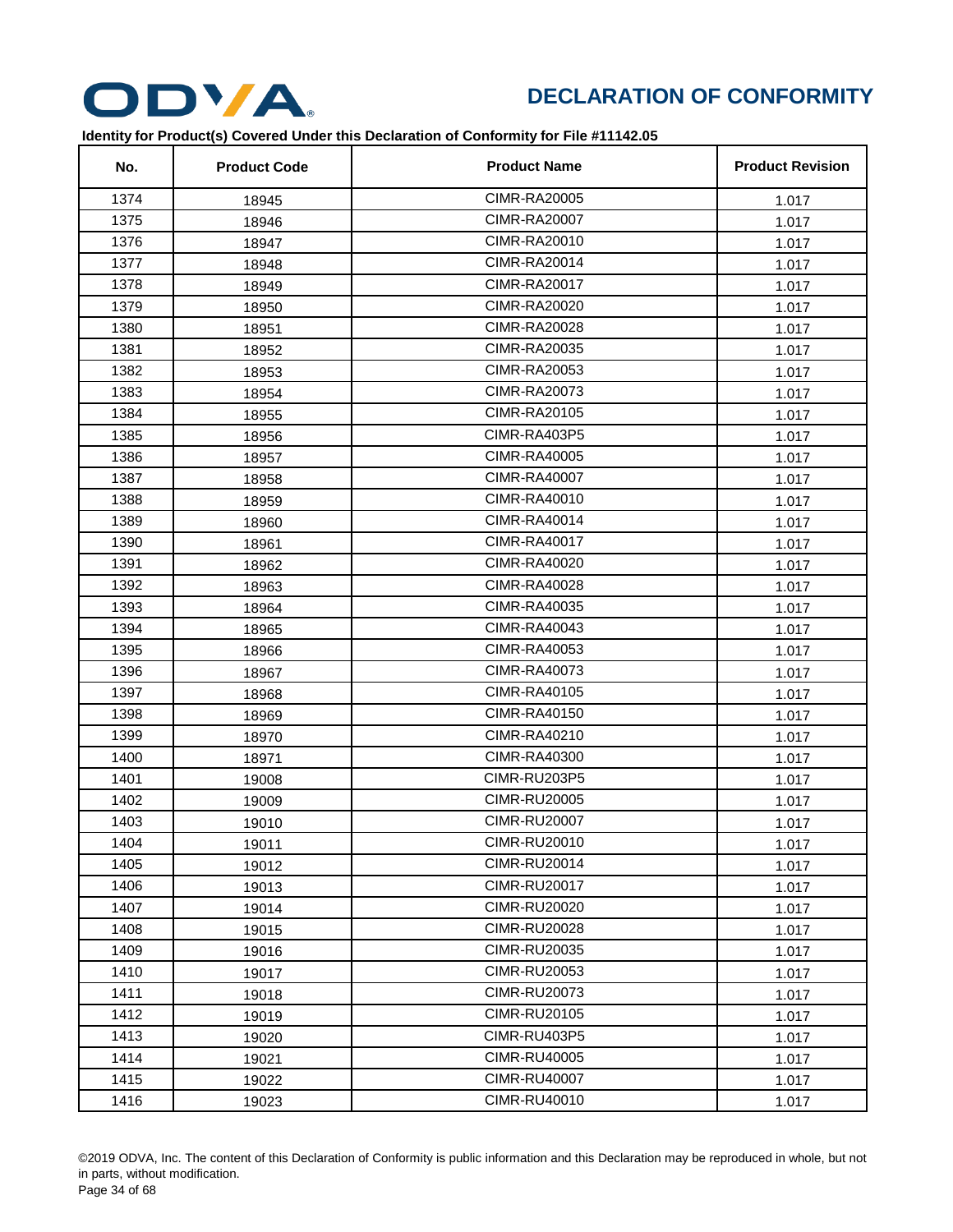

| No.  | <b>Product Code</b> | <b>Product Name</b> | <b>Product Revision</b> |
|------|---------------------|---------------------|-------------------------|
| 1417 | 19024               | <b>CIMR-RU40014</b> | 1.017                   |
| 1418 | 19025               | <b>CIMR-RU40017</b> | 1.017                   |
| 1419 | 19026               | <b>CIMR-RU40020</b> | 1.017                   |
| 1420 | 19027               | <b>CIMR-RU40028</b> | 1.017                   |
| 1421 | 19028               | <b>CIMR-RU40035</b> | 1.017                   |
| 1422 | 19029               | <b>CIMR-RU40043</b> | 1.017                   |
| 1423 | 19030               | <b>CIMR-RU40053</b> | 1.017                   |
| 1424 | 19031               | <b>CIMR-RU40073</b> | 1.017                   |
| 1425 | 19032               | <b>CIMR-RU40105</b> | 1.017                   |
| 1426 | 19033               | <b>CIMR-RU40150</b> | 1.017                   |
| 1427 | 19034               | <b>CIMR-RU40210</b> | 1.017                   |
| 1428 | 19035               | <b>CIMR-RU40300</b> | 1.017                   |
| 1429 | 19072               | CIMR-RC203P5        | 1.017                   |
| 1430 | 19073               | <b>CIMR-RC20005</b> | 1.017                   |
| 1431 | 19074               | <b>CIMR-RC20007</b> | 1.017                   |
| 1432 | 19075               | <b>CIMR-RC20010</b> | 1.017                   |
| 1433 | 19076               | <b>CIMR-RC20014</b> | 1.017                   |
| 1434 | 19077               | <b>CIMR-RC20017</b> | 1.017                   |
| 1435 | 19078               | <b>CIMR-RC20020</b> | 1.017                   |
| 1436 | 19079               | <b>CIMR-RC20028</b> | 1.017                   |
| 1437 | 19080               | <b>CIMR-RC20035</b> | 1.017                   |
| 1438 | 19081               | <b>CIMR-RC20053</b> | 1.017                   |
| 1439 | 19082               | <b>CIMR-RC20073</b> | 1.017                   |
| 1440 | 19083               | <b>CIMR-RC20105</b> | 1.017                   |
| 1441 | 19084               | CIMR-RC403P5        | 1.017                   |
| 1442 | 19085               | <b>CIMR-RC40005</b> | 1.017                   |
| 1443 | 19086               | <b>CIMR-RC40007</b> | 1.017                   |
| 1444 | 19087               | <b>CIMR-RC40010</b> | 1.017                   |
| 1445 | 19088               | <b>CIMR-RC40014</b> | 1.017                   |
| 1446 | 19089               | <b>CIMR-RC40017</b> | 1.017                   |
| 1447 | 19090               | <b>CIMR-RC40020</b> | 1.017                   |
| 1448 | 19091               | <b>CIMR-RC40028</b> | 1.017                   |
| 1449 | 19092               | <b>CIMR-RC40035</b> | 1.017                   |
| 1450 | 19093               | <b>CIMR-RC40043</b> | 1.017                   |
| 1451 | 19094               | <b>CIMR-RC40053</b> | 1.017                   |
| 1452 | 19095               | <b>CIMR-RC40073</b> | 1.017                   |
| 1453 | 19096               | <b>CIMR-RC40105</b> | 1.017                   |
| 1454 | 19097               | <b>CIMR-RC40150</b> | 1.017                   |
| 1455 | 19098               | <b>CIMR-RC40210</b> | 1.017                   |
| 1456 | 19099               | <b>CIMR-RC40300</b> | 1.017                   |
| 1457 | 19136               | CIMR-RB203P5        | 1.017                   |
| 1458 | 19137               | <b>CIMR-RB20005</b> | 1.017                   |
| 1459 | 19138               | <b>CIMR-RB20007</b> | 1.017                   |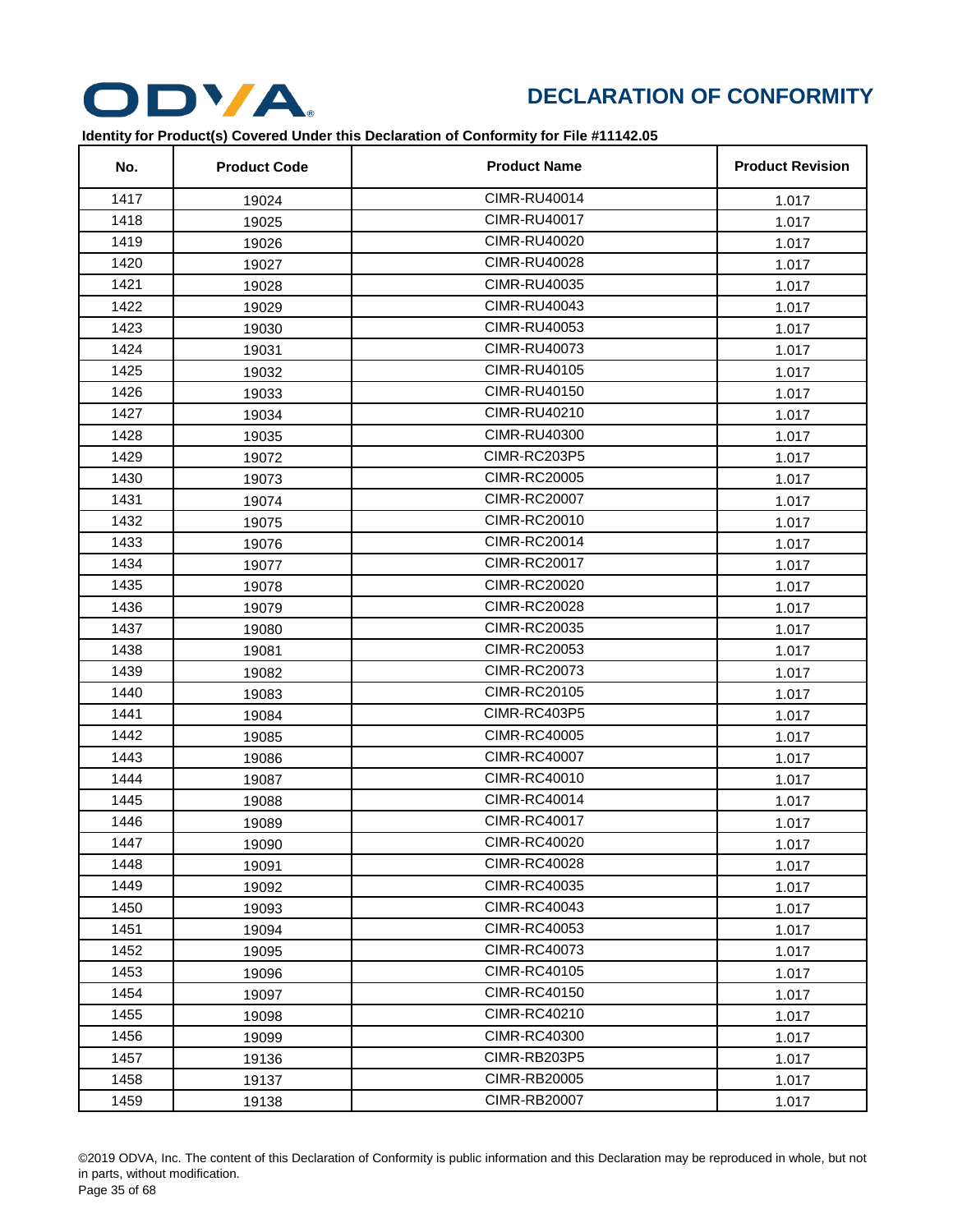

| No.  | <b>Product Code</b> | <b>Product Name</b> | <b>Product Revision</b> |
|------|---------------------|---------------------|-------------------------|
| 1460 | 19139               | CIMR-RB20010        | 1.017                   |
| 1461 | 19140               | <b>CIMR-RB20014</b> | 1.017                   |
| 1462 | 19141               | <b>CIMR-RB20017</b> | 1.017                   |
| 1463 | 19142               | <b>CIMR-RB20020</b> | 1.017                   |
| 1464 | 19143               | <b>CIMR-RB20028</b> | 1.017                   |
| 1465 | 19144               | <b>CIMR-RB20035</b> | 1.017                   |
| 1466 | 19145               | <b>CIMR-RB20053</b> | 1.017                   |
| 1467 | 19146               | CIMR-RB20073        | 1.017                   |
| 1468 | 19147               | <b>CIMR-RB20105</b> | 1.017                   |
| 1469 | 19148               | CIMR-RB403P5        | 1.017                   |
| 1470 | 19149               | CIMR-RB40005        | 1.017                   |
| 1471 | 19150               | <b>CIMR-RB40007</b> | 1.017                   |
| 1472 | 19151               | <b>CIMR-RB40010</b> | 1.017                   |
| 1473 | 19152               | <b>CIMR-RB40014</b> | 1.017                   |
| 1474 | 19153               | <b>CIMR-RB40017</b> | 1.017                   |
| 1475 | 19154               | <b>CIMR-RB40020</b> | 1.017                   |
| 1476 | 19155               | CIMR-RB40028        | 1.017                   |
| 1477 | 19156               | CIMR-RB40035        | 1.017                   |
| 1478 | 19157               | <b>CIMR-RB40043</b> | 1.017                   |
| 1479 | 19158               | <b>CIMR-RB40053</b> | 1.017                   |
| 1480 | 19159               | <b>CIMR-RB40073</b> | 1.017                   |
| 1481 | 19160               | <b>CIMR-RB40105</b> | 1.017                   |
| 1482 | 19161               | <b>CIMR-RB40150</b> | 1.017                   |
| 1483 | 19162               | <b>CIMR-RB40210</b> | 1.017                   |
| 1484 | 19163               | <b>CIMR-RB40300</b> | 1.017                   |
| 1485 | 19456               | CIPR-GA70A2004      | 1.017                   |
| 1486 | 19457               | CIPR-GA70A2006      | 1.017                   |
| 1487 | 19458               | CIPR-GA70A2008      | 1.017                   |
| 1488 | 19459               | CIPR-GA70A2010      | 1.017                   |
| 1489 | 19460               | CIPR-GA70A2012      | 1.017                   |
| 1490 | 19461               | CIPR-GA70A2018      | 1.017                   |
| 1491 | 19462               | CIPR-GA70A2021      | 1.017                   |
| 1492 | 19463               | CIPR-GA70A2030      | 1.017                   |
| 1493 | 19464               | CIPR-GA70A2042      | 1.017                   |
| 1494 | 19465               | CIPR-GA70A2056      | 1.017                   |
| 1495 | 19466               | CIPR-GA70A2070      | 1.017                   |
| 1496 | 19467               | CIPR-GA70A2082      | 1.017                   |
| 1497 | 19468               | CIPR-GA70A2110      | 1.017                   |
| 1498 | 19469               | CIPR-GA70A2138      | 1.017                   |
| 1499 | 19470               | CIPR-GA70A2169      | 1.017                   |
| 1500 | 19471               | CIPR-GA70A2211      | 1.017                   |
| 1501 | 19472               | CIPR-GA70A2257      | 1.017                   |
| 1502 | 19473               | CIPR-GA70A2313      | 1.017                   |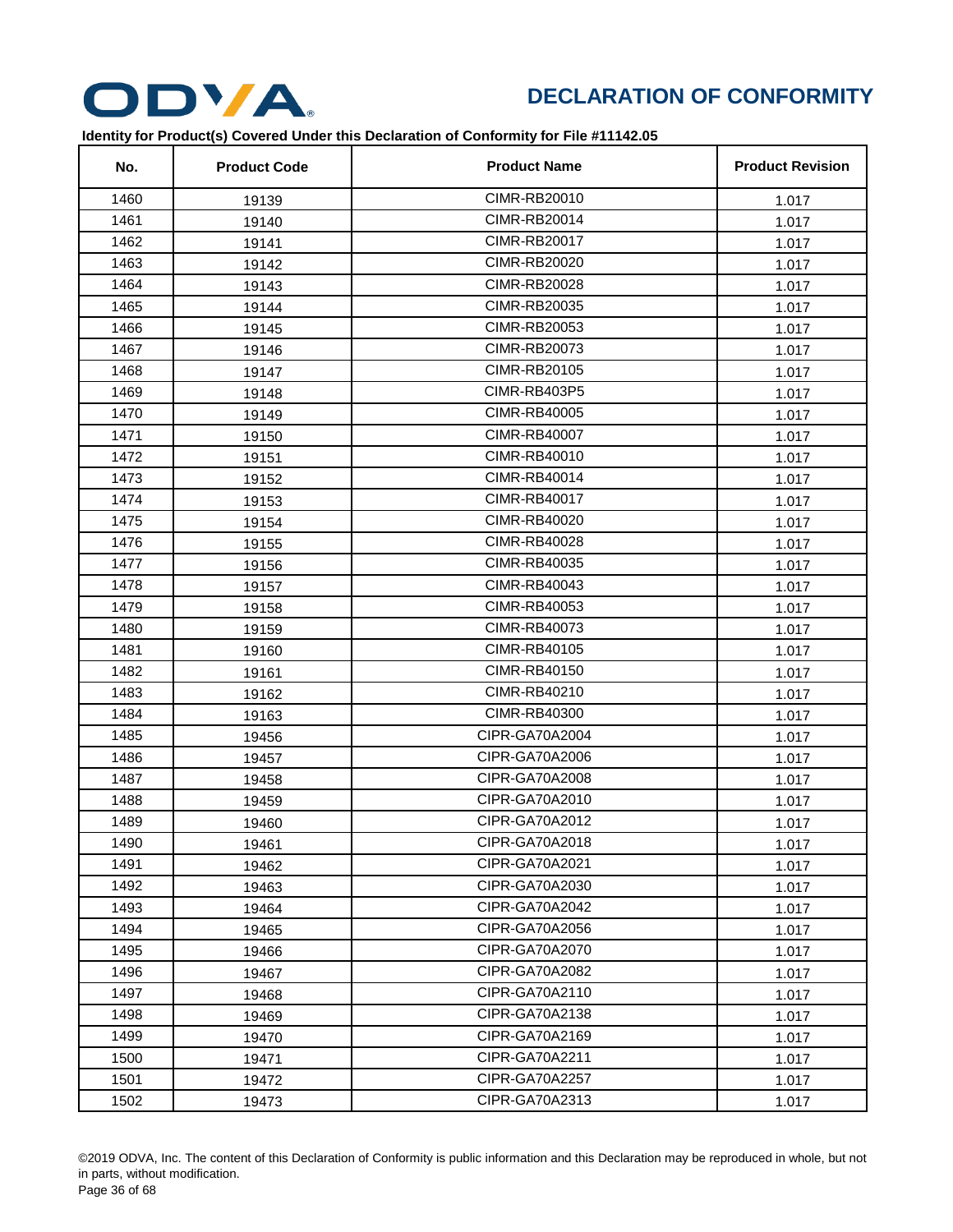

| No.  | <b>Product Code</b> | <b>Product Name</b> | <b>Product Revision</b> |
|------|---------------------|---------------------|-------------------------|
| 1503 | 19474               | CIPR-GA70A2360      | 1.017                   |
| 1504 | 19475               | CIPR-GA70A2415      | 1.017                   |
| 1505 | 19476               | CIPR-GA70A4002      | 1.017                   |
| 1506 | 19477               | CIPR-GA70A4004      | 1.017                   |
| 1507 | 19478               | CIPR-GA70A4005      | 1.017                   |
| 1508 | 19479               | CIPR-GA70A4007      | 1.017                   |
| 1509 | 19480               | CIPR-GA70A4009      | 1.017                   |
| 1510 | 19481               | CIPR-GA70A4012      | 1.017                   |
| 1511 | 19482               | CIPR-GA70A4018      | 1.017                   |
| 1512 | 19483               | CIPR-GA70A4023      | 1.017                   |
| 1513 | 19484               | CIPR-GA70A4031      | 1.017                   |
| 1514 | 19485               | CIPR-GA70A4038      | 1.017                   |
| 1515 | 19486               | CIPR-GA70A4044      | 1.017                   |
| 1516 | 19487               | CIPR-GA70A4060      | 1.017                   |
| 1517 | 19488               | CIPR-GA70A4075      | 1.017                   |
| 1518 | 19489               | CIPR-GA70A4089      | 1.017                   |
| 1519 | 19490               | CIPR-GA70A4103      | 1.017                   |
| 1520 | 19491               | CIPR-GA70A4140      | 1.017                   |
| 1521 | 19492               | CIPR-GA70A4168      | 1.017                   |
| 1522 | 19493               | CIPR-GA70A4208      | 1.017                   |
| 1523 | 19494               | CIPR-GA70A4250      | 1.017                   |
| 1524 | 19495               | CIPR-GA70A4296      | 1.017                   |
| 1525 | 19496               | CIPR-GA70A4371      | 1.017                   |
| 1526 | 19497               | CIPR-GA70A4389      | 1.017                   |
| 1527 | 19498               | CIPR-GA70A4453      | 1.017                   |
| 1528 | 19499               | CIPR-GA70A4568      | 1.017                   |
| 1529 | 19500               | CIPR-GA70A4675      | 1.017                   |
| 1530 | 19501               | CIPR-GA70A4720      | 1.017                   |
| 1531 | 19502               | CIPR-GA70A4726      | 1.017                   |
| 1532 | 19503               | CIPR-GA70A4930      | 1.017                   |
| 1533 | 19504               | CIPR-GA70A4H11      | 1.017                   |
| 1534 | 19505               | CIPR-GA70A4H12      | 1.017                   |
| 1535 | 19506               | CIPR-GA70A5003      | 1.017                   |
| 1536 | 19507               | CIPR-GA70A5004      | 1.017                   |
| 1537 | 19508               | CIPR-GA70A5006      | 1.017                   |
| 1538 | 19509               | CIPR-GA70A5009      | 1.017                   |
| 1539 | 19510               | CIPR-GA70A5011      | 1.017                   |
| 1540 | 19511               | CIPR-GA70A5017      | 1.017                   |
| 1541 | 19512               | CIPR-GA70A5022      | 1.017                   |
| 1542 | 19513               | CIPR-GA70A5027      | 1.017                   |
| 1543 | 19514               | CIPR-GA70A5032      | 1.017                   |
| 1544 | 19515               | CIPR-GA70A5041      | 1.017                   |
| 1545 | 19516               | CIPR-GA70A5052      | 1.017                   |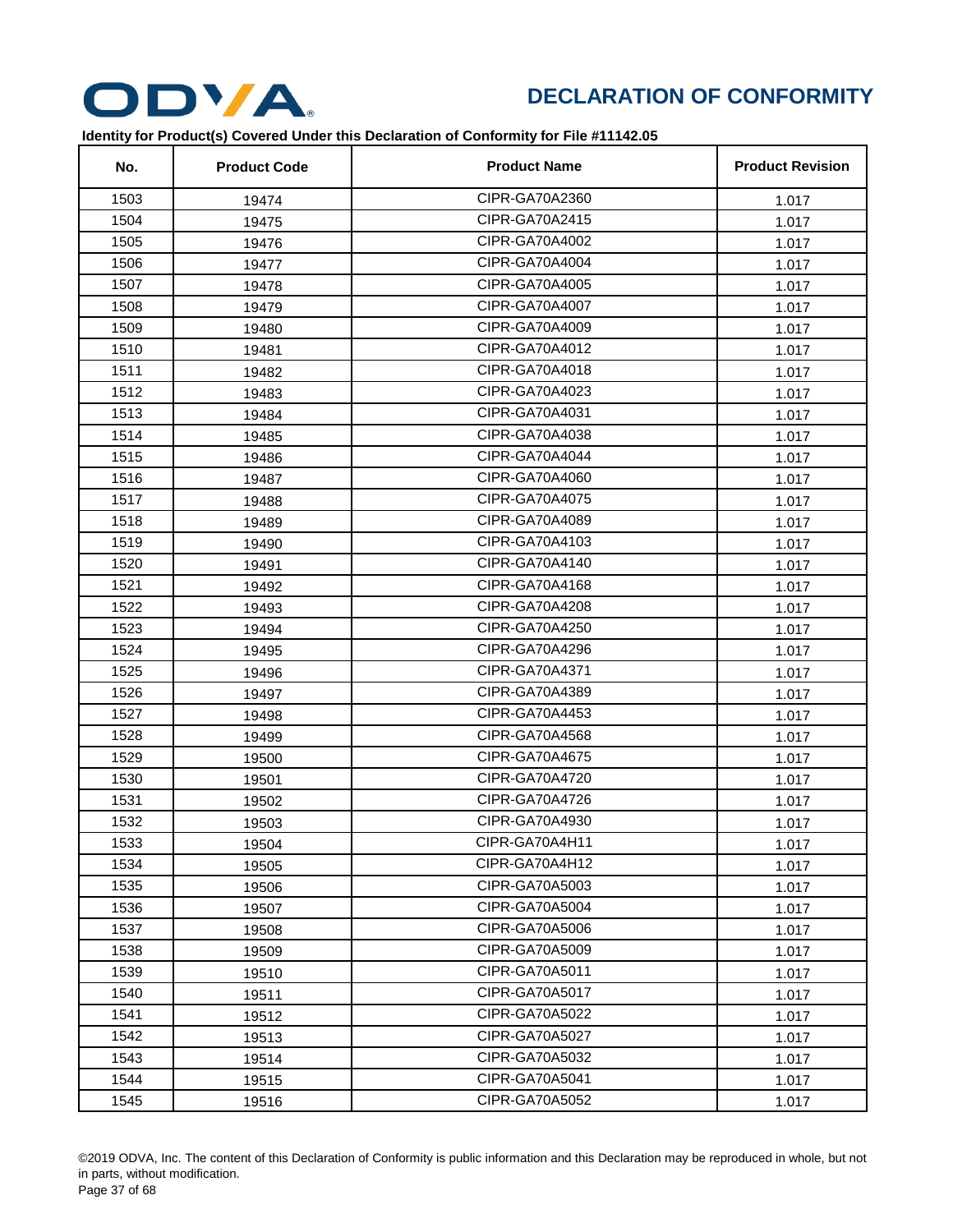

| No.  | <b>Product Code</b> | <b>Product Name</b> | <b>Product Revision</b> |
|------|---------------------|---------------------|-------------------------|
| 1546 | 19517               | CIPR-GA70A5062      | 1.017                   |
| 1547 | 19518               | CIPR-GA70A5077      | 1.017                   |
| 1548 | 19519               | CIPR-GA70A5099      | 1.017                   |
| 1549 | 19520               | CIPR-GA70A5125      | 1.017                   |
| 1550 | 19521               | CIPR-GA70A5145      | 1.017                   |
| 1551 | 19522               | CIPR-GA70A5192      | 1.017                   |
| 1552 | 19523               | CIPR-GA70A5242      | 1.017                   |
| 1553 | 19584               | CIPR-GA70U2004      | 1.017                   |
| 1554 | 19585               | CIPR-GA70U2006      | 1.017                   |
| 1555 | 19586               | CIPR-GA70U2008      | 1.017                   |
| 1556 | 19587               | CIPR-GA70U2010      | 1.017                   |
| 1557 | 19588               | CIPR-GA70U2012      | 1.017                   |
| 1558 | 19589               | CIPR-GA70U2018      | 1.017                   |
| 1559 | 19590               | CIPR-GA70U2021      | 1.017                   |
| 1560 | 19591               | CIPR-GA70U2030      | 1.017                   |
| 1561 | 19592               | CIPR-GA70U2042      | 1.017                   |
| 1562 | 19593               | CIPR-GA70U2056      | 1.017                   |
| 1563 | 19594               | CIPR-GA70U2070      | 1.017                   |
| 1564 | 19595               | CIPR-GA70U2082      | 1.017                   |
| 1565 | 19596               | CIPR-GA70U2110      | 1.017                   |
| 1566 | 19597               | CIPR-GA70U2138      | 1.017                   |
| 1567 | 19598               | CIPR-GA70U2169      | 1.017                   |
| 1568 | 19599               | CIPR-GA70U2211      | 1.017                   |
| 1569 | 19600               | CIPR-GA70U2257      | 1.017                   |
| 1570 | 19601               | CIPR-GA70U2313      | 1.017                   |
| 1571 | 19602               | CIPR-GA70U2360      | 1.017                   |
| 1572 | 19603               | CIPR-GA70U2415      | 1.017                   |
| 1573 | 19604               | CIPR-GA70U4002      | 1.017                   |
| 1574 | 19605               | CIPR-GA70U4004      | 1.017                   |
| 1575 | 19606               | CIPR-GA70U4005      | 1.017                   |
| 1576 | 19607               | CIPR-GA70U4007      | 1.017                   |
| 1577 | 19608               | CIPR-GA70U4009      | 1.017                   |
| 1578 | 19609               | CIPR-GA70U4012      | 1.017                   |
| 1579 | 19610               | CIPR-GA70U4018      | 1.017                   |
| 1580 | 19611               | CIPR-GA70U4023      | 1.017                   |
| 1581 | 19612               | CIPR-GA70U4031      | 1.017                   |
| 1582 | 19613               | CIPR-GA70U4038      | 1.017                   |
| 1583 | 19614               | CIPR-GA70U4044      | 1.017                   |
| 1584 | 19615               | CIPR-GA70U4060      | 1.017                   |
| 1585 | 19616               | CIPR-GA70U4075      | 1.017                   |
| 1586 | 19617               | CIPR-GA70U4089      | 1.017                   |
| 1587 | 19618               | CIPR-GA70U4103      | 1.017                   |
| 1588 | 19619               | CIPR-GA70U4140      | 1.017                   |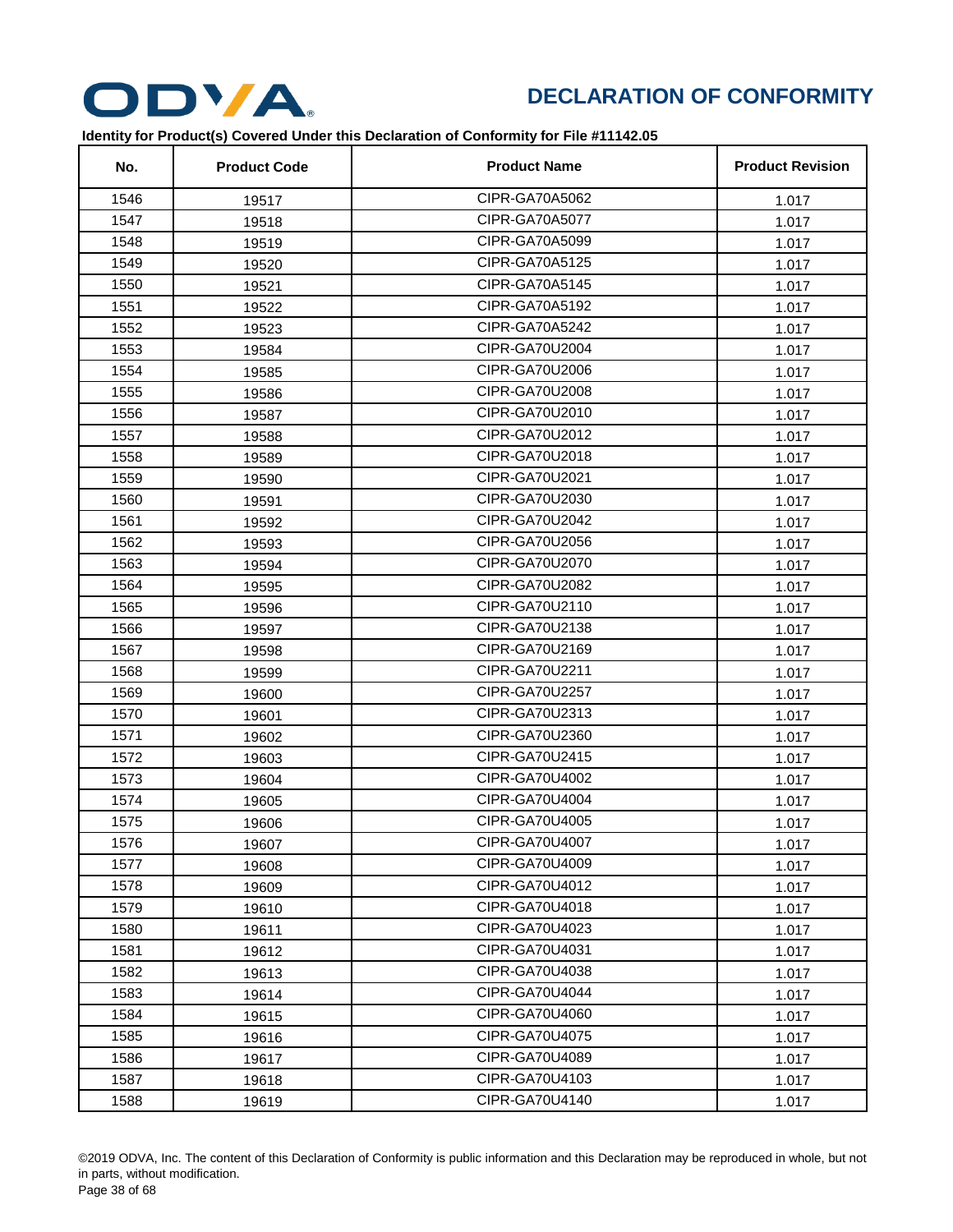

| No.  | <b>Product Code</b> | <b>Product Name</b> | <b>Product Revision</b> |
|------|---------------------|---------------------|-------------------------|
| 1589 | 19620               | CIPR-GA70U4168      | 1.017                   |
| 1590 | 19621               | CIPR-GA70U4208      | 1.017                   |
| 1591 | 19622               | CIPR-GA70U4250      | 1.017                   |
| 1592 | 19623               | CIPR-GA70U4302      | 1.017                   |
| 1593 | 19624               | CIPR-GA70U4371      | 1.017                   |
| 1594 | 19625               | CIPR-GA70U4414      | 1.017                   |
| 1595 | 19626               | CIPR-GA70U4477      | 1.017                   |
| 1596 | 19627               | CIPR-GA70U4568      | 1.017                   |
| 1597 | 19628               | CIPR-GA70U4605      | 1.017                   |
| 1598 | 19629               | CIPR-GA70U4720      | 1.017                   |
| 1599 | 19630               | CIPR-GA70U4726      | 1.017                   |
| 1600 | 19631               | CIPR-GA70U4930      | 1.017                   |
| 1601 | 19632               | CIPR-GA70U4H11      | 1.017                   |
| 1602 | 19633               | CIPR-GA70U4H12      | 1.017                   |
| 1603 | 19634               | CIPR-GA70U5003      | 1.017                   |
| 1604 | 19635               | CIPR-GA70U5004      | 1.017                   |
| 1605 | 19636               | CIPR-GA70U5006      | 1.017                   |
| 1606 | 19637               | CIPR-GA70U5009      | 1.017                   |
| 1607 | 19638               | CIPR-GA70U5011      | 1.017                   |
| 1608 | 19639               | CIPR-GA70U5017      | 1.017                   |
| 1609 | 19640               | CIPR-GA70U5022      | 1.017                   |
| 1610 | 19641               | CIPR-GA70U5027      | 1.017                   |
| 1611 | 19642               | CIPR-GA70U5032      | 1.017                   |
| 1612 | 19643               | CIPR-GA70U5041      | 1.017                   |
| 1613 | 19644               | CIPR-GA70U5052      | 1.017                   |
| 1614 | 19645               | CIPR-GA70U5062      | 1.017                   |
| 1615 | 19646               | CIPR-GA70U5077      | 1.017                   |
| 1616 | 19647               | CIPR-GA70U5099      | 1.017                   |
| 1617 | 19648               | CIPR-GA70U5125      | 1.017                   |
| 1618 | 19649               | CIPR-GA70U5145      | 1.017                   |
| 1619 | 19650               | CIPR-GA70U5192      | 1.017                   |
| 1620 | 19651               | CIPR-GA70U5242      | 1.017                   |
| 1621 | 19712               | CIPR-GA70C2004      | 1.017                   |
| 1622 | 19713               | CIPR-GA70C2006      | 1.017                   |
| 1623 | 19714               | CIPR-GA70C2008      | 1.017                   |
| 1624 | 19715               | CIPR-GA70C2010      | 1.017                   |
| 1625 | 19716               | CIPR-GA70C2012      | 1.017                   |
| 1626 | 19717               | CIPR-GA70C2018      | 1.017                   |
| 1627 | 19718               | CIPR-GA70C2021      | 1.017                   |
| 1628 | 19719               | CIPR-GA70C2030      | 1.017                   |
| 1629 | 19720               | CIPR-GA70C2042      | 1.017                   |
| 1630 | 19721               | CIPR-GA70C2056      | 1.017                   |
| 1631 | 19722               | CIPR-GA70C2070      | 1.017                   |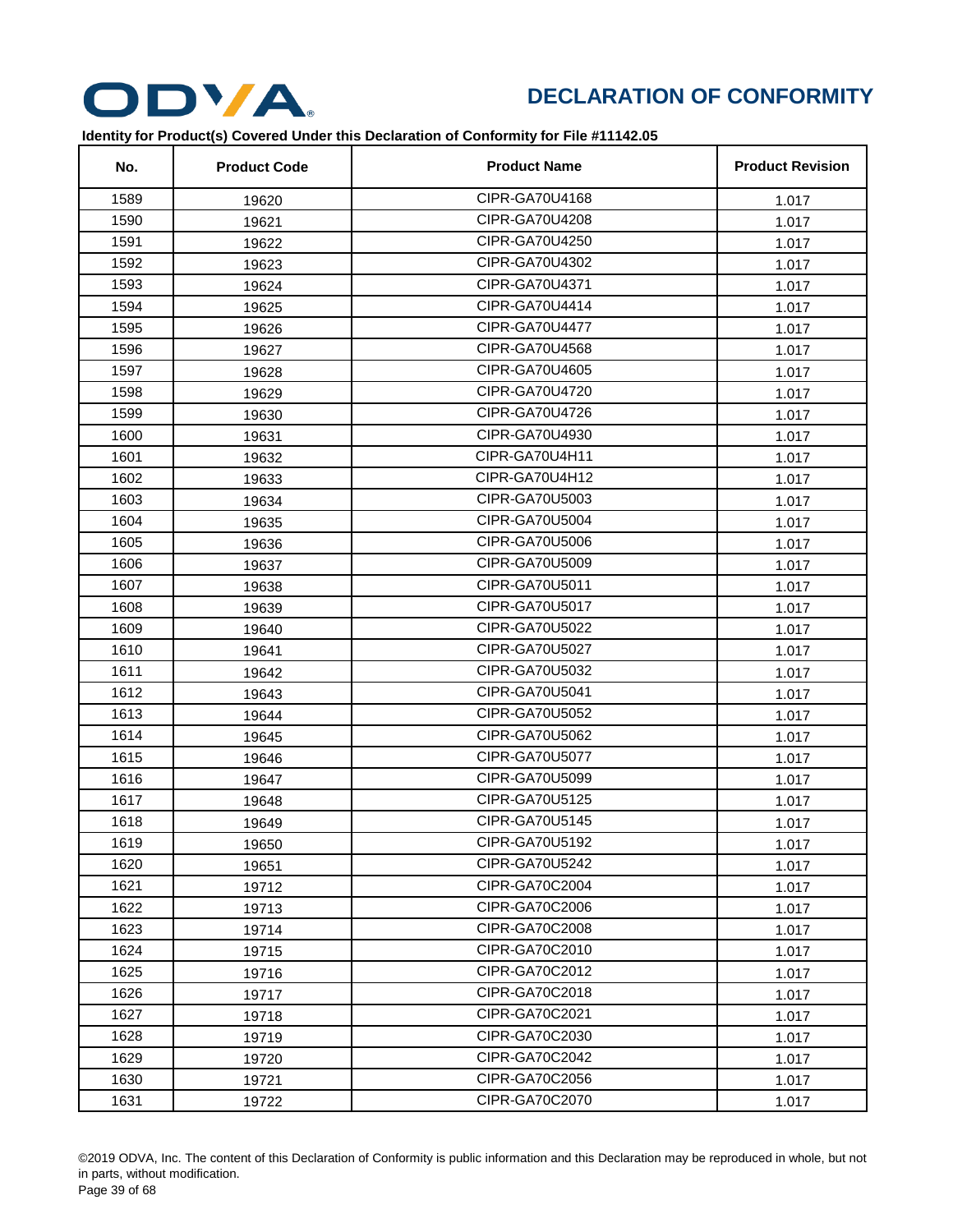

| No.  | <b>Product Code</b> | <b>Product Name</b> | <b>Product Revision</b> |
|------|---------------------|---------------------|-------------------------|
| 1632 | 19723               | CIPR-GA70C2082      | 1.017                   |
| 1633 | 19724               | CIPR-GA70C2110      | 1.017                   |
| 1634 | 19725               | CIPR-GA70C2138      | 1.017                   |
| 1635 | 19726               | CIPR-GA70C2169      | 1.017                   |
| 1636 | 19727               | CIPR-GA70C2211      | 1.017                   |
| 1637 | 19728               | CIPR-GA70C2257      | 1.017                   |
| 1638 | 19729               | CIPR-GA70C2313      | 1.017                   |
| 1639 | 19730               | CIPR-GA70C2360      | 1.017                   |
| 1640 | 19731               | CIPR-GA70C2415      | 1.017                   |
| 1641 | 19732               | CIPR-GA70C4002      | 1.017                   |
| 1642 | 19733               | CIPR-GA70C4004      | 1.017                   |
| 1643 | 19734               | CIPR-GA70C4005      | 1.017                   |
| 1644 | 19735               | CIPR-GA70C4007      | 1.017                   |
| 1645 | 19736               | CIPR-GA70C4009      | 1.017                   |
| 1646 | 19737               | CIPR-GA70C4012      | 1.017                   |
| 1647 | 19738               | CIPR-GA70C4018      | 1.017                   |
| 1648 | 19739               | CIPR-GA70C4023      | 1.017                   |
| 1649 | 19740               | CIPR-GA70C4031      | 1.017                   |
| 1650 | 19741               | CIPR-GA70C4038      | 1.017                   |
| 1651 | 19742               | CIPR-GA70C4044      | 1.017                   |
| 1652 | 19743               | CIPR-GA70C4060      | 1.017                   |
| 1653 | 19744               | CIPR-GA70C4075      | 1.017                   |
| 1654 | 19745               | CIPR-GA70C4089      | 1.017                   |
| 1655 | 19746               | CIPR-GA70C4103      | 1.017                   |
| 1656 | 19747               | CIPR-GA70C4140      | 1.017                   |
| 1657 | 19748               | CIPR-GA70C4168      | 1.017                   |
| 1658 | 19749               | CIPR-GA70C4208      | 1.017                   |
| 1659 | 19750               | CIPR-GA70C4250      | 1.017                   |
| 1660 | 19751               | CIPR-GA70C4296      | 1.017                   |
| 1661 | 19752               | CIPR-GA70C4371      | 1.017                   |
| 1662 | 19753               | CIPR-GA70C4389      | 1.017                   |
| 1663 | 19754               | CIPR-GA70C4453      | 1.017                   |
| 1664 | 19755               | CIPR-GA70C4568      | 1.017                   |
| 1665 | 19756               | CIPR-GA70C4675      | 1.017                   |
| 1666 | 19757               | CIPR-GA70C4720      | 1.017                   |
| 1667 | 19758               | CIPR-GA70C4726      | 1.017                   |
| 1668 | 19759               | CIPR-GA70C4930      | 1.017                   |
| 1669 | 19760               | CIPR-GA70C4H11      | 1.017                   |
| 1670 | 19761               | CIPR-GA70C4H12      | 1.017                   |
| 1671 | 19762               | CIPR-GA70C5003      | 1.017                   |
| 1672 | 19763               | CIPR-GA70C5004      | 1.017                   |
| 1673 | 19764               | CIPR-GA70C5006      | 1.017                   |
| 1674 | 19765               | CIPR-GA70C5009      | 1.017                   |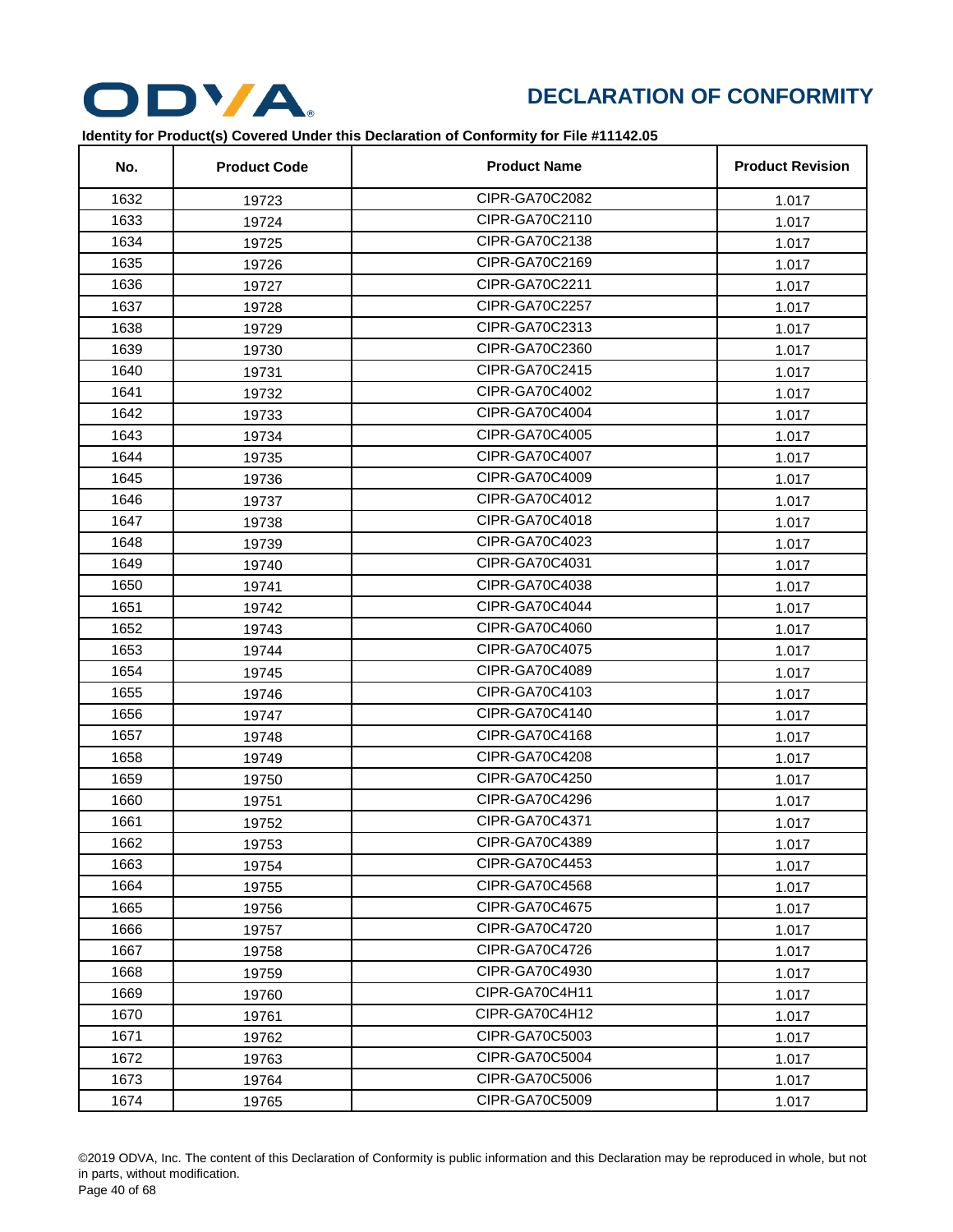

| No.  | <b>Product Code</b> | <b>Product Name</b> | <b>Product Revision</b> |
|------|---------------------|---------------------|-------------------------|
| 1675 | 19766               | CIPR-GA70C5011      | 1.017                   |
| 1676 | 19767               | CIPR-GA70C5017      | 1.017                   |
| 1677 | 19768               | CIPR-GA70C5022      | 1.017                   |
| 1678 | 19769               | CIPR-GA70C5027      | 1.017                   |
| 1679 | 19770               | CIPR-GA70C5032      | 1.017                   |
| 1680 | 19771               | CIPR-GA70C5041      | 1.017                   |
| 1681 | 19772               | CIPR-GA70C5052      | 1.017                   |
| 1682 | 19773               | CIPR-GA70C5062      | 1.017                   |
| 1683 | 19774               | CIPR-GA70C5077      | 1.017                   |
| 1684 | 19775               | CIPR-GA70C5099      | 1.017                   |
| 1685 | 19776               | CIPR-GA70C5125      | 1.017                   |
| 1686 | 19777               | CIPR-GA70C5145      | 1.017                   |
| 1687 | 19778               | CIPR-GA70C5192      | 1.017                   |
| 1688 | 19779               | CIPR-GA70C5242      | 1.017                   |
| 1689 | 19840               | CIPR-GA70B2004      | 1.017                   |
| 1690 | 19841               | CIPR-GA70B2006      | 1.017                   |
| 1691 | 19842               | CIPR-GA70B2008      | 1.017                   |
| 1692 | 19843               | CIPR-GA70B2010      | 1.017                   |
| 1693 | 19844               | CIPR-GA70B2012      | 1.017                   |
| 1694 | 19845               | CIPR-GA70B2018      | 1.017                   |
| 1695 | 19846               | CIPR-GA70B2021      | 1.017                   |
| 1696 | 19847               | CIPR-GA70B2030      | 1.017                   |
| 1697 | 19848               | CIPR-GA70B2042      | 1.017                   |
| 1698 | 19849               | CIPR-GA70B2056      | 1.017                   |
| 1699 | 19850               | CIPR-GA70B2070      | 1.017                   |
| 1700 | 19851               | CIPR-GA70B2082      | 1.017                   |
| 1701 | 19852               | CIPR-GA70B2110      | 1.017                   |
| 1702 | 19853               | CIPR-GA70B2138      | 1.017                   |
| 1703 | 19854               | CIPR-GA70B2169      | 1.017                   |
| 1704 | 19855               | CIPR-GA70B2211      | 1.017                   |
| 1705 | 19856               | CIPR-GA70B2257      | 1.017                   |
| 1706 | 19857               | CIPR-GA70B2313      | 1.017                   |
| 1707 | 19858               | CIPR-GA70B2360      | 1.017                   |
| 1708 | 19859               | CIPR-GA70B2415      | 1.017                   |
| 1709 | 19860               | CIPR-GA70B4002      | 1.017                   |
| 1710 | 19861               | CIPR-GA70B4004      | 1.017                   |
| 1711 | 19862               | CIPR-GA70B4005      | 1.017                   |
| 1712 | 19863               | CIPR-GA70B4007      | 1.017                   |
| 1713 | 19864               | CIPR-GA70B4009      | 1.017                   |
| 1714 | 19865               | CIPR-GA70B4012      | 1.017                   |
| 1715 | 19866               | CIPR-GA70B4018      | 1.017                   |
| 1716 | 19867               | CIPR-GA70B4023      | 1.017                   |
| 1717 | 19868               | CIPR-GA70B4031      | 1.017                   |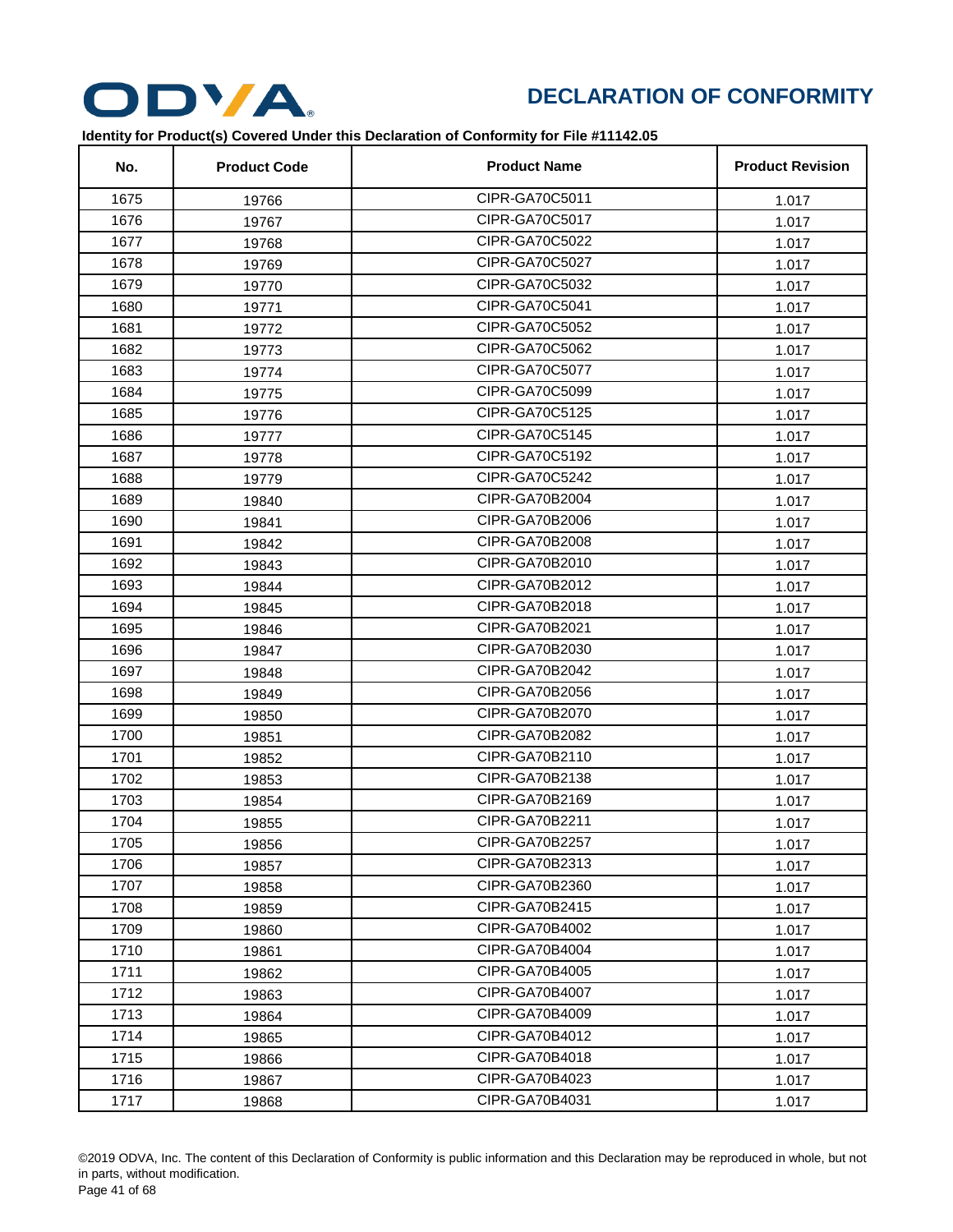

| No.  | <b>Product Code</b> | <b>Product Name</b> | <b>Product Revision</b> |
|------|---------------------|---------------------|-------------------------|
| 1718 | 19869               | CIPR-GA70B4038      | 1.017                   |
| 1719 | 19870               | CIPR-GA70B4044      | 1.017                   |
| 1720 | 19871               | CIPR-GA70B4060      | 1.017                   |
| 1721 | 19872               | CIPR-GA70B4075      | 1.017                   |
| 1722 | 19873               | CIPR-GA70B4089      | 1.017                   |
| 1723 | 19874               | CIPR-GA70B4103      | 1.017                   |
| 1724 | 19875               | CIPR-GA70B4140      | 1.017                   |
| 1725 | 19876               | CIPR-GA70B4168      | 1.017                   |
| 1726 | 19877               | CIPR-GA70B4208      | 1.017                   |
| 1727 | 19878               | CIPR-GA70B4250      | 1.017                   |
| 1728 | 19879               | CIPR-GA70B4296      | 1.017                   |
| 1729 | 19880               | CIPR-GA70B4371      | 1.017                   |
| 1730 | 19881               | CIPR-GA70B4389      | 1.017                   |
| 1731 | 19882               | CIPR-GA70B4453      | 1.017                   |
| 1732 | 19883               | CIPR-GA70B4568      | 1.017                   |
| 1733 | 19884               | CIPR-GA70B4675      | 1.017                   |
| 1734 | 19885               | CIPR-GA70B4720      | 1.017                   |
| 1735 | 19886               | CIPR-GA70B4726      | 1.017                   |
| 1736 | 19887               | CIPR-GA70B4930      | 1.017                   |
| 1737 | 19888               | CIPR-GA70B4H11      | 1.017                   |
| 1738 | 19889               | CIPR-GA70B4H12      | 1.017                   |
| 1739 | 19890               | CIPR-GA70B5003      | 1.017                   |
| 1740 | 19891               | CIPR-GA70B5004      | 1.017                   |
| 1741 | 19892               | CIPR-GA70B5006      | 1.017                   |
| 1742 | 19893               | CIPR-GA70B5009      | 1.017                   |
| 1743 | 19894               | CIPR-GA70B5011      | 1.017                   |
| 1744 | 19895               | CIPR-GA70B5017      | 1.017                   |
| 1745 | 19896               | CIPR-GA70B5022      | 1.017                   |
| 1746 | 19897               | CIPR-GA70B5027      | 1.017                   |
| 1747 | 19898               | CIPR-GA70B5032      | 1.017                   |
| 1748 | 19899               | CIPR-GA70B5041      | 1.017                   |
| 1749 | 19900               | CIPR-GA70B5052      | 1.017                   |
| 1750 | 19901               | CIPR-GA70B5062      | 1.017                   |
| 1751 | 19902               | CIPR-GA70B5077      | 1.017                   |
| 1752 | 19903               | CIPR-GA70B5099      | 1.017                   |
| 1753 | 19904               | CIPR-GA70B5125      | 1.017                   |
| 1754 | 19905               | CIPR-GA70B5145      | 1.017                   |
| 1755 | 19906               | CIPR-GA70B5192      | 1.017                   |
| 1756 | 19907               | CIPR-GA70B5242      | 1.017                   |
| 1757 | 19968               | CIPR-CH70B2003      | 1.017                   |
| 1758 | 19969               | CIPR-CH70B2005      | 1.017                   |
| 1759 | 19971               | CIPR-CH70B2008      | 1.017                   |
| 1760 | 19972               | CIPR-CH70B2011      | 1.017                   |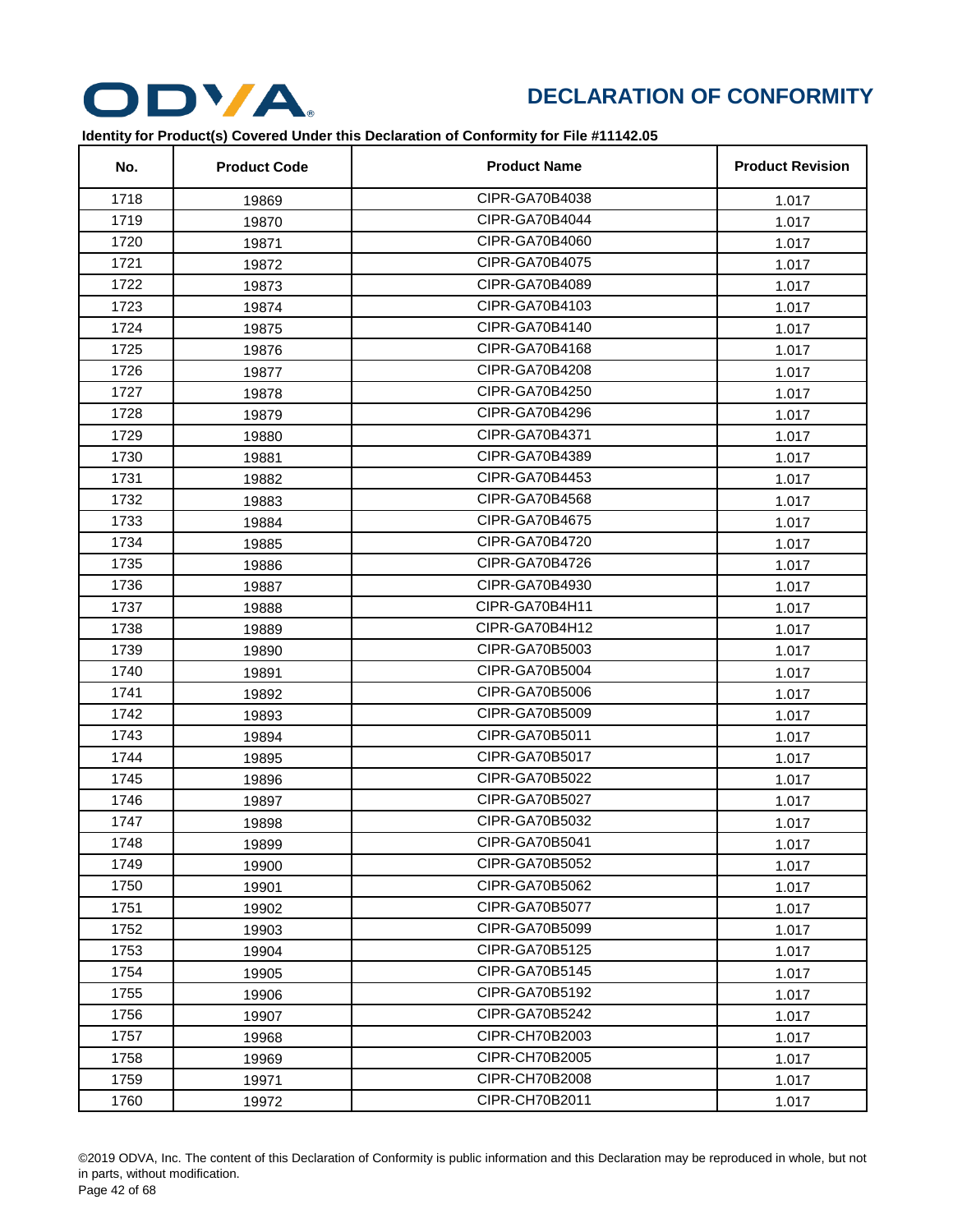

| No.  | <b>Product Code</b> | <b>Product Name</b> | <b>Product Revision</b> |
|------|---------------------|---------------------|-------------------------|
| 1761 | 19973               | CIPR-CH70B2014      | 1.017                   |
| 1762 | 19974               | CIPR-CH70B2018      | 1.017                   |
| 1763 | 19975               | CIPR-CH70B2025      | 1.017                   |
| 1764 | 19976               | CIPR-CH70B2033      | 1.017                   |
| 1765 | 19977               | CIPR-CH70B2047      | 1.017                   |
| 1766 | 19978               | CIPR-CH70B2060      | 1.017                   |
| 1767 | 19979               | CIPR-CH70B2075      | 1.017                   |
| 1768 | 19980               | CIPR-CH70B2088      | 1.017                   |
| 1769 | 19981               | CIPR-CH70B2115      | 1.017                   |
| 1770 | 19982               | CIPR-CH70B2145      | 1.017                   |
| 1771 | 19983               | CIPR-CH70B2180      | 1.017                   |
| 1772 | 19984               | CIPR-CH70B2215      | 1.017                   |
| 1773 | 19985               | CIPR-CH70B2283      | 1.017                   |
| 1774 | 19986               | CIPR-CH70B2346      | 1.017                   |
| 1775 | 19987               | CIPR-CH70B2415      | 1.017                   |
| 1776 | 19988               | CIPR-CH70B4002      | 1.017                   |
| 1777 | 19989               | CIPR-CH70B4003      | 1.017                   |
| 1778 | 19990               | CIPR-CH70B4005      | 1.017                   |
| 1779 | 19991               | CIPR-CH70B4006      | 1.017                   |
| 1780 | 19992               | CIPR-CH70B4007      | 1.017                   |
| 1781 | 19993               | CIPR-CH70B4009      | 1.017                   |
| 1782 | 19994               | CIPR-CH70B4015      | 1.017                   |
| 1783 | 19995               | CIPR-CH70B4018      | 1.017                   |
| 1784 | 19996               | CIPR-CH70B4024      | 1.017                   |
| 1785 | 19997               | CIPR-CH70B4031      | 1.017                   |
| 1786 | 19998               | CIPR-CH70B4039      | 1.017                   |
| 1787 | 19999               | CIPR-CH70B4045      | 1.017                   |
| 1788 | 20000               | CIPR-CH70B4060      | 1.017                   |
| 1789 | 20001               | CIPR-CH70B4075      | 1.017                   |
| 1790 | 20002               | CIPR-CH70B4091      | 1.017                   |
| 1791 | 20003               | CIPR-CH70B4112      | 1.017                   |
| 1792 | 20004               | CIPR-CH70B4150      | 1.017                   |
| 1793 | 20005               | CIPR-CH70B4180      | 1.017                   |
| 1794 | 20006               | CIPR-CH70B4216      | 1.017                   |
| 1795 | 20007               | CIPR-CH70B4260      | 1.017                   |
| 1796 | 20008               | CIPR-CH70B4304      | 1.017                   |
| 1797 | 20009               | CIPR-CH70B4371      | 1.017                   |
| 1798 | 20010               | CIPR-CH70B4414      | 1.017                   |
| 1799 | 20011               | CIPR-CH70B4453      | 1.017                   |
| 1800 | 20012               | CIPR-CH70B4605      | 1.017                   |
| 1801 | 20018               | CIPR-CH70B4515      | 1.017                   |
| 1802 | 20224               | CIPR-CR70A2003      | 1.017                   |
| 1803 | 20225               | CIPR-CR70A2005      | 1.017                   |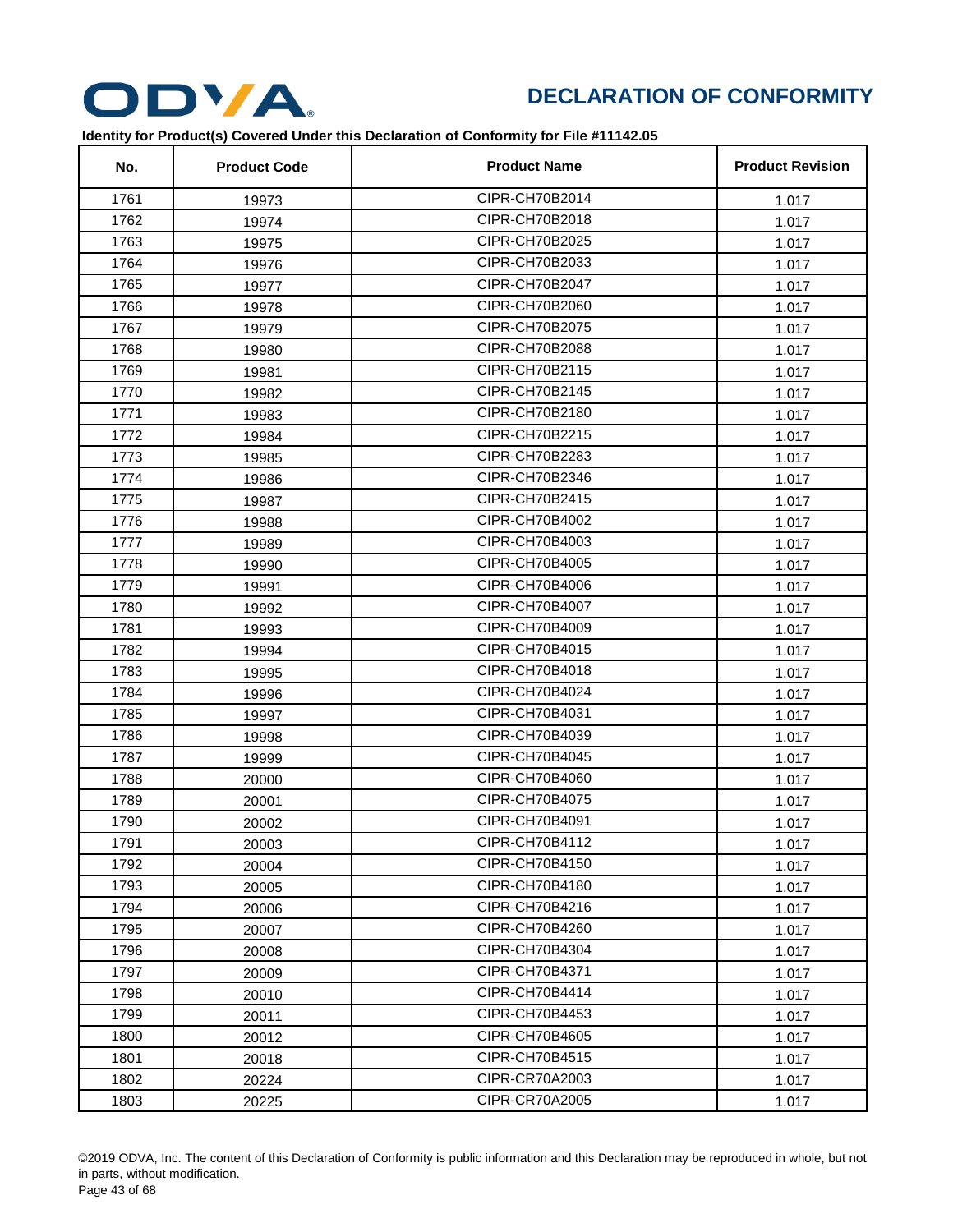

| No.  | <b>Product Code</b> | <b>Product Name</b> | <b>Product Revision</b> |
|------|---------------------|---------------------|-------------------------|
| 1804 | 20227               | CIPR-CR70A2008      | 1.017                   |
| 1805 | 20228               | CIPR-CR70A2011      | 1.017                   |
| 1806 | 20229               | CIPR-CR70A2014      | 1.017                   |
| 1807 | 20230               | CIPR-CR70A2018      | 1.017                   |
| 1808 | 20231               | CIPR-CR70A2025      | 1.017                   |
| 1809 | 20232               | CIPR-CR70A2033      | 1.017                   |
| 1810 | 20233               | CIPR-CR70A2047      | 1.017                   |
| 1811 | 20234               | CIPR-CR70A2060      | 1.017                   |
| 1812 | 20235               | CIPR-CR70A2075      | 1.017                   |
| 1813 | 20236               | CIPR-CR70A2088      | 1.017                   |
| 1814 | 20237               | CIPR-CR70A2115      | 1.017                   |
| 1815 | 20238               | CIPR-CR70A2145      | 1.017                   |
| 1816 | 20239               | CIPR-CR70A2180      | 1.017                   |
| 1817 | 20240               | CIPR-CR70A2215      | 1.017                   |
| 1818 | 20241               | CIPR-CR70A2283      | 1.017                   |
| 1819 | 20242               | CIPR-CR70A2346      | 1.017                   |
| 1820 | 20243               | CIPR-CR70A2415      | 1.017                   |
| 1821 | 20244               | CIPR-CR70A4002      | 1.017                   |
| 1822 | 20245               | CIPR-CR70A4003      | 1.017                   |
| 1823 | 20246               | CIPR-CR70A4005      | 1.017                   |
| 1824 | 20247               | CIPR-CR70A4006      | 1.017                   |
| 1825 | 20248               | CIPR-CR70A4007      | 1.017                   |
| 1826 | 20249               | CIPR-CR70A4009      | 1.017                   |
| 1827 | 20250               | CIPR-CR70A4015      | 1.017                   |
| 1828 | 20251               | CIPR-CR70A4018      | 1.017                   |
| 1829 | 20252               | CIPR-CR70A4024      | 1.017                   |
| 1830 | 20253               | CIPR-CR70A4031      | 1.017                   |
| 1831 | 20254               | CIPR-CR70A4039      | 1.017                   |
| 1832 | 20255               | CIPR-CR70A4045      | 1.017                   |
| 1833 | 20256               | CIPR-CR70A4060      | 1.017                   |
| 1834 | 20257               | CIPR-CR70A4075      | 1.017                   |
| 1835 | 20258               | CIPR-CR70A4091      | 1.017                   |
| 1836 | 20259               | CIPR-CR70A4112      | 1.017                   |
| 1837 | 20260               | CIPR-CR70A4150      | 1.017                   |
| 1838 | 20261               | CIPR-CR70A4180      | 1.017                   |
| 1839 | 20262               | CIPR-CR70A4216      | 1.017                   |
| 1840 | 20263               | CIPR-CR70A4260      | 1.017                   |
| 1841 | 20264               | CIPR-CR70A4304      | 1.017                   |
| 1842 | 20265               | CIPR-CR70A4371      | 1.017                   |
| 1843 | 20266               | CIPR-CR70A4414      | 1.017                   |
| 1844 | 20267               | CIPR-CR70A4453      | 1.017                   |
| 1845 | 20268               | CIPR-CR70A4605      | 1.017                   |
| 1846 | 20274               | CIPR-CR70A4515      | 1.017                   |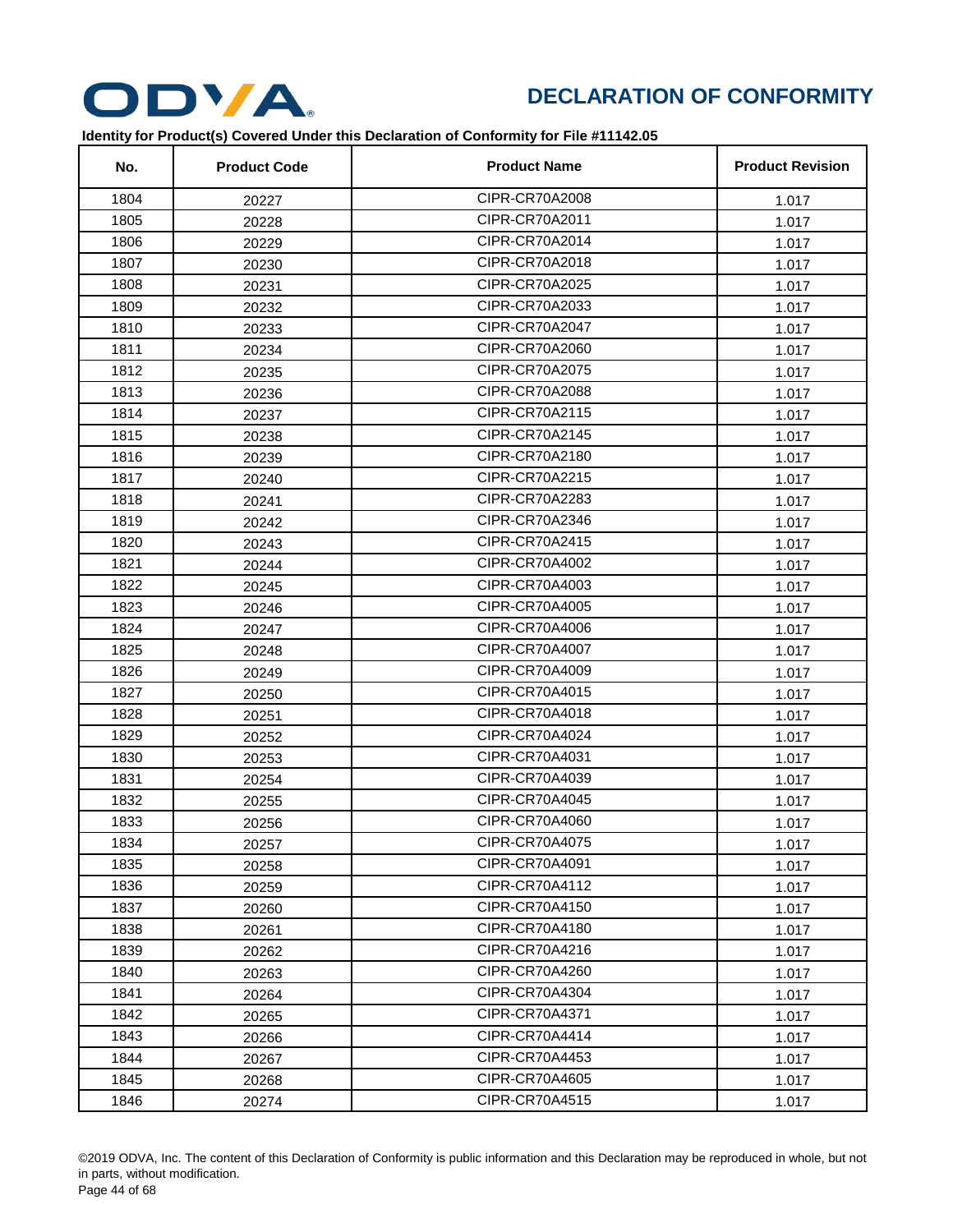

| No.  | <b>Product Code</b> | <b>Product Name</b> | <b>Product Revision</b> |
|------|---------------------|---------------------|-------------------------|
| 1847 | 20480               | CIPR-HV60A2011      | 1.017                   |
| 1848 | 20481               | CIPR-HV60A2017      | 1.017                   |
| 1849 | 20482               | CIPR-HV60A2024      | 1.017                   |
| 1850 | 20483               | CIPR-HV60A2031      | 1.017                   |
| 1851 | 20484               | CIPR-HV60A2046      | 1.017                   |
| 1852 | 20485               | CIPR-HV60A2059      | 1.017                   |
| 1853 | 20486               | CIPR-HV60A2075      | 1.017                   |
| 1854 | 20487               | CIPR-HV60A2088      | 1.017                   |
| 1855 | 20488               | CIPR-HV60A2114      | 1.017                   |
| 1856 | 20489               | CIPR-HV60A2143      | 1.017                   |
| 1857 | 20490               | CIPR-HV60A2169      | 1.017                   |
| 1858 | 20491               | CIPR-HV60A2211      | 1.017                   |
| 1859 | 20492               | CIPR-HV60A2273      | 1.017                   |
| 1860 | 20493               | CIPR-HV60A2343      | 1.017                   |
| 1861 | 20494               | CIPR-HV60A2396      | 1.017                   |
| 1862 | 20495               | CIPR-HV60A4005      | 1.017                   |
| 1863 | 20496               | CIPR-HV60A4008      | 1.017                   |
| 1864 | 20497               | CIPR-HV60A4011      | 1.017                   |
| 1865 | 20498               | CIPR-HV60A4014      | 1.017                   |
| 1866 | 20499               | CIPR-HV60A4021      | 1.017                   |
| 1867 | 20500               | CIPR-HV60A4027      | 1.017                   |
| 1868 | 20501               | CIPR-HV60A4034      | 1.017                   |
| 1869 | 20502               | CIPR-HV60A4040      | 1.017                   |
| 1870 | 20503               | CIPR-HV60A4052      | 1.017                   |
| 1871 | 20504               | CIPR-HV60A4065      | 1.017                   |
| 1872 | 20505               | CIPR-HV60A4077      | 1.017                   |
| 1873 | 20506               | CIPR-HV60A4096      | 1.017                   |
| 1874 | 20507               | CIPR-HV60A4124      | 1.017                   |
| 1875 | 20508               | CIPR-HV60A4156      | 1.017                   |
| 1876 | 20509               | CIPR-HV60A4180      | 1.017                   |
| 1877 | 20510               | CIPR-HV60A4240      | 1.017                   |
| 1878 | 20511               | CIPR-HV60A4302      | 1.017                   |
| 1879 | 20512               | CIPR-HV60A4361      | 1.017                   |
| 1880 | 20513               | CIPR-HV60A4414      | 1.017                   |
| 1881 | 20514               | CIPR-HV60A4480      | 1.017                   |
| 1882 | 20515               | CIPR-HV60A4515      | 1.017                   |
| 1883 | 20516               | CIPR-HV60A4590      | 1.017                   |
| 1884 | 20517               | CIPR-HV60A4720      | 1.017                   |
| 1885 | 20518               | CIPR-HV60A4726      | 1.017                   |
| 1886 | 20519               | CIPR-HV60A4840      | 1.017                   |
| 1887 | 20520               | CIPR-HV60A4960      | 1.017                   |
| 1888 | 20521               | CIPR-HV60A4H12      | 1.017                   |
| 1889 | 20522               | CIPR-HV60A6002      | 1.017                   |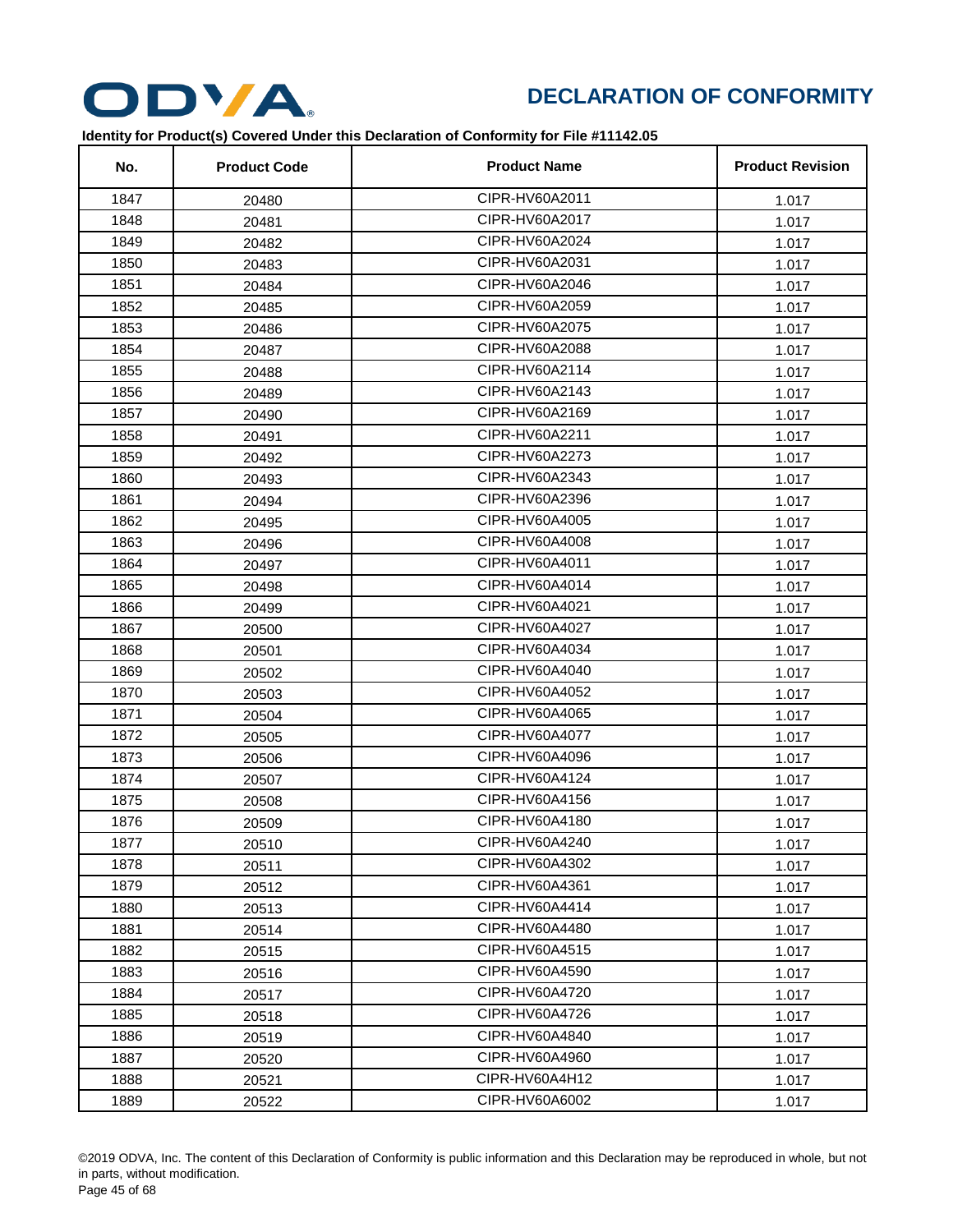

| No.  | <b>Product Code</b> | <b>Product Name</b> | <b>Product Revision</b> |
|------|---------------------|---------------------|-------------------------|
| 1890 | 20523               | CIPR-HV60A6003      | 1.017                   |
| 1891 | 20524               | CIPR-HV60A6004      | 1.017                   |
| 1892 | 20525               | CIPR-HV60A6006      | 1.017                   |
| 1893 | 20526               | CIPR-HV60A6009      | 1.017                   |
| 1894 | 20527               | CIPR-HV60A6011      | 1.017                   |
| 1895 | 20528               | CIPR-HV60A6017      | 1.017                   |
| 1896 | 20529               | CIPR-HV60A6022      | 1.017                   |
| 1897 | 20530               | CIPR-HV60A6027      | 1.017                   |
| 1898 | 20531               | CIPR-HV60A6032      | 1.017                   |
| 1899 | 20532               | CIPR-HV60A6041      | 1.017                   |
| 1900 | 20533               | CIPR-HV60A6052      | 1.017                   |
| 1901 | 20534               | CIPR-HV60A6062      | 1.017                   |
| 1902 | 20535               | CIPR-HV60A6077      | 1.017                   |
| 1903 | 20536               | CIPR-HV60A6099      | 1.017                   |
| 1904 | 20537               | CIPR-HV60A6125      | 1.017                   |
| 1905 | 20538               | CIPR-HV60A6144      | 1.017                   |
| 1906 | 20539               | CIPR-HV60A6192      | 1.017                   |
| 1907 | 20540               | CIPR-HV60A6242      | 1.017                   |
| 1908 | 20736               | CIPR-HV60U2011      | 1.017                   |
| 1909 | 20737               | CIPR-HV60U2017      | 1.017                   |
| 1910 | 20738               | CIPR-HV60U2024      | 1.017                   |
| 1911 | 20739               | CIPR-HV60U2031      | 1.017                   |
| 1912 | 20740               | CIPR-HV60U2046      | 1.017                   |
| 1913 | 20741               | CIPR-HV60U2059      | 1.017                   |
| 1914 | 20742               | CIPR-HV60U2075      | 1.017                   |
| 1915 | 20743               | CIPR-HV60U2088      | 1.017                   |
| 1916 | 20744               | CIPR-HV60U2114      | 1.017                   |
| 1917 | 20745               | CIPR-HV60U2143      | 1.017                   |
| 1918 | 20746               | CIPR-HV60U2169      | 1.017                   |
| 1919 | 20747               | CIPR-HV60U2211      | 1.017                   |
| 1920 | 20748               | CIPR-HV60U2273      | 1.017                   |
| 1921 | 20749               | CIPR-HV60U2343      | 1.017                   |
| 1922 | 20750               | CIPR-HV60U2396      | 1.017                   |
| 1923 | 20751               | CIPR-HV60U4005      | 1.017                   |
| 1924 | 20752               | CIPR-HV60U4008      | 1.017                   |
| 1925 | 20753               | CIPR-HV60U4011      | 1.017                   |
| 1926 | 20754               | CIPR-HV60U4014      | 1.017                   |
| 1927 | 20755               | CIPR-HV60U4021      | 1.017                   |
| 1928 | 20756               | CIPR-HV60U4027      | 1.017                   |
| 1929 | 20757               | CIPR-HV60U4034      | 1.017                   |
| 1930 | 20758               | CIPR-HV60U4040      | 1.017                   |
| 1931 | 20759               | CIPR-HV60U4052      | 1.017                   |
| 1932 | 20760               | CIPR-HV60U4065      | 1.017                   |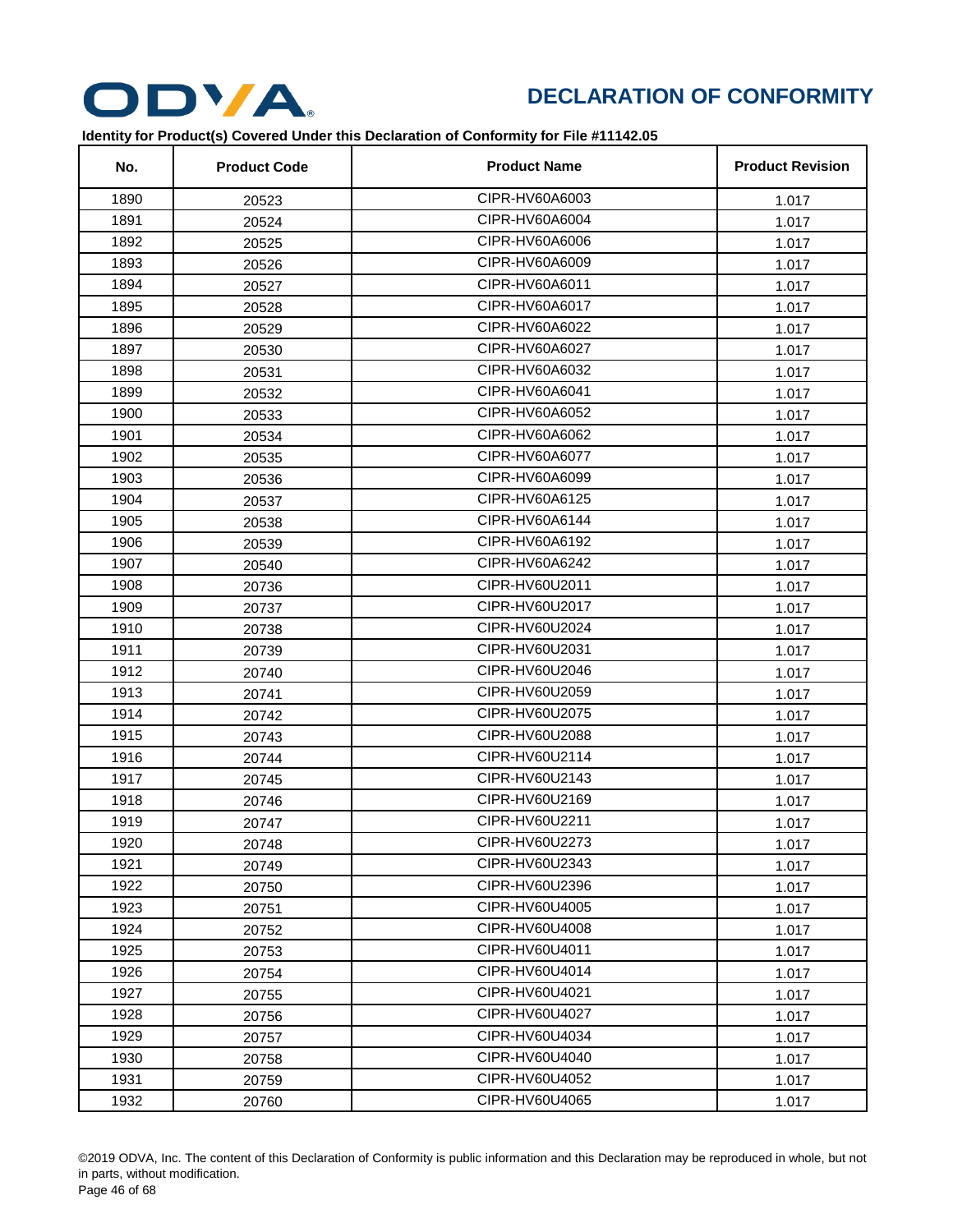

| No.  | <b>Product Code</b> | <b>Product Name</b> | <b>Product Revision</b> |
|------|---------------------|---------------------|-------------------------|
| 1933 | 20761               | CIPR-HV60U4077      | 1.017                   |
| 1934 | 20762               | CIPR-HV60U4096      | 1.017                   |
| 1935 | 20763               | CIPR-HV60U4124      | 1.017                   |
| 1936 | 20764               | CIPR-HV60U4156      | 1.017                   |
| 1937 | 20765               | CIPR-HV60U4180      | 1.017                   |
| 1938 | 20766               | CIPR-HV60U4240      | 1.017                   |
| 1939 | 20767               | CIPR-HV60U4302      | 1.017                   |
| 1940 | 20768               | CIPR-HV60U4361      | 1.017                   |
| 1941 | 20769               | CIPR-HV60U4414      | 1.017                   |
| 1942 | 20770               | CIPR-HV60U4480      | 1.017                   |
| 1943 | 20771               | CIPR-HV60U4515      | 1.017                   |
| 1944 | 20772               | CIPR-HV60U4590      | 1.017                   |
| 1945 | 20773               | CIPR-HV60U4720      | 1.017                   |
| 1946 | 20774               | CIPR-HV60U4726      | 1.017                   |
| 1947 | 20775               | CIPR-HV60U4840      | 1.017                   |
| 1948 | 20776               | CIPR-HV60U4960      | 1.017                   |
| 1949 | 20777               | CIPR-HV60U4H12      | 1.017                   |
| 1950 | 20778               | CIPR-HV60U6002      | 1.017                   |
| 1951 | 20779               | CIPR-HV60U6003      | 1.017                   |
| 1952 | 20780               | CIPR-HV60U6004      | 1.017                   |
| 1953 | 20781               | CIPR-HV60U6006      | 1.017                   |
| 1954 | 20782               | CIPR-HV60U6009      | 1.017                   |
| 1955 | 20783               | CIPR-HV60U6011      | 1.017                   |
| 1956 | 20784               | CIPR-HV60U6017      | 1.017                   |
| 1957 | 20785               | CIPR-HV60U6022      | 1.017                   |
| 1958 | 20786               | CIPR-HV60U6027      | 1.017                   |
| 1959 | 20787               | CIPR-HV60U6032      | 1.017                   |
| 1960 | 20788               | CIPR-HV60U6041      | 1.017                   |
| 1961 | 20789               | CIPR-HV60U6052      | 1.017                   |
| 1962 | 20790               | CIPR-HV60U6062      | 1.017                   |
| 1963 | 20791               | CIPR-HV60U6077      | 1.017                   |
| 1964 | 20792               | CIPR-HV60U6099      | 1.017                   |
| 1965 | 20793               | CIPR-HV60U6125      | 1.017                   |
| 1966 | 20794               | CIPR-HV60U6144      | 1.017                   |
| 1967 | 20795               | CIPR-HV60U6192      | 1.017                   |
| 1968 | 20796               | CIPR-HV60U6242      | 1.017                   |
| 1969 | 20992               | CIPR-CR70C2003      | 1.017                   |
| 1970 | 20993               | CIPR-CR70C2005      | 1.017                   |
| 1971 | 20995               | CIPR-CR70C2008      | 1.017                   |
| 1972 | 20996               | CIPR-CR70C2011      | 1.017                   |
| 1973 | 20997               | CIPR-CR70C2014      | 1.017                   |
| 1974 | 20998               | CIPR-CR70C2018      | 1.017                   |
| 1975 | 20999               | CIPR-CR70C2025      | 1.017                   |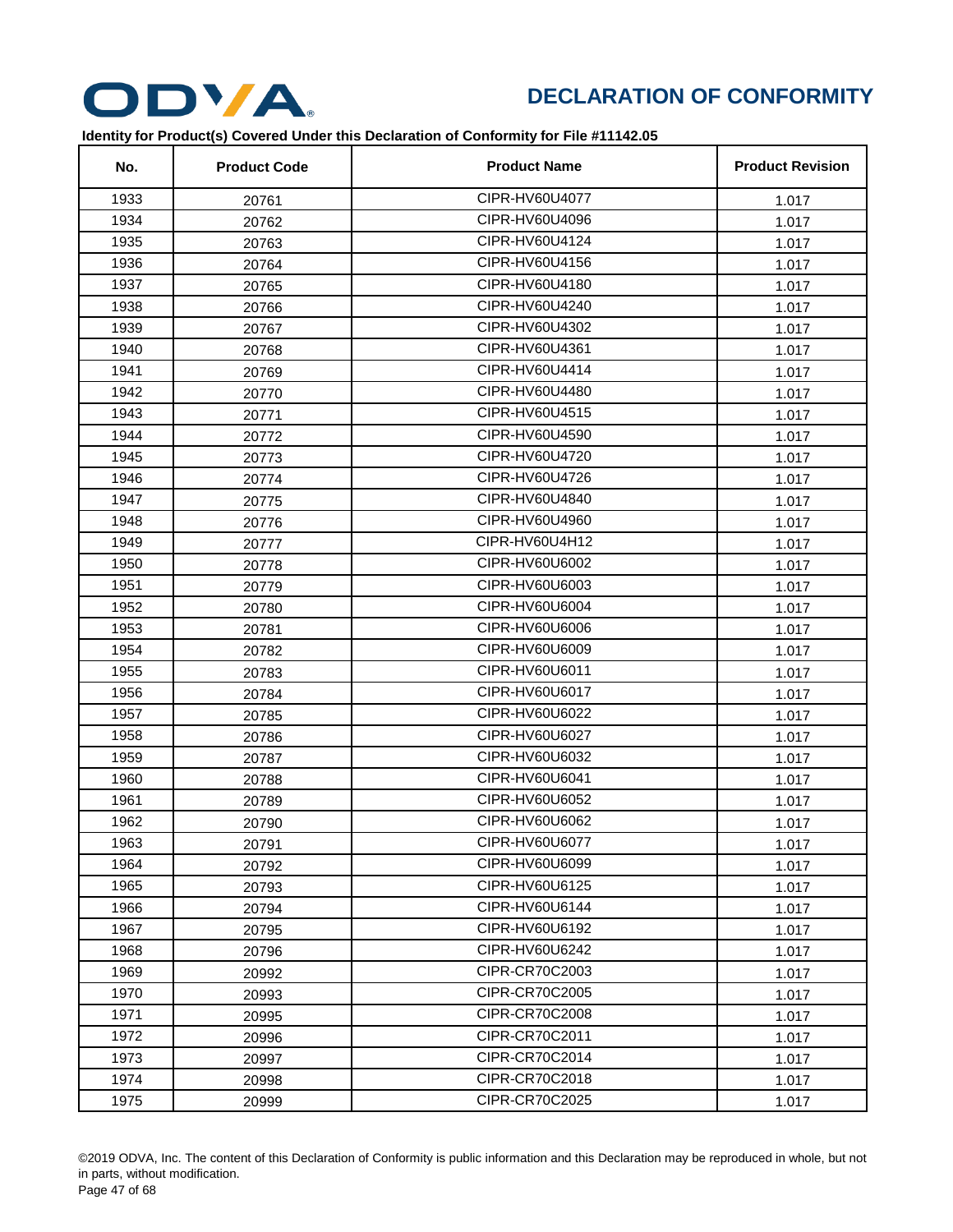

| No.  | <b>Product Code</b> | <b>Product Name</b> | <b>Product Revision</b> |
|------|---------------------|---------------------|-------------------------|
| 1976 | 21000               | CIPR-CR70C2033      | 1.017                   |
| 1977 | 21001               | CIPR-CR70C2047      | 1.017                   |
| 1978 | 21002               | CIPR-CR70C2060      | 1.017                   |
| 1979 | 21003               | CIPR-CR70C2075      | 1.017                   |
| 1980 | 21004               | CIPR-CR70C2088      | 1.017                   |
| 1981 | 21005               | CIPR-CR70C2115      | 1.017                   |
| 1982 | 21006               | CIPR-CR70C2145      | 1.017                   |
| 1983 | 21007               | CIPR-CR70C2180      | 1.017                   |
| 1984 | 21008               | CIPR-CR70C2215      | 1.017                   |
| 1985 | 21009               | CIPR-CR70C2283      | 1.017                   |
| 1986 | 21010               | CIPR-CR70C2346      | 1.017                   |
| 1987 | 21011               | CIPR-CR70C2415      | 1.017                   |
| 1988 | 21012               | CIPR-CR70C4002      | 1.017                   |
| 1989 | 21013               | CIPR-CR70C4003      | 1.017                   |
| 1990 | 21014               | CIPR-CR70C4005      | 1.017                   |
| 1991 | 21015               | CIPR-CR70C4006      | 1.017                   |
| 1992 | 21016               | CIPR-CR70C4007      | 1.017                   |
| 1993 | 21017               | CIPR-CR70C4009      | 1.017                   |
| 1994 | 21018               | CIPR-CR70C4015      | 1.017                   |
| 1995 | 21019               | CIPR-CR70C4018      | 1.017                   |
| 1996 | 21020               | CIPR-CR70C4024      | 1.017                   |
| 1997 | 21021               | CIPR-CR70C4031      | 1.017                   |
| 1998 | 21022               | CIPR-CR70C4039      | 1.017                   |
| 1999 | 21023               | CIPR-CR70C4045      | 1.017                   |
| 2000 | 21024               | CIPR-CR70C4060      | 1.017                   |
| 2001 | 21025               | CIPR-CR70C4075      | 1.017                   |
| 2002 | 21026               | CIPR-CR70C4091      | 1.017                   |
| 2003 | 21027               | CIPR-CR70C4112      | 1.017                   |
| 2004 | 21028               | CIPR-CR70C4150      | 1.017                   |
| 2005 | 21029               | CIPR-CR70C4180      | 1.017                   |
| 2006 | 21030               | CIPR-CR70C4216      | 1.017                   |
| 2007 | 21031               | CIPR-CR70C4260      | 1.017                   |
| 2008 | 21032               | CIPR-CR70C4304      | 1.017                   |
| 2009 | 21033               | CIPR-CR70C4371      | 1.017                   |
| 2010 | 21034               | CIPR-CR70C4414      | 1.017                   |
| 2011 | 21035               | CIPR-CR70C4453      | 1.017                   |
| 2012 | 21036               | CIPR-CR70C4605      | 1.017                   |
| 2013 | 21248               | CIPR-GA78B4002      | 1.017                   |
| 2014 | 21249               | CIPR-GA78B4004      | 1.017                   |
| 2015 | 21250               | CIPR-GA78B4005      | 1.017                   |
| 2016 | 21251               | CIPR-GA78B4007      | 1.017                   |
| 2017 | 21252               | CIPR-GA78B4009      | 1.017                   |
| 2018 | 21253               | CIPR-GA78B4012      | 1.017                   |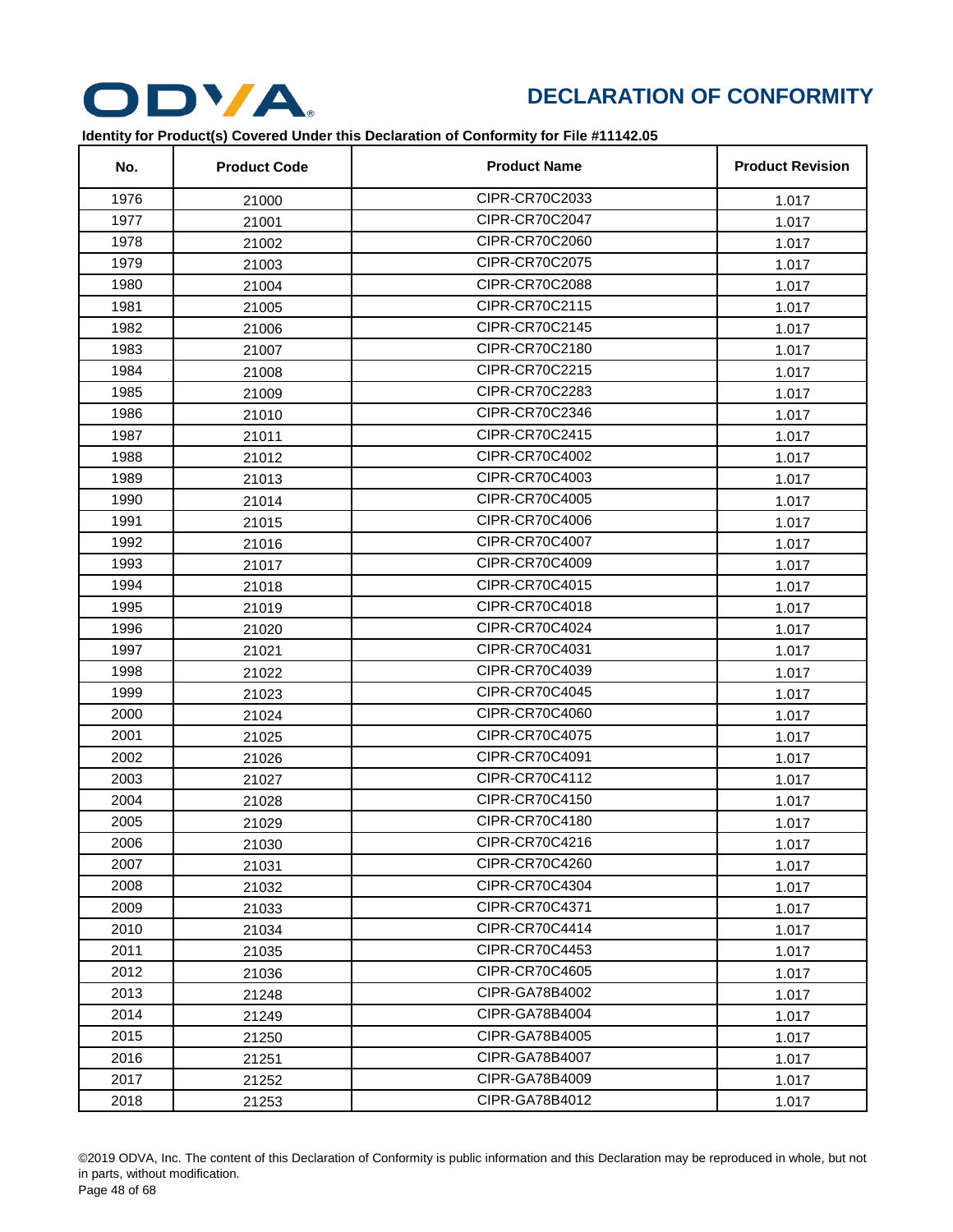

| No.  | <b>Product Code</b> | <b>Product Name</b> | <b>Product Revision</b> |
|------|---------------------|---------------------|-------------------------|
| 2019 | 21254               | CIPR-GA78B4018      | 1.017                   |
| 2020 | 21255               | CIPR-GA78B4023      | 1.017                   |
| 2021 | 21256               | CIPR-GA78B4031      | 1.017                   |
| 2022 | 21257               | CIPR-GA78B4038      | 1.017                   |
| 2023 | 21258               | CIPR-GA78B4044      | 1.017                   |
| 2024 | 21259               | CIPR-GA78B4060      | 1.017                   |
| 2025 | 21260               | CIPR-GA78B4075      | 1.017                   |
| 2026 | 21261               | CIPR-GA78B4089      | 1.017                   |
| 2027 | 21262               | CIPR-GA78B4103      | 1.017                   |
| 2028 | 21263               | CIPR-GA78B4140      | 1.017                   |
| 2029 | 21264               | CIPR-GA78B4168      | 1.017                   |
| 2030 | 21265               | CIPR-GA78B4208      | 1.017                   |
| 2031 | 21266               | CIPR-GA78B4250      | 1.017                   |
| 2032 | 21267               | CIPR-GA78B4296      | 1.017                   |
| 2033 | 21268               | CIPR-GA78B4371      | 1.017                   |
| 2034 | 21269               | CIPR-GA78B4389      | 1.017                   |
| 2035 | 21270               | CIPR-GA78B4453      | 1.017                   |
| 2036 | 21271               | CIPR-GA78B4568      | 1.017                   |
| 2037 | 21272               | CIPR-GA78B4675      | 1.017                   |
| 2038 | 22528               | CIPR-GA50AB001      | 1.017                   |
| 2039 | 22529               | CIPR-GA50AB002      | 1.017                   |
| 2040 | 22530               | CIPR-GA50AB004      | 1.017                   |
| 2041 | 22531               | CIPR-GA50AB006      | 1.017                   |
| 2042 | 22532               | CIPR-GA50AB010      | 1.017                   |
| 2043 | 22533               | CIPR-GA50AB012      | 1.017                   |
| 2044 | 22534               | CIPR-GA50AB018      | 1.017                   |
| 2045 | 22535               | CIPR-GA50A2001      | 1.017                   |
| 2046 | 22536               | CIPR-GA50A2002      | 1.017                   |
| 2047 | 22537               | CIPR-GA50A2004      | 1.017                   |
| 2048 | 22538               | CIPR-GA50A2006      | 1.017                   |
| 2049 | 22539               | CIPR-GA50A2008      | 1.017                   |
| 2050 | 22540               | CIPR-GA50A2010      | 1.017                   |
| 2051 | 22541               | CIPR-GA50A2012      | 1.017                   |
| 2052 | 22542               | CIPR-GA50A2018      | 1.017                   |
| 2053 | 22543               | CIPR-GA50A2021      | 1.017                   |
| 2054 | 22544               | CIPR-GA50A2030      | 1.017                   |
| 2055 | 22545               | CIPR-GA50A2042      | 1.017                   |
| 2056 | 22546               | CIPR-GA50A2056      | 1.017                   |
| 2057 | 22547               | CIPR-GA50A2070      | 1.017                   |
| 2058 | 22548               | CIPR-GA50A2082      | 1.017                   |
| 2059 | 22549               | CIPR-GA50A4001      | 1.017                   |
| 2060 | 22550               | CIPR-GA50A4002      | 1.017                   |
| 2061 | 22551               | CIPR-GA50A4004      | 1.017                   |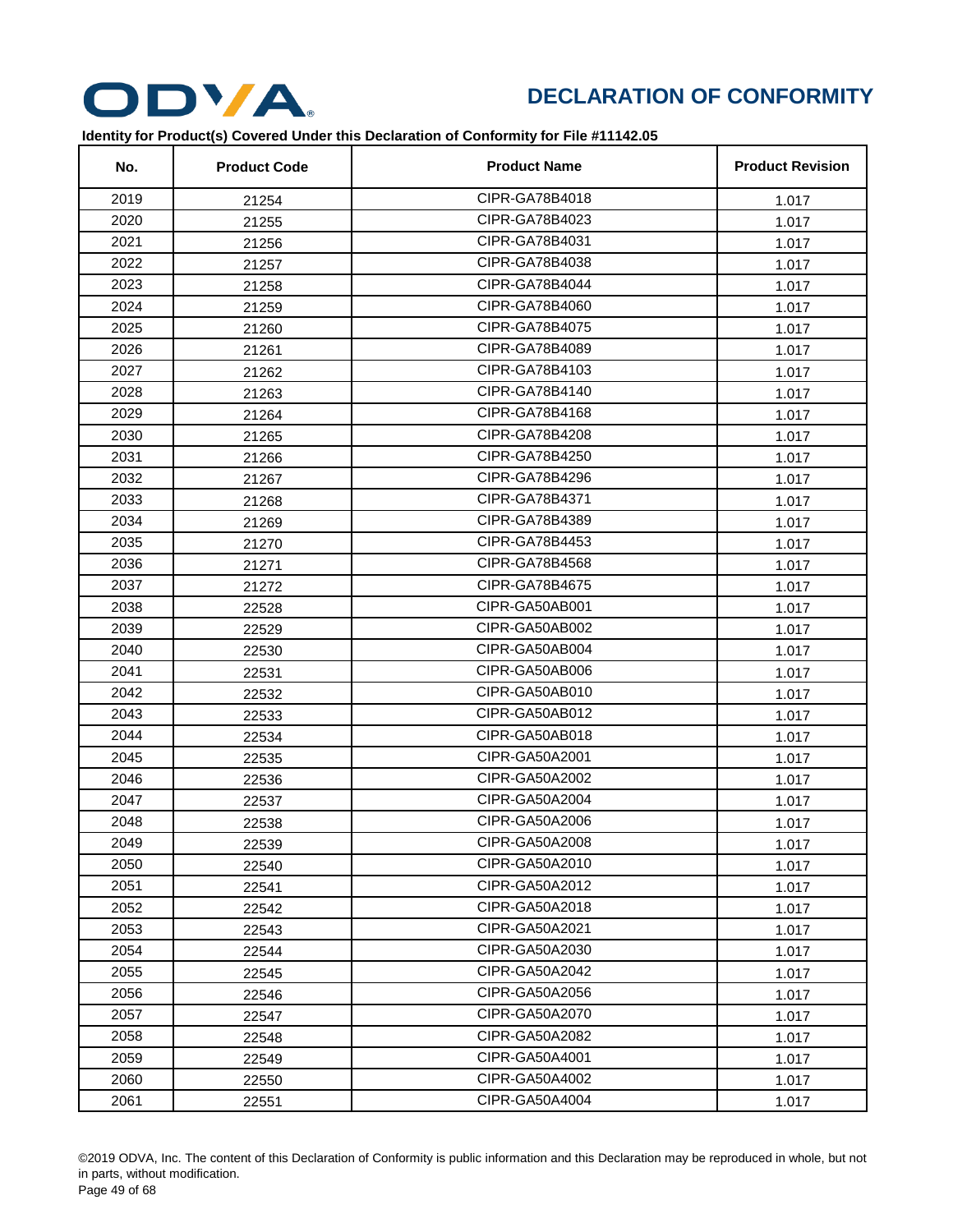

| No.  | <b>Product Code</b> | <b>Product Name</b> | <b>Product Revision</b> |
|------|---------------------|---------------------|-------------------------|
| 2062 | 22552               | CIPR-GA50A4005      | 1.017                   |
| 2063 | 22553               | CIPR-GA50A4007      | 1.017                   |
| 2064 | 22554               | CIPR-GA50A4009      | 1.017                   |
| 2065 | 22555               | CIPR-GA50A4012      | 1.017                   |
| 2066 | 22556               | CIPR-GA50A4018      | 1.017                   |
| 2067 | 22557               | CIPR-GA50A4023      | 1.017                   |
| 2068 | 22558               | CIPR-GA50A4031      | 1.017                   |
| 2069 | 22559               | CIPR-GA50A4038      | 1.017                   |
| 2070 | 22560               | CIPR-GA50A4044      | 1.017                   |
| 2071 | 22561               | CIPR-GA50A4060      | 1.017                   |
| 2072 | 22592               | CIPR-GA50UB001      | 1.017                   |
| 2073 | 22593               | CIPR-GA50UB002      | 1.017                   |
| 2074 | 22594               | CIPR-GA50UB004      | 1.017                   |
| 2075 | 22595               | CIPR-GA50UB006      | 1.017                   |
| 2076 | 22596               | CIPR-GA50UB010      | 1.017                   |
| 2077 | 22597               | CIPR-GA50UB012      | 1.017                   |
| 2078 | 22598               | CIPR-GA50UB018      | 1.017                   |
| 2079 | 22599               | CIPR-GA50U2001      | 1.017                   |
| 2080 | 22600               | CIPR-GA50U2002      | 1.017                   |
| 2081 | 22601               | CIPR-GA50U2004      | 1.017                   |
| 2082 | 22602               | CIPR-GA50U2006      | 1.017                   |
| 2083 | 22603               | CIPR-GA50U2008      | 1.017                   |
| 2084 | 22604               | CIPR-GA50U2010      | 1.017                   |
| 2085 | 22605               | CIPR-GA50U2012      | 1.017                   |
| 2086 | 22606               | CIPR-GA50U2018      | 1.017                   |
| 2087 | 22607               | CIPR-GA50U2021      | 1.017                   |
| 2088 | 22608               | CIPR-GA50U2030      | 1.017                   |
| 2089 | 22609               | CIPR-GA50U2042      | 1.017                   |
| 2090 | 22610               | CIPR-GA50U2056      | 1.017                   |
| 2091 | 22611               | CIPR-GA50U2070      | 1.017                   |
| 2092 | 22612               | CIPR-GA50U2082      | 1.017                   |
| 2093 | 22613               | CIPR-GA50U4001      | 1.017                   |
| 2094 | 22614               | CIPR-GA50U4002      | 1.017                   |
| 2095 | 22615               | CIPR-GA50U4004      | 1.017                   |
| 2096 | 22616               | CIPR-GA50U4005      | 1.017                   |
| 2097 | 22617               | CIPR-GA50U4007      | 1.017                   |
| 2098 | 22618               | CIPR-GA50U4009      | 1.017                   |
| 2099 | 22619               | CIPR-GA50U4012      | 1.017                   |
| 2100 | 22620               | CIPR-GA50U4018      | 1.017                   |
| 2101 | 22621               | CIPR-GA50U4023      | 1.017                   |
| 2102 | 22622               | CIPR-GA50U4031      | 1.017                   |
| 2103 | 22623               | CIPR-GA50U4038      | 1.017                   |
| 2104 | 22624               | CIPR-GA50U4044      | 1.017                   |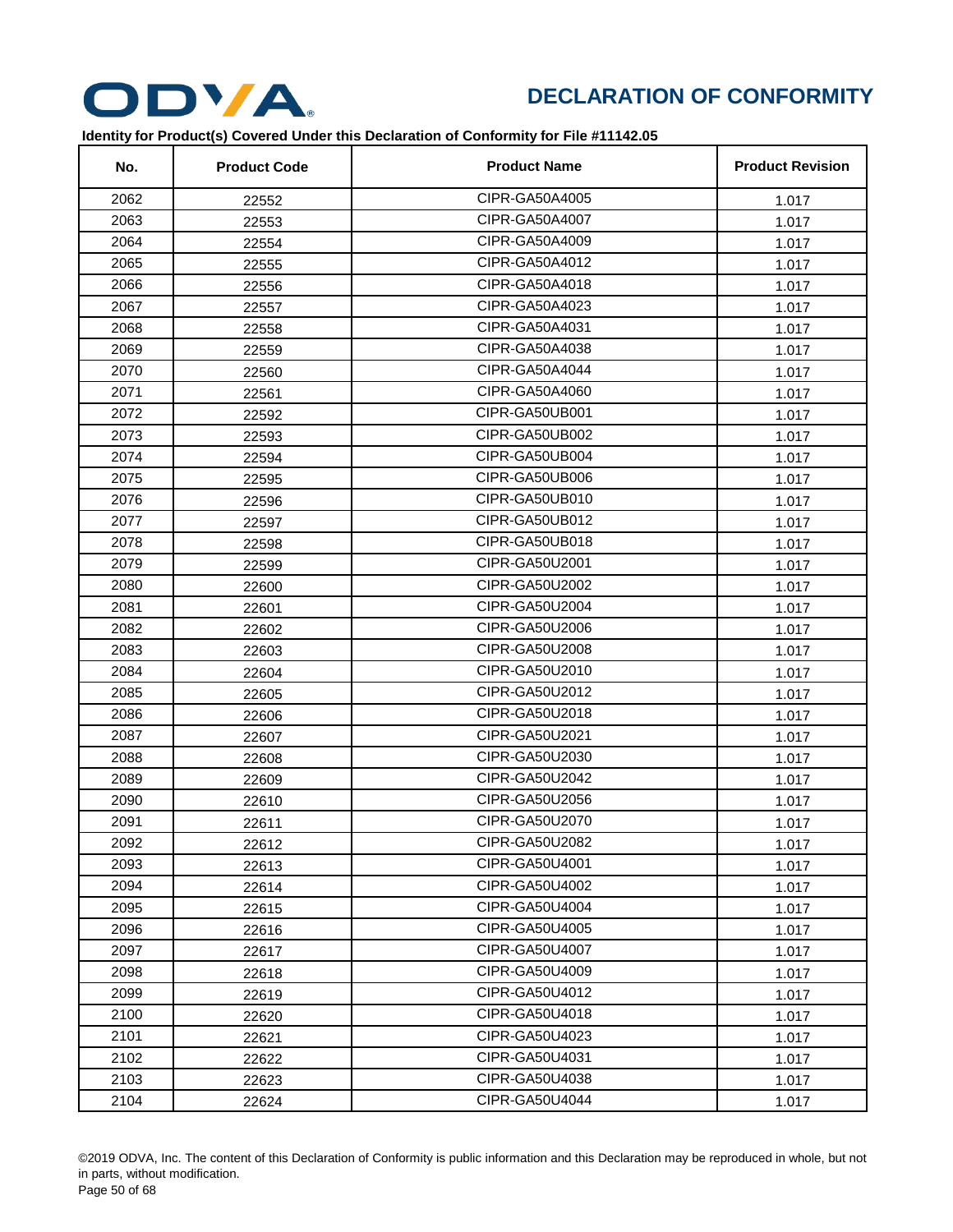

| No.  | <b>Product Code</b> | <b>Product Name</b> | <b>Product Revision</b> |
|------|---------------------|---------------------|-------------------------|
| 2105 | 22625               | CIPR-GA50U4060      | 1.017                   |
| 2106 | 22656               | CIPR-GA50CB001      | 1.017                   |
| 2107 | 22657               | CIPR-GA50CB002      | 1.017                   |
| 2108 | 22658               | CIPR-GA50CB004      | 1.017                   |
| 2109 | 22659               | CIPR-GA50CB006      | 1.017                   |
| 2110 | 22660               | CIPR-GA50CB010      | 1.017                   |
| 2111 | 22661               | CIPR-GA50CB012      | 1.017                   |
| 2112 | 22662               | CIPR-GA50CB018      | 1.017                   |
| 2113 | 22663               | CIPR-GA50C2001      | 1.017                   |
| 2114 | 22664               | CIPR-GA50C2002      | 1.017                   |
| 2115 | 22665               | CIPR-GA50C2004      | 1.017                   |
| 2116 | 22666               | CIPR-GA50C2006      | 1.017                   |
| 2117 | 22667               | CIPR-GA50C2008      | 1.017                   |
| 2118 | 22668               | CIPR-GA50C2010      | 1.017                   |
| 2119 | 22669               | CIPR-GA50C2012      | 1.017                   |
| 2120 | 22670               | CIPR-GA50C2018      | 1.017                   |
| 2121 | 22671               | CIPR-GA50C2021      | 1.017                   |
| 2122 | 22672               | CIPR-GA50C2030      | 1.017                   |
| 2123 | 22673               | CIPR-GA50C2042      | 1.017                   |
| 2124 | 22674               | CIPR-GA50C2056      | 1.017                   |
| 2125 | 22675               | CIPR-GA50C2070      | 1.017                   |
| 2126 | 22676               | CIPR-GA50C2082      | 1.017                   |
| 2127 | 22677               | CIPR-GA50C4001      | 1.017                   |
| 2128 | 22678               | CIPR-GA50C4002      | 1.017                   |
| 2129 | 22679               | CIPR-GA50C4004      | 1.017                   |
| 2130 | 22680               | CIPR-GA50C4005      | 1.017                   |
| 2131 | 22681               | CIPR-GA50C4007      | 1.017                   |
| 2132 | 22682               | CIPR-GA50C4009      | 1.017                   |
| 2133 | 22683               | CIPR-GA50C4012      | 1.017                   |
| 2134 | 22684               | CIPR-GA50C4018      | 1.017                   |
| 2135 | 22685               | CIPR-GA50C4023      | 1.017                   |
| 2136 | 22686               | CIPR-GA50C4031      | 1.017                   |
| 2137 | 22687               | CIPR-GA50C4038      | 1.017                   |
| 2138 | 22688               | CIPR-GA50C4044      | 1.017                   |
| 2139 | 22689               | CIPR-GA50C4060      | 1.017                   |
| 2140 | 22720               | CIPR-GA50BB001      | 1.017                   |
| 2141 | 22721               | CIPR-GA50BB002      | 1.017                   |
| 2142 | 22722               | CIPR-GA50BB004      | 1.017                   |
| 2143 | 22723               | CIPR-GA50BB006      | 1.017                   |
| 2144 | 22724               | CIPR-GA50BB010      | 1.017                   |
| 2145 | 22725               | CIPR-GA50BB012      | 1.017                   |
| 2146 | 22726               | CIPR-GA50BB018      | 1.017                   |
| 2147 | 22727               | CIPR-GA50B2001      | 1.017                   |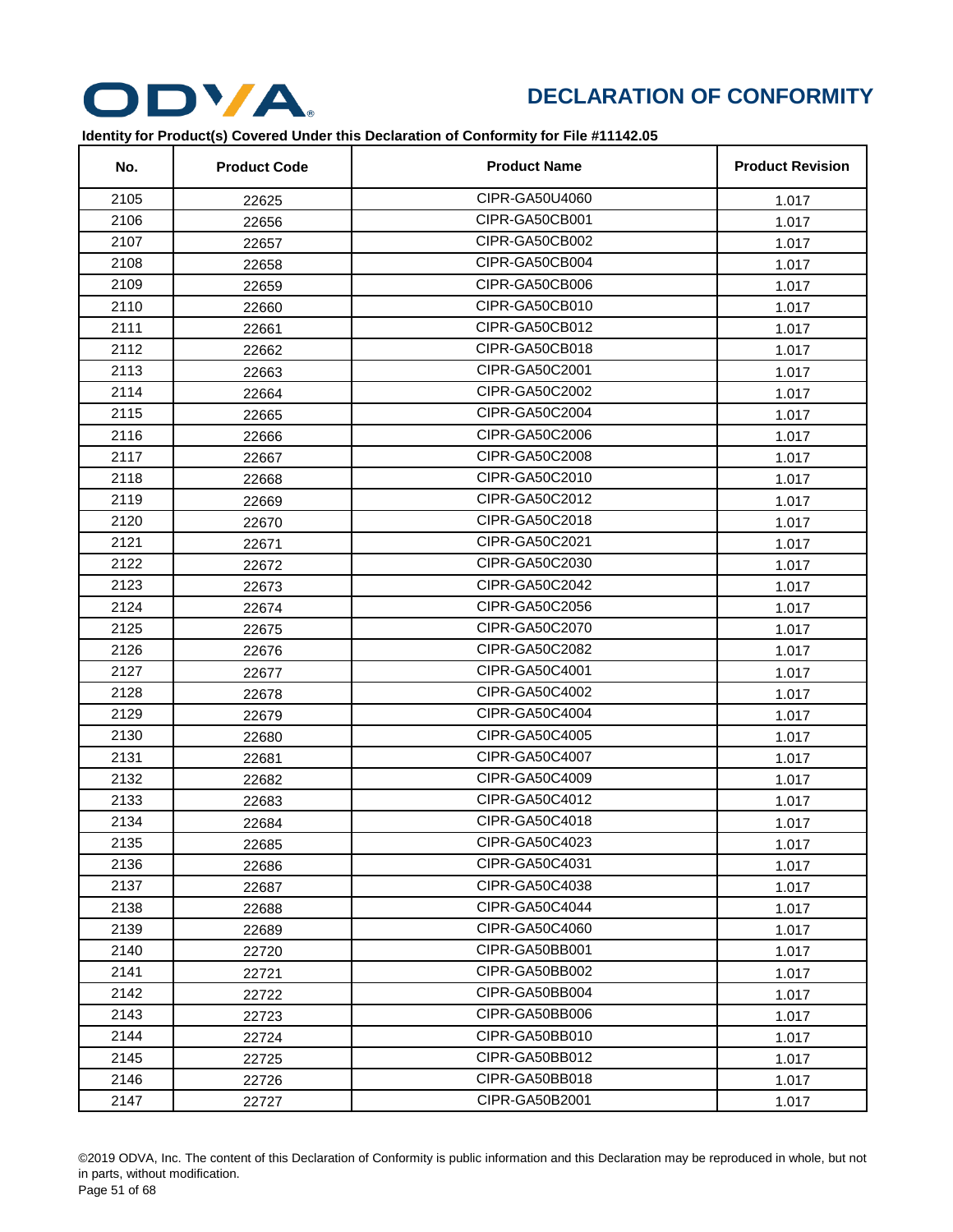

| No.  | <b>Product Code</b> | <b>Product Name</b> | <b>Product Revision</b> |
|------|---------------------|---------------------|-------------------------|
| 2148 | 22728               | CIPR-GA50B2002      | 1.017                   |
| 2149 | 22729               | CIPR-GA50B2004      | 1.017                   |
| 2150 | 22730               | CIPR-GA50B2006      | 1.017                   |
| 2151 | 22731               | CIPR-GA50B2008      | 1.017                   |
| 2152 | 22732               | CIPR-GA50B2010      | 1.017                   |
| 2153 | 22733               | CIPR-GA50B2012      | 1.017                   |
| 2154 | 22734               | CIPR-GA50B2018      | 1.017                   |
| 2155 | 22735               | CIPR-GA50B2021      | 1.017                   |
| 2156 | 22736               | CIPR-GA50B2030      | 1.017                   |
| 2157 | 22737               | CIPR-GA50B2042      | 1.017                   |
| 2158 | 22738               | CIPR-GA50B2056      | 1.017                   |
| 2159 | 22739               | CIPR-GA50B2070      | 1.017                   |
| 2160 | 22740               | CIPR-GA50B2082      | 1.017                   |
| 2161 | 22741               | CIPR-GA50B4001      | 1.017                   |
| 2162 | 22742               | CIPR-GA50B4002      | 1.017                   |
| 2163 | 22743               | CIPR-GA50B4004      | 1.017                   |
| 2164 | 22744               | CIPR-GA50B4005      | 1.017                   |
| 2165 | 22745               | CIPR-GA50B4007      | 1.017                   |
| 2166 | 22746               | CIPR-GA50B4009      | 1.017                   |
| 2167 | 22747               | CIPR-GA50B4012      | 1.017                   |
| 2168 | 22748               | CIPR-GA50B4018      | 1.017                   |
| 2169 | 22749               | CIPR-GA50B4023      | 1.017                   |
| 2170 | 22750               | CIPR-GA50B4031      | 1.017                   |
| 2171 | 22751               | CIPR-GA50B4038      | 1.017                   |
| 2172 | 22752               | CIPR-GA50B4044      | 1.017                   |
| 2173 | 22753               | CIPR-GA50B4060      | 1.017                   |
| 2174 | 22784               | CIPR-FP65U2011      | 1.017                   |
| 2175 | 22785               | CIPR-FP65U2017      | 1.017                   |
| 2176 | 22786               | CIPR-FP65U2024      | 1.017                   |
| 2177 | 22787               | CIPR-FP65U2031      | 1.017                   |
| 2178 | 22788               | CIPR-FP65U2046      | 1.017                   |
| 2179 | 22789               | CIPR-FP65U2059      | 1.017                   |
| 2180 | 22790               | CIPR-FP65U2075      | 1.017                   |
| 2181 | 22791               | CIPR-FP65U2088      | 1.017                   |
| 2182 | 22792               | CIPR-FP65U2114      | 1.017                   |
| 2183 | 22793               | CIPR-FP65U2143      | 1.017                   |
| 2184 | 22794               | CIPR-FP65U2169      | 1.017                   |
| 2185 | 22795               | CIPR-FP65U2211      | 1.017                   |
| 2186 | 22796               | CIPR-FP65U2273      | 1.017                   |
| 2187 | 22797               | CIPR-FP65U2343      | 1.017                   |
| 2188 | 22798               | CIPR-FP65U2396      | 1.017                   |
| 2189 | 22799               | CIPR-FP65U4005      | 1.017                   |
| 2190 | 22800               | CIPR-FP65U4008      | 1.017                   |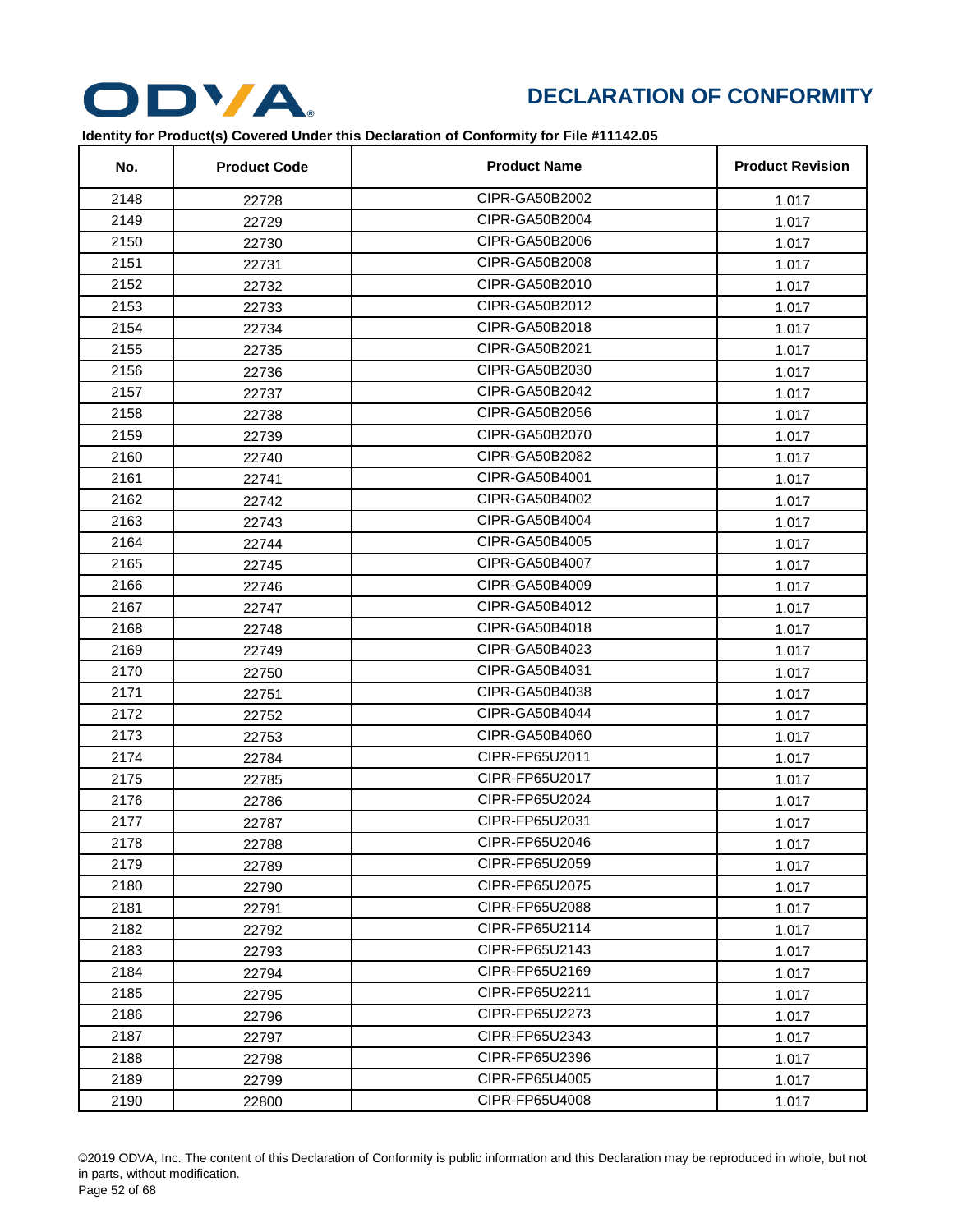

| No.  | <b>Product Code</b> | <b>Product Name</b> | <b>Product Revision</b> |
|------|---------------------|---------------------|-------------------------|
| 2191 | 22801               | CIPR-FP65U4011      | 1.017                   |
| 2192 | 22802               | CIPR-FP65U4014      | 1.017                   |
| 2193 | 22803               | CIPR-FP65U4021      | 1.017                   |
| 2194 | 22804               | CIPR-FP65U4027      | 1.017                   |
| 2195 | 22805               | CIPR-FP65U4034      | 1.017                   |
| 2196 | 22806               | CIPR-FP65U4040      | 1.017                   |
| 2197 | 22807               | CIPR-FP65U4052      | 1.017                   |
| 2198 | 22808               | CIPR-FP65U4065      | 1.017                   |
| 2199 | 22809               | CIPR-FP65U4077      | 1.017                   |
| 2200 | 22810               | CIPR-FP65U4096      | 1.017                   |
| 2201 | 22811               | CIPR-FP65U4124      | 1.017                   |
| 2202 | 22812               | CIPR-FP65U4156      | 1.017                   |
| 2203 | 22813               | CIPR-FP65U4180      | 1.017                   |
| 2204 | 22814               | CIPR-FP65U4240      | 1.017                   |
| 2205 | 22815               | CIPR-FP65U4302      | 1.017                   |
| 2206 | 22816               | CIPR-FP65U4361      | 1.017                   |
| 2207 | 22817               | CIPR-FP65U4414      | 1.017                   |
| 2208 | 22818               | CIPR-FP65U4477      | 1.017                   |
| 2209 | 22819               | CIPR-FP65U4515      | 1.017                   |
| 2210 | 22820               | CIPR-FP65U4590      | 1.017                   |
| 2211 | 22821               | CIPR-FP65U4720      | 1.017                   |
| 2212 | 23296               | CIPR-GA80A2004      | 1.017                   |
| 2213 | 23297               | CIPR-GA80A2006      | 1.017                   |
| 2214 | 23298               | CIPR-GA80A2008      | 1.017                   |
| 2215 | 23299               | CIPR-GA80A2010      | 1.017                   |
| 2216 | 23300               | CIPR-GA80A2012      | 1.017                   |
| 2217 | 23301               | CIPR-GA80A2018      | 1.017                   |
| 2218 | 23302               | CIPR-GA80A2021      | 1.017                   |
| 2219 | 23303               | CIPR-GA80A2030      | 1.017                   |
| 2220 | 23304               | CIPR-GA80A2042      | 1.017                   |
| 2221 | 23305               | CIPR-GA80A2056      | 1.017                   |
| 2222 | 23306               | CIPR-GA80A2070      | 1.017                   |
| 2223 | 23307               | CIPR-GA80A2082      | 1.017                   |
| 2224 | 23308               | CIPR-GA80A2110      | 1.017                   |
| 2225 | 23309               | CIPR-GA80A2138      | 1.017                   |
| 2226 | 23310               | CIPR-GA80A2169      | 1.017                   |
| 2227 | 23311               | CIPR-GA80A2211      | 1.017                   |
| 2228 | 23312               | CIPR-GA80A2257      | 1.017                   |
| 2229 | 23313               | CIPR-GA80A2313      | 1.017                   |
| 2230 | 23314               | CIPR-GA80A2360      | 1.017                   |
| 2231 | 23315               | CIPR-GA80A2415      | 1.017                   |
| 2232 | 23316               | CIPR-GA80A4002      | 1.017                   |
| 2233 | 23317               | CIPR-GA80A4004      | 1.017                   |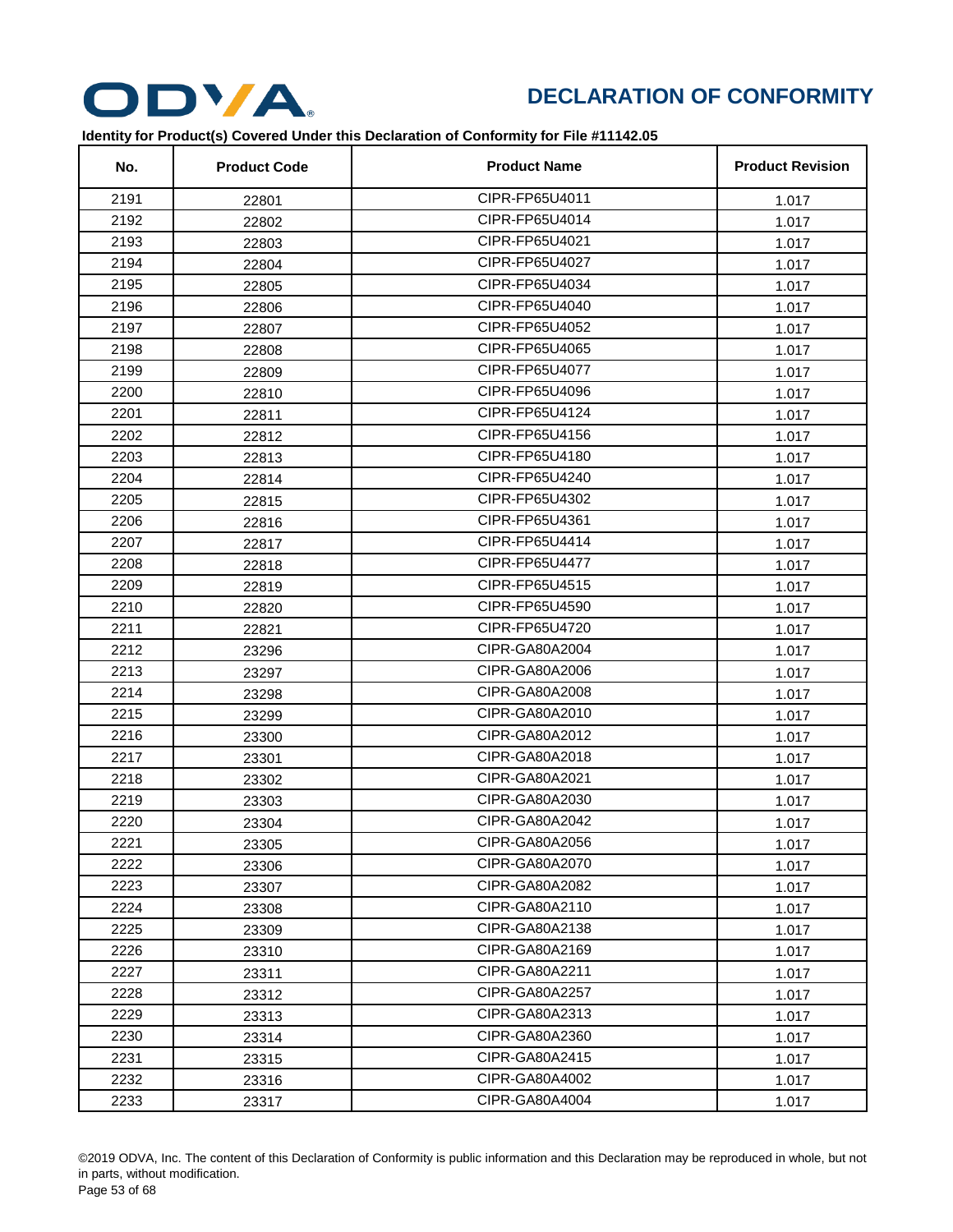

| No.  | <b>Product Code</b> | <b>Product Name</b> | <b>Product Revision</b> |
|------|---------------------|---------------------|-------------------------|
| 2234 | 23318               | CIPR-GA80A4005      | 1.017                   |
| 2235 | 23319               | CIPR-GA80A4007      | 1.017                   |
| 2236 | 23320               | CIPR-GA80A4009      | 1.017                   |
| 2237 | 23321               | CIPR-GA80A4012      | 1.017                   |
| 2238 | 23322               | CIPR-GA80A4018      | 1.017                   |
| 2239 | 23323               | CIPR-GA80A4023      | 1.017                   |
| 2240 | 23324               | CIPR-GA80A4031      | 1.017                   |
| 2241 | 23325               | CIPR-GA80A4038      | 1.017                   |
| 2242 | 23326               | CIPR-GA80A4044      | 1.017                   |
| 2243 | 23327               | CIPR-GA80A4060      | 1.017                   |
| 2244 | 23328               | CIPR-GA80A4075      | 1.017                   |
| 2245 | 23329               | CIPR-GA80A4089      | 1.017                   |
| 2246 | 23330               | CIPR-GA80A4103      | 1.017                   |
| 2247 | 23331               | CIPR-GA80A4140      | 1.017                   |
| 2248 | 23332               | CIPR-GA80A4168      | 1.017                   |
| 2249 | 23333               | CIPR-GA80A4208      | 1.017                   |
| 2250 | 23334               | CIPR-GA80A4250      | 1.017                   |
| 2251 | 23335               | CIPR-GA80A4296      | 1.017                   |
| 2252 | 23336               | CIPR-GA80A4371      | 1.017                   |
| 2253 | 23337               | CIPR-GA80A4389      | 1.017                   |
| 2254 | 23338               | CIPR-GA80A4453      | 1.017                   |
| 2255 | 23339               | CIPR-GA80A4568      | 1.017                   |
| 2256 | 23340               | CIPR-GA80A4675      | 1.017                   |
| 2257 | 23341               | CIPR-GA80A4720      | 1.017                   |
| 2258 | 23342               | CIPR-GA80A4726      | 1.017                   |
| 2259 | 23343               | CIPR-GA80A4930      | 1.017                   |
| 2260 | 23344               | CIPR-GA80A4H11      | 1.017                   |
| 2261 | 23345               | CIPR-GA80A4H12      | 1.017                   |
| 2262 | 23346               | CIPR-GA80A5002      | 1.017                   |
| 2263 | 23347               | CIPR-GA80A5003      | 1.017                   |
| 2264 | 23348               | CIPR-GA80A5004      | 1.017                   |
| 2265 | 23349               | CIPR-GA80A5006      | 1.017                   |
| 2266 | 23350               | CIPR-GA80A5009      | 1.017                   |
| 2267 | 23351               | CIPR-GA80A5011      | 1.017                   |
| 2268 | 23352               | CIPR-GA80A5017      | 1.017                   |
| 2269 | 23353               | CIPR-GA80A5022      | 1.017                   |
| 2270 | 23354               | CIPR-GA80A5027      | 1.017                   |
| 2271 | 23355               | CIPR-GA80A5032      | 1.017                   |
| 2272 | 23356               | CIPR-GA80A5041      | 1.017                   |
| 2273 | 23357               | CIPR-GA80A5052      | 1.017                   |
| 2274 | 23358               | CIPR-GA80A5062      | 1.017                   |
| 2275 | 23359               | CIPR-GA80A5077      | 1.017                   |
| 2276 | 23360               | CIPR-GA80A5099      | 1.017                   |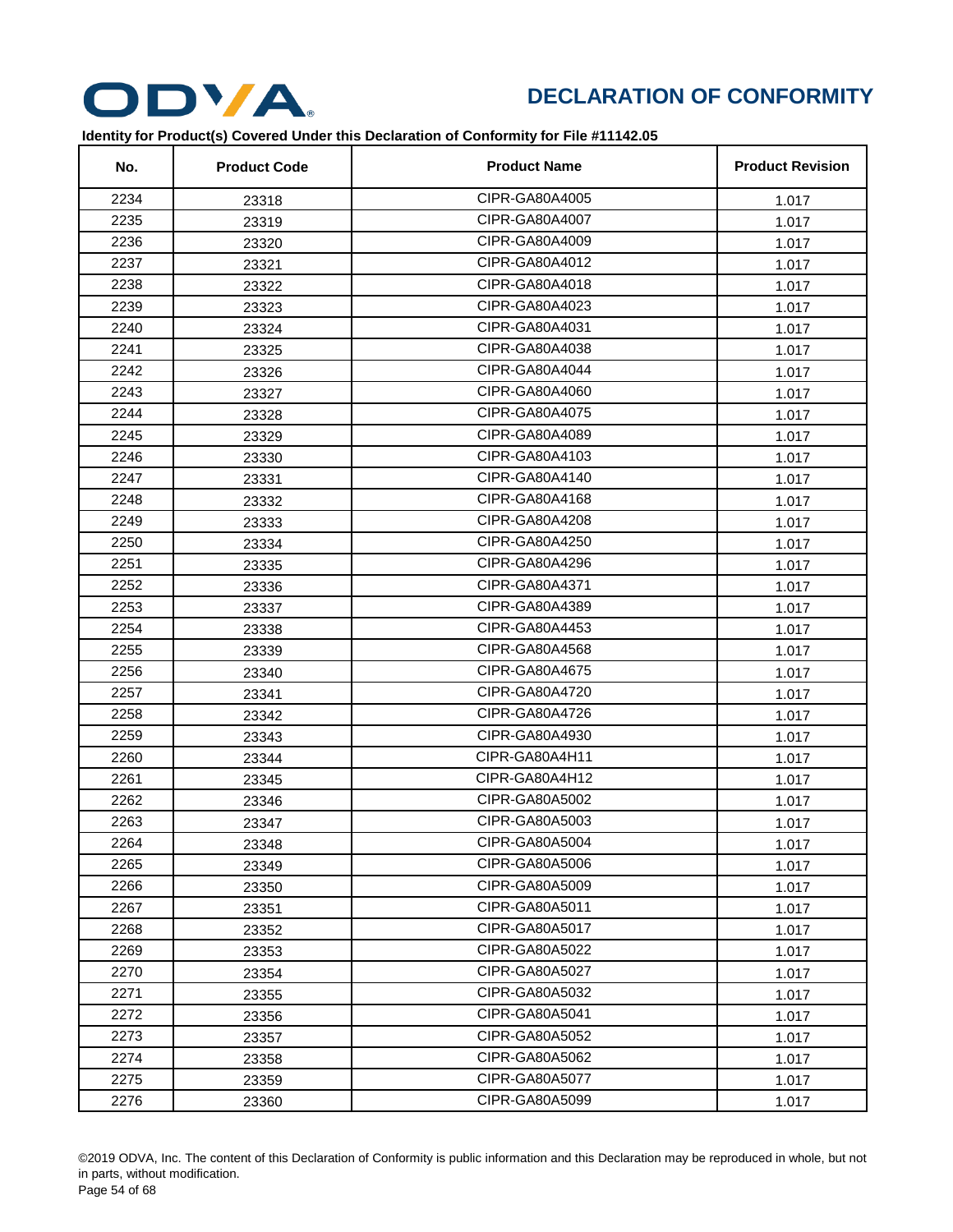

| No.  | <b>Product Code</b> | <b>Product Name</b> | <b>Product Revision</b> |
|------|---------------------|---------------------|-------------------------|
| 2277 | 23361               | CIPR-GA80A5125      | 1.017                   |
| 2278 | 23362               | CIPR-GA80A5144      | 1.017                   |
| 2279 | 23363               | CIPR-GA80A5192      | 1.017                   |
| 2280 | 23364               | CIPR-GA80A5242      | 1.017                   |
| 2281 | 23365               | CIPR-GA80A5289      | 1.017                   |
| 2282 | 23366               | CIPR-GA80A5336      | 1.017                   |
| 2283 | 23367               | CIPR-GA80A5382      | 1.017                   |
| 2284 | 23368               | CIPR-GA80A5412      | 1.017                   |
| 2285 | 23369               | CIPR-GA80A5472      | 1.017                   |
| 2286 | 23370               | CIPR-GA80A5595      | 1.017                   |
| 2287 | 23371               | CIPR-GA80A5672      | 1.017                   |
| 2288 | 23372               | CIPR-GA80A5768      | 1.017                   |
| 2289 | 23373               | CIPR-GA80A5864      | 1.017                   |
| 2290 | 23374               | CIPR-GA80A5960      | 1.017                   |
| 2291 | 23376               | CIPR-GA80AT103      | 1.017                   |
| 2292 | 23377               | CIPR-GA80AT140      | 1.017                   |
| 2293 | 23378               | CIPR-GA80AT168      | 1.017                   |
| 2294 | 23379               | CIPR-GA80AT208      | 1.017                   |
| 2295 | 23380               | CIPR-GA80AT250      | 1.017                   |
| 2296 | 23381               | CIPR-GA80AT296      | 1.017                   |
| 2297 | 23382               | CIPR-GA80AT371      | 1.017                   |
| 2298 | 23383               | CIPR-GA80AT389      | 1.017                   |
| 2299 | 23384               | CIPR-GA80AT453      | 1.017                   |
| 2300 | 23385               | CIPR-GA80AT568      | 1.017                   |
| 2301 | 23386               | CIPR-GA80AT675      | 1.017                   |
| 2302 | 23387               | CIPR-GA80AT720      | 1.017                   |
| 2303 | 23424               | CIPR-GA80U2004      | 1.017                   |
| 2304 | 23425               | CIPR-GA80U2006      | 1.017                   |
| 2305 | 23426               | CIPR-GA80U2008      | 1.017                   |
| 2306 | 23427               | CIPR-GA80U2010      | 1.017                   |
| 2307 | 23428               | CIPR-GA80U2012      | 1.017                   |
| 2308 | 23429               | CIPR-GA80U2018      | 1.017                   |
| 2309 | 23430               | CIPR-GA80U2021      | 1.017                   |
| 2310 | 23431               | CIPR-GA80U2030      | 1.017                   |
| 2311 | 23432               | CIPR-GA80U2042      | 1.017                   |
| 2312 | 23433               | CIPR-GA80U2056      | 1.017                   |
| 2313 | 23434               | CIPR-GA80U2070      | 1.017                   |
| 2314 | 23435               | CIPR-GA80U2082      | 1.017                   |
| 2315 | 23436               | CIPR-GA80U2110      | 1.017                   |
| 2316 | 23437               | CIPR-GA80U2138      | 1.017                   |
| 2317 | 23438               | CIPR-GA80U2169      | 1.017                   |
| 2318 | 23439               | CIPR-GA80U2211      | 1.017                   |
| 2319 | 23440               | CIPR-GA80U2257      | 1.017                   |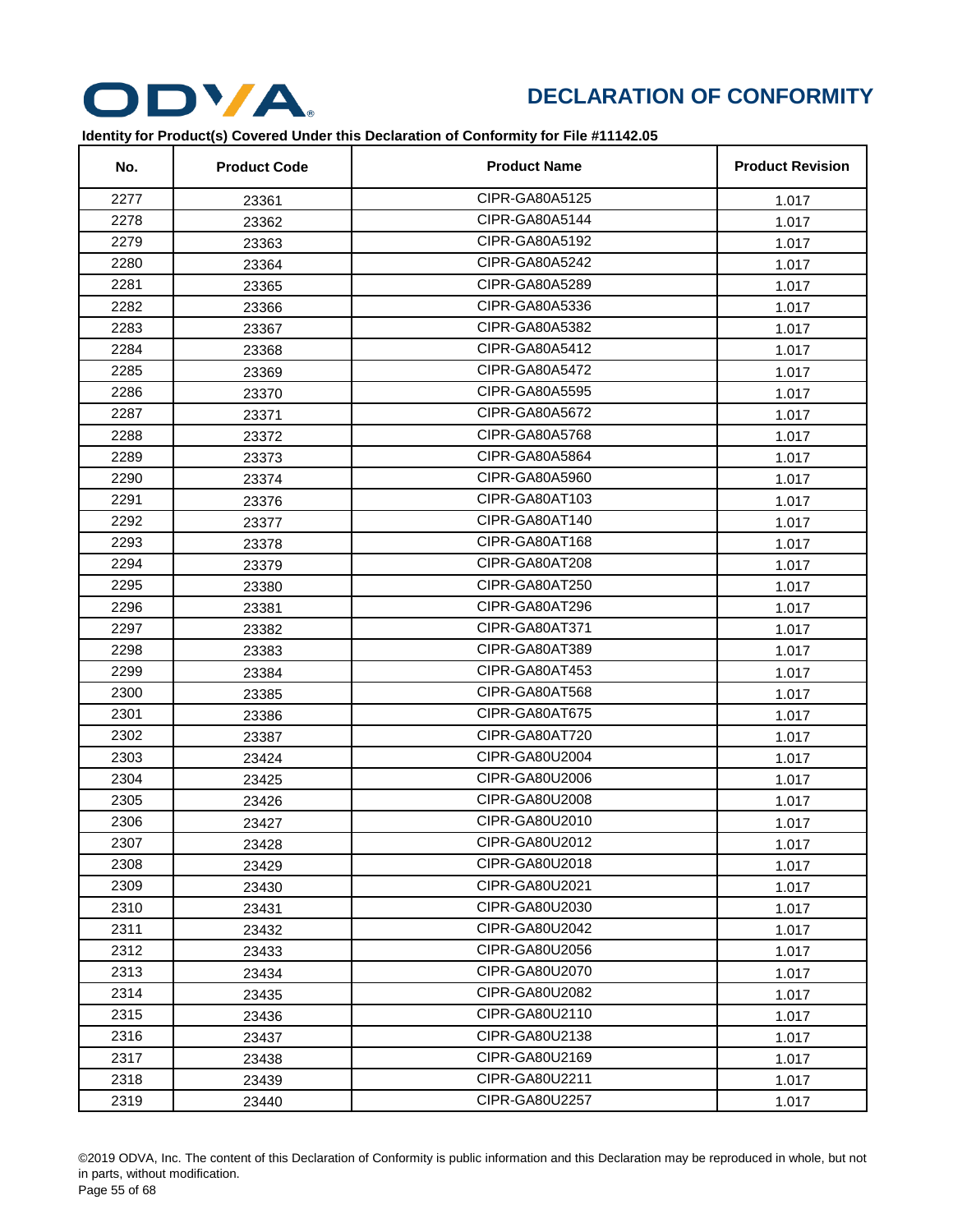

| No.  | <b>Product Code</b> | <b>Product Name</b> | <b>Product Revision</b> |
|------|---------------------|---------------------|-------------------------|
| 2320 | 23441               | CIPR-GA80U2313      | 1.017                   |
| 2321 | 23442               | CIPR-GA80U2360      | 1.017                   |
| 2322 | 23443               | CIPR-GA80U2415      | 1.017                   |
| 2323 | 23444               | CIPR-GA80U4002      | 1.017                   |
| 2324 | 23445               | CIPR-GA80U4004      | 1.017                   |
| 2325 | 23446               | CIPR-GA80U4005      | 1.017                   |
| 2326 | 23447               | CIPR-GA80U4007      | 1.017                   |
| 2327 | 23448               | CIPR-GA80U4009      | 1.017                   |
| 2328 | 23449               | CIPR-GA80U4012      | 1.017                   |
| 2329 | 23450               | CIPR-GA80U4018      | 1.017                   |
| 2330 | 23451               | CIPR-GA80U4023      | 1.017                   |
| 2331 | 23452               | CIPR-GA80U4031      | 1.017                   |
| 2332 | 23453               | CIPR-GA80U4038      | 1.017                   |
| 2333 | 23454               | CIPR-GA80U4044      | 1.017                   |
| 2334 | 23455               | CIPR-GA80U4060      | 1.017                   |
| 2335 | 23456               | CIPR-GA80U4075      | 1.017                   |
| 2336 | 23457               | CIPR-GA80U4089      | 1.017                   |
| 2337 | 23458               | CIPR-GA80U4103      | 1.017                   |
| 2338 | 23459               | CIPR-GA80U4140      | 1.017                   |
| 2339 | 23460               | CIPR-GA80U4168      | 1.017                   |
| 2340 | 23461               | CIPR-GA80U4208      | 1.017                   |
| 2341 | 23462               | CIPR-GA80U4250      | 1.017                   |
| 2342 | 23463               | CIPR-GA80U4302      | 1.017                   |
| 2343 | 23464               | CIPR-GA80U4371      | 1.017                   |
| 2344 | 23465               | CIPR-GA80U4414      | 1.017                   |
| 2345 | 23466               | CIPR-GA80U4477      | 1.017                   |
| 2346 | 23467               | CIPR-GA80U4568      | 1.017                   |
| 2347 | 23468               | CIPR-GA80U4605      | 1.017                   |
| 2348 | 23469               | CIPR-GA80U4720      | 1.017                   |
| 2349 | 23470               | CIPR-GA80U4726      | 1.017                   |
| 2350 | 23471               | CIPR-GA80U4930      | 1.017                   |
| 2351 | 23472               | CIPR-GA80U4H11      | 1.017                   |
| 2352 | 23473               | CIPR-GA80U4H12      | 1.017                   |
| 2353 | 23474               | CIPR-GA80U5002      | 1.017                   |
| 2354 | 23475               | CIPR-GA80U5003      | 1.017                   |
| 2355 | 23476               | CIPR-GA80U5004      | 1.017                   |
| 2356 | 23477               | CIPR-GA80U5006      | 1.017                   |
| 2357 | 23478               | CIPR-GA80U5009      | 1.017                   |
| 2358 | 23479               | CIPR-GA80U5011      | 1.017                   |
| 2359 | 23480               | CIPR-GA80U5017      | 1.017                   |
| 2360 | 23481               | CIPR-GA80U5022      | 1.017                   |
| 2361 | 23482               | CIPR-GA80U5027      | 1.017                   |
| 2362 | 23483               | CIPR-GA80U5032      | 1.017                   |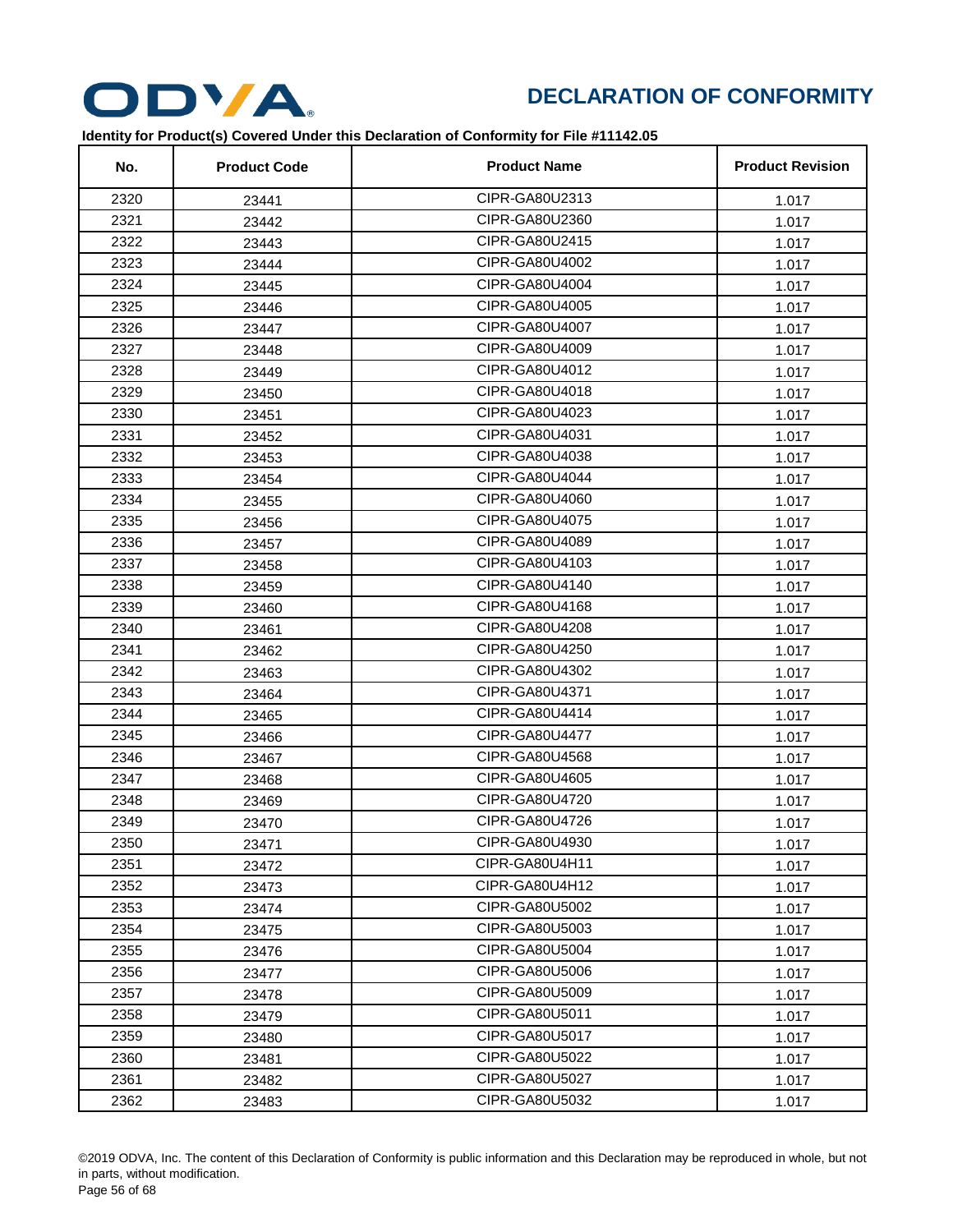

| No.  | <b>Product Code</b> | <b>Product Name</b> | <b>Product Revision</b> |
|------|---------------------|---------------------|-------------------------|
| 2363 | 23484               | CIPR-GA80U5041      | 1.017                   |
| 2364 | 23485               | CIPR-GA80U5052      | 1.017                   |
| 2365 | 23486               | CIPR-GA80U5062      | 1.017                   |
| 2366 | 23487               | CIPR-GA80U5077      | 1.017                   |
| 2367 | 23488               | CIPR-GA80U5099      | 1.017                   |
| 2368 | 23489               | CIPR-GA80U5125      | 1.017                   |
| 2369 | 23490               | CIPR-GA80U5144      | 1.017                   |
| 2370 | 23491               | CIPR-GA80U5192      | 1.017                   |
| 2371 | 23492               | CIPR-GA80U5242      | 1.017                   |
| 2372 | 23493               | CIPR-GA80U5289      | 1.017                   |
| 2373 | 23494               | CIPR-GA80U5336      | 1.017                   |
| 2374 | 23495               | CIPR-GA80U5382      | 1.017                   |
| 2375 | 23496               | CIPR-GA80U5412      | 1.017                   |
| 2376 | 23497               | CIPR-GA80U5472      | 1.017                   |
| 2377 | 23498               | CIPR-GA80U5595      | 1.017                   |
| 2378 | 23499               | CIPR-GA80U5672      | 1.017                   |
| 2379 | 23500               | CIPR-GA80U5768      | 1.017                   |
| 2380 | 23501               | CIPR-GA80U5864      | 1.017                   |
| 2381 | 23502               | CIPR-GA80U5960      | 1.017                   |
| 2382 | 23504               | CIPR-GA80UT103      | 1.017                   |
| 2383 | 23505               | CIPR-GA80UT140      | 1.017                   |
| 2384 | 23506               | CIPR-GA80UT168      | 1.017                   |
| 2385 | 23507               | CIPR-GA80UT208      | 1.017                   |
| 2386 | 23508               | CIPR-GA80UT250      | 1.017                   |
| 2387 | 23509               | CIPR-GA80UT302      | 1.017                   |
| 2388 | 23510               | CIPR-GA80UT371      | 1.017                   |
| 2389 | 23511               | CIPR-GA80UT414      | 1.017                   |
| 2390 | 23512               | CIPR-GA80UT477      | 1.017                   |
| 2391 | 23513               | CIPR-GA80UT568      | 1.017                   |
| 2392 | 23514               | CIPR-GA80UT605      | 1.017                   |
| 2393 | 23515               | CIPR-GA80UT720      | 1.017                   |
| 2394 | 23552               | CIPR-GA80C2004      | 1.017                   |
| 2395 | 23553               | CIPR-GA80C2006      | 1.017                   |
| 2396 | 23554               | CIPR-GA80C2008      | 1.017                   |
| 2397 | 23555               | CIPR-GA80C2010      | 1.017                   |
| 2398 | 23556               | CIPR-GA80C2012      | 1.017                   |
| 2399 | 23557               | CIPR-GA80C2018      | 1.017                   |
| 2400 | 23558               | CIPR-GA80C2021      | 1.017                   |
| 2401 | 23559               | CIPR-GA80C2030      | 1.017                   |
| 2402 | 23560               | CIPR-GA80C2042      | 1.017                   |
| 2403 | 23561               | CIPR-GA80C2056      | 1.017                   |
| 2404 | 23562               | CIPR-GA80C2070      | 1.017                   |
| 2405 | 23563               | CIPR-GA80C2082      | 1.017                   |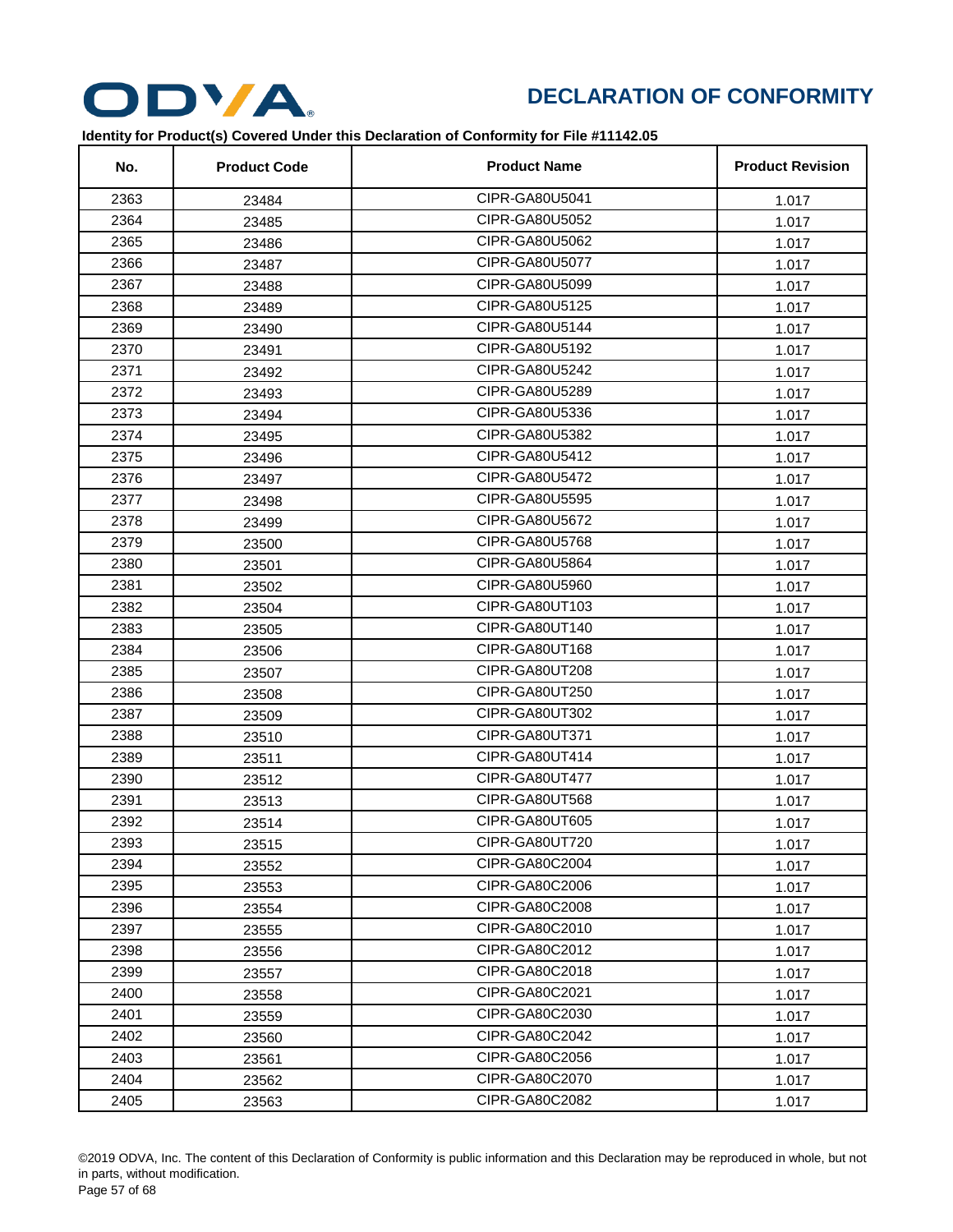

| No.  | <b>Product Code</b> | <b>Product Name</b> | <b>Product Revision</b> |
|------|---------------------|---------------------|-------------------------|
| 2406 | 23564               | CIPR-GA80C2110      | 1.017                   |
| 2407 | 23565               | CIPR-GA80C2138      | 1.017                   |
| 2408 | 23566               | CIPR-GA80C2169      | 1.017                   |
| 2409 | 23567               | CIPR-GA80C2211      | 1.017                   |
| 2410 | 23568               | CIPR-GA80C2257      | 1.017                   |
| 2411 | 23569               | CIPR-GA80C2313      | 1.017                   |
| 2412 | 23570               | CIPR-GA80C2360      | 1.017                   |
| 2413 | 23571               | CIPR-GA80C2415      | 1.017                   |
| 2414 | 23572               | CIPR-GA80C4002      | 1.017                   |
| 2415 | 23573               | CIPR-GA80C4004      | 1.017                   |
| 2416 | 23574               | CIPR-GA80C4005      | 1.017                   |
| 2417 | 23575               | CIPR-GA80C4007      | 1.017                   |
| 2418 | 23576               | CIPR-GA80C4009      | 1.017                   |
| 2419 | 23577               | CIPR-GA80C4012      | 1.017                   |
| 2420 | 23578               | CIPR-GA80C4018      | 1.017                   |
| 2421 | 23579               | CIPR-GA80C4023      | 1.017                   |
| 2422 | 23580               | CIPR-GA80C4031      | 1.017                   |
| 2423 | 23581               | CIPR-GA80C4038      | 1.017                   |
| 2424 | 23582               | CIPR-GA80C4044      | 1.017                   |
| 2425 | 23583               | CIPR-GA80C4060      | 1.017                   |
| 2426 | 23584               | CIPR-GA80C4075      | 1.017                   |
| 2427 | 23585               | CIPR-GA80C4089      | 1.017                   |
| 2428 | 23586               | CIPR-GA80C4103      | 1.017                   |
| 2429 | 23587               | CIPR-GA80C4140      | 1.017                   |
| 2430 | 23588               | CIPR-GA80C4168      | 1.017                   |
| 2431 | 23589               | CIPR-GA80C4208      | 1.017                   |
| 2432 | 23590               | CIPR-GA80C4250      | 1.017                   |
| 2433 | 23591               | CIPR-GA80C4296      | 1.017                   |
| 2434 | 23592               | CIPR-GA80C4371      | 1.017                   |
| 2435 | 23593               | CIPR-GA80C4389      | 1.017                   |
| 2436 | 23594               | CIPR-GA80C4453      | 1.017                   |
| 2437 | 23595               | CIPR-GA80C4568      | 1.017                   |
| 2438 | 23596               | CIPR-GA80C4675      | 1.017                   |
| 2439 | 23597               | CIPR-GA80C4720      | 1.017                   |
| 2440 | 23598               | CIPR-GA80C4726      | 1.017                   |
| 2441 | 23599               | CIPR-GA80C4930      | 1.017                   |
| 2442 | 23600               | CIPR-GA80C4H11      | 1.017                   |
| 2443 | 23601               | CIPR-GA80C4H12      | 1.017                   |
| 2444 | 23602               | CIPR-GA80C5002      | 1.017                   |
| 2445 | 23603               | CIPR-GA80C5003      | 1.017                   |
| 2446 | 23604               | CIPR-GA80C5004      | 1.017                   |
| 2447 | 23605               | CIPR-GA80C5006      | 1.017                   |
| 2448 | 23606               | CIPR-GA80C5009      | 1.017                   |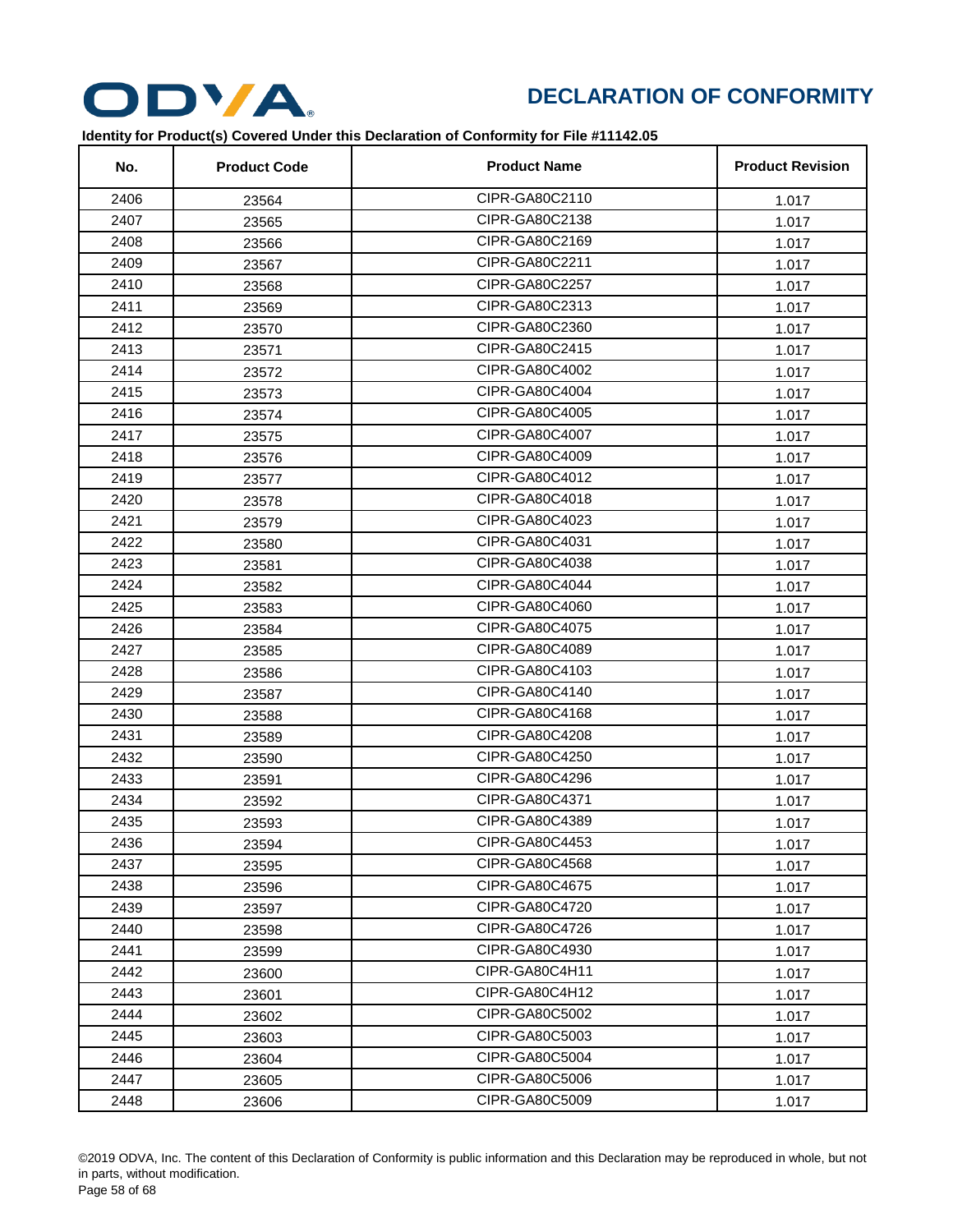

| No.  | <b>Product Code</b> | <b>Product Name</b> | <b>Product Revision</b> |
|------|---------------------|---------------------|-------------------------|
| 2449 | 23607               | CIPR-GA80C5011      | 1.017                   |
| 2450 | 23608               | CIPR-GA80C5017      | 1.017                   |
| 2451 | 23609               | CIPR-GA80C5022      | 1.017                   |
| 2452 | 23610               | CIPR-GA80C5027      | 1.017                   |
| 2453 | 23611               | CIPR-GA80C5032      | 1.017                   |
| 2454 | 23612               | CIPR-GA80C5041      | 1.017                   |
| 2455 | 23613               | CIPR-GA80C5052      | 1.017                   |
| 2456 | 23614               | CIPR-GA80C5062      | 1.017                   |
| 2457 | 23615               | CIPR-GA80C5077      | 1.017                   |
| 2458 | 23616               | CIPR-GA80C5099      | 1.017                   |
| 2459 | 23617               | CIPR-GA80C5125      | 1.017                   |
| 2460 | 23618               | CIPR-GA80C5144      | 1.017                   |
| 2461 | 23619               | CIPR-GA80C5192      | 1.017                   |
| 2462 | 23620               | CIPR-GA80C5242      | 1.017                   |
| 2463 | 23621               | CIPR-GA80C5289      | 1.017                   |
| 2464 | 23622               | CIPR-GA80C5336      | 1.017                   |
| 2465 | 23623               | CIPR-GA80C5382      | 1.017                   |
| 2466 | 23624               | CIPR-GA80C5412      | 1.017                   |
| 2467 | 23625               | CIPR-GA80C5472      | 1.017                   |
| 2468 | 23626               | CIPR-GA80C5595      | 1.017                   |
| 2469 | 23627               | CIPR-GA80C5672      | 1.017                   |
| 2470 | 23628               | CIPR-GA80C5768      | 1.017                   |
| 2471 | 23629               | CIPR-GA80C5864      | 1.017                   |
| 2472 | 23630               | CIPR-GA80C5960      | 1.017                   |
| 2473 | 23632               | CIPR-GA80CT103      | 1.017                   |
| 2474 | 23633               | CIPR-GA80CT140      | 1.017                   |
| 2475 | 23634               | CIPR-GA80CT168      | 1.017                   |
| 2476 | 23635               | CIPR-GA80CT208      | 1.017                   |
| 2477 | 23636               | CIPR-GA80CT250      | 1.017                   |
| 2478 | 23637               | CIPR-GA80CT296      | 1.017                   |
| 2479 | 23638               | CIPR-GA80CT371      | 1.017                   |
| 2480 | 23639               | CIPR-GA80CT389      | 1.017                   |
| 2481 | 23640               | CIPR-GA80CT453      | 1.017                   |
| 2482 | 23641               | CIPR-GA80CT568      | 1.017                   |
| 2483 | 23642               | CIPR-GA80CT675      | 1.017                   |
| 2484 | 23643               | CIPR-GA80CT720      | 1.017                   |
| 2485 | 23680               | CIPR-GA80B2004      | 1.017                   |
| 2486 | 23681               | CIPR-GA80B2006      | 1.017                   |
| 2487 | 23682               | CIPR-GA80B2008      | 1.017                   |
| 2488 | 23683               | CIPR-GA80B2010      | 1.017                   |
| 2489 | 23684               | CIPR-GA80B2012      | 1.017                   |
| 2490 | 23685               | CIPR-GA80B2018      | 1.017                   |
| 2491 | 23686               | CIPR-GA80B2021      | 1.017                   |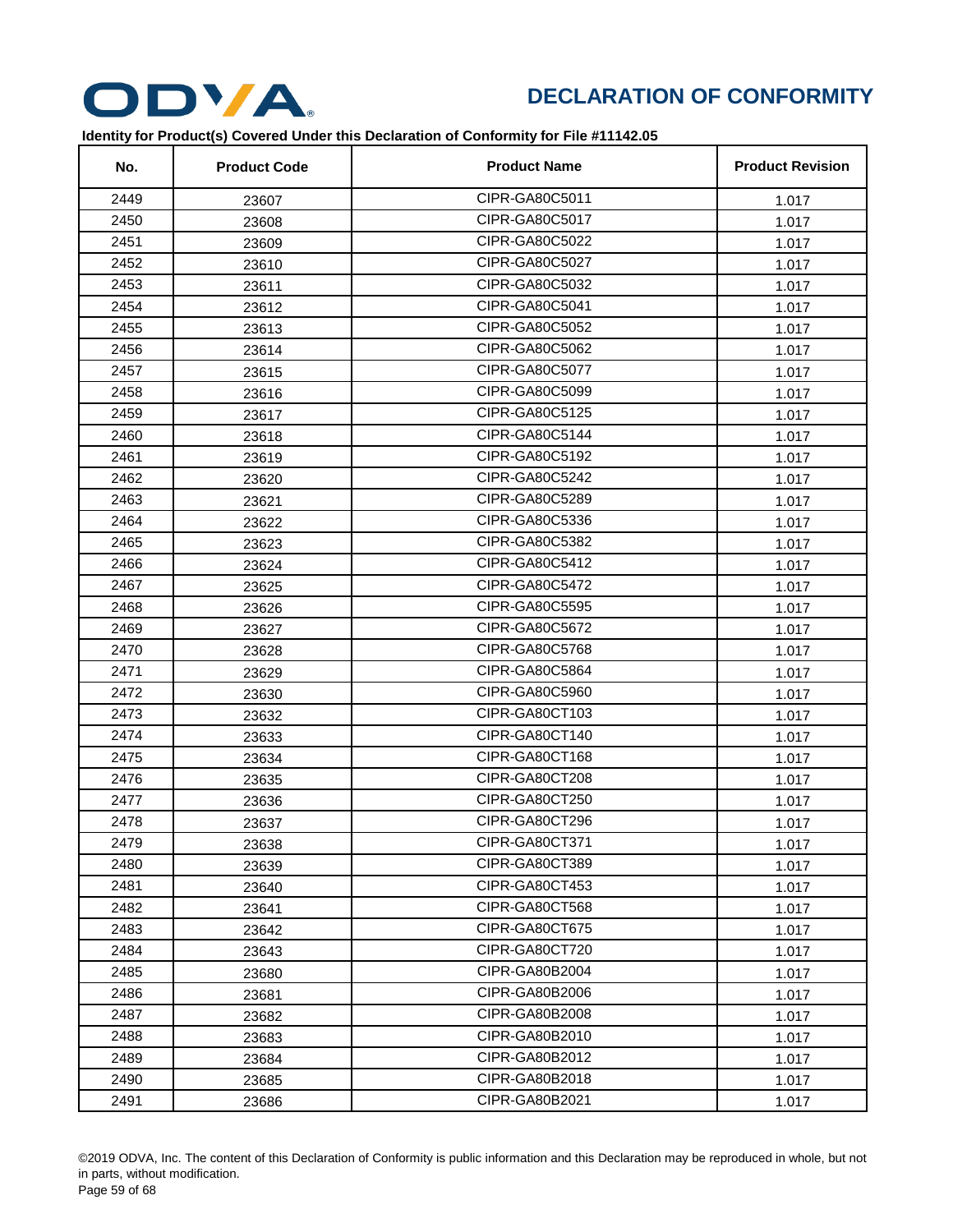

| No.  | <b>Product Code</b> | <b>Product Name</b> | <b>Product Revision</b> |
|------|---------------------|---------------------|-------------------------|
| 2492 | 23687               | CIPR-GA80B2030      | 1.017                   |
| 2493 | 23688               | CIPR-GA80B2042      | 1.017                   |
| 2494 | 23689               | CIPR-GA80B2056      | 1.017                   |
| 2495 | 23690               | CIPR-GA80B2070      | 1.017                   |
| 2496 | 23691               | CIPR-GA80B2082      | 1.017                   |
| 2497 | 23692               | CIPR-GA80B2110      | 1.017                   |
| 2498 | 23693               | CIPR-GA80B2138      | 1.017                   |
| 2499 | 23694               | CIPR-GA80B2169      | 1.017                   |
| 2500 | 23695               | CIPR-GA80B2211      | 1.017                   |
| 2501 | 23696               | CIPR-GA80B2257      | 1.017                   |
| 2502 | 23697               | CIPR-GA80B2313      | 1.017                   |
| 2503 | 23698               | CIPR-GA80B2360      | 1.017                   |
| 2504 | 23699               | CIPR-GA80B2415      | 1.017                   |
| 2505 | 23700               | CIPR-GA80B4002      | 1.017                   |
| 2506 | 23701               | CIPR-GA80B4004      | 1.017                   |
| 2507 | 23702               | CIPR-GA80B4005      | 1.017                   |
| 2508 | 23703               | CIPR-GA80B4007      | 1.017                   |
| 2509 | 23704               | CIPR-GA80B4009      | 1.017                   |
| 2510 | 23705               | CIPR-GA80B4012      | 1.017                   |
| 2511 | 23706               | CIPR-GA80B4018      | 1.017                   |
| 2512 | 23707               | CIPR-GA80B4023      | 1.017                   |
| 2513 | 23708               | CIPR-GA80B4031      | 1.017                   |
| 2514 | 23709               | CIPR-GA80B4038      | 1.017                   |
| 2515 | 23710               | CIPR-GA80B4044      | 1.017                   |
| 2516 | 23711               | CIPR-GA80B4060      | 1.017                   |
| 2517 | 23712               | CIPR-GA80B4075      | 1.017                   |
| 2518 | 23713               | CIPR-GA80B4089      | 1.017                   |
| 2519 | 23714               | CIPR-GA80B4103      | 1.017                   |
| 2520 | 23715               | CIPR-GA80B4140      | 1.017                   |
| 2521 | 23716               | CIPR-GA80B4168      | 1.017                   |
| 2522 | 23717               | CIPR-GA80B4208      | 1.017                   |
| 2523 | 23718               | CIPR-GA80B4250      | 1.017                   |
| 2524 | 23719               | CIPR-GA80B4296      | 1.017                   |
| 2525 | 23720               | CIPR-GA80B4371      | 1.017                   |
| 2526 | 23721               | CIPR-GA80B4389      | 1.017                   |
| 2527 | 23722               | CIPR-GA80B4453      | 1.017                   |
| 2528 | 23723               | CIPR-GA80B4568      | 1.017                   |
| 2529 | 23724               | CIPR-GA80B4675      | 1.017                   |
| 2530 | 23725               | CIPR-GA80B4720      | 1.017                   |
| 2531 | 23726               | CIPR-GA80B4726      | 1.017                   |
| 2532 | 23727               | CIPR-GA80B4930      | 1.017                   |
| 2533 | 23728               | CIPR-GA80B4H11      | 1.017                   |
| 2534 | 23729               | CIPR-GA80B4H12      | 1.017                   |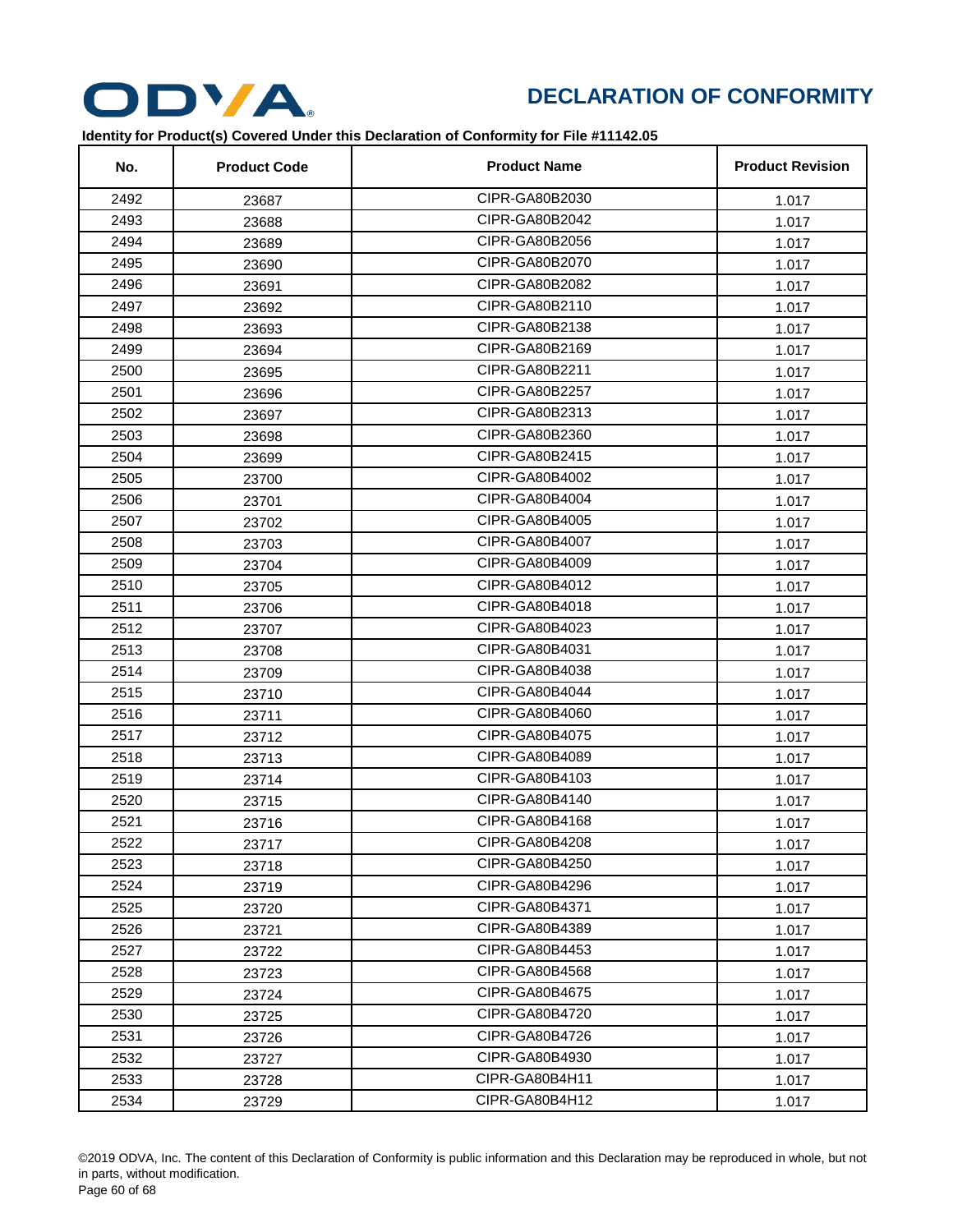

| No.  | <b>Product Code</b> | <b>Product Name</b> | <b>Product Revision</b> |
|------|---------------------|---------------------|-------------------------|
| 2535 | 23730               | CIPR-GA80B5002      | 1.017                   |
| 2536 | 23731               | CIPR-GA80B5003      | 1.017                   |
| 2537 | 23732               | CIPR-GA80B5004      | 1.017                   |
| 2538 | 23733               | CIPR-GA80B5006      | 1.017                   |
| 2539 | 23734               | CIPR-GA80B5009      | 1.017                   |
| 2540 | 23735               | CIPR-GA80B5011      | 1.017                   |
| 2541 | 23736               | CIPR-GA80B5017      | 1.017                   |
| 2542 | 23737               | CIPR-GA80B5022      | 1.017                   |
| 2543 | 23738               | CIPR-GA80B5027      | 1.017                   |
| 2544 | 23739               | CIPR-GA80B5032      | 1.017                   |
| 2545 | 23740               | CIPR-GA80B5041      | 1.017                   |
| 2546 | 23741               | CIPR-GA80B5052      | 1.017                   |
| 2547 | 23742               | CIPR-GA80B5062      | 1.017                   |
| 2548 | 23743               | CIPR-GA80B5077      | 1.017                   |
| 2549 | 23744               | CIPR-GA80B5099      | 1.017                   |
| 2550 | 23745               | CIPR-GA80B5125      | 1.017                   |
| 2551 | 23746               | CIPR-GA80B5144      | 1.017                   |
| 2552 | 23747               | CIPR-GA80B5192      | 1.017                   |
| 2553 | 23748               | CIPR-GA80B5242      | 1.017                   |
| 2554 | 23749               | CIPR-GA80B5289      | 1.017                   |
| 2555 | 23750               | CIPR-GA80B5336      | 1.017                   |
| 2556 | 23751               | CIPR-GA80B5382      | 1.017                   |
| 2557 | 23752               | CIPR-GA80B5412      | 1.017                   |
| 2558 | 23753               | CIPR-GA80B5472      | 1.017                   |
| 2559 | 23754               | CIPR-GA80B5595      | 1.017                   |
| 2560 | 23755               | CIPR-GA80B5672      | 1.017                   |
| 2561 | 23756               | CIPR-GA80B5768      | 1.017                   |
| 2562 | 23757               | CIPR-GA80B5864      | 1.017                   |
| 2563 | 23758               | CIPR-GA80B5960      | 1.017                   |
| 2564 | 23760               | CIPR-GA80BT103      | 1.017                   |
| 2565 | 23761               | CIPR-GA80BT140      | 1.017                   |
| 2566 | 23762               | CIPR-GA80BT168      | 1.017                   |
| 2567 | 23763               | CIPR-GA80BT208      | 1.017                   |
| 2568 | 23764               | CIPR-GA80BT250      | 1.017                   |
| 2569 | 23765               | CIPR-GA80BT296      | 1.017                   |
| 2570 | 23766               | CIPR-GA80BT371      | 1.017                   |
| 2571 | 23767               | CIPR-GA80BT389      | 1.017                   |
| 2572 | 23768               | CIPR-GA80BT453      | 1.017                   |
| 2573 | 23769               | CIPR-GA80BT568      | 1.017                   |
| 2574 | 23770               | CIPR-GA80BT675      | 1.017                   |
| 2575 | 23771               | CIPR-GA80BT720      | 1.017                   |
| 2576 | 29184               | CIPR-HV35UB001      | 1.017                   |
| 2577 | 29185               | CIPR-HV35UB002      | 1.017                   |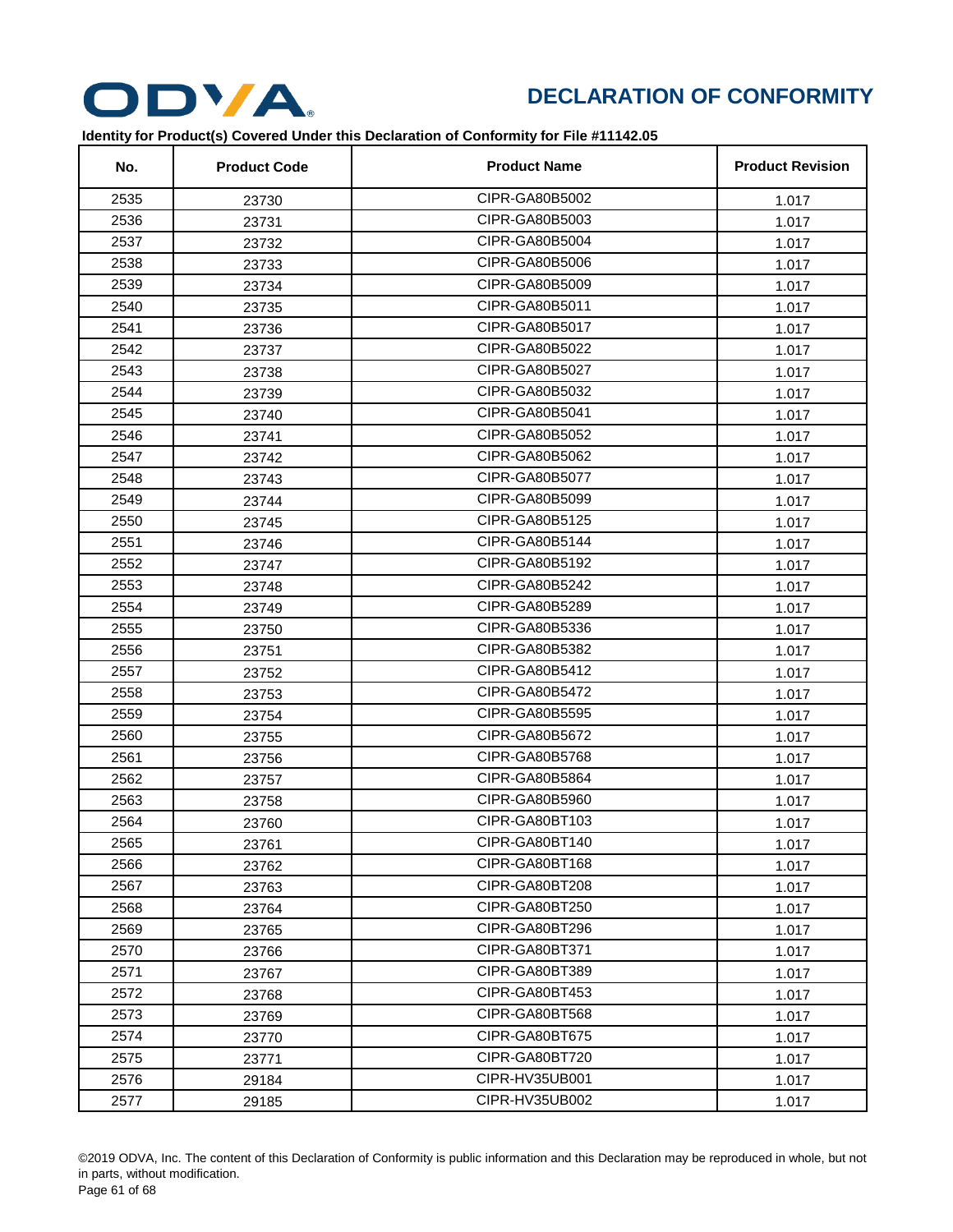

| No.  | <b>Product Code</b> | <b>Product Name</b> | <b>Product Revision</b> |
|------|---------------------|---------------------|-------------------------|
| 2578 | 29186               | CIPR-HV35UB004      | 1.017                   |
| 2579 | 29187               | CIPR-HV35UB006      | 1.017                   |
| 2580 | 29188               | CIPR-HV35UB010      | 1.017                   |
| 2581 | 29189               | CIPR-HV35UB012      | 1.017                   |
| 2582 | 29190               | CIPR-HV35UB018      | 1.017                   |
| 2583 | 29191               | CIPR-HV35U2001      | 1.017                   |
| 2584 | 29192               | CIPR-HV35U2002      | 1.017                   |
| 2585 | 29193               | CIPR-HV35U2004      | 1.017                   |
| 2586 | 29194               | CIPR-HV35U2006      | 1.017                   |
| 2587 | 29195               | CIPR-HV35U2008      | 1.017                   |
| 2588 | 29196               | CIPR-HV35U2010      | 1.017                   |
| 2589 | 29197               | CIPR-HV35U2012      | 1.017                   |
| 2590 | 29198               | CIPR-HV35U2018      | 1.017                   |
| 2591 | 29199               | CIPR-HV35U2021      | 1.017                   |
| 2592 | 29200               | CIPR-HV35U2030      | 1.017                   |
| 2593 | 29201               | CIPR-HV35U2042      | 1.017                   |
| 2594 | 29202               | CIPR-HV35U2056      | 1.017                   |
| 2595 | 29203               | CIPR-HV35U2070      | 1.017                   |
| 2596 | 29204               | CIPR-HV35U2082      | 1.017                   |
| 2597 | 29205               | CIPR-HV35U4001      | 1.017                   |
| 2598 | 29206               | CIPR-HV35U4002      | 1.017                   |
| 2599 | 29207               | CIPR-HV35U4004      | 1.017                   |
| 2600 | 29208               | CIPR-HV35U4005      | 1.017                   |
| 2601 | 29209               | CIPR-HV35U4007      | 1.017                   |
| 2602 | 29210               | CIPR-HV35U4009      | 1.017                   |
| 2603 | 29211               | CIPR-HV35U4012      | 1.017                   |
| 2604 | 29212               | CIPR-HV35U4018      | 1.017                   |
| 2605 | 29213               | CIPR-HV35U4023      | 1.017                   |
| 2606 | 29214               | CIPR-HV35U4031      | 1.017                   |
| 2607 | 29215               | CIPR-HV35U4038      | 1.017                   |
| 2608 | 29216               | CIPR-HV35U4044      | 1.017                   |
| 2609 | 29217               | CIPR-HV35U4060      | 1.017                   |
| 2610 | 29248               | CIPR-HV35AB001      | 1.017                   |
| 2611 | 29249               | CIPR-HV35AB002      | 1.017                   |
| 2612 | 29250               | CIPR-HV35AB004      | 1.017                   |
| 2613 | 29251               | CIPR-HV35AB006      | 1.017                   |
| 2614 | 29252               | CIPR-HV35AB010      | 1.017                   |
| 2615 | 29253               | CIPR-HV35AB012      | 1.017                   |
| 2616 | 29254               | CIPR-HV35AB018      | 1.017                   |
| 2617 | 29255               | CIPR-HV35A2001      | 1.017                   |
| 2618 | 29256               | CIPR-HV35A2002      | 1.017                   |
| 2619 | 29257               | CIPR-HV35A2004      | 1.017                   |
| 2620 | 29258               | CIPR-HV35A2006      | 1.017                   |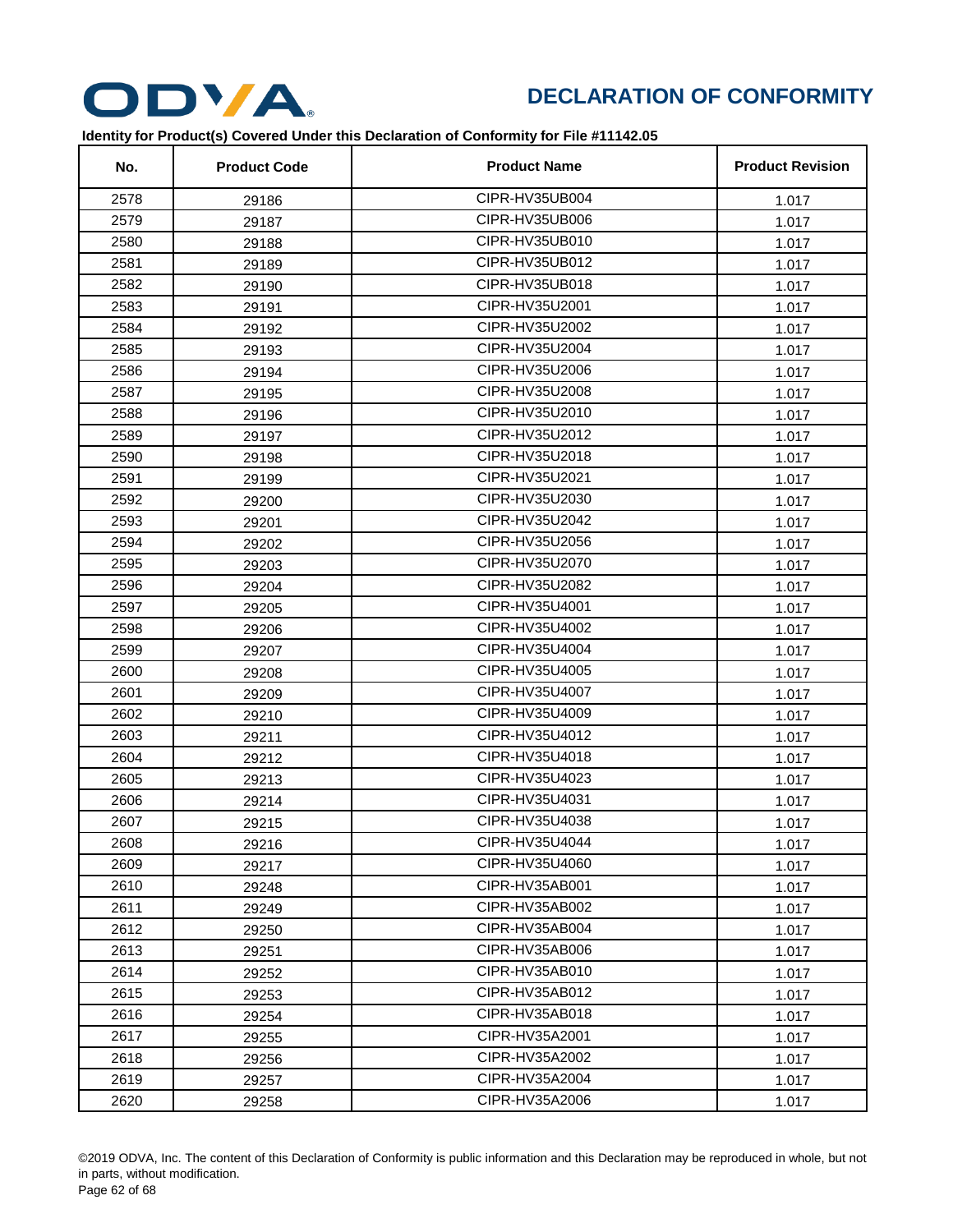

| No.  | <b>Product Code</b> | <b>Product Name</b> | <b>Product Revision</b> |
|------|---------------------|---------------------|-------------------------|
| 2621 | 29259               | CIPR-HV35A2008      | 1.017                   |
| 2622 | 29260               | CIPR-HV35A2010      | 1.017                   |
| 2623 | 29261               | CIPR-HV35A2012      | 1.017                   |
| 2624 | 29262               | CIPR-HV35A2018      | 1.017                   |
| 2625 | 29263               | CIPR-HV35A2021      | 1.017                   |
| 2626 | 29264               | CIPR-HV35A2030      | 1.017                   |
| 2627 | 29265               | CIPR-HV35A2042      | 1.017                   |
| 2628 | 29266               | CIPR-HV35A2056      | 1.017                   |
| 2629 | 29267               | CIPR-HV35A2070      | 1.017                   |
| 2630 | 29268               | CIPR-HV35A2082      | 1.017                   |
| 2631 | 29269               | CIPR-HV35A4001      | 1.017                   |
| 2632 | 29270               | CIPR-HV35A4002      | 1.017                   |
| 2633 | 29271               | CIPR-HV35A4004      | 1.017                   |
| 2634 | 29272               | CIPR-HV35A4005      | 1.017                   |
| 2635 | 29273               | CIPR-HV35A4007      | 1.017                   |
| 2636 | 29274               | CIPR-HV35A4009      | 1.017                   |
| 2637 | 29275               | CIPR-HV35A4012      | 1.017                   |
| 2638 | 29276               | CIPR-HV35A4018      | 1.017                   |
| 2639 | 29277               | CIPR-HV35A4023      | 1.017                   |
| 2640 | 29278               | CIPR-HV35A4031      | 1.017                   |
| 2641 | 29279               | CIPR-HV35A4038      | 1.017                   |
| 2642 | 29280               | CIPR-HV35A4044      | 1.017                   |
| 2643 | 29281               | CIPR-HV35A4060      | 1.017                   |
| 2644 | 29312               | CIPR-HV35CB001      | 1.017                   |
| 2645 | 29313               | CIPR-HV35CB002      | 1.017                   |
| 2646 | 29314               | CIPR-HV35CB004      | 1.017                   |
| 2647 | 29315               | CIPR-HV35CB006      | 1.017                   |
| 2648 | 29316               | CIPR-HV35CB010      | 1.017                   |
| 2649 | 29317               | CIPR-HV35CB012      | 1.017                   |
| 2650 | 29318               | CIPR-HV35CB018      | 1.017                   |
| 2651 | 29319               | CIPR-HV35C2001      | 1.017                   |
| 2652 | 29320               | CIPR-HV35C2002      | 1.017                   |
| 2653 | 29321               | CIPR-HV35C2004      | 1.017                   |
| 2654 | 29322               | CIPR-HV35C2006      | 1.017                   |
| 2655 | 29323               | CIPR-HV35C2008      | 1.017                   |
| 2656 | 29324               | CIPR-HV35C2010      | 1.017                   |
| 2657 | 29325               | CIPR-HV35C2012      | 1.017                   |
| 2658 | 29326               | CIPR-HV35C2018      | 1.017                   |
| 2659 | 29327               | CIPR-HV35C2021      | 1.017                   |
| 2660 | 29328               | CIPR-HV35C2030      | 1.017                   |
| 2661 | 29329               | CIPR-HV35C2042      | 1.017                   |
| 2662 | 29330               | CIPR-HV35C2056      | 1.017                   |
| 2663 | 29331               | CIPR-HV35C2070      | 1.017                   |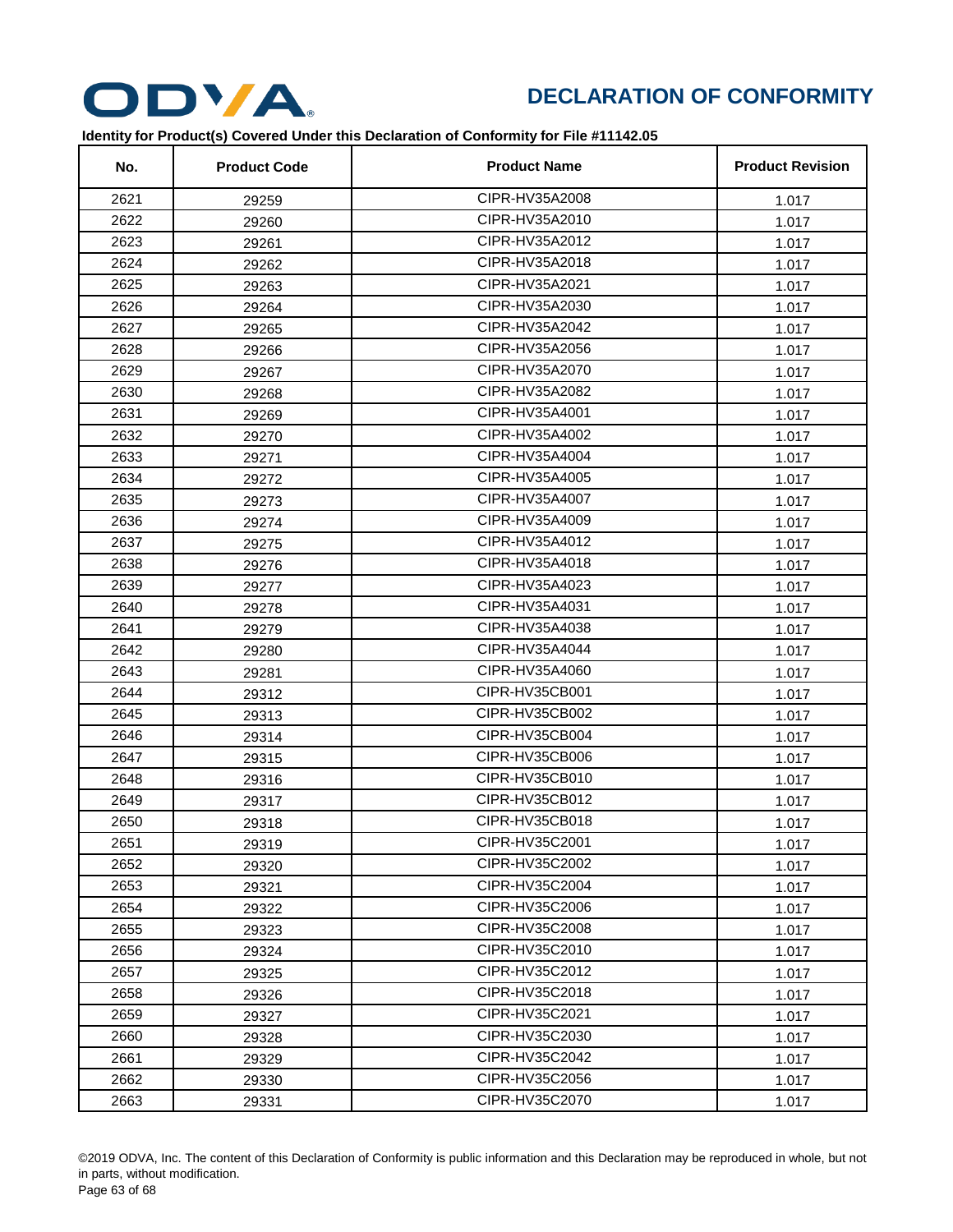

| No.  | <b>Product Code</b> | <b>Product Name</b> | <b>Product Revision</b> |
|------|---------------------|---------------------|-------------------------|
| 2664 | 29332               | CIPR-HV35C2082      | 1.017                   |
| 2665 | 29333               | CIPR-HV35C4001      | 1.017                   |
| 2666 | 29334               | CIPR-HV35C4002      | 1.017                   |
| 2667 | 29335               | CIPR-HV35C4004      | 1.017                   |
| 2668 | 29336               | CIPR-HV35C4005      | 1.017                   |
| 2669 | 29337               | CIPR-HV35C4007      | 1.017                   |
| 2670 | 29338               | CIPR-HV35C4009      | 1.017                   |
| 2671 | 29339               | CIPR-HV35C4012      | 1.017                   |
| 2672 | 29340               | CIPR-HV35C4018      | 1.017                   |
| 2673 | 29341               | CIPR-HV35C4023      | 1.017                   |
| 2674 | 29342               | CIPR-HV35C4031      | 1.017                   |
| 2675 | 29343               | CIPR-HV35C4038      | 1.017                   |
| 2676 | 29344               | CIPR-HV35C4044      | 1.017                   |
| 2677 | 29345               | CIPR-HV35C4060      | 1.017                   |
| 2678 | 29376               | CIPR-HV35BB001      | 1.017                   |
| 2679 | 29377               | CIPR-HV35BB002      | 1.017                   |
| 2680 | 29378               | CIPR-HV35BB004      | 1.017                   |
| 2681 | 29379               | CIPR-HV35BB006      | 1.017                   |
| 2682 | 29380               | CIPR-HV35BB010      | 1.017                   |
| 2683 | 29381               | CIPR-HV35BB012      | 1.017                   |
| 2684 | 29382               | CIPR-HV35BB018      | 1.017                   |
| 2685 | 29383               | CIPR-HV35B2001      | 1.017                   |
| 2686 | 29384               | CIPR-HV35B2002      | 1.017                   |
| 2687 | 29385               | CIPR-HV35B2004      | 1.017                   |
| 2688 | 29386               | CIPR-HV35B2006      | 1.017                   |
| 2689 | 29387               | CIPR-HV35B2008      | 1.017                   |
| 2690 | 29388               | CIPR-HV35B2010      | 1.017                   |
| 2691 | 29389               | CIPR-HV35B2012      | 1.017                   |
| 2692 | 29390               | CIPR-HV35B2018      | 1.017                   |
| 2693 | 29391               | CIPR-HV35B2021      | 1.017                   |
| 2694 | 29392               | CIPR-HV35B2030      | 1.017                   |
| 2695 | 29393               | CIPR-HV35B2042      | 1.017                   |
| 2696 | 29394               | CIPR-HV35B2056      | 1.017                   |
| 2697 | 29395               | CIPR-HV35B2070      | 1.017                   |
| 2698 | 29396               | CIPR-HV35B2082      | 1.017                   |
| 2699 | 29397               | CIPR-HV35B4001      | 1.017                   |
| 2700 | 29398               | CIPR-HV35B4002      | 1.017                   |
| 2701 | 29399               | CIPR-HV35B4004      | 1.017                   |
| 2702 | 29400               | CIPR-HV35B4005      | 1.017                   |
| 2703 | 29401               | CIPR-HV35B4007      | 1.017                   |
| 2704 | 29402               | CIPR-HV35B4009      | 1.017                   |
| 2705 | 29403               | CIPR-HV35B4012      | 1.017                   |
| 2706 | 29404               | CIPR-HV35B4018      | 1.017                   |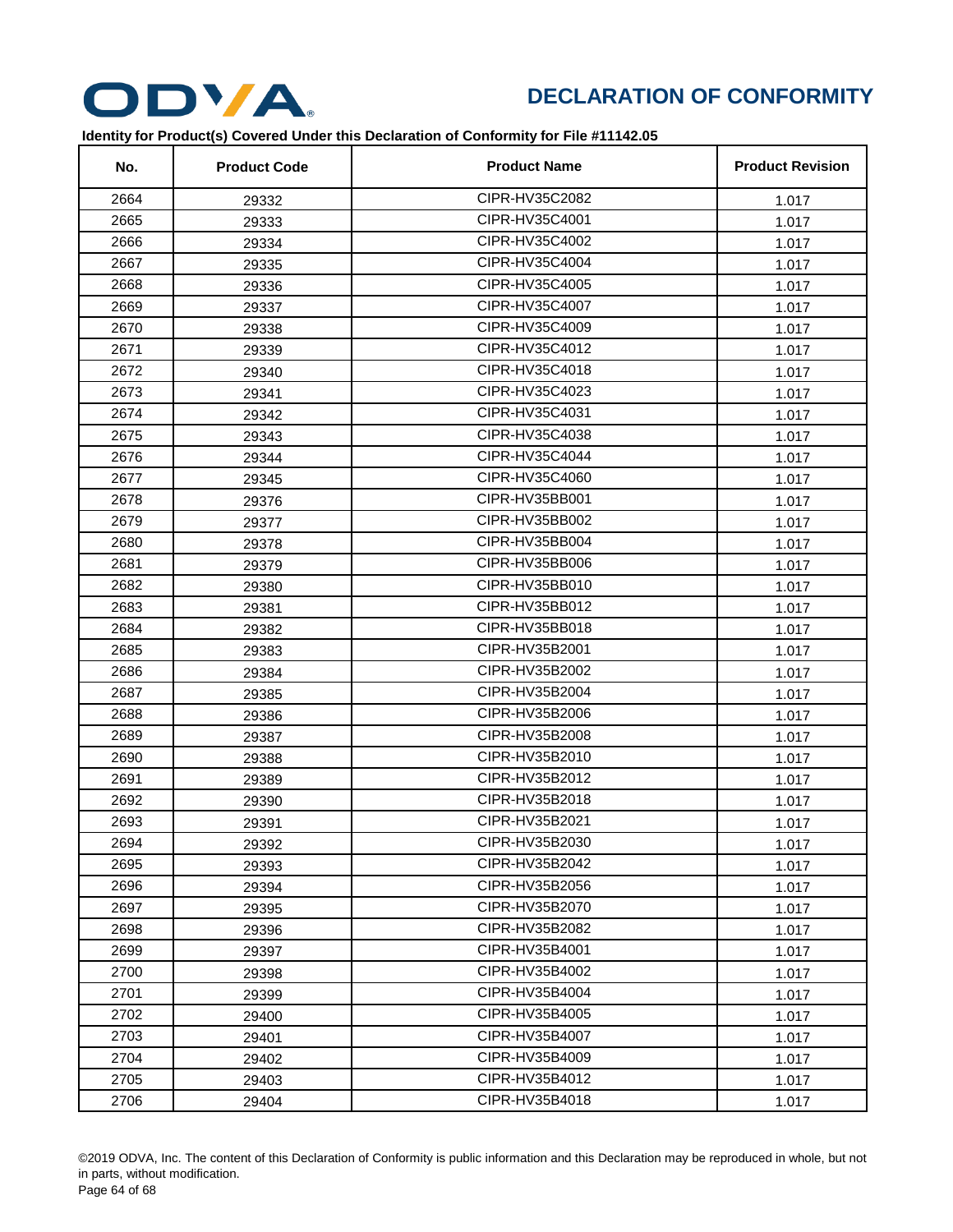

| No.  | <b>Product Code</b> | <b>Product Name</b>  | <b>Product Revision</b> |
|------|---------------------|----------------------|-------------------------|
| 2707 | 29405               | CIPR-HV35B4023       | 1.017                   |
| 2708 | 29406               | CIPR-HV35B4031       | 1.017                   |
| 2709 | 29407               | CIPR-HV35B4038       | 1.017                   |
| 2710 | 29408               | CIPR-HV35B4044       | 1.017                   |
| 2711 | 29409               | CIPR-HV35B4060       | 1.017                   |
| 2712 | 31744               | CIMR-DA4H0466        | 1.017                   |
| 2713 | 31745               | CIMR-DA4H0900        | 1.017                   |
| 2714 | 31746               | CIMR-DA4H1350        | 1.017                   |
| 2715 | 31747               | CIMR-DA4H1800        | 1.017                   |
| 2716 | 31748               | <b>CIMR-DA4H2250</b> | 1.017                   |
| 2717 | 31749               | CIMR-DA5H0466        | 1.017                   |
| 2718 | 31750               | CIMR-DA5H0900        | 1.017                   |
| 2719 | 31751               | CIMR-DA5H1350        | 1.017                   |
| 2720 | 31752               | CIMR-DA5H1800        | 1.017                   |
| 2721 | 31753               | CIMR-DA5H2250        | 1.017                   |
| 2722 | 31754               | CIMR-DA6H0466        | 1.017                   |
| 2723 | 31755               | CIMR-DA6H0900        | 1.017                   |
| 2724 | 31756               | CIMR-DA6H1350        | 1.017                   |
| 2725 | 31757               | CIMR-DA6H1800        | 1.017                   |
| 2726 | 31758               | CIMR-DA6H2250        | 1.017                   |
| 2727 | 31760               | CIMR-DU4H0466        | 1.017                   |
| 2728 | 31761               | CIMR-DU4H0900        | 1.017                   |
| 2729 | 31762               | CIMR-DU4H1350        | 1.017                   |
| 2730 | 31763               | CIMR-DU4H1800        | 1.017                   |
| 2731 | 31764               | CIMR-DU4H2250        | 1.017                   |
| 2732 | 31765               | CIMR-DU5H0466        | 1.017                   |
| 2733 | 31766               | CIMR-DU5H0900        | 1.017                   |
| 2734 | 31767               | CIMR-DU5H1350        | 1.017                   |
| 2735 | 31768               | CIMR-DU5H1800        | 1.017                   |
| 2736 | 31769               | CIMR-DU5H2250        | 1.017                   |
| 2737 | 31770               | CIMR-DU6H0466        | 1.017                   |
| 2738 | 31771               | CIMR-DU6H0900        | 1.017                   |
| 2739 | 31772               | CIMR-DU6H1350        | 1.017                   |
| 2740 | 31773               | CIMR-DU6H1800        | 1.017                   |
| 2741 | 31774               | CIMR-DU6H2250        | 1.017                   |
| 2742 | 31776               | CIMR-DC4H0466        | 1.017                   |
| 2743 | 31777               | CIMR-DC4H0900        | 1.017                   |
| 2744 | 31778               | CIMR-DC4H1350        | 1.017                   |
| 2745 | 31779               | CIMR-DC4H1800        | 1.017                   |
| 2746 | 31780               | CIMR-DC4H2250        | 1.017                   |
| 2747 | 31781               | CIMR-DC5H0466        | 1.017                   |
| 2748 | 31782               | CIMR-DC5H0900        | 1.017                   |
| 2749 | 31783               | CIMR-DC5H1350        | 1.017                   |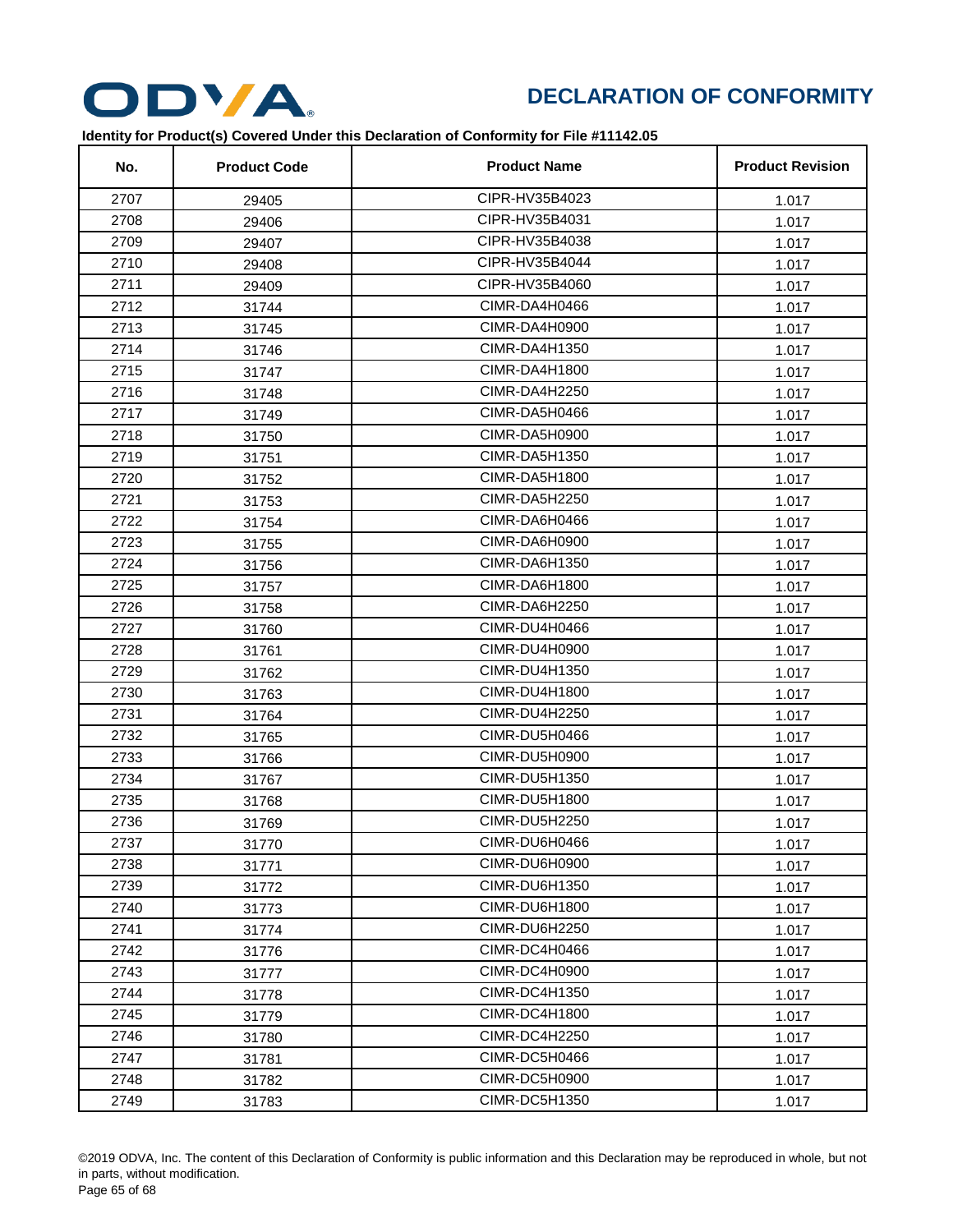

| No.  | <b>Product Code</b> | <b>Product Name</b> | <b>Product Revision</b> |
|------|---------------------|---------------------|-------------------------|
| 2750 | 31784               | CIMR-DC5H1800       | 1.017                   |
| 2751 | 31785               | CIMR-DC5H2250       | 1.017                   |
| 2752 | 31786               | CIMR-DC6H0466       | 1.017                   |
| 2753 | 31787               | CIMR-DC6H0900       | 1.017                   |
| 2754 | 31788               | CIMR-DC6H1350       | 1.017                   |
| 2755 | 31789               | CIMR-DC6H1800       | 1.017                   |
| 2756 | 31790               | CIMR-DC6H2250       | 1.017                   |
| 2757 | 31792               | CIMR-DB4H0466       | 1.017                   |
| 2758 | 31793               | CIMR-DB4H0900       | 1.017                   |
| 2759 | 31794               | CIMR-DB4H1350       | 1.017                   |
| 2760 | 31795               | CIMR-DB4H1800       | 1.017                   |
| 2761 | 31796               | CIMR-DB4H2250       | 1.017                   |
| 2762 | 31797               | CIMR-DB5H0466       | 1.017                   |
| 2763 | 31798               | CIMR-DB5H0900       | 1.017                   |
| 2764 | 31799               | CIMR-DB5H1350       | 1.017                   |
| 2765 | 31800               | CIMR-DB5H1800       | 1.017                   |
| 2766 | 31801               | CIMR-DB5H2250       | 1.017                   |
| 2767 | 31802               | CIMR-DB6H0466       | 1.017                   |
| 2768 | 31803               | CIMR-DB6H0900       | 1.017                   |
| 2769 | 31804               | CIMR-DB6H1350       | 1.017                   |
| 2770 | 31805               | CIMR-DB6H1800       | 1.017                   |
| 2771 | 31806               | CIMR-DB6H2250       | 1.017                   |
| 2772 | 49152               | CIMR-MV2UxxAA052    | 1.017                   |
| 2773 | 49153               | CIMR-MV2UxxAA068    | 1.017                   |
| 2774 | 49154               | CIMR-MV2UxxAA080    | 1.017                   |
| 2775 | 49155               | CIMR-MV2UxxAA093    | 1.017                   |
| 2776 | 49156               | CIMR-MV2UxxAA102    | 1.017                   |
| 2777 | 49157               | CIMR-MV2UxxAA115    | 1.017                   |
| 2778 | 49158               | CIMR-MV2UxxAA135    | 1.017                   |
| 2779 | 49159               | CIMR-MV2UxxAA160    | 1.017                   |
| 2780 | 49160               | CIMR-MV2UxxAA180    | 1.017                   |
| 2781 | 49161               | CIMR-MV2UxxAA205    | 1.017                   |
| 2782 | 49162               | CIMR-MV2UxxAA220    | 1.017                   |
| 2783 | 49163               | CIMR-MV2UxxAA280    | 1.017                   |
| 2784 | 49164               | CIMR-MV2UxxAA330    | 1.017                   |
| 2785 | 49165               | CIMR-MV2UxxAA390    | 1.017                   |
| 2786 | 49166               | CIMR-MV2UxxAA440    | 1.017                   |
| 2787 | 49167               | CIMR-MV2UxxAA505    | 1.017                   |
| 2788 | 49168               | CIMR-MV2UxxAA550    | 1.017                   |
| 2789 | 49169               | CIMR-MV2UxxAA600    | 1.017                   |
| 2790 | 49184               | CIMR-MV2AxxCA035    | 1.017                   |
| 2791 | 49185               | CIMR-MV2AxxCA050    | 1.017                   |
| 2792 | 49186               | CIMR-MV2AxxCA070    | 1.017                   |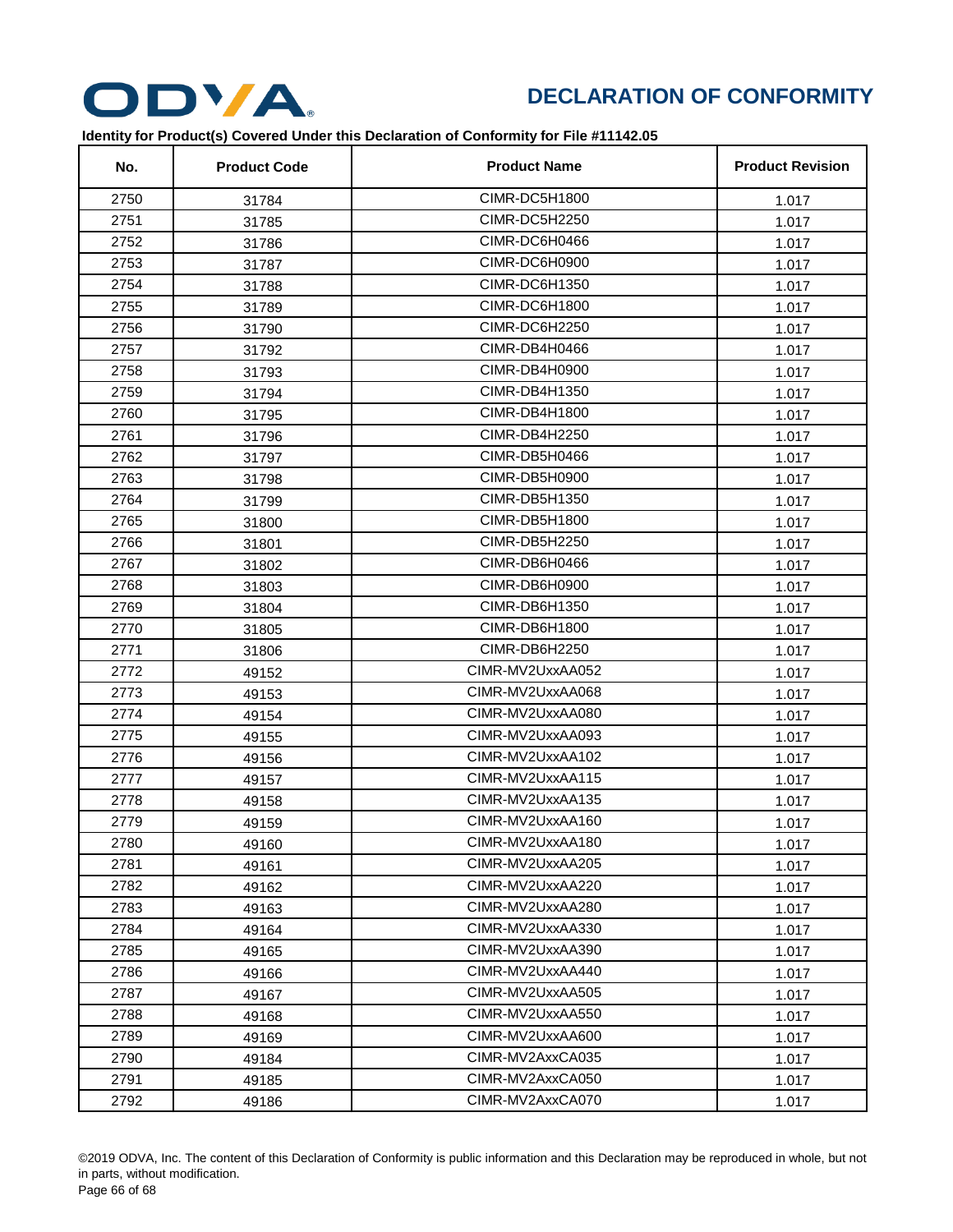

| No.  | <b>Product Code</b> | <b>Product Name</b> | <b>Product Revision</b> |
|------|---------------------|---------------------|-------------------------|
| 2793 | 49187               | CIMR-MV2AxxCA100    | 1.017                   |
| 2794 | 49188               | CIMR-MV2AxxCA140    | 1.017                   |
| 2795 | 49189               | CIMR-MV2AxxCA200    | 1.017                   |
| 2796 | 49190               | CIMR-MV2AxxCA260    | 1.017                   |
| 2797 | 49191               | CIMR-MV2AxxCA330    | 1.017                   |
| 2798 | 49192               | CIMR-MV2AxxCA400    | 1.017                   |
| 2799 | 49193               | CIMR-MV2AxxCA520    | 1.017                   |
| 2800 | 49194               | CIMR-MV2AxxCA650    | 1.017                   |
| 2801 | 49200               | CIMR-MV2UxxDA052    | 1.017                   |
| 2802 | 49201               | CIMR-MV2UxxDA058    | 1.017                   |
| 2803 | 49202               | CIMR-MV2UxxDA064    | 1.017                   |
| 2804 | 49203               | CIMR-MV2UxxDA077    | 1.017                   |
| 2805 | 49204               | CIMR-MV2UxxDA093    | 1.017                   |
| 2806 | 49205               | CIMR-MV2UxxDA102    | 1.017                   |
| 2807 | 49206               | CIMR-MV2UxxDA115    | 1.017                   |
| 2808 | 49207               | CIMR-MV2UxxDA125    | 1.017                   |
| 2809 | 49208               | CIMR-MV2UxxDA155    | 1.017                   |
| 2810 | 49209               | CIMR-MV2UxxDA190    | 1.017                   |
| 2811 | 49210               | CIMR-MV2UxxDA220    | 1.017                   |
| 2812 | 49211               | CIMR-MV2UxxDA250    | 1.017                   |
| 2813 | 49212               | CIMR-MV2UxxDA285    | 1.017                   |
| 2814 | 49213               | CIMR-MV2UxxDA315    | 1.017                   |
| 2815 | 49214               | CIMR-MV2UxxDA340    | 1.017                   |
| 2816 | 49215               | CIMR-MV2UxxDA375    | 1.017                   |
| 2817 | 49216               | CIMR-MV2UxxDA440    | 1.017                   |
| 2818 | 49217               | CIMR-MV2UxxDA505    | 1.017                   |
| 2819 | 49218               | CIMR-MV2UxxDA575    | 1.017                   |
| 2820 | 49219               | CIMR-MV2UxxDA625    | 1.017                   |
| 2821 | 49220               | CIMR-MV2UxxDA039    | 1.017                   |
| 2822 | 49221               | CIMR-MV2UxxDA700    | 1.017                   |
| 2823 | 49222               | CIMR-MV2UxxDA800    | 1.017                   |
| 2824 | 49223               | CIMR-MV2UxxDA870    | 1.017                   |
| 2825 | 49224               | CIMR-MV2UxxDA990    | 1.017                   |
| 2826 | 49225               | CIMR-MV2UxxDAB20    | 1.017                   |
| 2827 | 49226               | CIMR-MV2UxxDAC35    | 1.017                   |
| 2828 | 49232               | CIMR-MV2AxxFA035    | 1.017                   |
| 2829 | 49233               | CIMR-MV2AxxFA050    | 1.017                   |
| 2830 | 49234               | CIMR-MV2AxxFA070    | 1.017                   |
| 2831 | 49235               | CIMR-MV2AxxFA100    | 1.017                   |
| 2832 | 49236               | CIMR-MV2AxxFA140    | 1.017                   |
| 2833 | 49237               | CIMR-MV2AxxFA200    | 1.017                   |
| 2834 | 49238               | CIMR-MV2AxxFA260    | 1.017                   |
| 2835 | 49239               | CIMR-MV2AxxFA330    | 1.017                   |